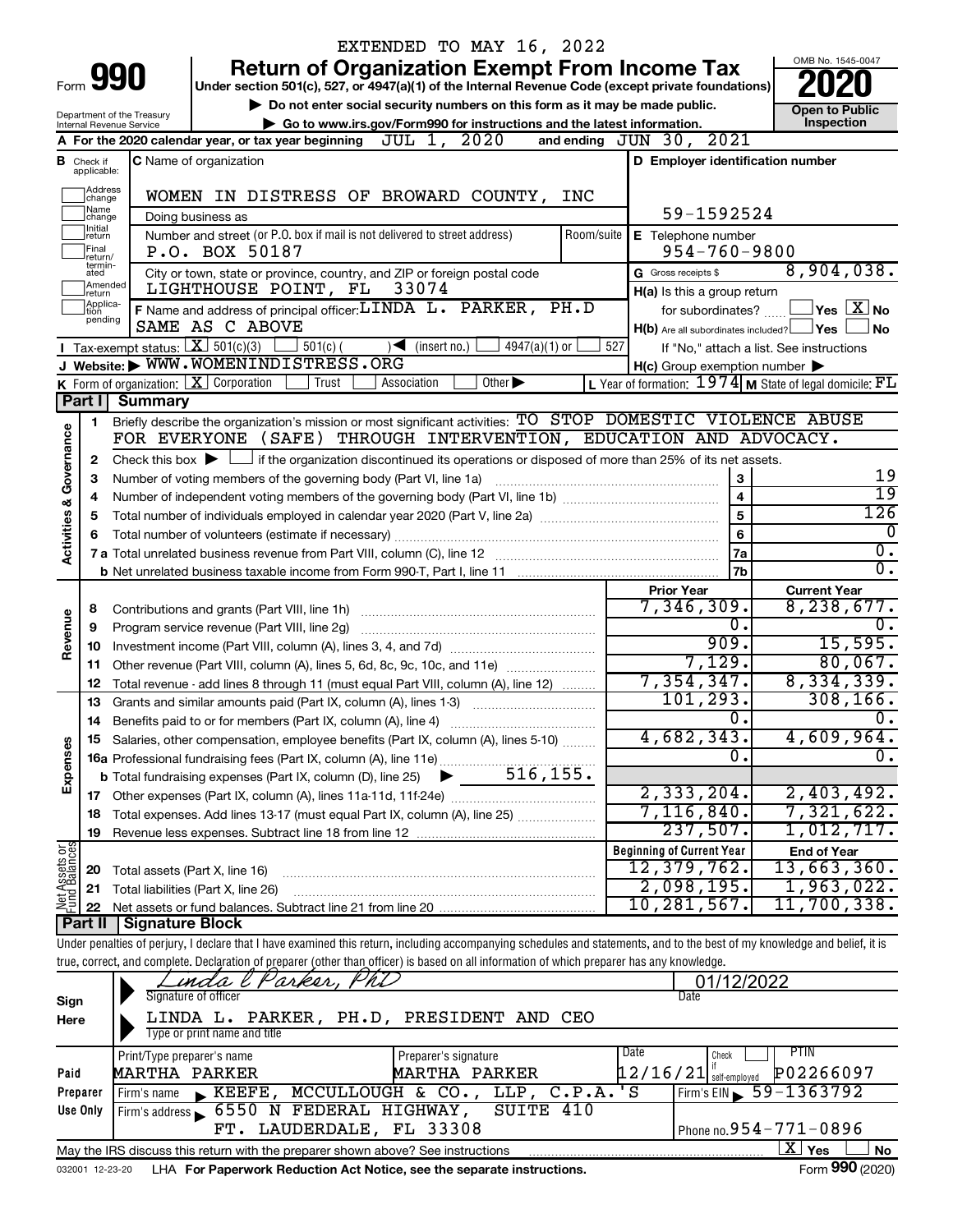## (Rev. January 2020) **Cxempt Organization Return** Manuary 2020) and the settern metal combined the Second Exempt Organization Return **Form 8868 Application for Automatic Extension of Time To File an**<br>**Exempt Organization Return**

Department of the Treasury Internal Revenue Service

| File a separate application for each return. |
|----------------------------------------------|
|----------------------------------------------|

**| Go to www.irs.gov/Form8868 for the latest information.**

**Electronic filing (e-file).** You can electronically file Form 8868 to request a 6-month automatic extension of time to file any of the filing of this form, visit www.irs.gov/e-file-providers/e-file-for-charities-and-non-profits. forms listed below with the exception of Form 8870, Information Return for Transfers Associated With Certain Personal Benefit Contracts, for which an extension request must be sent to the IRS in paper format (see instructions). For more details on the electronic

#### **Automatic 6-Month Extension of Time.** Only submit original (no copies needed).

All corporations required to file an income tax return other than Form 990-T (including 1120-C filers), partnerships, REMICs, and trusts must use Form 7004 to request an extension of time to file income tax returns.

| Type or                             | Name of exempt organization or other filer, see instructions.                                                                                                                                                                                                                                                                                                                                                                                                                                                                                                                                        |        |                                                                 |              |            | Taxpayer identification number (TIN)         |
|-------------------------------------|------------------------------------------------------------------------------------------------------------------------------------------------------------------------------------------------------------------------------------------------------------------------------------------------------------------------------------------------------------------------------------------------------------------------------------------------------------------------------------------------------------------------------------------------------------------------------------------------------|--------|-----------------------------------------------------------------|--------------|------------|----------------------------------------------|
| print                               |                                                                                                                                                                                                                                                                                                                                                                                                                                                                                                                                                                                                      |        |                                                                 |              | 59-1592524 |                                              |
| File by the<br>due date for         | WOMEN IN DISTRESS OF BROWARD COUNTY, INC<br>Number, street, and room or suite no. If a P.O. box, see instructions.                                                                                                                                                                                                                                                                                                                                                                                                                                                                                   |        |                                                                 |              |            |                                              |
| filing your<br>return. See          | P.O. BOX 50187                                                                                                                                                                                                                                                                                                                                                                                                                                                                                                                                                                                       |        |                                                                 |              |            |                                              |
| instructions.                       | City, town or post office, state, and ZIP code. For a foreign address, see instructions.<br>LIGHTHOUSE POINT, FL<br>33074                                                                                                                                                                                                                                                                                                                                                                                                                                                                            |        |                                                                 |              |            |                                              |
|                                     | Enter the Return Code for the return that this application is for (file a separate application for each return)                                                                                                                                                                                                                                                                                                                                                                                                                                                                                      |        |                                                                 |              |            | $\overline{0}$<br>ı                          |
| Application                         |                                                                                                                                                                                                                                                                                                                                                                                                                                                                                                                                                                                                      | Return | <b>Application</b>                                              |              |            | Return                                       |
| Is For                              |                                                                                                                                                                                                                                                                                                                                                                                                                                                                                                                                                                                                      | Code   | Is For                                                          |              |            | Code                                         |
|                                     | Form 990 or Form 990-EZ                                                                                                                                                                                                                                                                                                                                                                                                                                                                                                                                                                              | 01     | Form 990-T (corporation)                                        |              |            | 07                                           |
| Form 990-BL                         |                                                                                                                                                                                                                                                                                                                                                                                                                                                                                                                                                                                                      | 02     | Form 1041-A                                                     |              |            | 08                                           |
|                                     | Form 4720 (individual)                                                                                                                                                                                                                                                                                                                                                                                                                                                                                                                                                                               | 03     | Form 4720 (other than individual)                               |              |            | 09                                           |
| Form 990-PF                         |                                                                                                                                                                                                                                                                                                                                                                                                                                                                                                                                                                                                      | 04     | Form 5227                                                       |              |            | 10                                           |
|                                     | Form 990-T (sec. 401(a) or 408(a) trust)                                                                                                                                                                                                                                                                                                                                                                                                                                                                                                                                                             | 05     | Form 6069                                                       |              |            | 11                                           |
|                                     | Form 990-T (trust other than above)<br><b>GISELE GELIN</b>                                                                                                                                                                                                                                                                                                                                                                                                                                                                                                                                           | 06     | Form 8870                                                       |              |            | 12                                           |
| $box \blacktriangleright$<br>1<br>2 | If this is for a Group Return, enter the organization's four digit Group Exemption Number (GEN) [If this is for the whole group, check this<br>I and attach a list with the names and TINs of all members the extension is for.<br>I request an automatic 6-month extension of time until<br>the organization named above. The extension is for the organization's return for:<br>calendar year<br>or<br>JUL 1, 2020<br>$\blacktriangleright$ $\lfloor$ X $\rfloor$ tax year beginning<br>If the tax year entered in line 1 is for less than 12 months, check reason:<br>Change in accounting period |        | MAY 16, 2022<br>, and ending $JUN$ 30, $2021$<br>Initial return | Final return |            | , to file the exempt organization return for |
| За                                  | If this application is for Forms 990-BL, 990-PF, 990-T, 4720, or 6069, enter the tentative tax, less                                                                                                                                                                                                                                                                                                                                                                                                                                                                                                 |        |                                                                 |              |            |                                              |
|                                     | any nonrefundable credits. See instructions.                                                                                                                                                                                                                                                                                                                                                                                                                                                                                                                                                         |        |                                                                 | За           | \$         | Ο.                                           |
| b                                   | If this application is for Forms 990-PF, 990-T, 4720, or 6069, enter any refundable credits and                                                                                                                                                                                                                                                                                                                                                                                                                                                                                                      |        |                                                                 |              |            | 0.                                           |
|                                     | estimated tax payments made. Include any prior year overpayment allowed as a credit.                                                                                                                                                                                                                                                                                                                                                                                                                                                                                                                 |        |                                                                 | 3b           | \$         |                                              |
| c                                   | <b>Balance due.</b> Subtract line 3b from line 3a. Include your payment with this form, if required, by                                                                                                                                                                                                                                                                                                                                                                                                                                                                                              |        |                                                                 |              |            | О.                                           |
|                                     | using EFTPS (Electronic Federal Tax Payment System). See instructions.                                                                                                                                                                                                                                                                                                                                                                                                                                                                                                                               |        |                                                                 | 3c           |            |                                              |
| instructions.                       | Caution: If you are going to make an electronic funds withdrawal (direct debit) with this Form 8868, see Form 8453-EO and Form 8879-EO for payment                                                                                                                                                                                                                                                                                                                                                                                                                                                   |        |                                                                 |              |            |                                              |
| <b>LHA</b>                          | For Privacy Act and Paperwork Reduction Act Notice, see instructions.                                                                                                                                                                                                                                                                                                                                                                                                                                                                                                                                |        |                                                                 |              |            | Form 8868 (Rev. 1-2020)                      |

023841 04-01-20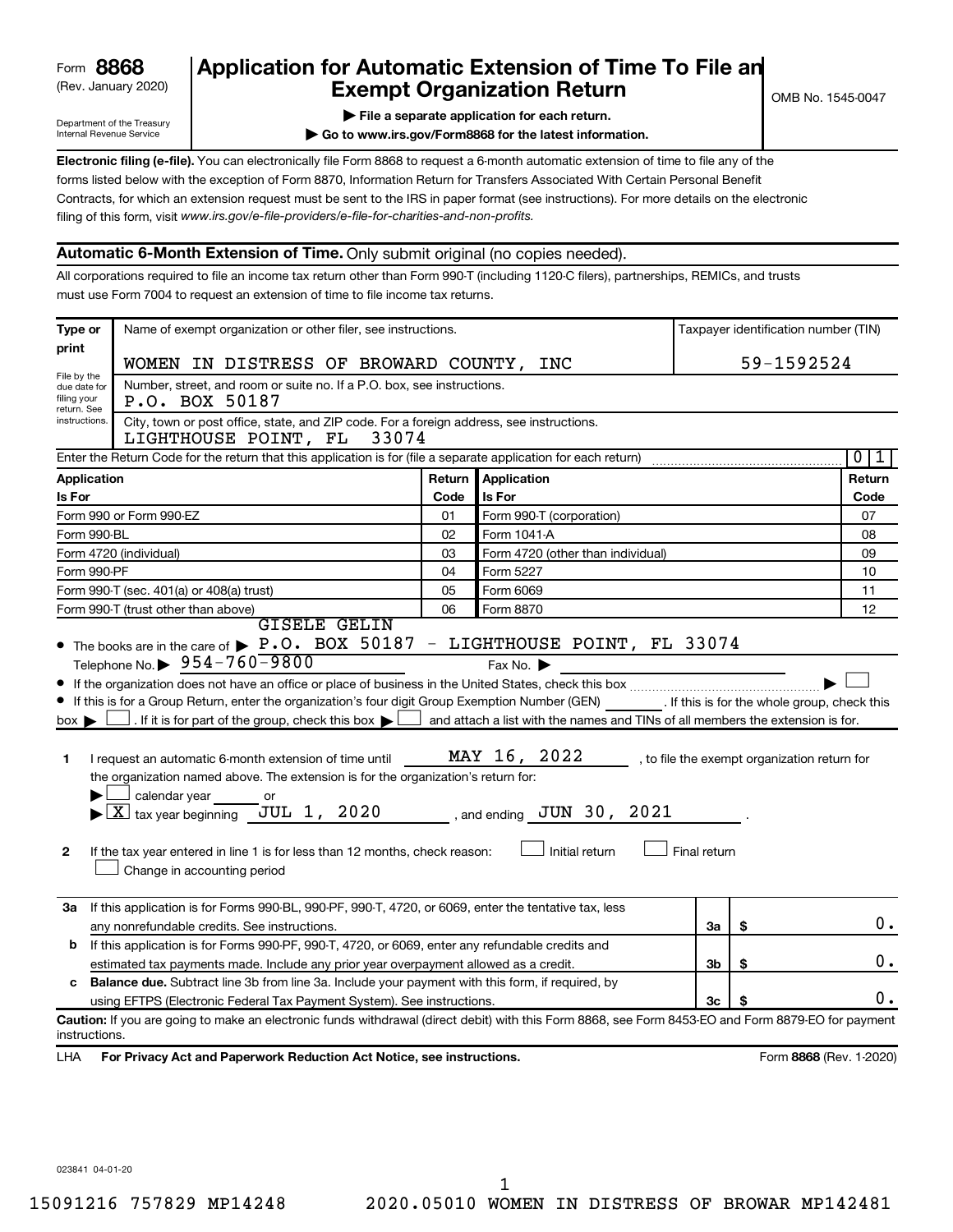|              | 59-1592524<br>WOMEN IN DISTRESS OF BROWARD COUNTY, INC<br>Page 2<br>Form 990 (2020)<br><b>Statement of Program Service Accomplishments</b><br>Part III |
|--------------|--------------------------------------------------------------------------------------------------------------------------------------------------------|
|              |                                                                                                                                                        |
| 1            | Briefly describe the organization's mission:                                                                                                           |
|              | TO STOP DOMESTIC VIOLENCE ABUSE FOR EVERYONE THROUGH INTERVENTION,                                                                                     |
|              | THE ORGANIZATION IS THE ONLY STATE<br>EDUCATION AND ADVOCACY.<br>FLORIDA<br>OF                                                                         |
|              | CERTIFIED DOMESTIC VIOLENCE CENTER IN BROWARD COUNTY.<br>THE                                                                                           |
|              | ORGANIZATION PROVIDES A WIDE ARRAY OF SERVICES WHICH INCLUDES                                                                                          |
| $\mathbf{2}$ | Did the organization undertake any significant program services during the year which were not listed on the                                           |
|              | $]$ Yes $[\overline{\mathrm{X}}]$ No<br>prior Form 990 or 990-EZ?                                                                                      |
|              | If "Yes," describe these new services on Schedule O.                                                                                                   |
| 3            | $\sqrt{\ }$ Yes $\sqrt{\ \text{X}}$ No<br>Did the organization cease conducting, or make significant changes in how it conducts, any program services? |
|              | If "Yes," describe these changes on Schedule O.                                                                                                        |
| 4            | Describe the organization's program service accomplishments for each of its three largest program services, as measured by expenses.                   |
|              | Section 501(c)(3) and 501(c)(4) organizations are required to report the amount of grants and allocations to others, the total expenses, and           |
|              | revenue, if any, for each program service reported.                                                                                                    |
| 4a l         | $116, 378.$ (Revenue \$)<br>$2,082,695$ $\cdot$ including grants of \$<br>(Code:<br>(Expenses \$                                                       |
|              | RESIDENTIAL SERVICES - TO PROVIDE SAFE TEMPORARY EMERGENCY HOUSING FOR                                                                                 |
|              | VICTIMS OF DOMESTIC VIOLENCE, THEIR DEPENDENTS AND PETS.<br>THE EMERGENCY                                                                              |
|              | SHELTER HAS A CAPACITY OF UP TO 132 BEDS. SUPPORTIVE SERVICES ARE ALSO                                                                                 |
|              | AVAILABLE AT THE SHELTER, INCLUDING INDIVIDUAL AND GROUP COUNSELING                                                                                    |
|              | SESSIONS ON THE DYNAMICS OF DOMESTIC VIOLENCE, ADVOCACY,<br>CRISIS                                                                                     |
|              | COUNSELING AND REFERRALS.<br>IN ADDITION, THE PROGRAM ALSO PROVIDES FOOD,                                                                              |
|              | CLOTHING, CHILD CARE ASSISTANCE AND OTHER SERVICES.<br>RESPITE SERVICES                                                                                |
|              | ARE AVAILABLE TO SUPERVISE CHILDREN WHILE THE PARENT/GUARDIAN IS                                                                                       |
|              | RECEIVING SERVICES.<br>FAMILY OUTINGS AND ACTIVITIES ARE ALSO OFFERED                                                                                  |
|              | OCCASIONALLY.<br>SERVICES ARE OBTAINED THROUGH THE 24-HOUR CRISIS LINE.                                                                                |
|              |                                                                                                                                                        |
|              |                                                                                                                                                        |
| 4b           | 2,615,856. including grants of \$<br>$190, 699.$ (Revenue \$)<br>(Expenses \$<br>(Code:                                                                |
|              | OUTREACH SERVICES - TO PROVIDE VICTIMS OF DOMESTIC VIOLENCE AND THEIR                                                                                  |
|              | DEPENDENTS WITH SUPPORT COUNSELING ON THE DYNAMICS OF DOMESTIC                                                                                         |
|              | VIOLENCE, CRISIS COUNSELING, AND ENGAGING IN OTHER SUPPORTIVE                                                                                          |
|              | ACTIVITIES AS APPROPRIATE.<br>DOMESTIC VIOLENCE VICTIMS ARE ALSO PROVIDED                                                                              |
|              | CASE MANAGEMENT, REFERRALS, DOCUMENTATION OF ABUSER PATTERNS AND SAFETY<br><b>BASIS AT</b>                                                             |
|              | OUTREACH SERVICES ARE ALSO AVAILABLE ON A LIMITED<br>PLANS.<br>SATELLITE OFFICES AND PARTNER AGENCIES.                                                 |
|              | RESPITE SERVICES ARE AVAILABLE                                                                                                                         |
|              | TO SUPERVISE CHILDREN WHILE THE PARENT/GUARDIAN IS RECEIVING SERVICES.                                                                                 |
|              |                                                                                                                                                        |
|              |                                                                                                                                                        |
|              |                                                                                                                                                        |
| 4с           | 596,748. including grants of \$<br>$\overline{21}$ . ) (Revenue \$<br>(Expenses \$<br>(Code:                                                           |
|              | INJUNCTION FOR PROTECTION - TO PROVIDE LEGAL COUNSEL FOR SURVIVORS                                                                                     |
|              | WISHING TO PURSUE OR SECURE AN INJUNCTION FOR PROTECTION AGAINST THEIR                                                                                 |
|              | THE LEGAL SERVICES INCLUDE COUNSEL BEFORE THE<br>BATTERER.<br>INJUCTION IS                                                                             |
|              | FILED, FILING OF THE PETITION AND REPRESENTATION DURING FINAL/VIOLATION                                                                                |
|              | HEARINGS. ALL LEGAL SERVICES THROUGH THIS PROGRAM ARE FREE OF COST AND                                                                                 |
|              | ARE OPEN TO THOSE BEING SERVICED THROUGH RESIDENTIAL SERVICES AND                                                                                      |
|              | OUTREACH SERVICES AS WELL AS SURVIVORS WHO MAY NOT BE CURRENTLY                                                                                        |
|              | REGISTERED WITH THE ORGANIZATION.                                                                                                                      |
|              | THE IFP PROGRAM IS FUNDED THROUGH A COLLABORATION OF THE FLORIDA                                                                                       |
|              | COALITION AGAINST DOMESTIC VIOLENCE AND THE OFFICE OF THE ATTORNEY                                                                                     |
|              | GENERAL.                                                                                                                                               |
|              |                                                                                                                                                        |
|              | 4d Other program services (Describe on Schedule O.)                                                                                                    |
|              | 928, 906. including grants of \$<br>$1,068.$ (Revenue \$<br>(Expenses \$                                                                               |
| 4е           | 6, 224, 205.<br>Total program service expenses                                                                                                         |
|              | Form 990 (2020)                                                                                                                                        |
|              | 032002 12-23-20<br>3                                                                                                                                   |
|              | 15091216 757829 MP14248<br>2020.05010 WOMEN IN DISTRESS OF BROWAR MP142481                                                                             |
|              |                                                                                                                                                        |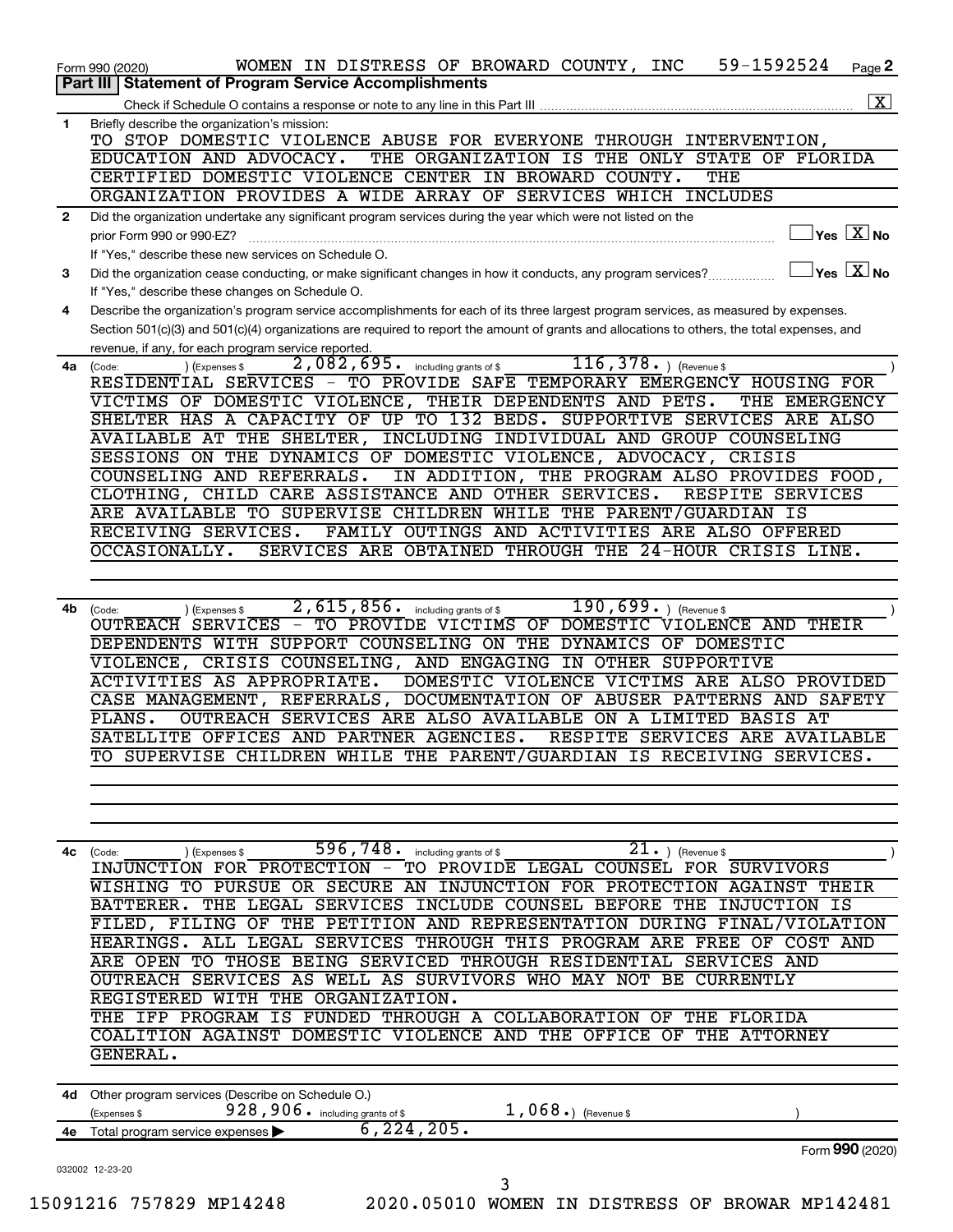| Form 990 (2020) |  | WOMEN |  | . IN DISTRESS OF BROWARD COUNTY, |  |  |  | INC | 59-1592524 | Page 3 |
|-----------------|--|-------|--|----------------------------------|--|--|--|-----|------------|--------|
|-----------------|--|-------|--|----------------------------------|--|--|--|-----|------------|--------|

|     | Part IV   Checklist of Required Schedules                                                                                                                                                                                                             |                 |                       |                              |
|-----|-------------------------------------------------------------------------------------------------------------------------------------------------------------------------------------------------------------------------------------------------------|-----------------|-----------------------|------------------------------|
|     |                                                                                                                                                                                                                                                       |                 | Yes                   | No                           |
| 1.  | Is the organization described in section 501(c)(3) or $4947(a)(1)$ (other than a private foundation)?                                                                                                                                                 |                 |                       |                              |
|     | If "Yes," complete Schedule A                                                                                                                                                                                                                         | 1               | X                     |                              |
| 2   |                                                                                                                                                                                                                                                       | $\overline{2}$  | $\overline{\text{x}}$ |                              |
| 3   | Did the organization engage in direct or indirect political campaign activities on behalf of or in opposition to candidates for                                                                                                                       |                 |                       |                              |
|     |                                                                                                                                                                                                                                                       | 3               |                       | X                            |
| 4   | Section 501(c)(3) organizations. Did the organization engage in lobbying activities, or have a section 501(h) election in effect                                                                                                                      |                 |                       |                              |
|     |                                                                                                                                                                                                                                                       | 4               |                       | X                            |
| 5   | Is the organization a section 501(c)(4), 501(c)(5), or 501(c)(6) organization that receives membership dues, assessments, or                                                                                                                          |                 |                       |                              |
|     |                                                                                                                                                                                                                                                       | 5               |                       | x                            |
| 6   | Did the organization maintain any donor advised funds or any similar funds or accounts for which donors have the right to                                                                                                                             |                 |                       |                              |
|     | provide advice on the distribution or investment of amounts in such funds or accounts? If "Yes," complete Schedule D, Part I                                                                                                                          | 6               |                       | x                            |
| 7   | Did the organization receive or hold a conservation easement, including easements to preserve open space,                                                                                                                                             |                 |                       |                              |
|     | the environment, historic land areas, or historic structures? If "Yes," complete Schedule D, Part II                                                                                                                                                  | $\overline{7}$  |                       | x                            |
| 8   | Did the organization maintain collections of works of art, historical treasures, or other similar assets? If "Yes," complete                                                                                                                          |                 |                       |                              |
|     | Schedule D, Part III <b>Marting Community Control</b> and Technical Control of Technical Control of Technical Control of Technical Control of Technical Control of Technical Control of Technical Control of Technical Control of T                   | 8               |                       | x                            |
| 9   | Did the organization report an amount in Part X, line 21, for escrow or custodial account liability, serve as a custodian for                                                                                                                         |                 |                       |                              |
|     | amounts not listed in Part X; or provide credit counseling, debt management, credit repair, or debt negotiation services?                                                                                                                             |                 |                       |                              |
|     |                                                                                                                                                                                                                                                       | 9               |                       | х                            |
| 10  | Did the organization, directly or through a related organization, hold assets in donor-restricted endowments                                                                                                                                          |                 |                       |                              |
|     |                                                                                                                                                                                                                                                       | 10              | х                     |                              |
| 11  | If the organization's answer to any of the following questions is "Yes," then complete Schedule D, Parts VI, VII, VIII, IX, or X                                                                                                                      |                 |                       |                              |
|     | as applicable.                                                                                                                                                                                                                                        |                 |                       |                              |
| а   | Did the organization report an amount for land, buildings, and equipment in Part X, line 10? If "Yes," complete Schedule D,                                                                                                                           |                 |                       |                              |
|     | Part VI                                                                                                                                                                                                                                               | 11a             | X                     |                              |
| b   | Did the organization report an amount for investments - other securities in Part X, line 12, that is 5% or more of its total                                                                                                                          |                 |                       |                              |
|     |                                                                                                                                                                                                                                                       | 11b             |                       | x                            |
| с   | Did the organization report an amount for investments - program related in Part X, line 13, that is 5% or more of its total                                                                                                                           |                 |                       |                              |
|     |                                                                                                                                                                                                                                                       | 11с             |                       | x                            |
|     | d Did the organization report an amount for other assets in Part X, line 15, that is 5% or more of its total assets reported in                                                                                                                       |                 |                       |                              |
|     |                                                                                                                                                                                                                                                       | 11d             | X                     |                              |
|     | Did the organization report an amount for other liabilities in Part X, line 25? If "Yes," complete Schedule D, Part X                                                                                                                                 | 11e             |                       | x                            |
| f   | Did the organization's separate or consolidated financial statements for the tax year include a footnote that addresses                                                                                                                               |                 |                       |                              |
|     | the organization's liability for uncertain tax positions under FIN 48 (ASC 740)? If "Yes," complete Schedule D, Part X                                                                                                                                | 11f             |                       | x                            |
|     | 12a Did the organization obtain separate, independent audited financial statements for the tax year? If "Yes," complete                                                                                                                               |                 |                       |                              |
|     |                                                                                                                                                                                                                                                       | 12a             | х                     |                              |
|     | Was the organization included in consolidated, independent audited financial statements for the tax year?                                                                                                                                             |                 |                       |                              |
|     | If "Yes," and if the organization answered "No" to line 12a, then completing Schedule D, Parts XI and XII is optional                                                                                                                                 | 12b             |                       | х<br>$\overline{\textbf{X}}$ |
| 13  |                                                                                                                                                                                                                                                       | 13              |                       | $\overline{\text{X}}$        |
| 14a | Did the organization maintain an office, employees, or agents outside of the United States?                                                                                                                                                           | 14a             |                       |                              |
| b   | Did the organization have aggregate revenues or expenses of more than \$10,000 from grantmaking, fundraising, business,<br>investment, and program service activities outside the United States, or aggregate foreign investments valued at \$100,000 |                 |                       |                              |
|     |                                                                                                                                                                                                                                                       | 14b             |                       | x                            |
| 15  | Did the organization report on Part IX, column (A), line 3, more than \$5,000 of grants or other assistance to or for any                                                                                                                             |                 |                       |                              |
|     |                                                                                                                                                                                                                                                       | 15              |                       | x                            |
| 16  | Did the organization report on Part IX, column (A), line 3, more than \$5,000 of aggregate grants or other assistance to                                                                                                                              |                 |                       |                              |
|     |                                                                                                                                                                                                                                                       | 16              |                       | x                            |
| 17  | Did the organization report a total of more than \$15,000 of expenses for professional fundraising services on Part IX,                                                                                                                               |                 |                       |                              |
|     |                                                                                                                                                                                                                                                       | 17              |                       | x                            |
| 18  | Did the organization report more than \$15,000 total of fundraising event gross income and contributions on Part VIII, lines                                                                                                                          |                 |                       |                              |
|     |                                                                                                                                                                                                                                                       | 18              | х                     |                              |
| 19  | Did the organization report more than \$15,000 of gross income from gaming activities on Part VIII, line 9a? If "Yes,"                                                                                                                                |                 |                       |                              |
|     |                                                                                                                                                                                                                                                       | 19              |                       | x                            |
|     |                                                                                                                                                                                                                                                       | <b>20a</b>      |                       | X                            |
| b   |                                                                                                                                                                                                                                                       | 20 <sub>b</sub> |                       |                              |
| 21  | Did the organization report more than \$5,000 of grants or other assistance to any domestic organization or                                                                                                                                           |                 |                       |                              |
|     | domestic government on Part IX, column (A), line 1? If "Yes," complete Schedule I, Parts I and II                                                                                                                                                     | 21              |                       | x                            |
|     | 032003 12-23-20                                                                                                                                                                                                                                       |                 |                       | Form 990 (2020)              |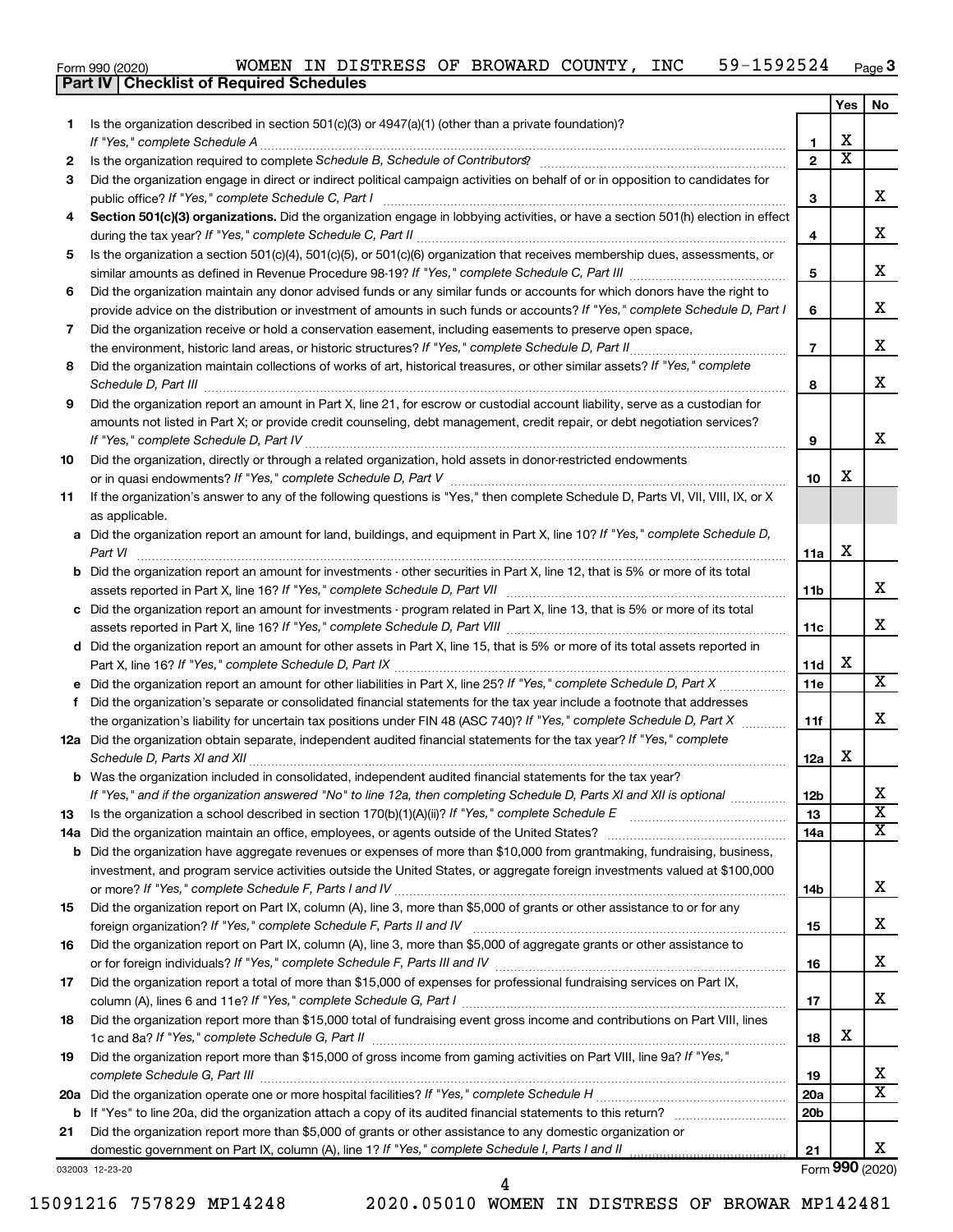| Form 990 (2020) | <b>WOMEN</b> | IN DISTRESS OF BROWARD COUNTY, |  |  |  | <b>INC</b> | 59-1592524 | Page 4 |
|-----------------|--------------|--------------------------------|--|--|--|------------|------------|--------|
|-----------------|--------------|--------------------------------|--|--|--|------------|------------|--------|

*(continued)*

**Part IV Checklist of Required Schedules**

|        |                                                                                                                                                                                                                            |                 | Yes                     | No              |
|--------|----------------------------------------------------------------------------------------------------------------------------------------------------------------------------------------------------------------------------|-----------------|-------------------------|-----------------|
| 22     | Did the organization report more than \$5,000 of grants or other assistance to or for domestic individuals on                                                                                                              |                 |                         |                 |
|        |                                                                                                                                                                                                                            | 22              | х                       |                 |
| 23     | Did the organization answer "Yes" to Part VII, Section A, line 3, 4, or 5 about compensation of the organization's current                                                                                                 |                 |                         |                 |
|        | and former officers, directors, trustees, key employees, and highest compensated employees? If "Yes," complete                                                                                                             |                 |                         |                 |
|        |                                                                                                                                                                                                                            | 23              | X                       |                 |
|        | 24a Did the organization have a tax-exempt bond issue with an outstanding principal amount of more than \$100,000 as of the                                                                                                |                 |                         |                 |
|        | last day of the year, that was issued after December 31, 2002? If "Yes," answer lines 24b through 24d and complete                                                                                                         |                 |                         |                 |
|        |                                                                                                                                                                                                                            | 24a             |                         | x               |
|        |                                                                                                                                                                                                                            | 24 <sub>b</sub> |                         |                 |
|        | c Did the organization maintain an escrow account other than a refunding escrow at any time during the year to defease                                                                                                     |                 |                         |                 |
|        |                                                                                                                                                                                                                            | 24c             |                         |                 |
|        |                                                                                                                                                                                                                            | 24d             |                         |                 |
|        | 25a Section 501(c)(3), 501(c)(4), and 501(c)(29) organizations. Did the organization engage in an excess benefit                                                                                                           |                 |                         | x               |
|        |                                                                                                                                                                                                                            | 25a             |                         |                 |
|        | <b>b</b> Is the organization aware that it engaged in an excess benefit transaction with a disqualified person in a prior year, and                                                                                        |                 |                         |                 |
|        | that the transaction has not been reported on any of the organization's prior Forms 990 or 990-EZ? If "Yes," complete                                                                                                      |                 |                         | х               |
|        | Schedule L, Part I                                                                                                                                                                                                         | 25b             |                         |                 |
| 26     | Did the organization report any amount on Part X, line 5 or 22, for receivables from or payables to any current<br>or former officer, director, trustee, key employee, creator or founder, substantial contributor, or 35% |                 |                         |                 |
|        | controlled entity or family member of any of these persons? If "Yes," complete Schedule L, Part II                                                                                                                         | 26              |                         | x               |
| 27     | Did the organization provide a grant or other assistance to any current or former officer, director, trustee, key employee,                                                                                                |                 |                         |                 |
|        | creator or founder, substantial contributor or employee thereof, a grant selection committee member, or to a 35% controlled                                                                                                |                 |                         |                 |
|        | entity (including an employee thereof) or family member of any of these persons? If "Yes," complete Schedule L, Part III                                                                                                   | 27              |                         | х               |
| 28     | Was the organization a party to a business transaction with one of the following parties (see Schedule L, Part IV                                                                                                          |                 |                         |                 |
|        | instructions, for applicable filing thresholds, conditions, and exceptions):                                                                                                                                               |                 |                         |                 |
|        | a A current or former officer, director, trustee, key employee, creator or founder, or substantial contributor? If                                                                                                         |                 |                         |                 |
|        |                                                                                                                                                                                                                            | 28a             |                         | X               |
|        |                                                                                                                                                                                                                            | 28 <sub>b</sub> |                         | х               |
|        | c A 35% controlled entity of one or more individuals and/or organizations described in lines 28a or 28b?/f                                                                                                                 |                 |                         |                 |
|        |                                                                                                                                                                                                                            | 28c             |                         | х               |
| 29     |                                                                                                                                                                                                                            | 29              | $\overline{\textbf{x}}$ |                 |
| 30     | Did the organization receive contributions of art, historical treasures, or other similar assets, or qualified conservation                                                                                                |                 |                         |                 |
|        |                                                                                                                                                                                                                            | 30              |                         | х<br>X          |
| 31     |                                                                                                                                                                                                                            | 31              |                         |                 |
| 32     | Did the organization sell, exchange, dispose of, or transfer more than 25% of its net assets? If "Yes," complete                                                                                                           |                 |                         | x               |
|        |                                                                                                                                                                                                                            | 32              |                         |                 |
| 33     | Did the organization own 100% of an entity disregarded as separate from the organization under Regulations                                                                                                                 | 33              |                         | x               |
| 34     | Was the organization related to any tax-exempt or taxable entity? If "Yes," complete Schedule R, Part II, III, or IV, and                                                                                                  |                 |                         |                 |
|        | Part V, line 1                                                                                                                                                                                                             | 34              |                         | х               |
|        | 35a Did the organization have a controlled entity within the meaning of section 512(b)(13)?                                                                                                                                | 35a             |                         | х               |
|        | b If "Yes" to line 35a, did the organization receive any payment from or engage in any transaction with a controlled entity                                                                                                |                 |                         |                 |
|        |                                                                                                                                                                                                                            | 35 <sub>b</sub> |                         |                 |
| 36     | Section 501(c)(3) organizations. Did the organization make any transfers to an exempt non-charitable related organization?                                                                                                 |                 |                         |                 |
|        |                                                                                                                                                                                                                            | 36              |                         | x               |
| 37     | Did the organization conduct more than 5% of its activities through an entity that is not a related organization                                                                                                           |                 |                         |                 |
|        | and that is treated as a partnership for federal income tax purposes? If "Yes," complete Schedule R, Part VI                                                                                                               | 37              |                         | x               |
| 38     | Did the organization complete Schedule O and provide explanations in Schedule O for Part VI, lines 11b and 19?                                                                                                             |                 |                         |                 |
|        | Note: All Form 990 filers are required to complete Schedule O                                                                                                                                                              | 38              | X                       |                 |
| Part V |                                                                                                                                                                                                                            |                 |                         |                 |
|        | Check if Schedule O contains a response or note to any line in this Part V [11] [12] Check if Schedule O contains a response or note to any line in this Part V                                                            |                 |                         |                 |
|        |                                                                                                                                                                                                                            |                 | Yes                     | No              |
|        | 41<br>1a                                                                                                                                                                                                                   |                 |                         |                 |
|        | <b>b</b> Enter the number of Forms W-2G included in line 1a. Enter -0- if not applicable<br>1b                                                                                                                             |                 |                         |                 |
|        | c Did the organization comply with backup withholding rules for reportable payments to vendors and reportable gaming                                                                                                       |                 | х                       |                 |
|        | 032004 12-23-20                                                                                                                                                                                                            | 1c              |                         | Form 990 (2020) |
|        | 5                                                                                                                                                                                                                          |                 |                         |                 |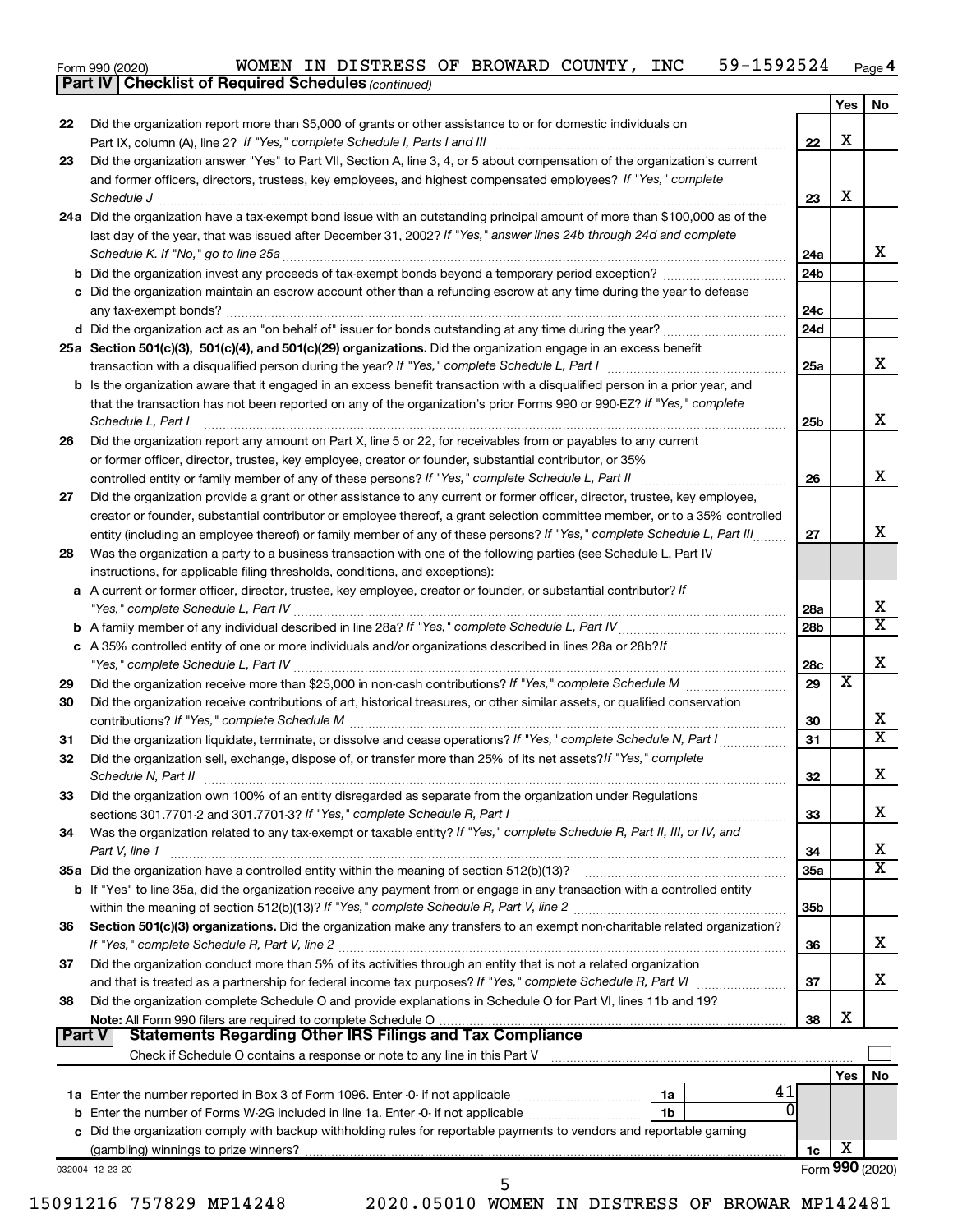| Form 990 (2020) |                                                                                     |  | WOMEN IN DISTRESS OF BROWARD COUNTY, INC |  |  | 59-1592524 | Page ${\bf 5}$ |
|-----------------|-------------------------------------------------------------------------------------|--|------------------------------------------|--|--|------------|----------------|
|                 | <b>Part V</b> Statements Regarding Other IRS Filings and Tax Compliance (continued) |  |                                          |  |  |            |                |

| b<br>с<br>7<br>a<br>b<br>с<br>d<br>е<br>f.<br>g<br>h<br>8<br>9<br>а<br>b<br>10 | 2a Enter the number of employees reported on Form W-3, Transmittal of Wage and Tax Statements,<br>filed for the calendar year ending with or within the year covered by this return<br>2a<br>b If at least one is reported on line 2a, did the organization file all required federal employment tax returns?<br>3a Did the organization have unrelated business gross income of \$1,000 or more during the year?<br>4a At any time during the calendar year, did the organization have an interest in, or a signature or other authority over, a<br>financial account in a foreign country (such as a bank account, securities account, or other financial account)?<br><b>b</b> If "Yes," enter the name of the foreign country $\blacktriangleright$<br>See instructions for filing requirements for FinCEN Form 114, Report of Foreign Bank and Financial Accounts (FBAR).<br>6a Does the organization have annual gross receipts that are normally greater than \$100,000, and did the organization solicit<br><b>b</b> If "Yes," did the organization include with every solicitation an express statement that such contributions or gifts<br>Organizations that may receive deductible contributions under section 170(c).<br>Did the organization receive a payment in excess of \$75 made partly as a contribution and partly for goods and services provided to the payor?<br>Did the organization sell, exchange, or otherwise dispose of tangible personal property for which it was required<br>7d | 126 | 2 <sub>b</sub><br>За<br>3b<br>4a<br>5a<br>5b<br>5с<br>6a<br>6b<br>7a<br>7b | Yes<br>х<br>х<br>X | No<br>x<br>x<br>x<br>$\overline{\mathbf{X}}$<br>x |
|--------------------------------------------------------------------------------|------------------------------------------------------------------------------------------------------------------------------------------------------------------------------------------------------------------------------------------------------------------------------------------------------------------------------------------------------------------------------------------------------------------------------------------------------------------------------------------------------------------------------------------------------------------------------------------------------------------------------------------------------------------------------------------------------------------------------------------------------------------------------------------------------------------------------------------------------------------------------------------------------------------------------------------------------------------------------------------------------------------------------------------------------------------------------------------------------------------------------------------------------------------------------------------------------------------------------------------------------------------------------------------------------------------------------------------------------------------------------------------------------------------------------------------------------------------------------------------------------------------|-----|----------------------------------------------------------------------------|--------------------|---------------------------------------------------|
|                                                                                |                                                                                                                                                                                                                                                                                                                                                                                                                                                                                                                                                                                                                                                                                                                                                                                                                                                                                                                                                                                                                                                                                                                                                                                                                                                                                                                                                                                                                                                                                                                  |     |                                                                            |                    |                                                   |
|                                                                                |                                                                                                                                                                                                                                                                                                                                                                                                                                                                                                                                                                                                                                                                                                                                                                                                                                                                                                                                                                                                                                                                                                                                                                                                                                                                                                                                                                                                                                                                                                                  |     |                                                                            |                    |                                                   |
|                                                                                |                                                                                                                                                                                                                                                                                                                                                                                                                                                                                                                                                                                                                                                                                                                                                                                                                                                                                                                                                                                                                                                                                                                                                                                                                                                                                                                                                                                                                                                                                                                  |     |                                                                            |                    |                                                   |
|                                                                                |                                                                                                                                                                                                                                                                                                                                                                                                                                                                                                                                                                                                                                                                                                                                                                                                                                                                                                                                                                                                                                                                                                                                                                                                                                                                                                                                                                                                                                                                                                                  |     |                                                                            |                    |                                                   |
|                                                                                |                                                                                                                                                                                                                                                                                                                                                                                                                                                                                                                                                                                                                                                                                                                                                                                                                                                                                                                                                                                                                                                                                                                                                                                                                                                                                                                                                                                                                                                                                                                  |     |                                                                            |                    |                                                   |
|                                                                                |                                                                                                                                                                                                                                                                                                                                                                                                                                                                                                                                                                                                                                                                                                                                                                                                                                                                                                                                                                                                                                                                                                                                                                                                                                                                                                                                                                                                                                                                                                                  |     |                                                                            |                    |                                                   |
|                                                                                |                                                                                                                                                                                                                                                                                                                                                                                                                                                                                                                                                                                                                                                                                                                                                                                                                                                                                                                                                                                                                                                                                                                                                                                                                                                                                                                                                                                                                                                                                                                  |     |                                                                            |                    |                                                   |
|                                                                                |                                                                                                                                                                                                                                                                                                                                                                                                                                                                                                                                                                                                                                                                                                                                                                                                                                                                                                                                                                                                                                                                                                                                                                                                                                                                                                                                                                                                                                                                                                                  |     |                                                                            |                    |                                                   |
|                                                                                |                                                                                                                                                                                                                                                                                                                                                                                                                                                                                                                                                                                                                                                                                                                                                                                                                                                                                                                                                                                                                                                                                                                                                                                                                                                                                                                                                                                                                                                                                                                  |     |                                                                            |                    |                                                   |
|                                                                                |                                                                                                                                                                                                                                                                                                                                                                                                                                                                                                                                                                                                                                                                                                                                                                                                                                                                                                                                                                                                                                                                                                                                                                                                                                                                                                                                                                                                                                                                                                                  |     |                                                                            |                    |                                                   |
|                                                                                |                                                                                                                                                                                                                                                                                                                                                                                                                                                                                                                                                                                                                                                                                                                                                                                                                                                                                                                                                                                                                                                                                                                                                                                                                                                                                                                                                                                                                                                                                                                  |     |                                                                            |                    |                                                   |
|                                                                                |                                                                                                                                                                                                                                                                                                                                                                                                                                                                                                                                                                                                                                                                                                                                                                                                                                                                                                                                                                                                                                                                                                                                                                                                                                                                                                                                                                                                                                                                                                                  |     |                                                                            |                    |                                                   |
|                                                                                |                                                                                                                                                                                                                                                                                                                                                                                                                                                                                                                                                                                                                                                                                                                                                                                                                                                                                                                                                                                                                                                                                                                                                                                                                                                                                                                                                                                                                                                                                                                  |     |                                                                            |                    |                                                   |
|                                                                                |                                                                                                                                                                                                                                                                                                                                                                                                                                                                                                                                                                                                                                                                                                                                                                                                                                                                                                                                                                                                                                                                                                                                                                                                                                                                                                                                                                                                                                                                                                                  |     |                                                                            |                    |                                                   |
|                                                                                |                                                                                                                                                                                                                                                                                                                                                                                                                                                                                                                                                                                                                                                                                                                                                                                                                                                                                                                                                                                                                                                                                                                                                                                                                                                                                                                                                                                                                                                                                                                  |     |                                                                            |                    |                                                   |
|                                                                                |                                                                                                                                                                                                                                                                                                                                                                                                                                                                                                                                                                                                                                                                                                                                                                                                                                                                                                                                                                                                                                                                                                                                                                                                                                                                                                                                                                                                                                                                                                                  |     |                                                                            |                    |                                                   |
|                                                                                |                                                                                                                                                                                                                                                                                                                                                                                                                                                                                                                                                                                                                                                                                                                                                                                                                                                                                                                                                                                                                                                                                                                                                                                                                                                                                                                                                                                                                                                                                                                  |     |                                                                            |                    |                                                   |
|                                                                                |                                                                                                                                                                                                                                                                                                                                                                                                                                                                                                                                                                                                                                                                                                                                                                                                                                                                                                                                                                                                                                                                                                                                                                                                                                                                                                                                                                                                                                                                                                                  |     |                                                                            |                    |                                                   |
|                                                                                |                                                                                                                                                                                                                                                                                                                                                                                                                                                                                                                                                                                                                                                                                                                                                                                                                                                                                                                                                                                                                                                                                                                                                                                                                                                                                                                                                                                                                                                                                                                  |     |                                                                            |                    |                                                   |
|                                                                                |                                                                                                                                                                                                                                                                                                                                                                                                                                                                                                                                                                                                                                                                                                                                                                                                                                                                                                                                                                                                                                                                                                                                                                                                                                                                                                                                                                                                                                                                                                                  |     |                                                                            |                    |                                                   |
|                                                                                |                                                                                                                                                                                                                                                                                                                                                                                                                                                                                                                                                                                                                                                                                                                                                                                                                                                                                                                                                                                                                                                                                                                                                                                                                                                                                                                                                                                                                                                                                                                  |     |                                                                            |                    |                                                   |
|                                                                                |                                                                                                                                                                                                                                                                                                                                                                                                                                                                                                                                                                                                                                                                                                                                                                                                                                                                                                                                                                                                                                                                                                                                                                                                                                                                                                                                                                                                                                                                                                                  |     |                                                                            |                    |                                                   |
|                                                                                |                                                                                                                                                                                                                                                                                                                                                                                                                                                                                                                                                                                                                                                                                                                                                                                                                                                                                                                                                                                                                                                                                                                                                                                                                                                                                                                                                                                                                                                                                                                  |     | 7c                                                                         |                    | х                                                 |
|                                                                                |                                                                                                                                                                                                                                                                                                                                                                                                                                                                                                                                                                                                                                                                                                                                                                                                                                                                                                                                                                                                                                                                                                                                                                                                                                                                                                                                                                                                                                                                                                                  |     |                                                                            |                    |                                                   |
|                                                                                | Did the organization receive any funds, directly or indirectly, to pay premiums on a personal benefit contract?                                                                                                                                                                                                                                                                                                                                                                                                                                                                                                                                                                                                                                                                                                                                                                                                                                                                                                                                                                                                                                                                                                                                                                                                                                                                                                                                                                                                  |     | 7e                                                                         |                    |                                                   |
|                                                                                |                                                                                                                                                                                                                                                                                                                                                                                                                                                                                                                                                                                                                                                                                                                                                                                                                                                                                                                                                                                                                                                                                                                                                                                                                                                                                                                                                                                                                                                                                                                  |     | 7f                                                                         |                    |                                                   |
|                                                                                | If the organization received a contribution of qualified intellectual property, did the organization file Form 8899 as required?                                                                                                                                                                                                                                                                                                                                                                                                                                                                                                                                                                                                                                                                                                                                                                                                                                                                                                                                                                                                                                                                                                                                                                                                                                                                                                                                                                                 |     | 7g                                                                         |                    |                                                   |
|                                                                                | If the organization received a contribution of cars, boats, airplanes, or other vehicles, did the organization file a Form 1098-C?                                                                                                                                                                                                                                                                                                                                                                                                                                                                                                                                                                                                                                                                                                                                                                                                                                                                                                                                                                                                                                                                                                                                                                                                                                                                                                                                                                               |     | 7h                                                                         |                    |                                                   |
|                                                                                | Sponsoring organizations maintaining donor advised funds. Did a donor advised fund maintained by the                                                                                                                                                                                                                                                                                                                                                                                                                                                                                                                                                                                                                                                                                                                                                                                                                                                                                                                                                                                                                                                                                                                                                                                                                                                                                                                                                                                                             |     |                                                                            |                    |                                                   |
|                                                                                |                                                                                                                                                                                                                                                                                                                                                                                                                                                                                                                                                                                                                                                                                                                                                                                                                                                                                                                                                                                                                                                                                                                                                                                                                                                                                                                                                                                                                                                                                                                  |     | 8                                                                          |                    |                                                   |
|                                                                                | Sponsoring organizations maintaining donor advised funds.                                                                                                                                                                                                                                                                                                                                                                                                                                                                                                                                                                                                                                                                                                                                                                                                                                                                                                                                                                                                                                                                                                                                                                                                                                                                                                                                                                                                                                                        |     |                                                                            |                    |                                                   |
|                                                                                | Did the sponsoring organization make any taxable distributions under section 4966?                                                                                                                                                                                                                                                                                                                                                                                                                                                                                                                                                                                                                                                                                                                                                                                                                                                                                                                                                                                                                                                                                                                                                                                                                                                                                                                                                                                                                               |     | 9а<br>9b                                                                   |                    |                                                   |
|                                                                                | Section 501(c)(7) organizations. Enter:                                                                                                                                                                                                                                                                                                                                                                                                                                                                                                                                                                                                                                                                                                                                                                                                                                                                                                                                                                                                                                                                                                                                                                                                                                                                                                                                                                                                                                                                          |     |                                                                            |                    |                                                   |
|                                                                                | 10a                                                                                                                                                                                                                                                                                                                                                                                                                                                                                                                                                                                                                                                                                                                                                                                                                                                                                                                                                                                                                                                                                                                                                                                                                                                                                                                                                                                                                                                                                                              |     |                                                                            |                    |                                                   |
|                                                                                | b Gross receipts, included on Form 990, Part VIII, line 12, for public use of club facilities<br>10 <sub>b</sub>                                                                                                                                                                                                                                                                                                                                                                                                                                                                                                                                                                                                                                                                                                                                                                                                                                                                                                                                                                                                                                                                                                                                                                                                                                                                                                                                                                                                 |     |                                                                            |                    |                                                   |
| 11                                                                             | Section 501(c)(12) organizations. Enter:                                                                                                                                                                                                                                                                                                                                                                                                                                                                                                                                                                                                                                                                                                                                                                                                                                                                                                                                                                                                                                                                                                                                                                                                                                                                                                                                                                                                                                                                         |     |                                                                            |                    |                                                   |
|                                                                                | 11a                                                                                                                                                                                                                                                                                                                                                                                                                                                                                                                                                                                                                                                                                                                                                                                                                                                                                                                                                                                                                                                                                                                                                                                                                                                                                                                                                                                                                                                                                                              |     |                                                                            |                    |                                                   |
|                                                                                | b Gross income from other sources (Do not net amounts due or paid to other sources against                                                                                                                                                                                                                                                                                                                                                                                                                                                                                                                                                                                                                                                                                                                                                                                                                                                                                                                                                                                                                                                                                                                                                                                                                                                                                                                                                                                                                       |     |                                                                            |                    |                                                   |
|                                                                                | 11b                                                                                                                                                                                                                                                                                                                                                                                                                                                                                                                                                                                                                                                                                                                                                                                                                                                                                                                                                                                                                                                                                                                                                                                                                                                                                                                                                                                                                                                                                                              |     |                                                                            |                    |                                                   |
|                                                                                | 12a Section 4947(a)(1) non-exempt charitable trusts. Is the organization filing Form 990 in lieu of Form 1041?                                                                                                                                                                                                                                                                                                                                                                                                                                                                                                                                                                                                                                                                                                                                                                                                                                                                                                                                                                                                                                                                                                                                                                                                                                                                                                                                                                                                   |     | 12a                                                                        |                    |                                                   |
|                                                                                | 12 <sub>b</sub><br>b If "Yes," enter the amount of tax-exempt interest received or accrued during the year                                                                                                                                                                                                                                                                                                                                                                                                                                                                                                                                                                                                                                                                                                                                                                                                                                                                                                                                                                                                                                                                                                                                                                                                                                                                                                                                                                                                       |     |                                                                            |                    |                                                   |
| 13                                                                             | Section 501(c)(29) qualified nonprofit health insurance issuers.                                                                                                                                                                                                                                                                                                                                                                                                                                                                                                                                                                                                                                                                                                                                                                                                                                                                                                                                                                                                                                                                                                                                                                                                                                                                                                                                                                                                                                                 |     |                                                                            |                    |                                                   |
|                                                                                | a Is the organization licensed to issue qualified health plans in more than one state?                                                                                                                                                                                                                                                                                                                                                                                                                                                                                                                                                                                                                                                                                                                                                                                                                                                                                                                                                                                                                                                                                                                                                                                                                                                                                                                                                                                                                           |     | 1За                                                                        |                    |                                                   |
|                                                                                | Note: See the instructions for additional information the organization must report on Schedule O.                                                                                                                                                                                                                                                                                                                                                                                                                                                                                                                                                                                                                                                                                                                                                                                                                                                                                                                                                                                                                                                                                                                                                                                                                                                                                                                                                                                                                |     |                                                                            |                    |                                                   |
|                                                                                | <b>b</b> Enter the amount of reserves the organization is required to maintain by the states in which the                                                                                                                                                                                                                                                                                                                                                                                                                                                                                                                                                                                                                                                                                                                                                                                                                                                                                                                                                                                                                                                                                                                                                                                                                                                                                                                                                                                                        |     |                                                                            |                    |                                                   |
|                                                                                | 13 <sub>b</sub>                                                                                                                                                                                                                                                                                                                                                                                                                                                                                                                                                                                                                                                                                                                                                                                                                                                                                                                                                                                                                                                                                                                                                                                                                                                                                                                                                                                                                                                                                                  |     |                                                                            |                    |                                                   |
|                                                                                | 13с                                                                                                                                                                                                                                                                                                                                                                                                                                                                                                                                                                                                                                                                                                                                                                                                                                                                                                                                                                                                                                                                                                                                                                                                                                                                                                                                                                                                                                                                                                              |     |                                                                            |                    |                                                   |
|                                                                                | 14a Did the organization receive any payments for indoor tanning services during the tax year?                                                                                                                                                                                                                                                                                                                                                                                                                                                                                                                                                                                                                                                                                                                                                                                                                                                                                                                                                                                                                                                                                                                                                                                                                                                                                                                                                                                                                   |     | 14a                                                                        |                    | x                                                 |
|                                                                                | <b>b</b> If "Yes," has it filed a Form 720 to report these payments? If "No," provide an explanation on Schedule O                                                                                                                                                                                                                                                                                                                                                                                                                                                                                                                                                                                                                                                                                                                                                                                                                                                                                                                                                                                                                                                                                                                                                                                                                                                                                                                                                                                               |     | 14b                                                                        |                    |                                                   |
| 15                                                                             | Is the organization subject to the section 4960 tax on payment(s) of more than \$1,000,000 in remuneration or                                                                                                                                                                                                                                                                                                                                                                                                                                                                                                                                                                                                                                                                                                                                                                                                                                                                                                                                                                                                                                                                                                                                                                                                                                                                                                                                                                                                    |     |                                                                            |                    |                                                   |
|                                                                                | excess parachute payment(s) during the year?                                                                                                                                                                                                                                                                                                                                                                                                                                                                                                                                                                                                                                                                                                                                                                                                                                                                                                                                                                                                                                                                                                                                                                                                                                                                                                                                                                                                                                                                     |     | 15                                                                         |                    | X                                                 |
|                                                                                | If "Yes," see instructions and file Form 4720, Schedule N.                                                                                                                                                                                                                                                                                                                                                                                                                                                                                                                                                                                                                                                                                                                                                                                                                                                                                                                                                                                                                                                                                                                                                                                                                                                                                                                                                                                                                                                       |     |                                                                            |                    |                                                   |
| 16                                                                             | Is the organization an educational institution subject to the section 4968 excise tax on net investment income?                                                                                                                                                                                                                                                                                                                                                                                                                                                                                                                                                                                                                                                                                                                                                                                                                                                                                                                                                                                                                                                                                                                                                                                                                                                                                                                                                                                                  |     | 16                                                                         |                    | X                                                 |
|                                                                                | If "Yes," complete Form 4720, Schedule O.                                                                                                                                                                                                                                                                                                                                                                                                                                                                                                                                                                                                                                                                                                                                                                                                                                                                                                                                                                                                                                                                                                                                                                                                                                                                                                                                                                                                                                                                        |     |                                                                            |                    |                                                   |

Form (2020) **990**

032005 12-23-20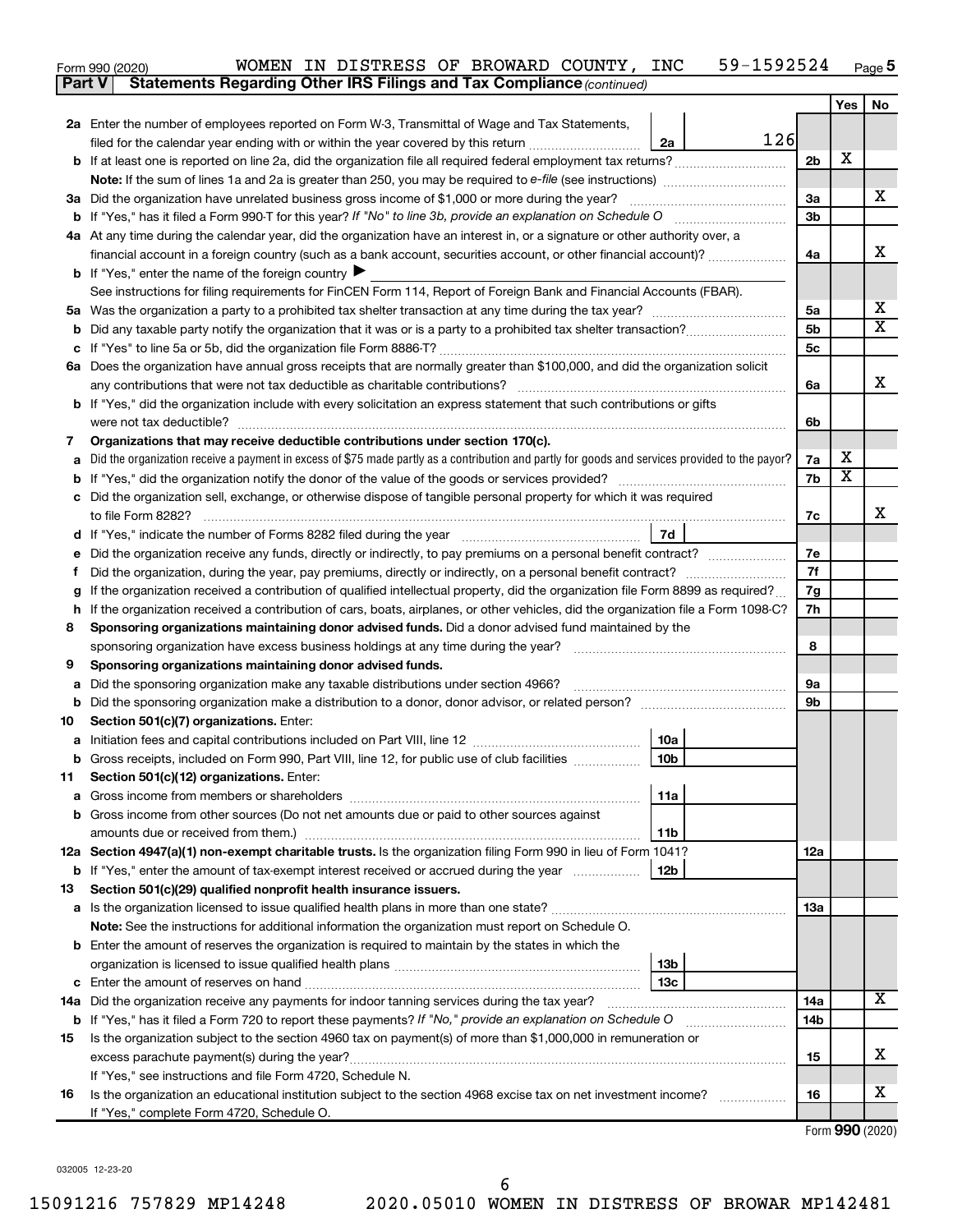| Form 990 (2020) |  |
|-----------------|--|
|-----------------|--|

#### Form 990 (2020) Page WOMEN IN DISTRESS OF BROWARD COUNTY, INC 59-1592524 **6**

**Part VI** Governance, Management, and Disclosure For each "Yes" response to lines 2 through 7b below, and for a "No" response *to line 8a, 8b, or 10b below, describe the circumstances, processes, or changes on Schedule O. See instructions.*

|     |                                                                                                                                                                                                                        |    |    |                 |                         | $\mathbf{X}$ |
|-----|------------------------------------------------------------------------------------------------------------------------------------------------------------------------------------------------------------------------|----|----|-----------------|-------------------------|--------------|
|     | <b>Section A. Governing Body and Management</b>                                                                                                                                                                        |    |    |                 |                         | No           |
|     |                                                                                                                                                                                                                        |    |    |                 | Yes                     |              |
|     | 1a Enter the number of voting members of the governing body at the end of the tax year                                                                                                                                 | 1a | 19 |                 |                         |              |
|     | If there are material differences in voting rights among members of the governing body, or if the governing                                                                                                            |    |    |                 |                         |              |
|     | body delegated broad authority to an executive committee or similar committee, explain on Schedule O.                                                                                                                  |    |    |                 |                         |              |
|     |                                                                                                                                                                                                                        | 1b | 19 |                 |                         |              |
| 2   | Did any officer, director, trustee, or key employee have a family relationship or a business relationship with any other                                                                                               |    |    |                 |                         |              |
|     |                                                                                                                                                                                                                        |    |    | $\mathbf{2}$    |                         |              |
| 3   | Did the organization delegate control over management duties customarily performed by or under the direct supervision                                                                                                  |    |    |                 |                         |              |
|     |                                                                                                                                                                                                                        |    |    | 3               |                         |              |
| 4   | Did the organization make any significant changes to its governing documents since the prior Form 990 was filed?                                                                                                       |    |    | 4               |                         |              |
| 5   |                                                                                                                                                                                                                        |    |    | 5               |                         |              |
| 6   |                                                                                                                                                                                                                        |    |    | 6               |                         |              |
| 7a  | Did the organization have members, stockholders, or other persons who had the power to elect or appoint one or                                                                                                         |    |    |                 |                         |              |
|     |                                                                                                                                                                                                                        |    |    | 7a              |                         |              |
|     | <b>b</b> Are any governance decisions of the organization reserved to (or subject to approval by) members, stockholders, or                                                                                            |    |    |                 |                         |              |
|     |                                                                                                                                                                                                                        |    |    | 7b              |                         |              |
| 8   | Did the organization contemporaneously document the meetings held or written actions undertaken during the year by the following:                                                                                      |    |    |                 |                         |              |
| a   |                                                                                                                                                                                                                        |    |    | 8а              | х                       |              |
|     |                                                                                                                                                                                                                        |    |    | 8b              | $\overline{\mathbf{x}}$ |              |
| 9   | Is there any officer, director, trustee, or key employee listed in Part VII, Section A, who cannot be reached at the                                                                                                   |    |    |                 |                         |              |
|     |                                                                                                                                                                                                                        |    |    | 9               |                         |              |
|     | Section B. Policies (This Section B requests information about policies not required by the Internal Revenue Code.)                                                                                                    |    |    |                 |                         |              |
|     |                                                                                                                                                                                                                        |    |    |                 | Yes                     |              |
|     |                                                                                                                                                                                                                        |    |    | <b>10a</b>      |                         |              |
|     | b If "Yes," did the organization have written policies and procedures governing the activities of such chapters, affiliates,                                                                                           |    |    |                 |                         |              |
|     |                                                                                                                                                                                                                        |    |    | 10 <sub>b</sub> |                         |              |
|     | 11a Has the organization provided a complete copy of this Form 990 to all members of its governing body before filing the form?                                                                                        |    |    | 11a             | X                       |              |
|     | <b>b</b> Describe in Schedule O the process, if any, used by the organization to review this Form 990.                                                                                                                 |    |    |                 |                         |              |
| 12a |                                                                                                                                                                                                                        |    |    | 12a             | х                       |              |
|     | Were officers, directors, or trustees, and key employees required to disclose annually interests that could give rise to conflicts?                                                                                    |    |    | 12 <sub>b</sub> | $\overline{\mathbf{X}}$ |              |
| с   | Did the organization regularly and consistently monitor and enforce compliance with the policy? If "Yes," describe                                                                                                     |    |    |                 |                         |              |
|     | in Schedule O how this was done manufactured and continuum and control of the state of the state of the state o                                                                                                        |    |    | 12c             | Х                       |              |
| 13  |                                                                                                                                                                                                                        |    |    | 13              | $\overline{\mathbf{X}}$ |              |
| 14  | Did the organization have a written document retention and destruction policy? [11] manufaction manufaction in                                                                                                         |    |    | 14              | $\overline{\mathbf{X}}$ |              |
| 15  | Did the process for determining compensation of the following persons include a review and approval by independent                                                                                                     |    |    |                 |                         |              |
|     | persons, comparability data, and contemporaneous substantiation of the deliberation and decision?                                                                                                                      |    |    |                 |                         |              |
|     |                                                                                                                                                                                                                        |    |    | 15a             | х                       |              |
|     |                                                                                                                                                                                                                        |    |    | 15b             | $\overline{\textbf{x}}$ |              |
|     | If "Yes" to line 15a or 15b, describe the process in Schedule O (see instructions).                                                                                                                                    |    |    |                 |                         |              |
|     | 16a Did the organization invest in, contribute assets to, or participate in a joint venture or similar arrangement with a                                                                                              |    |    |                 |                         |              |
|     | taxable entity during the year?                                                                                                                                                                                        |    |    | 16a             |                         |              |
|     | b If "Yes," did the organization follow a written policy or procedure requiring the organization to evaluate its participation                                                                                         |    |    |                 |                         |              |
|     | in joint venture arrangements under applicable federal tax law, and take steps to safeguard the organization's                                                                                                         |    |    |                 |                         |              |
|     | exempt status with respect to such arrangements?                                                                                                                                                                       |    |    | 16b             |                         |              |
|     | <b>Section C. Disclosure</b>                                                                                                                                                                                           |    |    |                 |                         |              |
| 17  | List the states with which a copy of this Form 990 is required to be filed $\blacktriangleright$ FL                                                                                                                    |    |    |                 |                         |              |
| 18  | Section 6104 requires an organization to make its Forms 1023 (1024 or 1024-A, if applicable), 990, and 990-T (Section 501(c)(3)s only) available                                                                       |    |    |                 |                         |              |
|     | for public inspection. Indicate how you made these available. Check all that apply.<br>$\lfloor x \rfloor$ Another's website<br>$\lfloor x \rfloor$ Upon request<br>$ X $ Own website<br>Other (explain on Schedule O) |    |    |                 |                         |              |
| 19  | Describe on Schedule O whether (and if so, how) the organization made its governing documents, conflict of interest policy, and financial                                                                              |    |    |                 |                         |              |
|     | statements available to the public during the tax year.                                                                                                                                                                |    |    |                 |                         |              |
| 20  | State the name, address, and telephone number of the person who possesses the organization's books and records                                                                                                         |    |    |                 |                         |              |
|     | GISELE GELIN - 954-760-9800                                                                                                                                                                                            |    |    |                 |                         |              |
|     | P.O. BOX 50187, LIGHTHOUSE POINT,<br>33074<br>FL                                                                                                                                                                       |    |    |                 |                         |              |
|     | 032006 12-23-20                                                                                                                                                                                                        |    |    |                 | Form 990 (2020)         |              |
|     | 7                                                                                                                                                                                                                      |    |    |                 |                         |              |
|     | 15091216 757829 MP14248<br>2020.05010 WOMEN IN DISTRESS OF BROWAR MP142481                                                                                                                                             |    |    |                 |                         |              |
|     |                                                                                                                                                                                                                        |    |    |                 |                         |              |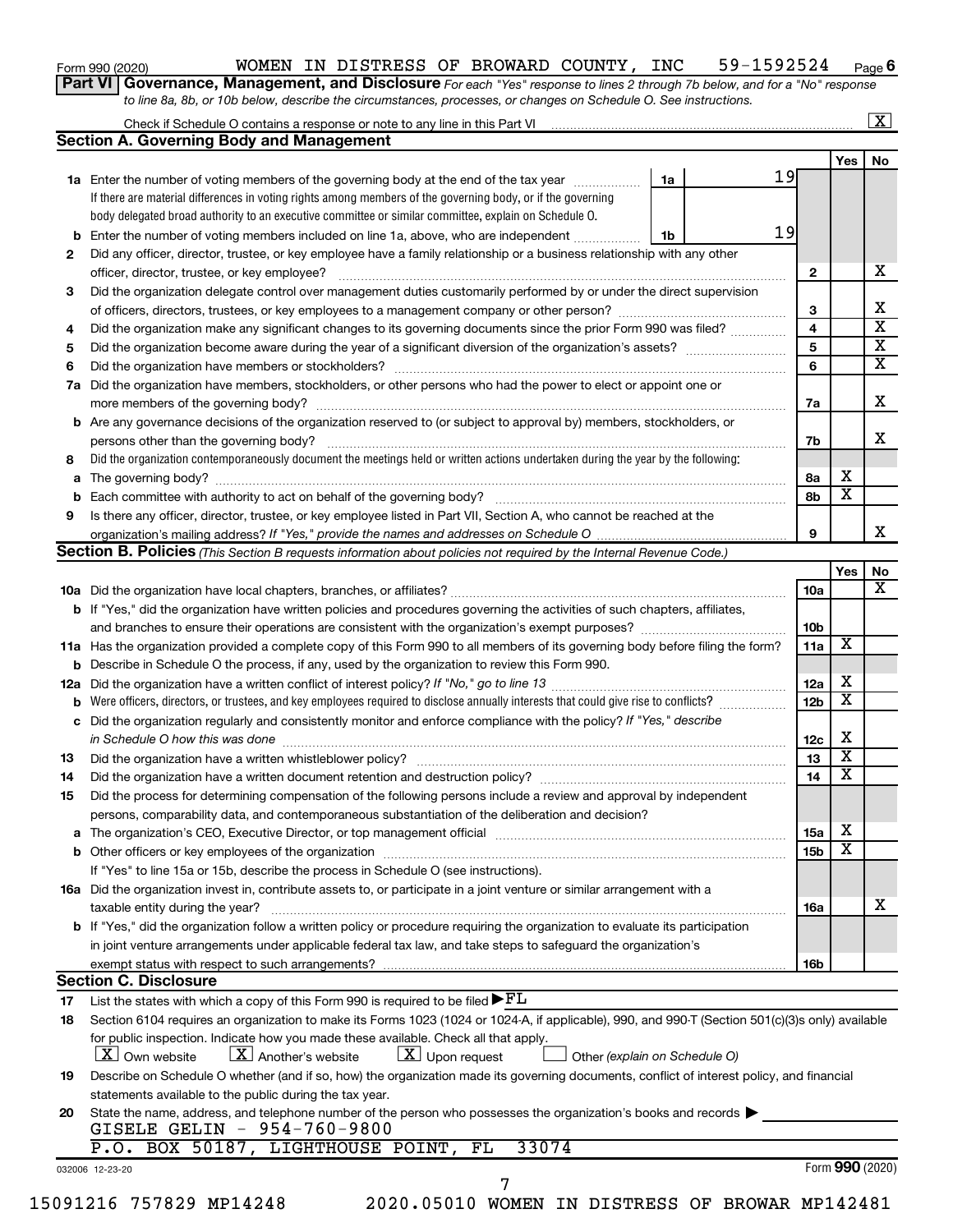**Part VII Compensation of Officers, Directors, Trustees, Key Employees, Highest Compensated Employees, and Independent Contractors**

Check if Schedule O contains a response or note to any line in this Part VII

**Section A. Officers, Directors, Trustees, Key Employees, and Highest Compensated Employees**

**1a**  Complete this table for all persons required to be listed. Report compensation for the calendar year ending with or within the organization's tax year.  $\bullet$  List all of the organization's current officers, directors, trustees (whether individuals or organizations), regardless of amount of compensation.

Enter -0- in columns (D), (E), and (F) if no compensation was paid.

**•** List all of the organization's current key employees, if any. See instructions for definition of "key employee."

• List the organization's five *current* highest compensated employees (other than an officer, director, trustee, or key employee) who received reportable compensation (Box 5 of Form W-2 and/or Box 7 of Form 1099-MISC) of more than \$100,000 from the organization and any related organizations.

 $\bullet$  List all of the organization's former officers, key employees, and highest compensated employees who received more than \$100,000 of reportable compensation from the organization and any related organizations.

**•** List all of the organization's former directors or trustees that received, in the capacity as a former director or trustee of the organization, more than \$10,000 of reportable compensation from the organization and any related organizations.

See instructions for the order in which to list the persons above.

Check this box if neither the organization nor any related organization compensated any current officer, director, or trustee.  $\Box$ 

| (A)                            | (B)                  |                               |                                                                  | (C)         |              |                                   |             | (D)                             | (E)             | (F)                      |
|--------------------------------|----------------------|-------------------------------|------------------------------------------------------------------|-------------|--------------|-----------------------------------|-------------|---------------------------------|-----------------|--------------------------|
| Name and title                 | Average              |                               | (do not check more than one                                      |             | Position     |                                   |             | Reportable                      | Reportable      | Estimated                |
|                                | hours per            |                               | box, unless person is both an<br>officer and a director/trustee) |             |              |                                   |             | compensation                    | compensation    | amount of                |
|                                | week                 |                               |                                                                  |             |              |                                   |             | from                            | from related    | other                    |
|                                | (list any            |                               |                                                                  |             |              |                                   |             | the                             | organizations   | compensation             |
|                                | hours for<br>related |                               |                                                                  |             |              |                                   |             | organization<br>(W-2/1099-MISC) | (W-2/1099-MISC) | from the<br>organization |
|                                | organizations        |                               | trustee                                                          |             |              |                                   |             |                                 |                 | and related              |
|                                | below                |                               |                                                                  |             |              |                                   |             |                                 |                 | organizations            |
|                                | line)                | ndividual trustee or director | Institutional t                                                  | Officer     | Key employee | Highest compensated<br>  employee | Former      |                                 |                 |                          |
| MARY RIEDEL<br>(1)             | 40.00                |                               |                                                                  |             |              |                                   |             |                                 |                 |                          |
| PAST PRESIDENT                 |                      |                               |                                                                  | $\mathbf X$ |              |                                   |             | 251,850.                        | $\mathbf 0$ .   | 11,864.                  |
| (2)<br>DANAY PALAEZ            | 40.00                |                               |                                                                  |             |              |                                   |             |                                 |                 |                          |
| COO                            |                      |                               |                                                                  | X           |              |                                   |             | 148,578.                        | $\mathbf 0$ .   | 12,408.                  |
| <b>JENNIFER BULLOCK</b><br>(3) | 40.00                |                               |                                                                  |             |              |                                   |             |                                 |                 |                          |
| EXECUTIVE VICE PRESIDENT       |                      |                               |                                                                  |             |              |                                   | $\mathbf X$ | 115,825.                        | $\mathbf 0$ .   | 4,870.                   |
| (4)<br><b>GISELE GELIN</b>     | 40.00                |                               |                                                                  |             |              |                                   |             |                                 |                 |                          |
| CFO                            |                      |                               |                                                                  | $\mathbf X$ |              |                                   |             | 90,158.                         | $\mathbf 0$ .   | 7,703.                   |
| LINDA PARKER<br>(5)            | 40.00                |                               |                                                                  |             |              |                                   |             |                                 |                 |                          |
| CEO/PRESIDENT                  |                      |                               |                                                                  | $\mathbf X$ |              |                                   |             | 36,252.                         | $\mathbf 0$ .   | 1,136.                   |
| (6)<br>KIM BENTLEY             | 4.00                 |                               |                                                                  |             |              |                                   |             |                                 |                 |                          |
| CHAIR                          |                      | $\mathbf X$                   |                                                                  | $\mathbf X$ |              |                                   |             | $\mathbf 0$ .                   | $\mathbf 0$ .   | 0.                       |
| KAREN LEIKERT<br>(7)           | 1.00                 |                               |                                                                  |             |              |                                   |             |                                 |                 |                          |
| PAST CHAIR                     |                      | $\mathbf X$                   |                                                                  | $\mathbf X$ |              |                                   |             | 0.                              | $\mathbf 0$ .   | $\mathbf 0$ .            |
| (8)<br><b>BILLIE GRIEB</b>     | 1.00                 |                               |                                                                  |             |              |                                   |             |                                 |                 |                          |
| FIRST CHAIR                    |                      | $\mathbf X$                   |                                                                  | $\mathbf X$ |              |                                   |             | $\mathbf 0$ .                   | $\mathbf 0$ .   | $\mathbf 0$ .            |
| <b>BETH WALLACE</b><br>(9)     | 1.00                 |                               |                                                                  |             |              |                                   |             |                                 |                 |                          |
| SECOND CHAIR                   |                      | $\mathbf X$                   |                                                                  | $\mathbf X$ |              |                                   |             | $\mathbf 0$ .                   | $\mathbf 0$ .   | $\mathbf 0$ .            |
| (10) SEAN RILEY                | 1.00                 |                               |                                                                  |             |              |                                   |             |                                 |                 |                          |
| TREASURER                      |                      | $\mathbf X$                   |                                                                  | $\mathbf X$ |              |                                   |             | 0.                              | $\mathbf 0$ .   | $\mathbf 0$ .            |
| (11) MICHAEL RYAN              | 1.00                 |                               |                                                                  |             |              |                                   |             |                                 |                 |                          |
| <b>SECRETARY</b>               |                      | X                             |                                                                  | X           |              |                                   |             | $\mathbf 0$ .                   | О.              | $\mathbf 0$ .            |
| (12) DR. RICHARD BERNSTEIN     | 1.00                 |                               |                                                                  |             |              |                                   |             |                                 |                 |                          |
| <b>DIRECTOR</b>                |                      | $\mathbf X$                   |                                                                  |             |              |                                   |             | 0.                              | $\mathbf 0$ .   | $\mathbf 0$ .            |
| (13) MARY CAMPAGNANO           | 1.00                 |                               |                                                                  |             |              |                                   |             |                                 |                 |                          |
| <b>DIRECTOR</b>                |                      | Χ                             |                                                                  |             |              |                                   |             | $\mathbf 0$ .                   | $\mathbf 0$ .   | $\mathbf 0$ .            |
| (14) MICHELLE CLAVEROL         | 1.00                 |                               |                                                                  |             |              |                                   |             |                                 |                 |                          |
| <b>DIRECTOR</b>                |                      | $\mathbf X$                   |                                                                  |             |              |                                   |             | 0.                              | $\mathbf 0$ .   | $\mathbf 0$ .            |
| (15) STEPHANIE COKER           | 1.00                 |                               |                                                                  |             |              |                                   |             |                                 |                 |                          |
| <b>DIRECTOR</b>                |                      | $\mathbf X$                   |                                                                  |             |              |                                   |             | 0.                              | $\mathbf 0$ .   | $\mathbf 0$ .            |
| (16) MARIA GUTTOSO             | 1.00                 |                               |                                                                  |             |              |                                   |             |                                 |                 |                          |
| <b>DIRECTOR</b>                |                      | $\mathbf X$                   |                                                                  |             |              |                                   |             | 0.                              | $\mathbf 0$ .   | $\mathbf 0$ .            |
| (17) MANJU KALIDINDI, ESQ.     | 1.00                 |                               |                                                                  |             |              |                                   |             |                                 |                 |                          |
| <b>DIRECTOR</b>                |                      | $\mathbf X$                   |                                                                  |             |              |                                   |             | $\mathbf 0$ .                   | $\mathbf 0$ .   | 0.                       |
|                                |                      |                               |                                                                  |             |              |                                   |             |                                 |                 | $\overline{\phantom{a}}$ |

032007 12-23-20

15091216 757829 MP14248 2020.05010 WOMEN IN DISTRESS OF BROWAR MP142481

8

 $\Box$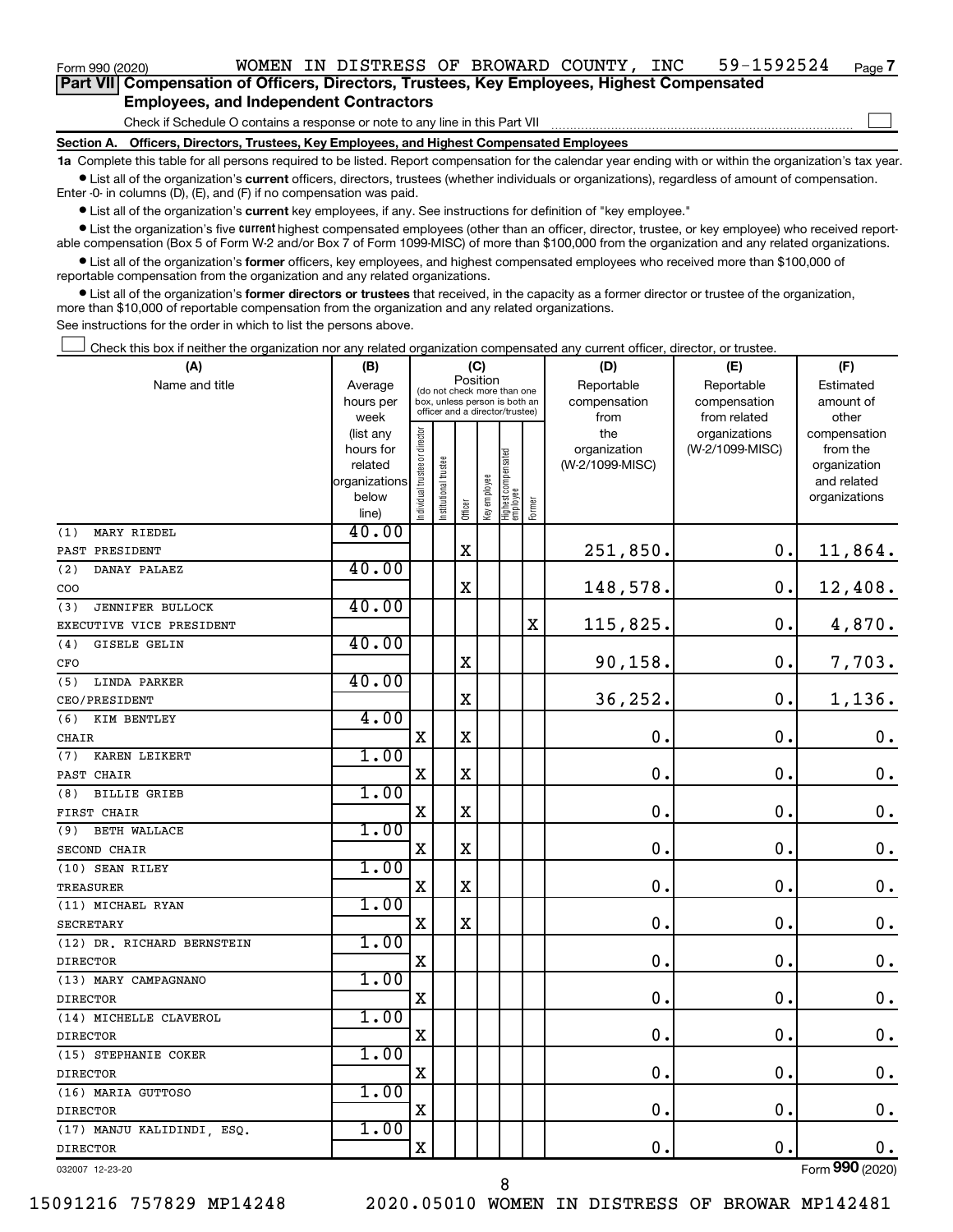| Form 990 (2020)                                                                                                                                                                                |                      |                                |                       |                                                              |              |                                   |        | WOMEN IN DISTRESS OF BROWARD COUNTY, INC | 59-1592524      |               |                  |                             | Page 8        |
|------------------------------------------------------------------------------------------------------------------------------------------------------------------------------------------------|----------------------|--------------------------------|-----------------------|--------------------------------------------------------------|--------------|-----------------------------------|--------|------------------------------------------|-----------------|---------------|------------------|-----------------------------|---------------|
| <b>Part VII</b><br>Section A. Officers, Directors, Trustees, Key Employees, and Highest Compensated Employees (continued)                                                                      |                      |                                |                       |                                                              |              |                                   |        |                                          |                 |               |                  |                             |               |
| (A)                                                                                                                                                                                            | (B)                  |                                |                       | (C)                                                          |              |                                   |        | (D)                                      | (E)             |               |                  | (F)                         |               |
| Name and title                                                                                                                                                                                 | Average              |                                |                       | Position                                                     |              |                                   |        | Reportable                               | Reportable      |               |                  | Estimated                   |               |
|                                                                                                                                                                                                | hours per            |                                |                       | (do not check more than one<br>box, unless person is both an |              |                                   |        | compensation                             | compensation    |               |                  | amount of                   |               |
|                                                                                                                                                                                                | week                 |                                |                       | officer and a director/trustee)                              |              |                                   |        | from                                     | from related    |               |                  | other                       |               |
|                                                                                                                                                                                                | (list any            |                                |                       |                                                              |              |                                   |        | the                                      | organizations   |               |                  | compensation                |               |
|                                                                                                                                                                                                | hours for<br>related |                                |                       |                                                              |              |                                   |        | organization                             | (W-2/1099-MISC) |               |                  | from the                    |               |
|                                                                                                                                                                                                | organizations        |                                |                       |                                                              |              |                                   |        | (W-2/1099-MISC)                          |                 |               |                  | organization<br>and related |               |
|                                                                                                                                                                                                | below                |                                |                       |                                                              |              |                                   |        |                                          |                 |               |                  | organizations               |               |
|                                                                                                                                                                                                | line)                | Individual trustee or director | Institutional trustee | Officer                                                      | Key employee | Highest compensated<br>  employee | Former |                                          |                 |               |                  |                             |               |
| (18) CECILE LEROUX                                                                                                                                                                             | 1.00                 |                                |                       |                                                              |              |                                   |        |                                          |                 |               |                  |                             |               |
| <b>DIRECTOR</b>                                                                                                                                                                                |                      | X                              |                       |                                                              |              |                                   |        | $\mathbf 0$ .                            |                 | $\mathbf 0$ . |                  |                             | 0.            |
| (19) JULISSA MERETTE                                                                                                                                                                           | 1.00                 |                                |                       |                                                              |              |                                   |        |                                          |                 |               |                  |                             |               |
| <b>DIRECTOR</b>                                                                                                                                                                                |                      | X                              |                       |                                                              |              |                                   |        | $\mathbf 0$ .                            |                 | $\mathbf 0$ . |                  |                             | $\mathbf 0$ . |
| (20) LESLIE NIXON                                                                                                                                                                              | 1.00                 |                                |                       |                                                              |              |                                   |        |                                          |                 |               |                  |                             |               |
| <b>DIRECTOR</b>                                                                                                                                                                                |                      | X                              |                       |                                                              |              |                                   |        | $\mathbf 0$ .                            |                 | $\mathbf 0$ . |                  |                             | $\mathbf 0$ . |
| (21) LYNNE PINCEK                                                                                                                                                                              | 1.00                 |                                |                       |                                                              |              |                                   |        |                                          |                 |               |                  |                             |               |
| <b>DIRECTOR</b>                                                                                                                                                                                |                      | X                              |                       |                                                              |              |                                   |        | $\mathbf 0$ .                            |                 | $\mathbf 0$ . |                  |                             | $\mathbf 0$ . |
| (22) PHYLLIS THOMAS                                                                                                                                                                            | 1.00                 |                                |                       |                                                              |              |                                   |        |                                          |                 |               |                  |                             |               |
| <b>DIRECTOR</b>                                                                                                                                                                                |                      | X                              |                       |                                                              |              |                                   |        | $\mathbf 0$ .                            |                 | $\mathbf 0$ . |                  |                             | $\mathbf 0$ . |
| (23) JILL WALLACE-ROSS                                                                                                                                                                         | 1.00                 |                                |                       |                                                              |              |                                   |        |                                          |                 |               |                  |                             |               |
| <b>DIRECTOR</b>                                                                                                                                                                                |                      | X                              |                       |                                                              |              |                                   |        | $\mathbf 0$ .                            |                 | $\mathbf 0$ . |                  |                             | $\mathbf 0$ . |
| (24) MARLA SCHAEFER                                                                                                                                                                            | 1.00                 |                                |                       |                                                              |              |                                   |        |                                          |                 |               |                  |                             |               |
| <b>DIRECTOR</b>                                                                                                                                                                                |                      | X                              |                       |                                                              |              |                                   |        | $\mathbf 0$ .                            |                 | $\mathbf 0$ . |                  |                             | $\mathbf 0$ . |
| (25) SHENA KITT                                                                                                                                                                                | 40.00                |                                |                       |                                                              |              |                                   |        |                                          |                 |               |                  |                             |               |
| COO                                                                                                                                                                                            |                      |                                |                       | X                                                            |              |                                   |        | $\mathbf 0$ .                            |                 | $\mathbf 0$ . |                  |                             | $\mathbf 0$ . |
| (26) JEFFREY METCALF                                                                                                                                                                           | 40.00                |                                |                       |                                                              |              |                                   |        |                                          |                 |               |                  |                             |               |
| CHIEF DEVELOPMENT OFFICER                                                                                                                                                                      |                      |                                |                       | $\mathbf X$                                                  |              |                                   |        | $\mathbf 0$ .                            |                 | $\mathbf 0$ . |                  |                             | 0.            |
| 1b Subtotal                                                                                                                                                                                    |                      |                                |                       |                                                              |              |                                   |        | 642,663.                                 |                 | σ.            |                  |                             | 37,981.       |
|                                                                                                                                                                                                |                      |                                |                       |                                                              |              |                                   |        | $\overline{0}$ .                         |                 | σ.            |                  |                             | $\mathbf 0$ . |
|                                                                                                                                                                                                |                      |                                |                       |                                                              |              |                                   |        | 642,663.                                 |                 | σ.            |                  |                             | 37,981.       |
| Total number of individuals (including but not limited to those listed above) who received more than \$100,000 of reportable<br>$\mathbf{2}$                                                   |                      |                                |                       |                                                              |              |                                   |        |                                          |                 |               |                  |                             |               |
| compensation from the organization $\blacktriangleright$                                                                                                                                       |                      |                                |                       |                                                              |              |                                   |        |                                          |                 |               |                  |                             |               |
|                                                                                                                                                                                                |                      |                                |                       |                                                              |              |                                   |        |                                          |                 |               |                  | Yes                         | No            |
| Did the organization list any former officer, director, trustee, key employee, or highest compensated employee on<br>3                                                                         |                      |                                |                       |                                                              |              |                                   |        |                                          |                 |               |                  |                             |               |
|                                                                                                                                                                                                |                      |                                |                       |                                                              |              |                                   |        |                                          |                 |               | 3                | х                           |               |
| 4<br>For any individual listed on line 1a, is the sum of reportable compensation and other compensation from the organization                                                                  |                      |                                |                       |                                                              |              |                                   |        |                                          |                 |               |                  |                             |               |
| and related organizations greater than \$150,000? If "Yes," complete Schedule J for such individual                                                                                            |                      |                                |                       |                                                              |              |                                   |        |                                          |                 |               | 4                | х                           |               |
| Did any person listed on line 1a receive or accrue compensation from any unrelated organization or individual for services<br>5                                                                |                      |                                |                       |                                                              |              |                                   |        |                                          |                 |               |                  |                             |               |
| rendered to the organization? If "Yes," complete Schedule J for such person manufactured to the organization? If "Yes," complete Schedule J for such person manufactured and the organization? |                      |                                |                       |                                                              |              |                                   |        |                                          |                 |               | 5                |                             | x             |
| <b>Section B. Independent Contractors</b>                                                                                                                                                      |                      |                                |                       |                                                              |              |                                   |        |                                          |                 |               |                  |                             |               |
| Complete this table for your five highest compensated independent contractors that received more than \$100,000 of compensation from<br>1                                                      |                      |                                |                       |                                                              |              |                                   |        |                                          |                 |               |                  |                             |               |
| the organization. Report compensation for the calendar year ending with or within the organization's tax year.                                                                                 |                      |                                |                       |                                                              |              |                                   |        |                                          |                 |               |                  |                             |               |
| (A)                                                                                                                                                                                            |                      |                                |                       |                                                              |              |                                   |        | (B)                                      |                 |               | (C)              |                             |               |
| Name and business address                                                                                                                                                                      |                      |                                | <b>NONE</b>           |                                                              |              |                                   |        | Description of services                  |                 |               | Compensation     |                             |               |
|                                                                                                                                                                                                |                      |                                |                       |                                                              |              |                                   |        |                                          |                 |               |                  |                             |               |
|                                                                                                                                                                                                |                      |                                |                       |                                                              |              |                                   |        |                                          |                 |               |                  |                             |               |
|                                                                                                                                                                                                |                      |                                |                       |                                                              |              |                                   |        |                                          |                 |               |                  |                             |               |
|                                                                                                                                                                                                |                      |                                |                       |                                                              |              |                                   |        |                                          |                 |               |                  |                             |               |
|                                                                                                                                                                                                |                      |                                |                       |                                                              |              |                                   |        |                                          |                 |               |                  |                             |               |
|                                                                                                                                                                                                |                      |                                |                       |                                                              |              |                                   |        |                                          |                 |               |                  |                             |               |
|                                                                                                                                                                                                |                      |                                |                       |                                                              |              |                                   |        |                                          |                 |               |                  |                             |               |
|                                                                                                                                                                                                |                      |                                |                       |                                                              |              |                                   |        |                                          |                 |               |                  |                             |               |
|                                                                                                                                                                                                |                      |                                |                       |                                                              |              |                                   |        |                                          |                 |               |                  |                             |               |
|                                                                                                                                                                                                |                      |                                |                       |                                                              |              |                                   |        |                                          |                 |               |                  |                             |               |
| Total number of independent contractors (including but not limited to those listed above) who received more than<br>2<br>\$100,000 of compensation from the organization                       |                      |                                |                       |                                                              | 0            |                                   |        |                                          |                 |               |                  |                             |               |
|                                                                                                                                                                                                |                      |                                |                       |                                                              |              |                                   |        |                                          |                 |               | Form $990(2020)$ |                             |               |

032008 12-23-20

Form (2020) **990**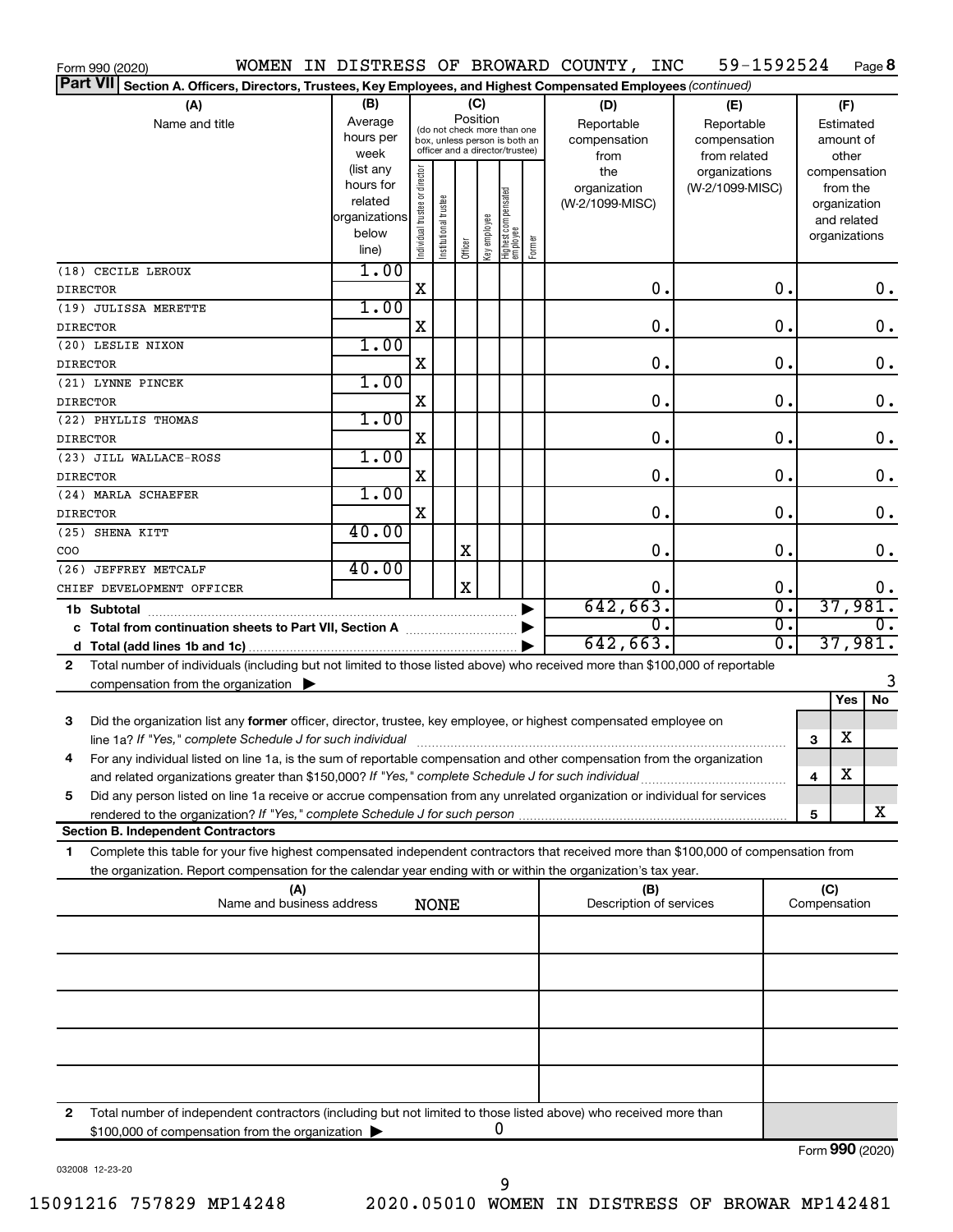| <b>Part VIII</b><br>(B)<br>$\overline{C}$<br>(D)<br>(A)<br>Revenue excluded<br>Related or exempt<br>Unrelated<br>Total revenue<br>from tax under<br>function revenue<br>business revenue<br>sections 512 - 514<br>Contributions, Gifts, Grants<br>and Other Similar Amounts<br>1a<br>1 a Federated campaigns<br>1 <sub>b</sub><br><b>b</b> Membership dues<br>110,840.<br>1 <sub>c</sub><br>c Fundraising events<br>1 <sub>d</sub><br>d Related organizations<br>4,330,963.<br>1e<br>e Government grants (contributions)<br>f All other contributions, gifts, grants, and<br>3,796,874.<br>similar amounts not included above<br>1f<br>925,674.<br>$ 1g $ \$<br>g Noncash contributions included in lines 1a-1f<br>$\overline{8}$ ,238,677.<br>$\blacktriangleright$<br><b>Business Code</b><br>Program Service<br>Revenue<br>2 a<br>b<br><u> 1989 - Johann Barbara, martin a bhann an t-Alban an t-Alban an t-Alban an t-Alban an t-Alban an t-Alban an t-Alban an t-Alban an t-Alban an t-Alban an t-Alban an t-Alban an t-Alban an t-Alban an t-Alban an t-Alban an t-A</u><br>с<br><u> 1989 - Johann Barbara, martin amerikan basar dan bahasa dalam basar dalam basar dalam basar dalam basar dala</u><br>d<br>the control of the control of the control of the control of<br>е<br>All other program service revenue<br>f<br>З<br>Investment income (including dividends, interest, and<br>8,794.<br>8,794.<br>Income from investment of tax-exempt bond proceeds<br>4<br>5<br>(i) Real<br>(ii) Personal<br>l 6a<br><b>6 a</b> Gross rents<br>6b<br><b>b</b> Less: rental expenses $\ldots$<br>c Rental income or (loss)<br>6с<br>d Net rental income or (loss)<br>(i) Securities<br>(ii) Other<br>7 a Gross amount from sales of<br>25,505.<br>assets other than inventory<br>7a<br><b>b</b> Less: cost or other basis<br>18,704.<br>evenue<br> 7b<br>and sales expenses<br>6,801.<br><b>7c</b><br>c Gain or (loss)<br>6,801.<br>6,801.<br>Other <sub>R</sub><br>8 a Gross income from fundraising events (not<br>including $$110,840.$ of<br>contributions reported on line 1c). See<br>$ a_8 $ 89,686.<br>41,004.<br>8 <sub>h</sub><br><b>b</b> Less: direct expenses<br>48,682.<br>48,682.<br>c Net income or (loss) from fundraising events<br>▶<br>9 a Gross income from gaming activities. See<br>9 <sub>b</sub><br>c Net income or (loss) from gaming activities<br>10 a Gross sales of inventory, less returns<br>$\vert$ 10a $\vert$ 502, 917.<br>10b509,991.<br><b>b</b> Less: cost of goods sold<br>$-7,074.$<br>$-7,074.$<br>c Net income or (loss) from sales of inventory<br>▶<br><b>Business Code</b><br>Miscellaneous<br>Revenue<br>38,459.<br>38,459.<br>900099<br>11 a OTHER REVENUE<br>b<br>c<br>38,459.<br>$\blacktriangleright$<br>8,334,339.<br>95,662.<br>$\overline{0}$ .<br>$\overline{0}$ .<br>12<br>032009 12-23-20 |  | WOMEN IN DISTRESS OF BROWARD COUNTY, INC<br>Form 990 (2020) |  | 59-1592524 | Page 9          |
|------------------------------------------------------------------------------------------------------------------------------------------------------------------------------------------------------------------------------------------------------------------------------------------------------------------------------------------------------------------------------------------------------------------------------------------------------------------------------------------------------------------------------------------------------------------------------------------------------------------------------------------------------------------------------------------------------------------------------------------------------------------------------------------------------------------------------------------------------------------------------------------------------------------------------------------------------------------------------------------------------------------------------------------------------------------------------------------------------------------------------------------------------------------------------------------------------------------------------------------------------------------------------------------------------------------------------------------------------------------------------------------------------------------------------------------------------------------------------------------------------------------------------------------------------------------------------------------------------------------------------------------------------------------------------------------------------------------------------------------------------------------------------------------------------------------------------------------------------------------------------------------------------------------------------------------------------------------------------------------------------------------------------------------------------------------------------------------------------------------------------------------------------------------------------------------------------------------------------------------------------------------------------------------------------------------------------------------------------------------------------------------------------------------------------------------------------------------------------------------------------------------------------------------------------------------------------------------------------------------------------------------------------------------------------------------------------------------------------------------------------------------------------------------------------------------------------------------------------|--|-------------------------------------------------------------|--|------------|-----------------|
|                                                                                                                                                                                                                                                                                                                                                                                                                                                                                                                                                                                                                                                                                                                                                                                                                                                                                                                                                                                                                                                                                                                                                                                                                                                                                                                                                                                                                                                                                                                                                                                                                                                                                                                                                                                                                                                                                                                                                                                                                                                                                                                                                                                                                                                                                                                                                                                                                                                                                                                                                                                                                                                                                                                                                                                                                                                      |  | <b>Statement of Revenue</b>                                 |  |            |                 |
|                                                                                                                                                                                                                                                                                                                                                                                                                                                                                                                                                                                                                                                                                                                                                                                                                                                                                                                                                                                                                                                                                                                                                                                                                                                                                                                                                                                                                                                                                                                                                                                                                                                                                                                                                                                                                                                                                                                                                                                                                                                                                                                                                                                                                                                                                                                                                                                                                                                                                                                                                                                                                                                                                                                                                                                                                                                      |  |                                                             |  |            |                 |
|                                                                                                                                                                                                                                                                                                                                                                                                                                                                                                                                                                                                                                                                                                                                                                                                                                                                                                                                                                                                                                                                                                                                                                                                                                                                                                                                                                                                                                                                                                                                                                                                                                                                                                                                                                                                                                                                                                                                                                                                                                                                                                                                                                                                                                                                                                                                                                                                                                                                                                                                                                                                                                                                                                                                                                                                                                                      |  |                                                             |  |            |                 |
|                                                                                                                                                                                                                                                                                                                                                                                                                                                                                                                                                                                                                                                                                                                                                                                                                                                                                                                                                                                                                                                                                                                                                                                                                                                                                                                                                                                                                                                                                                                                                                                                                                                                                                                                                                                                                                                                                                                                                                                                                                                                                                                                                                                                                                                                                                                                                                                                                                                                                                                                                                                                                                                                                                                                                                                                                                                      |  |                                                             |  |            |                 |
|                                                                                                                                                                                                                                                                                                                                                                                                                                                                                                                                                                                                                                                                                                                                                                                                                                                                                                                                                                                                                                                                                                                                                                                                                                                                                                                                                                                                                                                                                                                                                                                                                                                                                                                                                                                                                                                                                                                                                                                                                                                                                                                                                                                                                                                                                                                                                                                                                                                                                                                                                                                                                                                                                                                                                                                                                                                      |  |                                                             |  |            |                 |
|                                                                                                                                                                                                                                                                                                                                                                                                                                                                                                                                                                                                                                                                                                                                                                                                                                                                                                                                                                                                                                                                                                                                                                                                                                                                                                                                                                                                                                                                                                                                                                                                                                                                                                                                                                                                                                                                                                                                                                                                                                                                                                                                                                                                                                                                                                                                                                                                                                                                                                                                                                                                                                                                                                                                                                                                                                                      |  |                                                             |  |            |                 |
|                                                                                                                                                                                                                                                                                                                                                                                                                                                                                                                                                                                                                                                                                                                                                                                                                                                                                                                                                                                                                                                                                                                                                                                                                                                                                                                                                                                                                                                                                                                                                                                                                                                                                                                                                                                                                                                                                                                                                                                                                                                                                                                                                                                                                                                                                                                                                                                                                                                                                                                                                                                                                                                                                                                                                                                                                                                      |  |                                                             |  |            |                 |
|                                                                                                                                                                                                                                                                                                                                                                                                                                                                                                                                                                                                                                                                                                                                                                                                                                                                                                                                                                                                                                                                                                                                                                                                                                                                                                                                                                                                                                                                                                                                                                                                                                                                                                                                                                                                                                                                                                                                                                                                                                                                                                                                                                                                                                                                                                                                                                                                                                                                                                                                                                                                                                                                                                                                                                                                                                                      |  |                                                             |  |            |                 |
|                                                                                                                                                                                                                                                                                                                                                                                                                                                                                                                                                                                                                                                                                                                                                                                                                                                                                                                                                                                                                                                                                                                                                                                                                                                                                                                                                                                                                                                                                                                                                                                                                                                                                                                                                                                                                                                                                                                                                                                                                                                                                                                                                                                                                                                                                                                                                                                                                                                                                                                                                                                                                                                                                                                                                                                                                                                      |  |                                                             |  |            |                 |
|                                                                                                                                                                                                                                                                                                                                                                                                                                                                                                                                                                                                                                                                                                                                                                                                                                                                                                                                                                                                                                                                                                                                                                                                                                                                                                                                                                                                                                                                                                                                                                                                                                                                                                                                                                                                                                                                                                                                                                                                                                                                                                                                                                                                                                                                                                                                                                                                                                                                                                                                                                                                                                                                                                                                                                                                                                                      |  |                                                             |  |            |                 |
|                                                                                                                                                                                                                                                                                                                                                                                                                                                                                                                                                                                                                                                                                                                                                                                                                                                                                                                                                                                                                                                                                                                                                                                                                                                                                                                                                                                                                                                                                                                                                                                                                                                                                                                                                                                                                                                                                                                                                                                                                                                                                                                                                                                                                                                                                                                                                                                                                                                                                                                                                                                                                                                                                                                                                                                                                                                      |  |                                                             |  |            |                 |
|                                                                                                                                                                                                                                                                                                                                                                                                                                                                                                                                                                                                                                                                                                                                                                                                                                                                                                                                                                                                                                                                                                                                                                                                                                                                                                                                                                                                                                                                                                                                                                                                                                                                                                                                                                                                                                                                                                                                                                                                                                                                                                                                                                                                                                                                                                                                                                                                                                                                                                                                                                                                                                                                                                                                                                                                                                                      |  |                                                             |  |            |                 |
|                                                                                                                                                                                                                                                                                                                                                                                                                                                                                                                                                                                                                                                                                                                                                                                                                                                                                                                                                                                                                                                                                                                                                                                                                                                                                                                                                                                                                                                                                                                                                                                                                                                                                                                                                                                                                                                                                                                                                                                                                                                                                                                                                                                                                                                                                                                                                                                                                                                                                                                                                                                                                                                                                                                                                                                                                                                      |  |                                                             |  |            |                 |
|                                                                                                                                                                                                                                                                                                                                                                                                                                                                                                                                                                                                                                                                                                                                                                                                                                                                                                                                                                                                                                                                                                                                                                                                                                                                                                                                                                                                                                                                                                                                                                                                                                                                                                                                                                                                                                                                                                                                                                                                                                                                                                                                                                                                                                                                                                                                                                                                                                                                                                                                                                                                                                                                                                                                                                                                                                                      |  |                                                             |  |            |                 |
|                                                                                                                                                                                                                                                                                                                                                                                                                                                                                                                                                                                                                                                                                                                                                                                                                                                                                                                                                                                                                                                                                                                                                                                                                                                                                                                                                                                                                                                                                                                                                                                                                                                                                                                                                                                                                                                                                                                                                                                                                                                                                                                                                                                                                                                                                                                                                                                                                                                                                                                                                                                                                                                                                                                                                                                                                                                      |  |                                                             |  |            |                 |
|                                                                                                                                                                                                                                                                                                                                                                                                                                                                                                                                                                                                                                                                                                                                                                                                                                                                                                                                                                                                                                                                                                                                                                                                                                                                                                                                                                                                                                                                                                                                                                                                                                                                                                                                                                                                                                                                                                                                                                                                                                                                                                                                                                                                                                                                                                                                                                                                                                                                                                                                                                                                                                                                                                                                                                                                                                                      |  |                                                             |  |            |                 |
|                                                                                                                                                                                                                                                                                                                                                                                                                                                                                                                                                                                                                                                                                                                                                                                                                                                                                                                                                                                                                                                                                                                                                                                                                                                                                                                                                                                                                                                                                                                                                                                                                                                                                                                                                                                                                                                                                                                                                                                                                                                                                                                                                                                                                                                                                                                                                                                                                                                                                                                                                                                                                                                                                                                                                                                                                                                      |  |                                                             |  |            |                 |
|                                                                                                                                                                                                                                                                                                                                                                                                                                                                                                                                                                                                                                                                                                                                                                                                                                                                                                                                                                                                                                                                                                                                                                                                                                                                                                                                                                                                                                                                                                                                                                                                                                                                                                                                                                                                                                                                                                                                                                                                                                                                                                                                                                                                                                                                                                                                                                                                                                                                                                                                                                                                                                                                                                                                                                                                                                                      |  |                                                             |  |            |                 |
|                                                                                                                                                                                                                                                                                                                                                                                                                                                                                                                                                                                                                                                                                                                                                                                                                                                                                                                                                                                                                                                                                                                                                                                                                                                                                                                                                                                                                                                                                                                                                                                                                                                                                                                                                                                                                                                                                                                                                                                                                                                                                                                                                                                                                                                                                                                                                                                                                                                                                                                                                                                                                                                                                                                                                                                                                                                      |  |                                                             |  |            |                 |
|                                                                                                                                                                                                                                                                                                                                                                                                                                                                                                                                                                                                                                                                                                                                                                                                                                                                                                                                                                                                                                                                                                                                                                                                                                                                                                                                                                                                                                                                                                                                                                                                                                                                                                                                                                                                                                                                                                                                                                                                                                                                                                                                                                                                                                                                                                                                                                                                                                                                                                                                                                                                                                                                                                                                                                                                                                                      |  |                                                             |  |            |                 |
|                                                                                                                                                                                                                                                                                                                                                                                                                                                                                                                                                                                                                                                                                                                                                                                                                                                                                                                                                                                                                                                                                                                                                                                                                                                                                                                                                                                                                                                                                                                                                                                                                                                                                                                                                                                                                                                                                                                                                                                                                                                                                                                                                                                                                                                                                                                                                                                                                                                                                                                                                                                                                                                                                                                                                                                                                                                      |  |                                                             |  |            |                 |
|                                                                                                                                                                                                                                                                                                                                                                                                                                                                                                                                                                                                                                                                                                                                                                                                                                                                                                                                                                                                                                                                                                                                                                                                                                                                                                                                                                                                                                                                                                                                                                                                                                                                                                                                                                                                                                                                                                                                                                                                                                                                                                                                                                                                                                                                                                                                                                                                                                                                                                                                                                                                                                                                                                                                                                                                                                                      |  |                                                             |  |            |                 |
|                                                                                                                                                                                                                                                                                                                                                                                                                                                                                                                                                                                                                                                                                                                                                                                                                                                                                                                                                                                                                                                                                                                                                                                                                                                                                                                                                                                                                                                                                                                                                                                                                                                                                                                                                                                                                                                                                                                                                                                                                                                                                                                                                                                                                                                                                                                                                                                                                                                                                                                                                                                                                                                                                                                                                                                                                                                      |  |                                                             |  |            |                 |
|                                                                                                                                                                                                                                                                                                                                                                                                                                                                                                                                                                                                                                                                                                                                                                                                                                                                                                                                                                                                                                                                                                                                                                                                                                                                                                                                                                                                                                                                                                                                                                                                                                                                                                                                                                                                                                                                                                                                                                                                                                                                                                                                                                                                                                                                                                                                                                                                                                                                                                                                                                                                                                                                                                                                                                                                                                                      |  |                                                             |  |            |                 |
|                                                                                                                                                                                                                                                                                                                                                                                                                                                                                                                                                                                                                                                                                                                                                                                                                                                                                                                                                                                                                                                                                                                                                                                                                                                                                                                                                                                                                                                                                                                                                                                                                                                                                                                                                                                                                                                                                                                                                                                                                                                                                                                                                                                                                                                                                                                                                                                                                                                                                                                                                                                                                                                                                                                                                                                                                                                      |  |                                                             |  |            |                 |
|                                                                                                                                                                                                                                                                                                                                                                                                                                                                                                                                                                                                                                                                                                                                                                                                                                                                                                                                                                                                                                                                                                                                                                                                                                                                                                                                                                                                                                                                                                                                                                                                                                                                                                                                                                                                                                                                                                                                                                                                                                                                                                                                                                                                                                                                                                                                                                                                                                                                                                                                                                                                                                                                                                                                                                                                                                                      |  |                                                             |  |            |                 |
|                                                                                                                                                                                                                                                                                                                                                                                                                                                                                                                                                                                                                                                                                                                                                                                                                                                                                                                                                                                                                                                                                                                                                                                                                                                                                                                                                                                                                                                                                                                                                                                                                                                                                                                                                                                                                                                                                                                                                                                                                                                                                                                                                                                                                                                                                                                                                                                                                                                                                                                                                                                                                                                                                                                                                                                                                                                      |  |                                                             |  |            |                 |
|                                                                                                                                                                                                                                                                                                                                                                                                                                                                                                                                                                                                                                                                                                                                                                                                                                                                                                                                                                                                                                                                                                                                                                                                                                                                                                                                                                                                                                                                                                                                                                                                                                                                                                                                                                                                                                                                                                                                                                                                                                                                                                                                                                                                                                                                                                                                                                                                                                                                                                                                                                                                                                                                                                                                                                                                                                                      |  |                                                             |  |            |                 |
|                                                                                                                                                                                                                                                                                                                                                                                                                                                                                                                                                                                                                                                                                                                                                                                                                                                                                                                                                                                                                                                                                                                                                                                                                                                                                                                                                                                                                                                                                                                                                                                                                                                                                                                                                                                                                                                                                                                                                                                                                                                                                                                                                                                                                                                                                                                                                                                                                                                                                                                                                                                                                                                                                                                                                                                                                                                      |  |                                                             |  |            |                 |
|                                                                                                                                                                                                                                                                                                                                                                                                                                                                                                                                                                                                                                                                                                                                                                                                                                                                                                                                                                                                                                                                                                                                                                                                                                                                                                                                                                                                                                                                                                                                                                                                                                                                                                                                                                                                                                                                                                                                                                                                                                                                                                                                                                                                                                                                                                                                                                                                                                                                                                                                                                                                                                                                                                                                                                                                                                                      |  |                                                             |  |            |                 |
|                                                                                                                                                                                                                                                                                                                                                                                                                                                                                                                                                                                                                                                                                                                                                                                                                                                                                                                                                                                                                                                                                                                                                                                                                                                                                                                                                                                                                                                                                                                                                                                                                                                                                                                                                                                                                                                                                                                                                                                                                                                                                                                                                                                                                                                                                                                                                                                                                                                                                                                                                                                                                                                                                                                                                                                                                                                      |  |                                                             |  |            |                 |
|                                                                                                                                                                                                                                                                                                                                                                                                                                                                                                                                                                                                                                                                                                                                                                                                                                                                                                                                                                                                                                                                                                                                                                                                                                                                                                                                                                                                                                                                                                                                                                                                                                                                                                                                                                                                                                                                                                                                                                                                                                                                                                                                                                                                                                                                                                                                                                                                                                                                                                                                                                                                                                                                                                                                                                                                                                                      |  |                                                             |  |            |                 |
|                                                                                                                                                                                                                                                                                                                                                                                                                                                                                                                                                                                                                                                                                                                                                                                                                                                                                                                                                                                                                                                                                                                                                                                                                                                                                                                                                                                                                                                                                                                                                                                                                                                                                                                                                                                                                                                                                                                                                                                                                                                                                                                                                                                                                                                                                                                                                                                                                                                                                                                                                                                                                                                                                                                                                                                                                                                      |  |                                                             |  |            |                 |
|                                                                                                                                                                                                                                                                                                                                                                                                                                                                                                                                                                                                                                                                                                                                                                                                                                                                                                                                                                                                                                                                                                                                                                                                                                                                                                                                                                                                                                                                                                                                                                                                                                                                                                                                                                                                                                                                                                                                                                                                                                                                                                                                                                                                                                                                                                                                                                                                                                                                                                                                                                                                                                                                                                                                                                                                                                                      |  |                                                             |  |            |                 |
|                                                                                                                                                                                                                                                                                                                                                                                                                                                                                                                                                                                                                                                                                                                                                                                                                                                                                                                                                                                                                                                                                                                                                                                                                                                                                                                                                                                                                                                                                                                                                                                                                                                                                                                                                                                                                                                                                                                                                                                                                                                                                                                                                                                                                                                                                                                                                                                                                                                                                                                                                                                                                                                                                                                                                                                                                                                      |  |                                                             |  |            |                 |
|                                                                                                                                                                                                                                                                                                                                                                                                                                                                                                                                                                                                                                                                                                                                                                                                                                                                                                                                                                                                                                                                                                                                                                                                                                                                                                                                                                                                                                                                                                                                                                                                                                                                                                                                                                                                                                                                                                                                                                                                                                                                                                                                                                                                                                                                                                                                                                                                                                                                                                                                                                                                                                                                                                                                                                                                                                                      |  |                                                             |  |            |                 |
|                                                                                                                                                                                                                                                                                                                                                                                                                                                                                                                                                                                                                                                                                                                                                                                                                                                                                                                                                                                                                                                                                                                                                                                                                                                                                                                                                                                                                                                                                                                                                                                                                                                                                                                                                                                                                                                                                                                                                                                                                                                                                                                                                                                                                                                                                                                                                                                                                                                                                                                                                                                                                                                                                                                                                                                                                                                      |  |                                                             |  |            |                 |
|                                                                                                                                                                                                                                                                                                                                                                                                                                                                                                                                                                                                                                                                                                                                                                                                                                                                                                                                                                                                                                                                                                                                                                                                                                                                                                                                                                                                                                                                                                                                                                                                                                                                                                                                                                                                                                                                                                                                                                                                                                                                                                                                                                                                                                                                                                                                                                                                                                                                                                                                                                                                                                                                                                                                                                                                                                                      |  |                                                             |  |            |                 |
|                                                                                                                                                                                                                                                                                                                                                                                                                                                                                                                                                                                                                                                                                                                                                                                                                                                                                                                                                                                                                                                                                                                                                                                                                                                                                                                                                                                                                                                                                                                                                                                                                                                                                                                                                                                                                                                                                                                                                                                                                                                                                                                                                                                                                                                                                                                                                                                                                                                                                                                                                                                                                                                                                                                                                                                                                                                      |  |                                                             |  |            |                 |
|                                                                                                                                                                                                                                                                                                                                                                                                                                                                                                                                                                                                                                                                                                                                                                                                                                                                                                                                                                                                                                                                                                                                                                                                                                                                                                                                                                                                                                                                                                                                                                                                                                                                                                                                                                                                                                                                                                                                                                                                                                                                                                                                                                                                                                                                                                                                                                                                                                                                                                                                                                                                                                                                                                                                                                                                                                                      |  |                                                             |  |            |                 |
|                                                                                                                                                                                                                                                                                                                                                                                                                                                                                                                                                                                                                                                                                                                                                                                                                                                                                                                                                                                                                                                                                                                                                                                                                                                                                                                                                                                                                                                                                                                                                                                                                                                                                                                                                                                                                                                                                                                                                                                                                                                                                                                                                                                                                                                                                                                                                                                                                                                                                                                                                                                                                                                                                                                                                                                                                                                      |  |                                                             |  |            |                 |
|                                                                                                                                                                                                                                                                                                                                                                                                                                                                                                                                                                                                                                                                                                                                                                                                                                                                                                                                                                                                                                                                                                                                                                                                                                                                                                                                                                                                                                                                                                                                                                                                                                                                                                                                                                                                                                                                                                                                                                                                                                                                                                                                                                                                                                                                                                                                                                                                                                                                                                                                                                                                                                                                                                                                                                                                                                                      |  |                                                             |  |            |                 |
|                                                                                                                                                                                                                                                                                                                                                                                                                                                                                                                                                                                                                                                                                                                                                                                                                                                                                                                                                                                                                                                                                                                                                                                                                                                                                                                                                                                                                                                                                                                                                                                                                                                                                                                                                                                                                                                                                                                                                                                                                                                                                                                                                                                                                                                                                                                                                                                                                                                                                                                                                                                                                                                                                                                                                                                                                                                      |  |                                                             |  |            |                 |
|                                                                                                                                                                                                                                                                                                                                                                                                                                                                                                                                                                                                                                                                                                                                                                                                                                                                                                                                                                                                                                                                                                                                                                                                                                                                                                                                                                                                                                                                                                                                                                                                                                                                                                                                                                                                                                                                                                                                                                                                                                                                                                                                                                                                                                                                                                                                                                                                                                                                                                                                                                                                                                                                                                                                                                                                                                                      |  |                                                             |  |            |                 |
|                                                                                                                                                                                                                                                                                                                                                                                                                                                                                                                                                                                                                                                                                                                                                                                                                                                                                                                                                                                                                                                                                                                                                                                                                                                                                                                                                                                                                                                                                                                                                                                                                                                                                                                                                                                                                                                                                                                                                                                                                                                                                                                                                                                                                                                                                                                                                                                                                                                                                                                                                                                                                                                                                                                                                                                                                                                      |  |                                                             |  |            |                 |
|                                                                                                                                                                                                                                                                                                                                                                                                                                                                                                                                                                                                                                                                                                                                                                                                                                                                                                                                                                                                                                                                                                                                                                                                                                                                                                                                                                                                                                                                                                                                                                                                                                                                                                                                                                                                                                                                                                                                                                                                                                                                                                                                                                                                                                                                                                                                                                                                                                                                                                                                                                                                                                                                                                                                                                                                                                                      |  |                                                             |  |            |                 |
|                                                                                                                                                                                                                                                                                                                                                                                                                                                                                                                                                                                                                                                                                                                                                                                                                                                                                                                                                                                                                                                                                                                                                                                                                                                                                                                                                                                                                                                                                                                                                                                                                                                                                                                                                                                                                                                                                                                                                                                                                                                                                                                                                                                                                                                                                                                                                                                                                                                                                                                                                                                                                                                                                                                                                                                                                                                      |  |                                                             |  |            |                 |
|                                                                                                                                                                                                                                                                                                                                                                                                                                                                                                                                                                                                                                                                                                                                                                                                                                                                                                                                                                                                                                                                                                                                                                                                                                                                                                                                                                                                                                                                                                                                                                                                                                                                                                                                                                                                                                                                                                                                                                                                                                                                                                                                                                                                                                                                                                                                                                                                                                                                                                                                                                                                                                                                                                                                                                                                                                                      |  |                                                             |  |            |                 |
|                                                                                                                                                                                                                                                                                                                                                                                                                                                                                                                                                                                                                                                                                                                                                                                                                                                                                                                                                                                                                                                                                                                                                                                                                                                                                                                                                                                                                                                                                                                                                                                                                                                                                                                                                                                                                                                                                                                                                                                                                                                                                                                                                                                                                                                                                                                                                                                                                                                                                                                                                                                                                                                                                                                                                                                                                                                      |  |                                                             |  |            |                 |
|                                                                                                                                                                                                                                                                                                                                                                                                                                                                                                                                                                                                                                                                                                                                                                                                                                                                                                                                                                                                                                                                                                                                                                                                                                                                                                                                                                                                                                                                                                                                                                                                                                                                                                                                                                                                                                                                                                                                                                                                                                                                                                                                                                                                                                                                                                                                                                                                                                                                                                                                                                                                                                                                                                                                                                                                                                                      |  |                                                             |  |            |                 |
|                                                                                                                                                                                                                                                                                                                                                                                                                                                                                                                                                                                                                                                                                                                                                                                                                                                                                                                                                                                                                                                                                                                                                                                                                                                                                                                                                                                                                                                                                                                                                                                                                                                                                                                                                                                                                                                                                                                                                                                                                                                                                                                                                                                                                                                                                                                                                                                                                                                                                                                                                                                                                                                                                                                                                                                                                                                      |  |                                                             |  |            |                 |
|                                                                                                                                                                                                                                                                                                                                                                                                                                                                                                                                                                                                                                                                                                                                                                                                                                                                                                                                                                                                                                                                                                                                                                                                                                                                                                                                                                                                                                                                                                                                                                                                                                                                                                                                                                                                                                                                                                                                                                                                                                                                                                                                                                                                                                                                                                                                                                                                                                                                                                                                                                                                                                                                                                                                                                                                                                                      |  |                                                             |  |            |                 |
|                                                                                                                                                                                                                                                                                                                                                                                                                                                                                                                                                                                                                                                                                                                                                                                                                                                                                                                                                                                                                                                                                                                                                                                                                                                                                                                                                                                                                                                                                                                                                                                                                                                                                                                                                                                                                                                                                                                                                                                                                                                                                                                                                                                                                                                                                                                                                                                                                                                                                                                                                                                                                                                                                                                                                                                                                                                      |  |                                                             |  |            | Form 990 (2020) |

10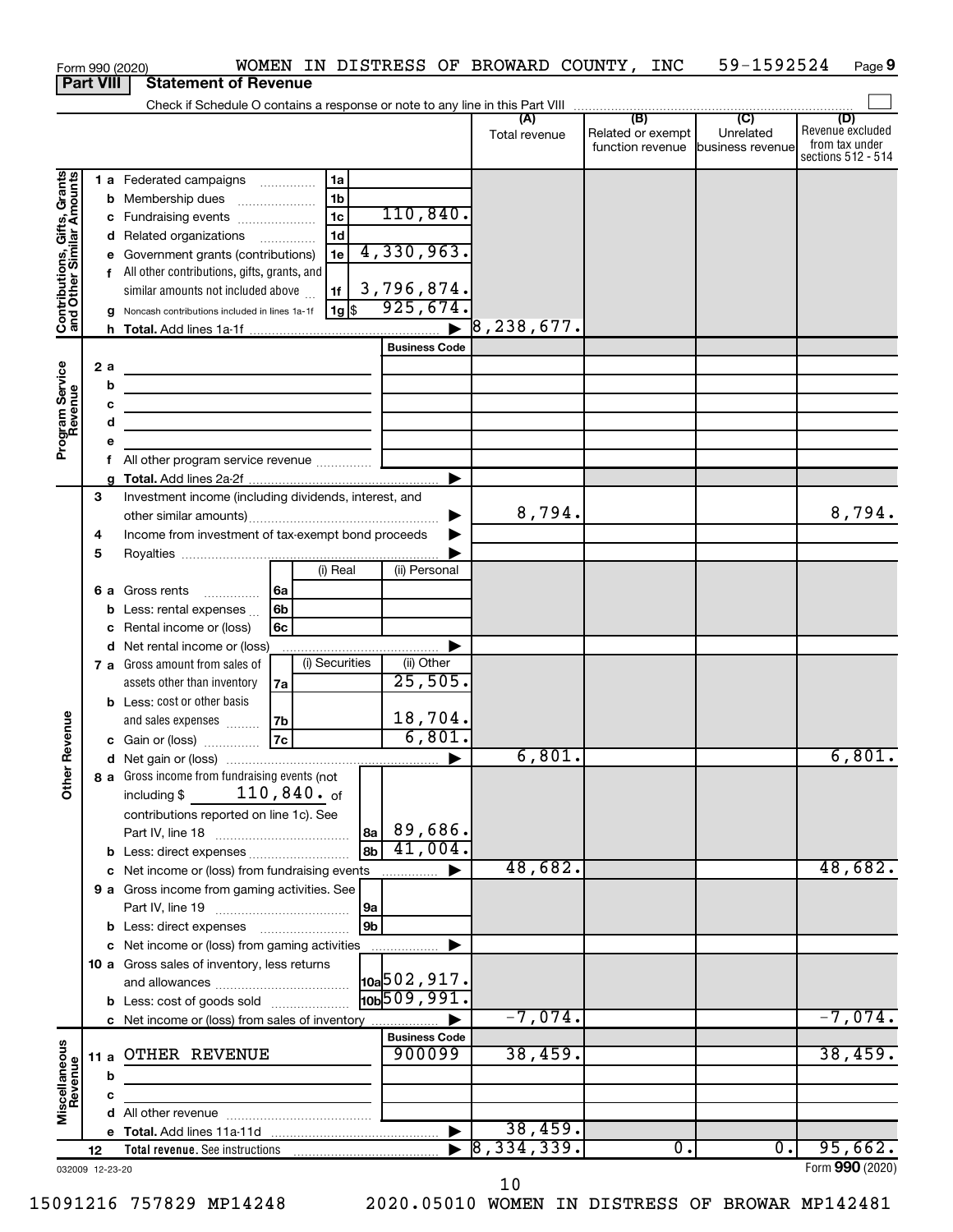#### Form 990 (2020) Page WOMEN IN DISTRESS OF BROWARD COUNTY, INC 59-1592524 59-1592524 Page 10 **Part IX Statement of Functional Expenses**

*Section 501(c)(3) and 501(c)(4) organizations must complete all columns. All other organizations must complete column (A).*

|              | Check if Schedule O contains a response or note to any line in this Part IX                          |                       |                                    |                                           |                                |
|--------------|------------------------------------------------------------------------------------------------------|-----------------------|------------------------------------|-------------------------------------------|--------------------------------|
|              | Do not include amounts reported on lines 6b,<br>7b, 8b, 9b, and 10b of Part VIII.                    | (A)<br>Total expenses | (B)<br>Program service<br>expenses | (C)<br>Management and<br>general expenses | (D)<br>Fundraising<br>expenses |
| 1.           | Grants and other assistance to domestic organizations                                                |                       |                                    |                                           |                                |
|              | and domestic governments. See Part IV, line 21                                                       |                       |                                    |                                           |                                |
| $\mathbf{2}$ | Grants and other assistance to domestic                                                              |                       |                                    |                                           |                                |
|              | individuals. See Part IV, line 22                                                                    | 308,166.              | 308,166.                           |                                           |                                |
| 3            | Grants and other assistance to foreign                                                               |                       |                                    |                                           |                                |
|              | organizations, foreign governments, and foreign                                                      |                       |                                    |                                           |                                |
|              | individuals. See Part IV, lines 15 and 16                                                            |                       |                                    |                                           |                                |
| 4            | Benefits paid to or for members                                                                      |                       |                                    |                                           |                                |
| 5            | Compensation of current officers, directors,                                                         |                       |                                    |                                           |                                |
|              | trustees, and key employees                                                                          | 690,604.              | 593,829.                           | 51,966.                                   | 44,809.                        |
| 6            | Compensation not included above to disqualified                                                      |                       |                                    |                                           |                                |
|              | persons (as defined under section 4958(f)(1)) and                                                    |                       |                                    |                                           |                                |
|              | persons described in section 4958(c)(3)(B)                                                           |                       |                                    |                                           |                                |
| 7            | Other salaries and wages                                                                             | 3,311,604.            | 2,847,547.                         | 249, 186.                                 | 214,871.                       |
| 8            | Pension plan accruals and contributions (include                                                     |                       |                                    |                                           |                                |
|              | section 401(k) and 403(b) employer contributions)                                                    | 48,271.               | 41,519.                            | 3,619.                                    | $\frac{3,133}{18,961}$         |
| 9            |                                                                                                      | $\overline{292,152.}$ | $\overline{251,287}$ .             | $\overline{21,904}$ .                     |                                |
| 10           |                                                                                                      | 267, 333.             | 229,939.                           | 20,043.                                   | 17,351.                        |
| 11           | Fees for services (nonemployees):                                                                    |                       |                                    |                                           |                                |
| a            |                                                                                                      |                       |                                    |                                           |                                |
| b            |                                                                                                      |                       |                                    |                                           |                                |
| с            |                                                                                                      | 30,000.               | 22,051.                            | 2,692.                                    | 5,257.                         |
| d            |                                                                                                      |                       |                                    |                                           |                                |
| e            | Professional fundraising services. See Part IV, line 17                                              |                       |                                    |                                           |                                |
| f            | Investment management fees                                                                           |                       |                                    |                                           |                                |
| q            | Other. (If line 11g amount exceeds 10% of line 25,                                                   | 420,775.              | 309,288.                           | 37,748.                                   | 73,739.                        |
|              | column (A) amount, list line 11g expenses on Sch O.)                                                 |                       |                                    |                                           |                                |
| 12           |                                                                                                      |                       |                                    |                                           |                                |
| 13           |                                                                                                      |                       |                                    |                                           |                                |
| 14<br>15     |                                                                                                      |                       |                                    |                                           |                                |
| 16           |                                                                                                      | 639,078.              | 597,695.                           | 30, 124.                                  | 11,259.                        |
| 17           | Travel                                                                                               | 3,419.                | 2,593.                             | 726.                                      | 100.                           |
| 18           | Payments of travel or entertainment expenses                                                         |                       |                                    |                                           |                                |
|              | for any federal, state, or local public officials                                                    |                       |                                    |                                           |                                |
| 19           | Conferences, conventions, and meetings                                                               | 26,504.               | 5,103.                             | 19,181.                                   | 2,220.                         |
| 20           | Interest                                                                                             | 61, 253.              | 48,557.                            | 11,512.                                   | 1,184.                         |
| 21           |                                                                                                      |                       |                                    |                                           |                                |
| 22           | Depreciation, depletion, and amortization                                                            | 436,011.              | 352, 319.                          | 75,887.                                   | 7,805.                         |
| 23           | Insurance                                                                                            |                       |                                    |                                           |                                |
| 24           | Other expenses. Itemize expenses not covered<br>above (List miscellaneous expenses on line 24e. If   |                       |                                    |                                           |                                |
|              | line 24e amount exceeds 10% of line 25, column (A)<br>amount, list line 24e expenses on Schedule 0.) |                       |                                    |                                           |                                |
| a            | PROGRAM SUPPLIES                                                                                     | 414,001.              | 403, 474.                          | 7,543.                                    | 2,984.                         |
| b            | RENTAL AND MAINTENANCE                                                                               | 169, 240.             | 105,045.                           | 17,393.                                   | 46,802.                        |
| C            | OTHER EXPENSES                                                                                       | 102,665.              | 70,517.                            | 12,805.                                   | 19,343.                        |
| d            | PRINTING AND PUBLICATIO                                                                              | 39,861.               | 2,194.                             | 4,466.                                    | 33,201.                        |
| е            | All other expenses                                                                                   | 60,685.               | 33,082.                            | 14,467.                                   | 13, 136.                       |
| 25           | Total functional expenses. Add lines 1 through 24e                                                   | 7,321,622.            | 6, 224, 205.                       | 581,262.                                  | 516, 155.                      |
| 26           | Joint costs. Complete this line only if the organization                                             |                       |                                    |                                           |                                |
|              | reported in column (B) joint costs from a combined                                                   |                       |                                    |                                           |                                |
|              | educational campaign and fundraising solicitation.                                                   |                       |                                    |                                           |                                |
|              | Check here $\blacktriangleright$<br>if following SOP 98-2 (ASC 958-720)                              |                       |                                    |                                           |                                |

032010 12-23-20

Form (2020) **990**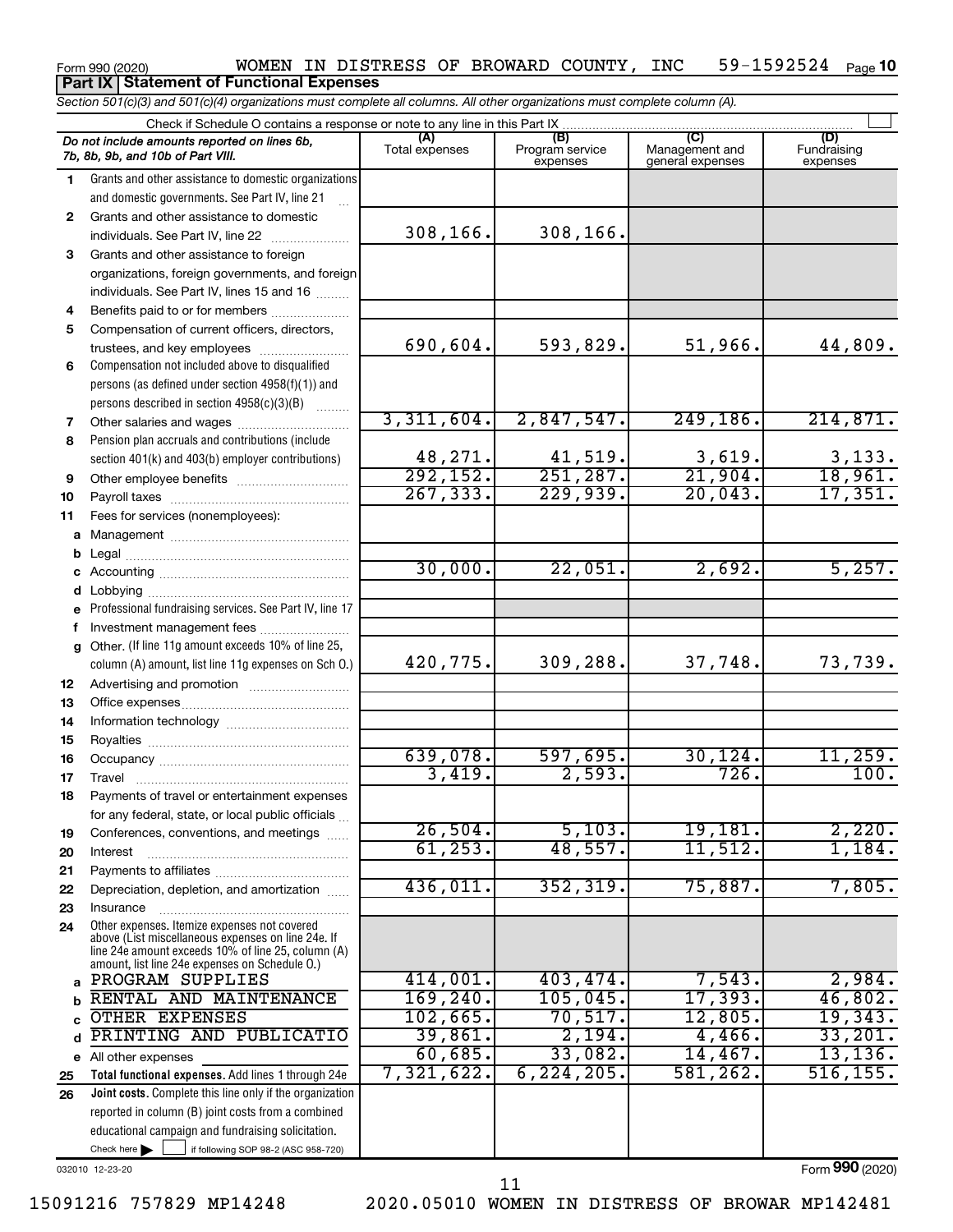$\overline{10}$ , 281, 567. 32 11, 700, 338.  $12,379,762.$  33 13,663,360.

Form (2020) **990**

|  |  |  |  |  |  | WOMEN IN DISTRESS OF BROWARD COUNTY, INC $59-1592524$ $_{Page}$ 11 |  |
|--|--|--|--|--|--|--------------------------------------------------------------------|--|
|--|--|--|--|--|--|--------------------------------------------------------------------|--|

|                             | Part X   | <b>Balance Sheet</b>                                                                                   |                 |                                  |                               |                 |                          |
|-----------------------------|----------|--------------------------------------------------------------------------------------------------------|-----------------|----------------------------------|-------------------------------|-----------------|--------------------------|
|                             |          |                                                                                                        |                 |                                  |                               |                 |                          |
|                             |          |                                                                                                        |                 |                                  | (A)<br>Beginning of year      |                 | (B)<br>End of year       |
|                             | 1        |                                                                                                        |                 |                                  | 1,792,482.                    | $\mathbf{1}$    | 1,428,321.               |
|                             | 2        |                                                                                                        |                 |                                  | 972,698.                      | $\mathbf{2}$    | 1,423,969.               |
|                             | 3        |                                                                                                        |                 |                                  | 1,026,979.                    | $\mathbf{3}$    | 1, 113, 582.             |
|                             | 4        |                                                                                                        |                 |                                  |                               | 4               |                          |
|                             | 5        | Loans and other receivables from any current or former officer, director,                              |                 |                                  |                               |                 |                          |
|                             |          | trustee, key employee, creator or founder, substantial contributor, or 35%                             |                 |                                  |                               |                 |                          |
|                             |          | controlled entity or family member of any of these persons                                             |                 |                                  |                               | 5               |                          |
|                             | 6        | Loans and other receivables from other disqualified persons (as defined                                |                 |                                  |                               |                 |                          |
|                             |          | under section $4958(f)(1)$ , and persons described in section $4958(c)(3)(B)$                          |                 | $\ldots$                         |                               | 6               |                          |
|                             | 7        |                                                                                                        |                 |                                  |                               | $\overline{7}$  |                          |
| Assets                      | 8        |                                                                                                        |                 | 95, 234.                         | 8                             | 72,453.         |                          |
|                             | 9        | Prepaid expenses and deferred charges                                                                  |                 |                                  | 78, 178.                      | 9               | 35, 265.                 |
|                             |          | 10a Land, buildings, and equipment: cost or other                                                      |                 |                                  |                               |                 |                          |
|                             |          | basis. Complete Part VI of Schedule D  10a                                                             |                 | $\frac{11,914,282.}{4,260,665.}$ |                               |                 |                          |
|                             |          |                                                                                                        | 10 <sub>b</sub> |                                  | 7,480,966.                    | 10 <sub>c</sub> | 7,653,617.               |
|                             | 11       |                                                                                                        |                 |                                  |                               | 11              |                          |
|                             | 12       |                                                                                                        |                 | 12                               |                               |                 |                          |
|                             | 13       |                                                                                                        |                 | 13                               |                               |                 |                          |
|                             | 14       |                                                                                                        |                 | 14                               |                               |                 |                          |
|                             | 15       |                                                                                                        |                 |                                  | 933, 225.                     | 15              | 1,936,153.               |
|                             | 16       |                                                                                                        |                 |                                  | 12, 379, 762.                 | 16              | 13,663,360.              |
|                             | 17       |                                                                                                        | 367,689.        | 17                               | 474,828.                      |                 |                          |
|                             | 18       |                                                                                                        |                 |                                  |                               | 18              |                          |
|                             | 19       |                                                                                                        |                 |                                  | 86,436.                       | 19              | 169,627.                 |
|                             | 20       |                                                                                                        |                 |                                  |                               | 20              |                          |
|                             | 21       | Escrow or custodial account liability. Complete Part IV of Schedule D                                  |                 |                                  |                               | 21              |                          |
|                             | 22       | Loans and other payables to any current or former officer, director,                                   |                 |                                  |                               |                 |                          |
| Liabilities                 |          | trustee, key employee, creator or founder, substantial contributor, or 35%                             |                 |                                  |                               |                 |                          |
|                             |          |                                                                                                        |                 |                                  |                               | 22              |                          |
|                             | 23       | Secured mortgages and notes payable to unrelated third parties                                         |                 |                                  | 1,434,070.<br>210,000.        | 23              | 1,318,567.               |
|                             | 24       | Unsecured notes and loans payable to unrelated third parties                                           |                 |                                  |                               | 24              |                          |
|                             | 25       | Other liabilities (including federal income tax, payables to related third                             |                 |                                  |                               |                 |                          |
|                             |          | parties, and other liabilities not included on lines 17-24). Complete Part X                           |                 |                                  |                               |                 |                          |
|                             |          | of Schedule D                                                                                          |                 |                                  | 2,098,195.                    | 25              | 1,963,022.               |
|                             | 26       | Total liabilities. Add lines 17 through 25                                                             |                 |                                  |                               | 26              |                          |
|                             |          | Organizations that follow FASB ASC 958, check here $\blacktriangleright \lfloor \underline{X} \rfloor$ |                 |                                  |                               |                 |                          |
|                             |          | and complete lines 27, 28, 32, and 33.<br>Net assets without donor restrictions                        |                 |                                  |                               | 27              |                          |
|                             | 27<br>28 |                                                                                                        |                 |                                  | $\frac{8,231,431}{2,050,136}$ | 28              | 9,338,551.<br>2,361,787. |
|                             |          | Organizations that do not follow FASB ASC 958, check here $\blacktriangleright$                        |                 |                                  |                               |                 |                          |
|                             |          | and complete lines 29 through 33.                                                                      |                 |                                  |                               |                 |                          |
|                             | 29       |                                                                                                        |                 |                                  |                               | 29              |                          |
|                             | 30       | Paid-in or capital surplus, or land, building, or equipment fund                                       |                 |                                  |                               | 30              |                          |
|                             | 31       | Retained earnings, endowment, accumulated income, or other funds                                       |                 |                                  |                               | 31              |                          |
| Net Assets or Fund Balances | 32       |                                                                                                        |                 |                                  | 10, 281, 567.                 | 32              | 11,700,338.              |
|                             |          |                                                                                                        |                 |                                  |                               |                 |                          |

Total liabilities and net assets/fund balances

Form 990 (2020)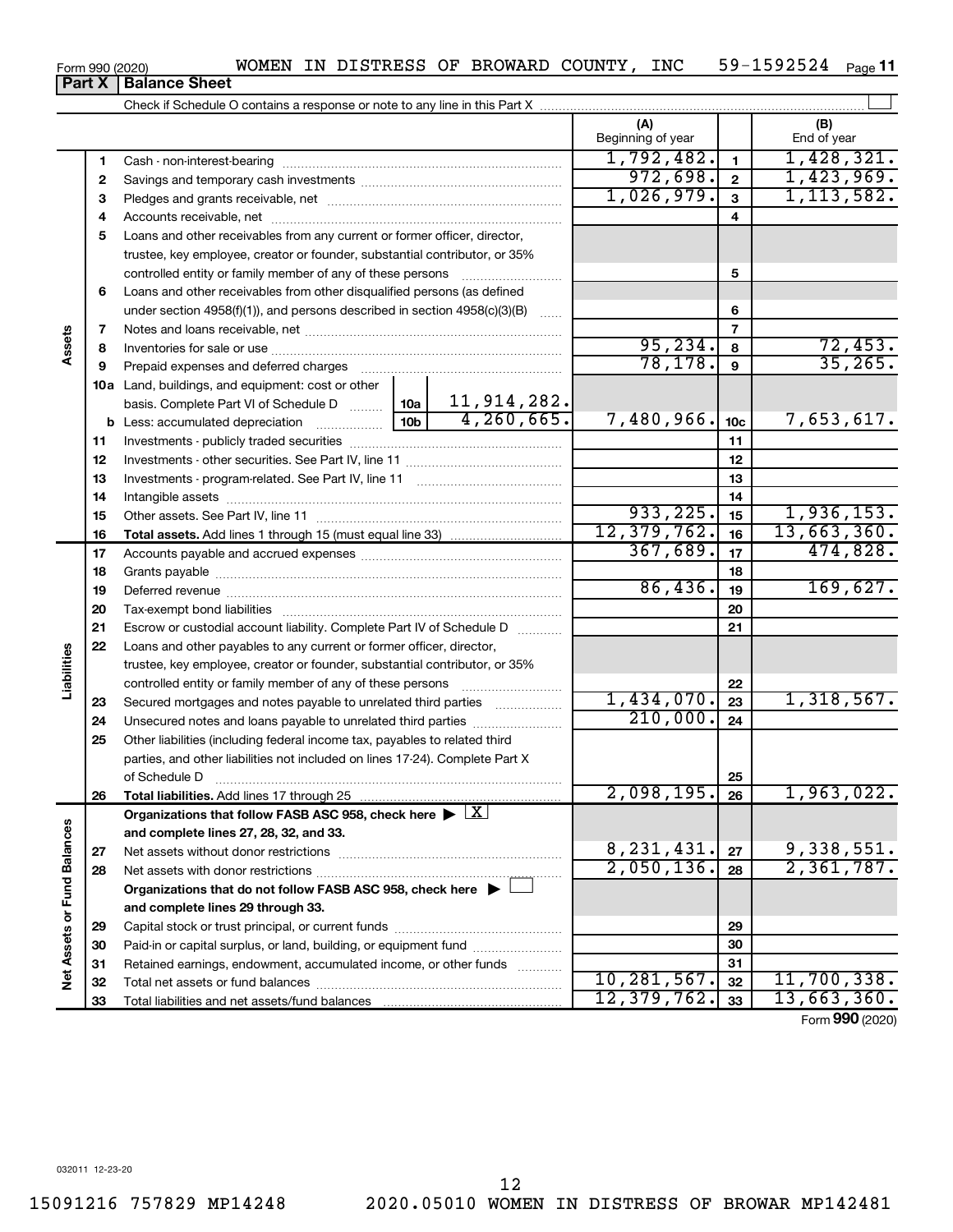|    | WOMEN IN DISTRESS OF BROWARD COUNTY, INC<br>Form 990 (2020)                                                                     |                         | 59-1592524     |            | Page 12              |
|----|---------------------------------------------------------------------------------------------------------------------------------|-------------------------|----------------|------------|----------------------|
|    | Part XI<br><b>Reconciliation of Net Assets</b>                                                                                  |                         |                |            |                      |
|    |                                                                                                                                 |                         |                |            |                      |
|    |                                                                                                                                 |                         |                |            |                      |
| 1  |                                                                                                                                 | 1                       |                |            | 8,334,339.           |
| 2  |                                                                                                                                 | $\mathbf{2}$            |                |            | 7,321,622.           |
| з  |                                                                                                                                 | 3                       |                |            | 1,012,717.           |
| 4  |                                                                                                                                 | $\overline{\mathbf{A}}$ |                |            | 10, 281, 567.        |
| 5  |                                                                                                                                 | 5                       |                |            | 406,054.             |
| 6  |                                                                                                                                 | 6                       |                |            |                      |
| 7  | Investment expenses www.communication.com/www.communication.com/www.communication.com/www.com                                   | $\overline{7}$          |                |            |                      |
| 8  |                                                                                                                                 | 8                       |                |            |                      |
| 9  |                                                                                                                                 | 9                       |                |            | $\overline{0}$ .     |
| 10 | Net assets or fund balances at end of year. Combine lines 3 through 9 (must equal Part X, line 32,                              |                         |                |            |                      |
|    |                                                                                                                                 | 10                      | 11,700,338.    |            |                      |
|    | Part XII Financial Statements and Reporting                                                                                     |                         |                |            |                      |
|    |                                                                                                                                 |                         |                |            | $\boxed{\textbf{X}}$ |
|    |                                                                                                                                 |                         |                | <b>Yes</b> | <b>No</b>            |
| 1  | Accounting method used to prepare the Form 990: $\Box$ Cash $\Box X$ Accrual<br>$\Box$ Other                                    |                         |                |            |                      |
|    | If the organization changed its method of accounting from a prior year or checked "Other," explain in Schedule O.               |                         |                |            |                      |
|    |                                                                                                                                 |                         | 2a             |            | x                    |
|    | If "Yes," check a box below to indicate whether the financial statements for the year were compiled or reviewed on a            |                         |                |            |                      |
|    | separate basis, consolidated basis, or both:                                                                                    |                         |                |            |                      |
|    | Both consolidated and separate basis<br>Separate basis<br>Consolidated basis                                                    |                         |                |            |                      |
|    |                                                                                                                                 |                         | 2 <sub>b</sub> | х          |                      |
|    | If "Yes," check a box below to indicate whether the financial statements for the year were audited on a separate basis,         |                         |                |            |                      |
|    | consolidated basis, or both:                                                                                                    |                         |                |            |                      |
|    | $\lfloor \underline{X} \rfloor$ Separate basis<br><b>Consolidated basis</b><br>Both consolidated and separate basis             |                         |                |            |                      |
|    | c If "Yes" to line 2a or 2b, does the organization have a committee that assumes responsibility for oversight of the audit,     |                         |                |            |                      |
|    |                                                                                                                                 |                         | 2c             | х          |                      |
|    | If the organization changed either its oversight process or selection process during the tax year, explain on Schedule O.       |                         |                |            |                      |
|    | 3a As a result of a federal award, was the organization required to undergo an audit or audits as set forth in the Single Audit |                         |                |            |                      |
|    |                                                                                                                                 |                         | За             | X          |                      |
|    | b If "Yes," did the organization undergo the required audit or audits? If the organization did not undergo the required audit   |                         |                |            |                      |
|    |                                                                                                                                 |                         | 3 <sub>b</sub> | х          |                      |

Form (2020) **990**

032012 12-23-20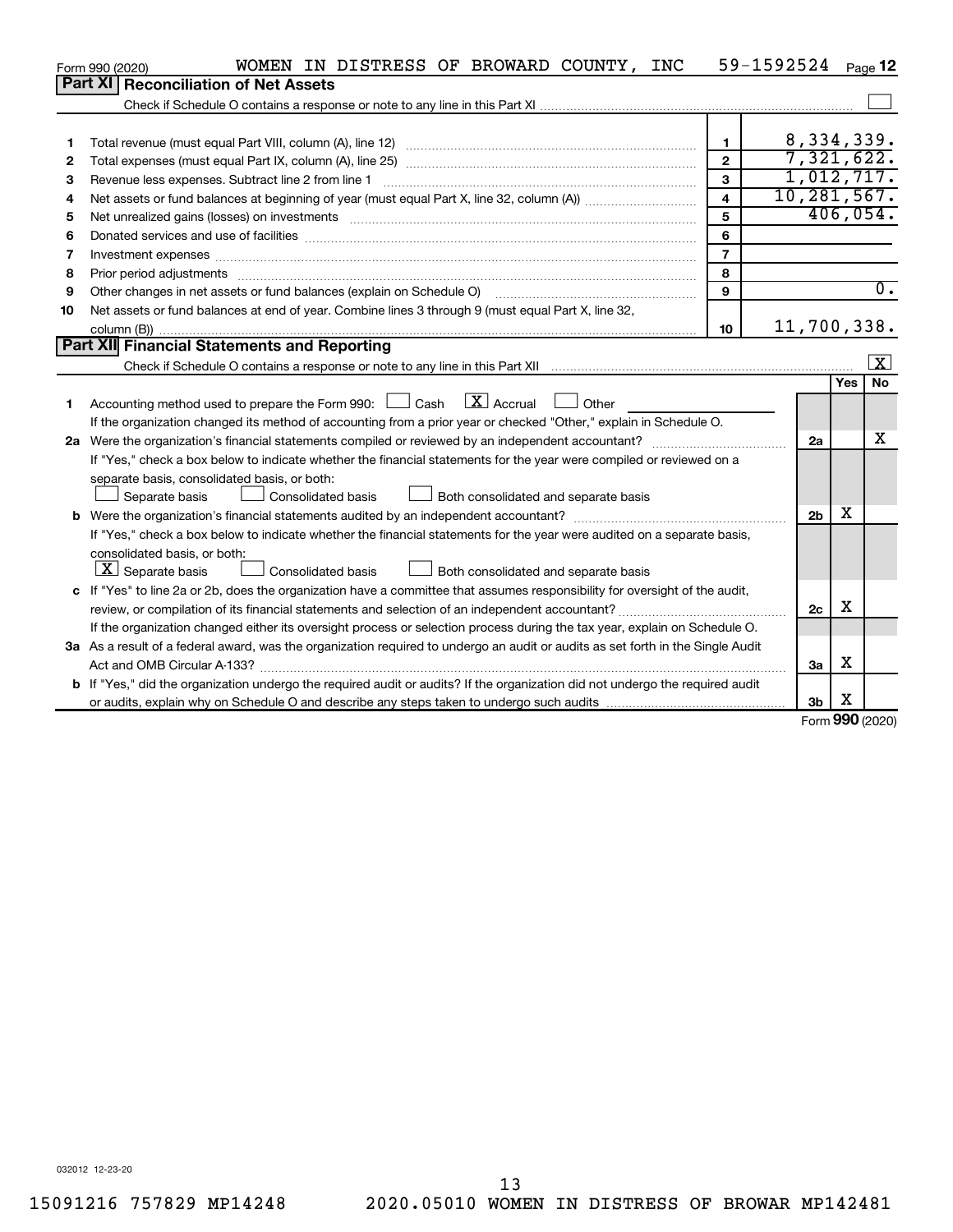| <b>SCHEDULE A</b> |  |
|-------------------|--|
|-------------------|--|

Department of the Treasury

| (Form 990 or 990-EZ) |  |  |
|----------------------|--|--|
|----------------------|--|--|

Form 990 or 990-EZ) **Public Charity Status and Public Support**<br>
Complete if the organization is a section 501(c)(3) organization or a section<br> **2020 4947(a)(1) nonexempt charitable trust.**

**| Attach to Form 990 or Form 990-EZ.** 

| OMB No 1545-0047                    |
|-------------------------------------|
| 2020                                |
| <b>Open to Public</b><br>Inspection |

l

|                | Internal Revenue Service<br>Inspection<br>Go to www.irs.gov/Form990 for instructions and the latest information. |                                                                                                                                           |                                               |  |          |                                                                                                                                              |     |                                                                |                            |  |  |                                       |  |
|----------------|------------------------------------------------------------------------------------------------------------------|-------------------------------------------------------------------------------------------------------------------------------------------|-----------------------------------------------|--|----------|----------------------------------------------------------------------------------------------------------------------------------------------|-----|----------------------------------------------------------------|----------------------------|--|--|---------------------------------------|--|
|                |                                                                                                                  | Name of the organization                                                                                                                  |                                               |  |          |                                                                                                                                              |     |                                                                |                            |  |  | <b>Employer identification number</b> |  |
|                |                                                                                                                  |                                                                                                                                           |                                               |  |          | WOMEN IN DISTRESS OF BROWARD COUNTY,                                                                                                         |     |                                                                | INC                        |  |  | 59-1592524                            |  |
|                | Part I                                                                                                           |                                                                                                                                           |                                               |  |          | Reason for Public Charity Status. (All organizations must complete this part.) See instructions.                                             |     |                                                                |                            |  |  |                                       |  |
|                |                                                                                                                  |                                                                                                                                           |                                               |  |          | The organization is not a private foundation because it is: (For lines 1 through 12, check only one box.)                                    |     |                                                                |                            |  |  |                                       |  |
| 1.             |                                                                                                                  |                                                                                                                                           |                                               |  |          | A church, convention of churches, or association of churches described in section 170(b)(1)(A)(i).                                           |     |                                                                |                            |  |  |                                       |  |
| 2              |                                                                                                                  |                                                                                                                                           |                                               |  |          | A school described in section 170(b)(1)(A)(ii). (Attach Schedule E (Form 990 or 990-EZ).)                                                    |     |                                                                |                            |  |  |                                       |  |
| з              |                                                                                                                  |                                                                                                                                           |                                               |  |          | A hospital or a cooperative hospital service organization described in section 170(b)(1)(A)(iii).                                            |     |                                                                |                            |  |  |                                       |  |
| 4              |                                                                                                                  |                                                                                                                                           |                                               |  |          | A medical research organization operated in conjunction with a hospital described in section 170(b)(1)(A)(iii). Enter the hospital's name,   |     |                                                                |                            |  |  |                                       |  |
|                |                                                                                                                  | city, and state:                                                                                                                          |                                               |  |          |                                                                                                                                              |     |                                                                |                            |  |  |                                       |  |
| 5              |                                                                                                                  |                                                                                                                                           |                                               |  |          | An organization operated for the benefit of a college or university owned or operated by a governmental unit described in                    |     |                                                                |                            |  |  |                                       |  |
|                |                                                                                                                  |                                                                                                                                           | section 170(b)(1)(A)(iv). (Complete Part II.) |  |          |                                                                                                                                              |     |                                                                |                            |  |  |                                       |  |
| 6              |                                                                                                                  |                                                                                                                                           |                                               |  |          | A federal, state, or local government or governmental unit described in section 170(b)(1)(A)(v).                                             |     |                                                                |                            |  |  |                                       |  |
| $\overline{7}$ | $\lfloor x \rfloor$                                                                                              | An organization that normally receives a substantial part of its support from a governmental unit or from the general public described in |                                               |  |          |                                                                                                                                              |     |                                                                |                            |  |  |                                       |  |
|                |                                                                                                                  | section 170(b)(1)(A)(vi). (Complete Part II.)                                                                                             |                                               |  |          |                                                                                                                                              |     |                                                                |                            |  |  |                                       |  |
| 8              |                                                                                                                  |                                                                                                                                           |                                               |  |          | A community trust described in section 170(b)(1)(A)(vi). (Complete Part II.)                                                                 |     |                                                                |                            |  |  |                                       |  |
| 9              |                                                                                                                  |                                                                                                                                           |                                               |  |          | An agricultural research organization described in section 170(b)(1)(A)(ix) operated in conjunction with a land-grant college                |     |                                                                |                            |  |  |                                       |  |
|                |                                                                                                                  |                                                                                                                                           |                                               |  |          | or university or a non-land-grant college of agriculture (see instructions). Enter the name, city, and state of the college or               |     |                                                                |                            |  |  |                                       |  |
|                |                                                                                                                  | university:                                                                                                                               |                                               |  |          |                                                                                                                                              |     |                                                                |                            |  |  |                                       |  |
| 10             |                                                                                                                  |                                                                                                                                           |                                               |  |          | An organization that normally receives (1) more than 33 1/3% of its support from contributions, membership fees, and gross receipts from     |     |                                                                |                            |  |  |                                       |  |
|                |                                                                                                                  |                                                                                                                                           |                                               |  |          | activities related to its exempt functions, subject to certain exceptions; and (2) no more than 33 1/3% of its support from gross investment |     |                                                                |                            |  |  |                                       |  |
|                |                                                                                                                  |                                                                                                                                           |                                               |  |          | income and unrelated business taxable income (less section 511 tax) from businesses acquired by the organization after June 30, 1975.        |     |                                                                |                            |  |  |                                       |  |
| 11             |                                                                                                                  |                                                                                                                                           | See section 509(a)(2). (Complete Part III.)   |  |          | An organization organized and operated exclusively to test for public safety. See section 509(a)(4).                                         |     |                                                                |                            |  |  |                                       |  |
| 12             |                                                                                                                  |                                                                                                                                           |                                               |  |          | An organization organized and operated exclusively for the benefit of, to perform the functions of, or to carry out the purposes of one or   |     |                                                                |                            |  |  |                                       |  |
|                |                                                                                                                  |                                                                                                                                           |                                               |  |          | more publicly supported organizations described in section 509(a)(1) or section 509(a)(2). See section 509(a)(3). Check the box in           |     |                                                                |                            |  |  |                                       |  |
|                |                                                                                                                  |                                                                                                                                           |                                               |  |          | lines 12a through 12d that describes the type of supporting organization and complete lines 12e, 12f, and 12g.                               |     |                                                                |                            |  |  |                                       |  |
| а              |                                                                                                                  |                                                                                                                                           |                                               |  |          | Type I. A supporting organization operated, supervised, or controlled by its supported organization(s), typically by giving                  |     |                                                                |                            |  |  |                                       |  |
|                |                                                                                                                  |                                                                                                                                           |                                               |  |          | the supported organization(s) the power to regularly appoint or elect a majority of the directors or trustees of the supporting              |     |                                                                |                            |  |  |                                       |  |
|                |                                                                                                                  |                                                                                                                                           |                                               |  |          | organization. You must complete Part IV, Sections A and B.                                                                                   |     |                                                                |                            |  |  |                                       |  |
| b              |                                                                                                                  |                                                                                                                                           |                                               |  |          | Type II. A supporting organization supervised or controlled in connection with its supported organization(s), by having                      |     |                                                                |                            |  |  |                                       |  |
|                |                                                                                                                  |                                                                                                                                           |                                               |  |          | control or management of the supporting organization vested in the same persons that control or manage the supported                         |     |                                                                |                            |  |  |                                       |  |
|                |                                                                                                                  |                                                                                                                                           |                                               |  |          | organization(s). You must complete Part IV, Sections A and C.                                                                                |     |                                                                |                            |  |  |                                       |  |
| с              |                                                                                                                  |                                                                                                                                           |                                               |  |          | Type III functionally integrated. A supporting organization operated in connection with, and functionally integrated with,                   |     |                                                                |                            |  |  |                                       |  |
|                |                                                                                                                  |                                                                                                                                           |                                               |  |          | its supported organization(s) (see instructions). You must complete Part IV, Sections A, D, and E.                                           |     |                                                                |                            |  |  |                                       |  |
| d              |                                                                                                                  |                                                                                                                                           |                                               |  |          | Type III non-functionally integrated. A supporting organization operated in connection with its supported organization(s)                    |     |                                                                |                            |  |  |                                       |  |
|                |                                                                                                                  |                                                                                                                                           |                                               |  |          | that is not functionally integrated. The organization generally must satisfy a distribution requirement and an attentiveness                 |     |                                                                |                            |  |  |                                       |  |
|                |                                                                                                                  |                                                                                                                                           |                                               |  |          | requirement (see instructions). You must complete Part IV, Sections A and D, and Part V.                                                     |     |                                                                |                            |  |  |                                       |  |
| е              |                                                                                                                  |                                                                                                                                           |                                               |  |          | Check this box if the organization received a written determination from the IRS that it is a Type I, Type II, Type III                      |     |                                                                |                            |  |  |                                       |  |
|                |                                                                                                                  |                                                                                                                                           |                                               |  |          | functionally integrated, or Type III non-functionally integrated supporting organization.                                                    |     |                                                                |                            |  |  |                                       |  |
|                |                                                                                                                  |                                                                                                                                           | f Enter the number of supported organizations |  |          |                                                                                                                                              |     |                                                                |                            |  |  |                                       |  |
|                |                                                                                                                  | (i) Name of supported                                                                                                                     |                                               |  | (ii) EIN | Provide the following information about the supported organization(s).<br>(iii) Type of organization                                         |     | (iv) Is the organization listed<br>in your governing document? | (v) Amount of monetary     |  |  | (vi) Amount of other                  |  |
|                |                                                                                                                  | organization                                                                                                                              |                                               |  |          | (described on lines 1-10                                                                                                                     | Yes | No                                                             | support (see instructions) |  |  | support (see instructions)            |  |
|                |                                                                                                                  |                                                                                                                                           |                                               |  |          | above (see instructions))                                                                                                                    |     |                                                                |                            |  |  |                                       |  |
|                |                                                                                                                  |                                                                                                                                           |                                               |  |          |                                                                                                                                              |     |                                                                |                            |  |  |                                       |  |
|                |                                                                                                                  |                                                                                                                                           |                                               |  |          |                                                                                                                                              |     |                                                                |                            |  |  |                                       |  |
|                |                                                                                                                  |                                                                                                                                           |                                               |  |          |                                                                                                                                              |     |                                                                |                            |  |  |                                       |  |
|                |                                                                                                                  |                                                                                                                                           |                                               |  |          |                                                                                                                                              |     |                                                                |                            |  |  |                                       |  |
|                |                                                                                                                  |                                                                                                                                           |                                               |  |          |                                                                                                                                              |     |                                                                |                            |  |  |                                       |  |
|                |                                                                                                                  |                                                                                                                                           |                                               |  |          |                                                                                                                                              |     |                                                                |                            |  |  |                                       |  |
|                |                                                                                                                  |                                                                                                                                           |                                               |  |          |                                                                                                                                              |     |                                                                |                            |  |  |                                       |  |
|                |                                                                                                                  |                                                                                                                                           |                                               |  |          |                                                                                                                                              |     |                                                                |                            |  |  |                                       |  |
|                |                                                                                                                  |                                                                                                                                           |                                               |  |          |                                                                                                                                              |     |                                                                |                            |  |  |                                       |  |
| Total          |                                                                                                                  |                                                                                                                                           |                                               |  |          |                                                                                                                                              |     |                                                                |                            |  |  |                                       |  |

LHA For Paperwork Reduction Act Notice, see the Instructions for Form 990 or 990-EZ. 032021 01-25-21 Schedule A (Form 990 or 990-EZ) 2020 14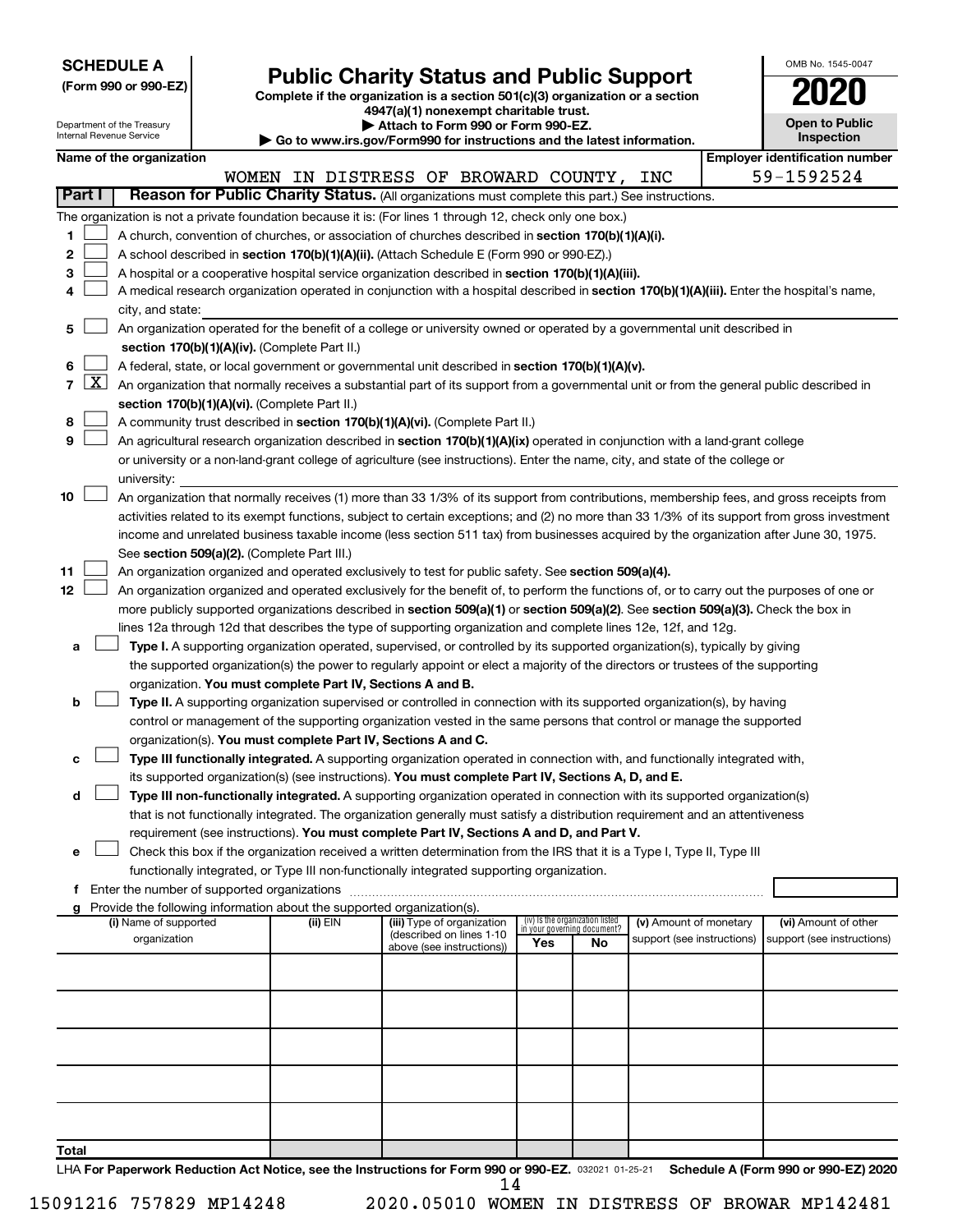### Schedule A (Form 990 or 990-EZ) 2020 WOMEN IN DISTRESS OF BROWARD COUNTY, INC59-1592524 <sub>Page 2</sub>

(Complete only if you checked the box on line 5, 7, or 8 of Part I or if the organization failed to qualify under Part III. If the organization **Part II Support Schedule for Organizations Described in Sections 170(b)(1)(A)(iv) and 170(b)(1)(A)(vi)**

fails to qualify under the tests listed below, please complete Part III.)

|    | <b>Section A. Public Support</b>                                                                                                               |              |            |            |            |                                      |                                          |
|----|------------------------------------------------------------------------------------------------------------------------------------------------|--------------|------------|------------|------------|--------------------------------------|------------------------------------------|
|    | Calendar year (or fiscal year beginning in)                                                                                                    | (a) 2016     | (b) 2017   | $(c)$ 2018 | $(d)$ 2019 | (e) 2020                             | (f) Total                                |
|    | 1 Gifts, grants, contributions, and                                                                                                            |              |            |            |            |                                      |                                          |
|    | membership fees received. (Do not                                                                                                              |              |            |            |            |                                      |                                          |
|    | include any "unusual grants.")                                                                                                                 | 5, 567, 472. | 6,753,525. | 7,841,057. | 7,228,608. | 8,238,677.                           | 35,629,339.                              |
|    | 2 Tax revenues levied for the organ-                                                                                                           |              |            |            |            |                                      |                                          |
|    | ization's benefit and either paid to                                                                                                           |              |            |            |            |                                      |                                          |
|    | or expended on its behalf                                                                                                                      |              |            |            |            |                                      |                                          |
|    | 3 The value of services or facilities                                                                                                          |              |            |            |            |                                      |                                          |
|    | furnished by a governmental unit to                                                                                                            |              |            |            |            |                                      |                                          |
|    | the organization without charge                                                                                                                |              |            |            |            |                                      |                                          |
|    | 4 Total. Add lines 1 through 3                                                                                                                 | 5,567,472.   | 6,753,525. | 7,841,057  | 7,228,608  | 8,238,677.                           | 35,629,339.                              |
| 5  | The portion of total contributions                                                                                                             |              |            |            |            |                                      |                                          |
|    | by each person (other than a                                                                                                                   |              |            |            |            |                                      |                                          |
|    | governmental unit or publicly                                                                                                                  |              |            |            |            |                                      |                                          |
|    | supported organization) included                                                                                                               |              |            |            |            |                                      |                                          |
|    | on line 1 that exceeds 2% of the                                                                                                               |              |            |            |            |                                      |                                          |
|    | amount shown on line 11,                                                                                                                       |              |            |            |            |                                      |                                          |
|    | column (f)                                                                                                                                     |              |            |            |            |                                      | 2,190,154.                               |
|    | 6 Public support. Subtract line 5 from line 4.                                                                                                 |              |            |            |            |                                      | 33, 439, 185.                            |
|    | <b>Section B. Total Support</b>                                                                                                                |              |            |            |            |                                      |                                          |
|    | Calendar year (or fiscal year beginning in)                                                                                                    | (a) 2016     | (b) 2017   | $(c)$ 2018 | $(d)$ 2019 | (e) 2020                             | (f) Total                                |
|    | <b>7</b> Amounts from line 4                                                                                                                   | 5, 567, 472. | 6,753,525. | 7,841,057  | 7,228,608  | 8,238,677                            | 35,629,339.                              |
| 8  | Gross income from interest,                                                                                                                    |              |            |            |            |                                      |                                          |
|    | dividends, payments received on                                                                                                                |              |            |            |            |                                      |                                          |
|    | securities loans, rents, royalties,                                                                                                            |              |            |            |            |                                      |                                          |
|    | and income from similar sources                                                                                                                | 11,415.      | 897.       | 904.       | 909.       | 37,508.                              | 51,633.                                  |
| 9  | Net income from unrelated business                                                                                                             |              |            |            |            |                                      |                                          |
|    | activities, whether or not the                                                                                                                 |              |            |            |            |                                      |                                          |
|    | business is regularly carried on                                                                                                               |              |            |            |            |                                      |                                          |
|    | 10 Other income. Do not include gain                                                                                                           |              |            |            |            |                                      |                                          |
|    | or loss from the sale of capital                                                                                                               |              |            |            |            |                                      |                                          |
|    | assets (Explain in Part VI.)                                                                                                                   |              | 11, 139.   | 5,307.     | 6,443.     |                                      | $38,459.$ 61,348.                        |
|    | 11 Total support. Add lines 7 through 10                                                                                                       |              |            |            |            |                                      | 35,742,320.                              |
| 12 | Gross receipts from related activities, etc. (see instructions)                                                                                |              |            |            |            | 12 <sup>2</sup>                      | 3,003,131.                               |
|    | 13 First 5 years. If the Form 990 is for the organization's first, second, third, fourth, or fifth tax year as a section 501(c)(3)             |              |            |            |            |                                      |                                          |
|    | organization, check this box and stop here                                                                                                     |              |            |            |            |                                      |                                          |
|    | <b>Section C. Computation of Public Support Percentage</b>                                                                                     |              |            |            |            |                                      |                                          |
|    |                                                                                                                                                |              |            |            |            | 14                                   | 93.56<br>%                               |
|    |                                                                                                                                                |              |            |            |            | 15                                   | 93.61<br>%                               |
|    | 16a 33 1/3% support test - 2020. If the organization did not check the box on line 13, and line 14 is 33 1/3% or more, check this box and      |              |            |            |            |                                      |                                          |
|    | stop here. The organization qualifies as a publicly supported organization                                                                     |              |            |            |            |                                      | $\blacktriangleright$ $\boxed{\text{X}}$ |
|    | b 33 1/3% support test - 2019. If the organization did not check a box on line 13 or 16a, and line 15 is 33 1/3% or more, check this box       |              |            |            |            |                                      |                                          |
|    |                                                                                                                                                |              |            |            |            |                                      |                                          |
|    | 17a 10% -facts-and-circumstances test - 2020. If the organization did not check a box on line 13, 16a, or 16b, and line 14 is 10% or more,     |              |            |            |            |                                      |                                          |
|    | and if the organization meets the facts-and-circumstances test, check this box and stop here. Explain in Part VI how the organization          |              |            |            |            |                                      |                                          |
|    | meets the facts-and-circumstances test. The organization qualifies as a publicly supported organization                                        |              |            |            |            |                                      |                                          |
|    | <b>b 10%</b> -facts-and-circumstances test - 2019. If the organization did not check a box on line 13, 16a, 16b, or 17a, and line 15 is 10% or |              |            |            |            |                                      |                                          |
|    | more, and if the organization meets the facts-and-circumstances test, check this box and <b>stop here.</b> Explain in Part VI how the          |              |            |            |            |                                      |                                          |
|    | organization meets the facts-and-circumstances test. The organization qualifies as a publicly supported organization                           |              |            |            |            |                                      |                                          |
|    | <b>Private foundation.</b> If the organization did not check a box on line 13, 16a, 16b, 17a, or 17b, check this box and see instructions      |              |            |            |            |                                      |                                          |
|    |                                                                                                                                                |              |            |            |            | Schedule A (Form 990 or 990-EZ) 2020 |                                          |

032022 01-25-21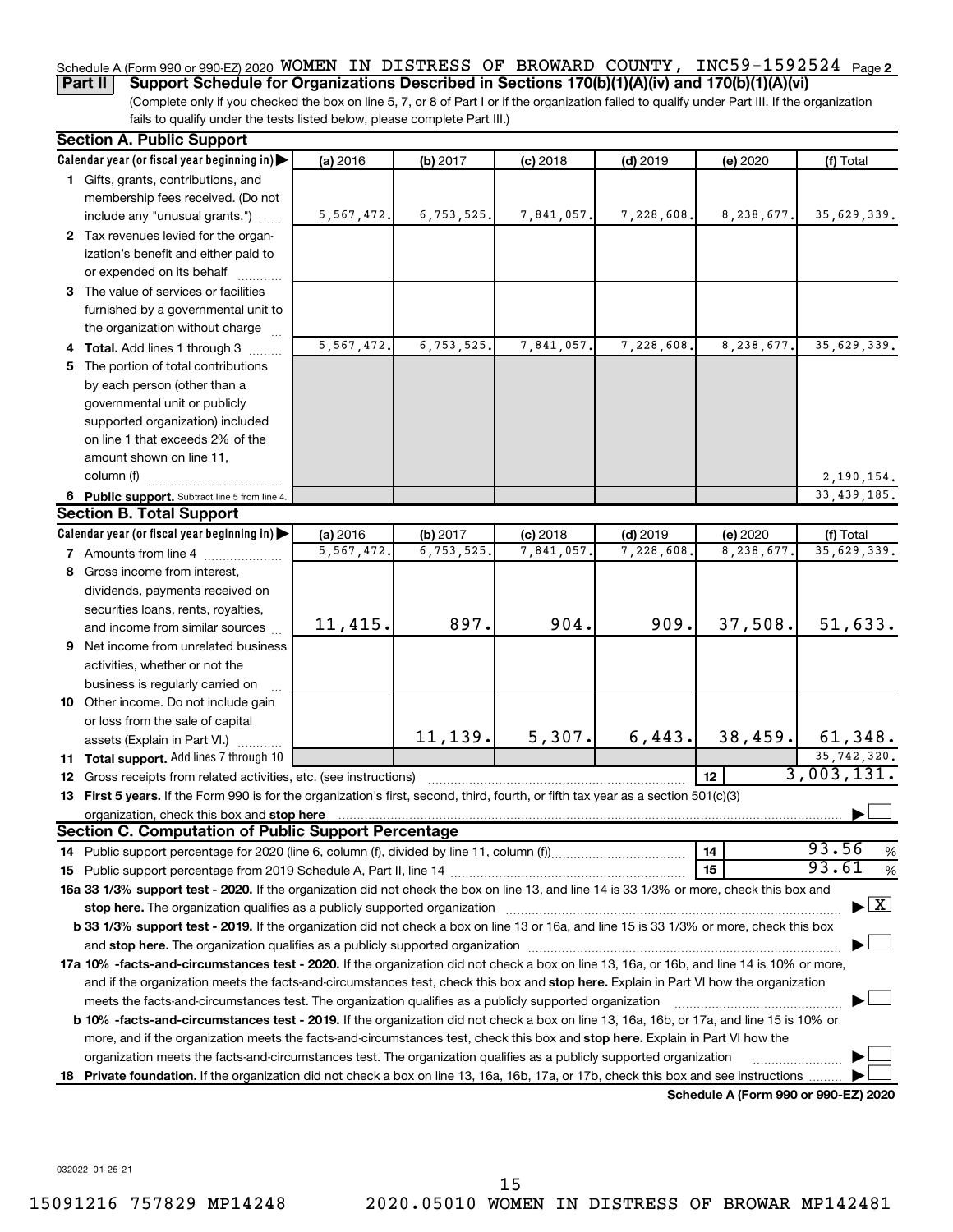#### Schedule A (Form 990 or 990-EZ) 2020 **WOMEN IN DISTRESS OF BROWARD COUNTY, INC59-1592524** Page 3 **Part III Support Schedule for Organizations Described in Section 509(a)(2)**

(Complete only if you checked the box on line 10 of Part I or if the organization failed to qualify under Part II. If the organization fails to qualify under the tests listed below, please complete Part II.)

| <b>Section A. Public Support</b>                                                                                                                                                         |          |          |            |            |          |                                      |
|------------------------------------------------------------------------------------------------------------------------------------------------------------------------------------------|----------|----------|------------|------------|----------|--------------------------------------|
| Calendar year (or fiscal year beginning in)                                                                                                                                              | (a) 2016 | (b) 2017 | $(c)$ 2018 | $(d)$ 2019 | (e) 2020 | (f) Total                            |
| 1 Gifts, grants, contributions, and                                                                                                                                                      |          |          |            |            |          |                                      |
| membership fees received. (Do not                                                                                                                                                        |          |          |            |            |          |                                      |
| include any "unusual grants.")                                                                                                                                                           |          |          |            |            |          |                                      |
| 2 Gross receipts from admissions,<br>merchandise sold or services per-<br>formed, or facilities furnished in<br>any activity that is related to the<br>organization's tax-exempt purpose |          |          |            |            |          |                                      |
| <b>3</b> Gross receipts from activities that                                                                                                                                             |          |          |            |            |          |                                      |
| are not an unrelated trade or bus-                                                                                                                                                       |          |          |            |            |          |                                      |
| iness under section 513                                                                                                                                                                  |          |          |            |            |          |                                      |
| 4 Tax revenues levied for the organ-                                                                                                                                                     |          |          |            |            |          |                                      |
| ization's benefit and either paid to                                                                                                                                                     |          |          |            |            |          |                                      |
| or expended on its behalf                                                                                                                                                                |          |          |            |            |          |                                      |
| 5 The value of services or facilities                                                                                                                                                    |          |          |            |            |          |                                      |
| furnished by a governmental unit to                                                                                                                                                      |          |          |            |            |          |                                      |
| the organization without charge                                                                                                                                                          |          |          |            |            |          |                                      |
| <b>6 Total.</b> Add lines 1 through 5                                                                                                                                                    |          |          |            |            |          |                                      |
| 7a Amounts included on lines 1, 2, and                                                                                                                                                   |          |          |            |            |          |                                      |
| 3 received from disqualified persons                                                                                                                                                     |          |          |            |            |          |                                      |
| <b>b</b> Amounts included on lines 2 and 3 received<br>from other than disqualified persons that<br>exceed the greater of \$5,000 or 1% of the<br>amount on line 13 for the year         |          |          |            |            |          |                                      |
| c Add lines 7a and 7b                                                                                                                                                                    |          |          |            |            |          |                                      |
| 8 Public support. (Subtract line 7c from line 6.)<br><b>Section B. Total Support</b>                                                                                                     |          |          |            |            |          |                                      |
| Calendar year (or fiscal year beginning in)                                                                                                                                              | (a) 2016 | (b) 2017 | $(c)$ 2018 | $(d)$ 2019 | (e) 2020 | (f) Total                            |
| <b>9</b> Amounts from line 6                                                                                                                                                             |          |          |            |            |          |                                      |
| <b>10a</b> Gross income from interest,<br>dividends, payments received on<br>securities loans, rents, royalties,<br>and income from similar sources                                      |          |          |            |            |          |                                      |
| <b>b</b> Unrelated business taxable income                                                                                                                                               |          |          |            |            |          |                                      |
| (less section 511 taxes) from businesses<br>acquired after June 30, 1975                                                                                                                 |          |          |            |            |          |                                      |
| c Add lines 10a and 10b                                                                                                                                                                  |          |          |            |            |          |                                      |
| <b>11</b> Net income from unrelated business<br>activities not included in line 10b.<br>whether or not the business is<br>regularly carried on                                           |          |          |            |            |          |                                      |
| <b>12</b> Other income. Do not include gain<br>or loss from the sale of capital<br>assets (Explain in Part VI.)                                                                          |          |          |            |            |          |                                      |
| <b>13</b> Total support. (Add lines 9, 10c, 11, and 12.)                                                                                                                                 |          |          |            |            |          |                                      |
| 14 First 5 years. If the Form 990 is for the organization's first, second, third, fourth, or fifth tax year as a section 501(c)(3) organization,                                         |          |          |            |            |          |                                      |
|                                                                                                                                                                                          |          |          |            |            |          |                                      |
| <b>Section C. Computation of Public Support Percentage</b>                                                                                                                               |          |          |            |            |          |                                      |
| 15 Public support percentage for 2020 (line 8, column (f), divided by line 13, column (f) <i></i>                                                                                        |          |          |            |            | 15       | ℅                                    |
| 16 Public support percentage from 2019 Schedule A, Part III, line 15                                                                                                                     |          |          |            |            | 16       | %                                    |
| Section D. Computation of Investment Income Percentage                                                                                                                                   |          |          |            |            |          |                                      |
|                                                                                                                                                                                          |          |          |            |            | 17       | %                                    |
| 18 Investment income percentage from 2019 Schedule A, Part III, line 17                                                                                                                  |          |          |            |            | 18       | %                                    |
| 19a 33 1/3% support tests - 2020. If the organization did not check the box on line 14, and line 15 is more than 33 1/3%, and line 17 is not                                             |          |          |            |            |          |                                      |
| more than 33 1/3%, check this box and stop here. The organization qualifies as a publicly supported organization                                                                         |          |          |            |            |          |                                      |
| b 33 1/3% support tests - 2019. If the organization did not check a box on line 14 or line 19a, and line 16 is more than 33 1/3%, and                                                    |          |          |            |            |          |                                      |
| line 18 is not more than 33 1/3%, check this box and stop here. The organization qualifies as a publicly supported organization                                                          |          |          |            |            |          |                                      |
|                                                                                                                                                                                          |          |          |            |            |          |                                      |
| 032023 01-25-21                                                                                                                                                                          |          |          |            |            |          | Schedule A (Form 990 or 990-EZ) 2020 |
|                                                                                                                                                                                          |          |          | 16         |            |          |                                      |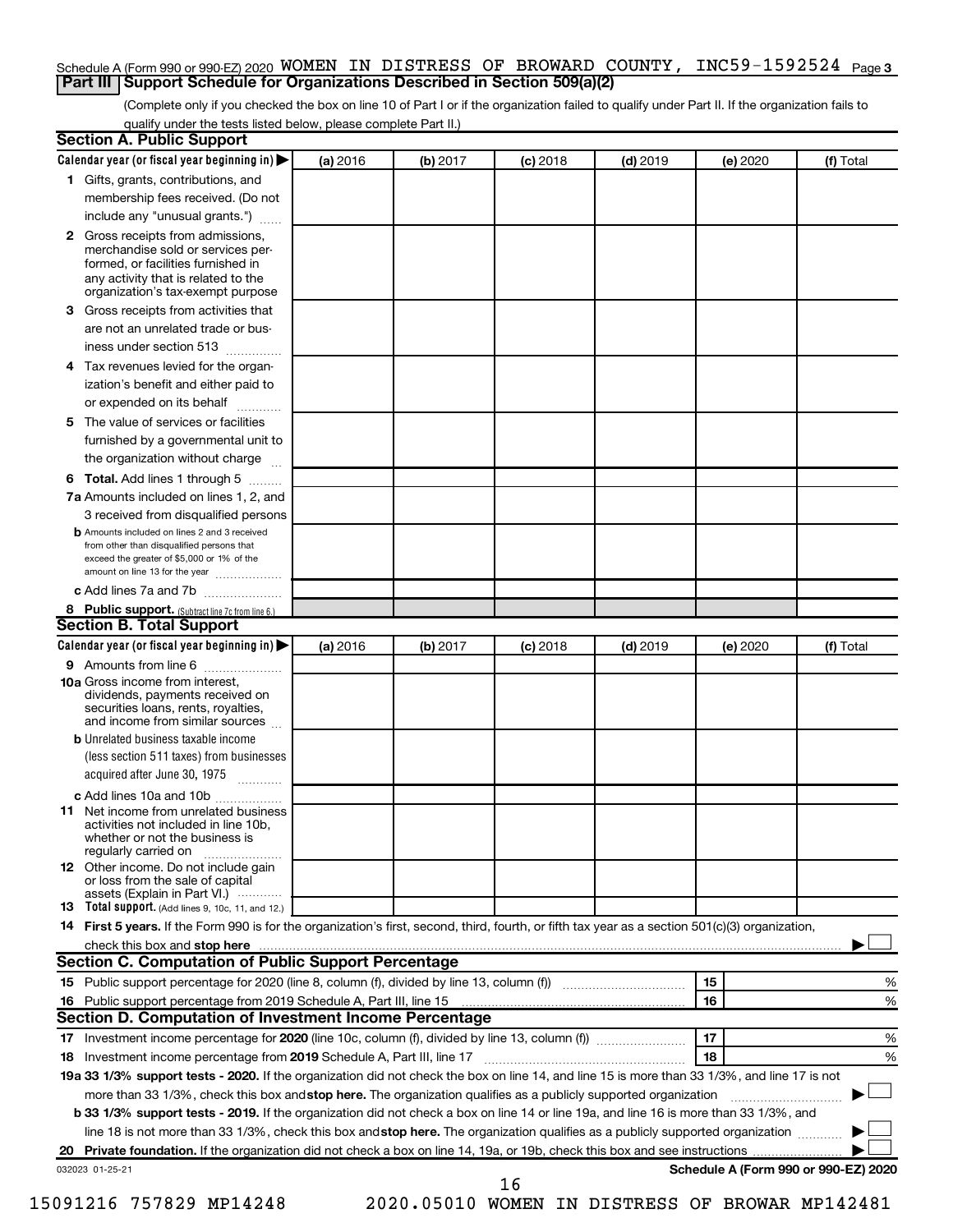#### Schedule A (Form 990 or 990-EZ) 2020 WOMEN IN DISTRESS OF BROWARD COUNTY, INC59-1592524 <sub>Page 4</sub>

## **Part IV Supporting Organizations**

(Complete only if you checked a box in line 12 on Part I. If you checked box 12a, Part I, complete Sections A and B. If you checked box 12b, Part I, complete Sections A and C. If you checked box 12c, Part I, complete Sections A, D, and E. If you checked box 12d, Part I, complete Sections A and D, and complete Part V.)

#### **Section A. All Supporting Organizations**

- **1** Are all of the organization's supported organizations listed by name in the organization's governing documents? If "No," describe in Part VI how the supported organizations are designated. If designated by *class or purpose, describe the designation. If historic and continuing relationship, explain.*
- **2** Did the organization have any supported organization that does not have an IRS determination of status under section 509(a)(1) or (2)? If "Yes," explain in Part **VI** how the organization determined that the supported *organization was described in section 509(a)(1) or (2).*
- **3a** Did the organization have a supported organization described in section 501(c)(4), (5), or (6)? If "Yes," answer *lines 3b and 3c below.*
- **b** Did the organization confirm that each supported organization qualified under section 501(c)(4), (5), or (6) and satisfied the public support tests under section 509(a)(2)? If "Yes," describe in Part VI when and how the *organization made the determination.*
- **c** Did the organization ensure that all support to such organizations was used exclusively for section 170(c)(2)(B) purposes? If "Yes," explain in Part VI what controls the organization put in place to ensure such use.
- **4 a** *If* Was any supported organization not organized in the United States ("foreign supported organization")? *"Yes," and if you checked box 12a or 12b in Part I, answer lines 4b and 4c below.*
- **b** Did the organization have ultimate control and discretion in deciding whether to make grants to the foreign supported organization? If "Yes," describe in Part VI how the organization had such control and discretion *despite being controlled or supervised by or in connection with its supported organizations.*
- **c** Did the organization support any foreign supported organization that does not have an IRS determination under sections 501(c)(3) and 509(a)(1) or (2)? If "Yes," explain in Part VI what controls the organization used *to ensure that all support to the foreign supported organization was used exclusively for section 170(c)(2)(B) purposes.*
- **5a** Did the organization add, substitute, or remove any supported organizations during the tax year? If "Yes," answer lines 5b and 5c below (if applicable). Also, provide detail in **Part VI,** including (i) the names and EIN *numbers of the supported organizations added, substituted, or removed; (ii) the reasons for each such action; (iii) the authority under the organization's organizing document authorizing such action; and (iv) how the action was accomplished (such as by amendment to the organizing document).*
- **b Type I or Type II only.** Was any added or substituted supported organization part of a class already designated in the organization's organizing document?
- **c Substitutions only.**  Was the substitution the result of an event beyond the organization's control?
- **6** Did the organization provide support (whether in the form of grants or the provision of services or facilities) to **Part VI.** support or benefit one or more of the filing organization's supported organizations? If "Yes," provide detail in anyone other than (i) its supported organizations, (ii) individuals that are part of the charitable class benefited by one or more of its supported organizations, or (iii) other supporting organizations that also
- **7** Did the organization provide a grant, loan, compensation, or other similar payment to a substantial contributor regard to a substantial contributor? If "Yes," complete Part I of Schedule L (Form 990 or 990-EZ). (as defined in section 4958(c)(3)(C)), a family member of a substantial contributor, or a 35% controlled entity with
- **8** Did the organization make a loan to a disqualified person (as defined in section 4958) not described in line 7? *If "Yes," complete Part I of Schedule L (Form 990 or 990-EZ).*
- **9 a** Was the organization controlled directly or indirectly at any time during the tax year by one or more in section 509(a)(1) or (2))? If "Yes," provide detail in **Part VI.** disqualified persons, as defined in section 4946 (other than foundation managers and organizations described
- **b** Did one or more disqualified persons (as defined in line 9a) hold a controlling interest in any entity in which the supporting organization had an interest? If "Yes," provide detail in Part VI.
- **c** Did a disqualified person (as defined in line 9a) have an ownership interest in, or derive any personal benefit from, assets in which the supporting organization also had an interest? If "Yes," provide detail in Part VI.
- **10 a** Was the organization subject to the excess business holdings rules of section 4943 because of section supporting organizations)? If "Yes," answer line 10b below. 4943(f) (regarding certain Type II supporting organizations, and all Type III non-functionally integrated
	- **b** Did the organization have any excess business holdings in the tax year? (Use Schedule C, Form 4720, to *determine whether the organization had excess business holdings.)*

032024 01-25-21

**Schedule A (Form 990 or 990-EZ) 2020**

**Yes No**

**1**

**2**

**3a**

**3b**

**3c**

**4a**

**4b**

**4c**

**5a**

**5b 5c**

**6**

**7**

**8**

**9a**

**9b**

**9c**

**10a**

**10b**

15091216 757829 MP14248 2020.05010 WOMEN IN DISTRESS OF BROWAR MP142481

17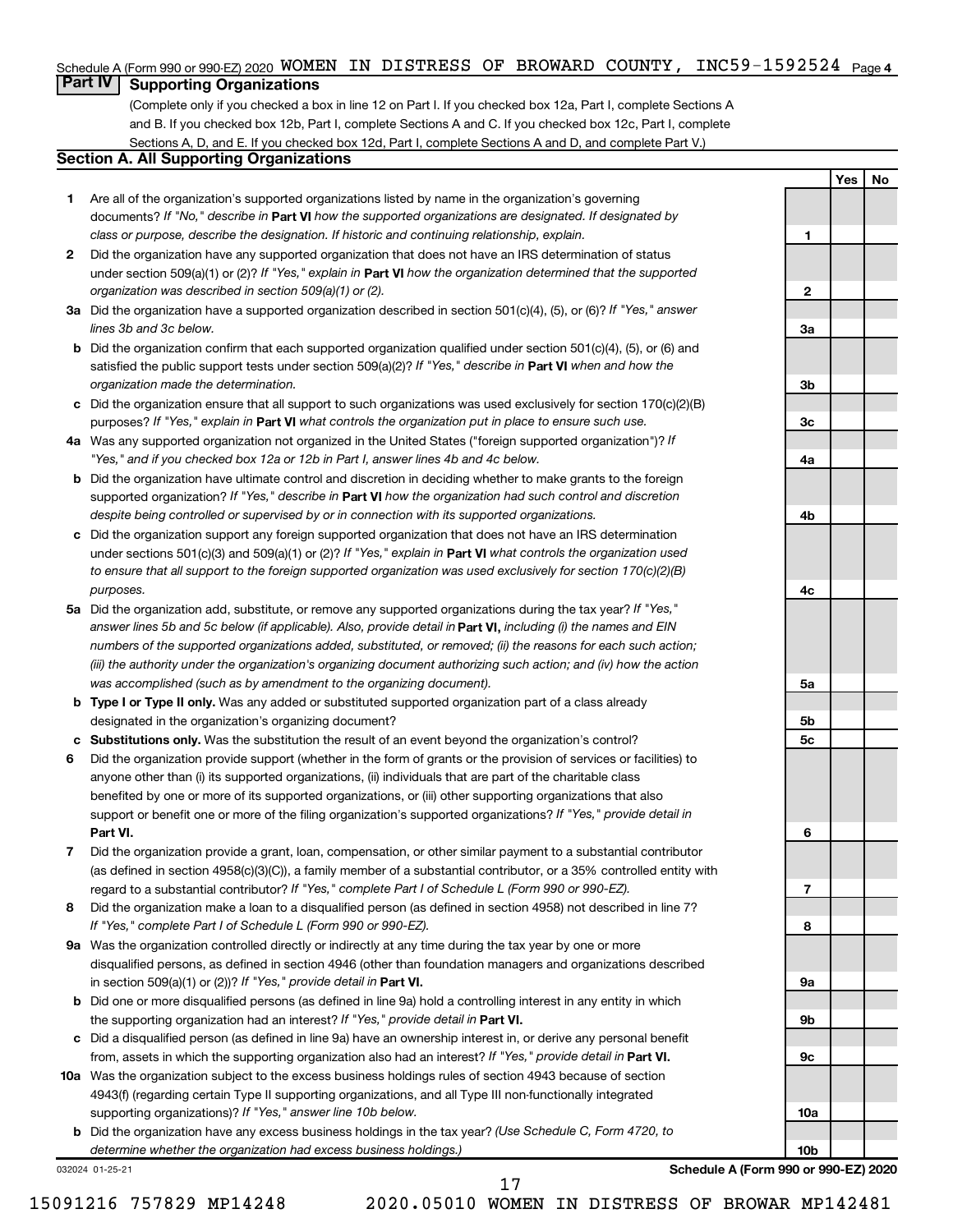# Schedule A (Form 990 or 990-EZ) 2020 WOMEN IN DISTRESS OF BROWARD COUNTY, INC59-1592524 <sub>Page 5</sub>

|    | Part IV   Supporting Organizations (continued)                                                                                                                                                                                                           |                 |     |    |
|----|----------------------------------------------------------------------------------------------------------------------------------------------------------------------------------------------------------------------------------------------------------|-----------------|-----|----|
|    |                                                                                                                                                                                                                                                          |                 | Yes | No |
| 11 | Has the organization accepted a gift or contribution from any of the following persons?                                                                                                                                                                  |                 |     |    |
|    | a A person who directly or indirectly controls, either alone or together with persons described in lines 11b and                                                                                                                                         |                 |     |    |
|    | 11c below, the governing body of a supported organization?                                                                                                                                                                                               | 11a             |     |    |
|    | <b>b</b> A family member of a person described in line 11a above?                                                                                                                                                                                        | 11 <sub>b</sub> |     |    |
|    | c A 35% controlled entity of a person described in line 11a or 11b above?If "Yes" to line 11a, 11b, or 11c, provide                                                                                                                                      |                 |     |    |
|    | detail in Part VI.                                                                                                                                                                                                                                       | 11c             |     |    |
|    | <b>Section B. Type I Supporting Organizations</b>                                                                                                                                                                                                        |                 |     |    |
|    |                                                                                                                                                                                                                                                          |                 | Yes | No |
| 1. | Did the governing body, members of the governing body, officers acting in their official capacity, or membership of one or                                                                                                                               |                 |     |    |
|    | more supported organizations have the power to regularly appoint or elect at least a majority of the organization's officers,<br>directors, or trustees at all times during the tax year? If "No," describe in Part VI how the supported organization(s) |                 |     |    |
|    | effectively operated, supervised, or controlled the organization's activities. If the organization had more than one supported                                                                                                                           |                 |     |    |
|    | organization, describe how the powers to appoint and/or remove officers, directors, or trustees were allocated among the                                                                                                                                 |                 |     |    |
|    | supported organizations and what conditions or restrictions, if any, applied to such powers during the tax year.                                                                                                                                         | 1               |     |    |
| 2  | Did the organization operate for the benefit of any supported organization other than the supported                                                                                                                                                      |                 |     |    |
|    | organization(s) that operated, supervised, or controlled the supporting organization? If "Yes," explain in                                                                                                                                               |                 |     |    |
|    | Part VI how providing such benefit carried out the purposes of the supported organization(s) that operated,                                                                                                                                              |                 |     |    |
|    | supervised, or controlled the supporting organization.                                                                                                                                                                                                   | 2               |     |    |
|    | <b>Section C. Type II Supporting Organizations</b>                                                                                                                                                                                                       |                 |     |    |
|    |                                                                                                                                                                                                                                                          |                 | Yes | No |
| 1. | Were a majority of the organization's directors or trustees during the tax year also a majority of the directors                                                                                                                                         |                 |     |    |
|    | or trustees of each of the organization's supported organization(s)? If "No," describe in Part VI how control                                                                                                                                            |                 |     |    |
|    | or management of the supporting organization was vested in the same persons that controlled or managed                                                                                                                                                   |                 |     |    |
|    | the supported organization(s).<br><b>Section D. All Type III Supporting Organizations</b>                                                                                                                                                                | 1               |     |    |
|    |                                                                                                                                                                                                                                                          |                 |     |    |
|    |                                                                                                                                                                                                                                                          |                 | Yes | No |
| 1. | Did the organization provide to each of its supported organizations, by the last day of the fifth month of the                                                                                                                                           |                 |     |    |
|    | organization's tax year, (i) a written notice describing the type and amount of support provided during the prior tax                                                                                                                                    |                 |     |    |
|    | year, (ii) a copy of the Form 990 that was most recently filed as of the date of notification, and (iii) copies of the                                                                                                                                   |                 |     |    |
|    | organization's governing documents in effect on the date of notification, to the extent not previously provided?<br>Were any of the organization's officers, directors, or trustees either (i) appointed or elected by the supported                     | 1               |     |    |
| 2  |                                                                                                                                                                                                                                                          |                 |     |    |
|    | organization(s) or (ii) serving on the governing body of a supported organization? If "No," explain in Part VI how                                                                                                                                       | $\mathbf{2}$    |     |    |
|    | the organization maintained a close and continuous working relationship with the supported organization(s).                                                                                                                                              |                 |     |    |
| 3  | By reason of the relationship described in line 2, above, did the organization's supported organizations have a                                                                                                                                          |                 |     |    |
|    | significant voice in the organization's investment policies and in directing the use of the organization's<br>income or assets at all times during the tax year? If "Yes," describe in Part VI the role the organization's                               |                 |     |    |
|    | supported organizations played in this regard.                                                                                                                                                                                                           | з               |     |    |
|    | Section E. Type III Functionally Integrated Supporting Organizations                                                                                                                                                                                     |                 |     |    |
| 1. | Check the box next to the method that the organization used to satisfy the Integral Part Test during the yealsee instructions).                                                                                                                          |                 |     |    |
| a  | The organization satisfied the Activities Test. Complete line 2 below.                                                                                                                                                                                   |                 |     |    |
| b  | The organization is the parent of each of its supported organizations. Complete line 3 below.                                                                                                                                                            |                 |     |    |
| c  | The organization supported a governmental entity. Describe in Part VI how you supported a governmental entity (see instructions).                                                                                                                        |                 |     |    |
| 2  | Activities Test. Answer lines 2a and 2b below.                                                                                                                                                                                                           |                 | Yes | No |
| a  | Did substantially all of the organization's activities during the tax year directly further the exempt purposes of                                                                                                                                       |                 |     |    |
|    | the supported organization(s) to which the organization was responsive? If "Yes," then in Part VI identify                                                                                                                                               |                 |     |    |
|    | those supported organizations and explain how these activities directly furthered their exempt purposes,                                                                                                                                                 |                 |     |    |
|    | how the organization was responsive to those supported organizations, and how the organization determined                                                                                                                                                |                 |     |    |
|    | that these activities constituted substantially all of its activities.                                                                                                                                                                                   | 2a              |     |    |
| b  | Did the activities described in line 2a, above, constitute activities that, but for the organization's involvement,                                                                                                                                      |                 |     |    |
|    | one or more of the organization's supported organization(s) would have been engaged in? If "Yes," explain in                                                                                                                                             |                 |     |    |
|    | Part VI the reasons for the organization's position that its supported organization(s) would have engaged in                                                                                                                                             |                 |     |    |
|    | these activities but for the organization's involvement.                                                                                                                                                                                                 | 2 <sub>b</sub>  |     |    |

- 3 Parent of Supported Organizations. Answer lines 3a and 3b below.
- **a** Did the organization have the power to regularly appoint or elect a majority of the officers, directors, or trustees of each of the supported organizations? If "Yes" or "No" provide details in Part VI.
- **b** Did the organization exercise a substantial degree of direction over the policies, programs, and activities of each of its supported organizations? If "Yes," describe in Part VI the role played by the organization in this regard.

032025 01-25-21

**Schedule A (Form 990 or 990-EZ) 2020**

**3a**

**3b**

18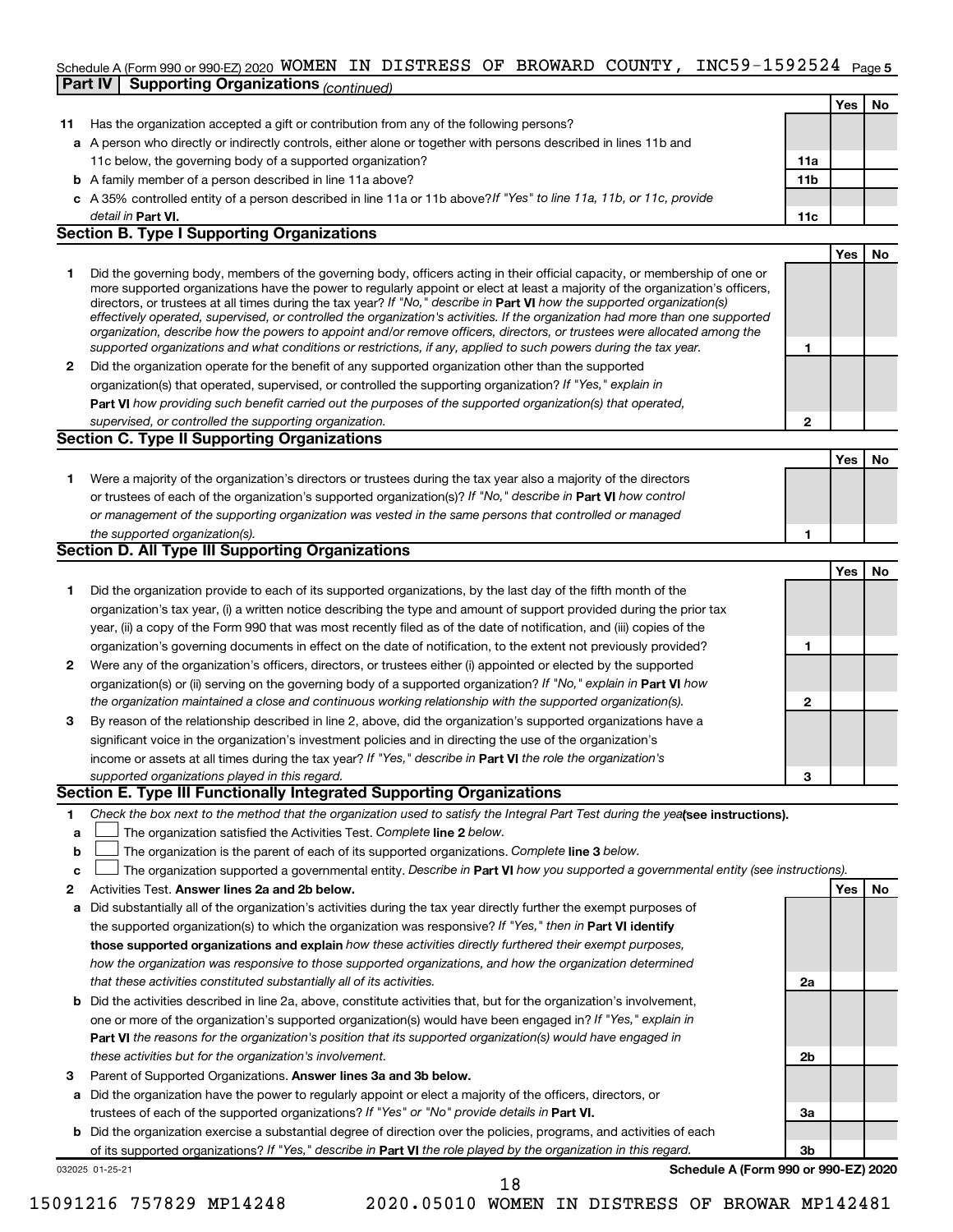#### Schedule A (Form 990 or 990-EZ) 2020 WOMEN IN DISTRESS OF BROWARD COUNTY, INC59-1592524 <sub>Page 6</sub> **Part V Type III Non-Functionally Integrated 509(a)(3) Supporting Organizations**

1 **Letter See instructions.** Check here if the organization satisfied the Integral Part Test as a qualifying trust on Nov. 20, 1970 (*explain in* Part **VI**). See instructions. All other Type III non-functionally integrated supporting organizations must complete Sections A through E.

|    | Section A - Adjusted Net Income                                                                                                   |                | (A) Prior Year | (B) Current Year<br>(optional) |
|----|-----------------------------------------------------------------------------------------------------------------------------------|----------------|----------------|--------------------------------|
| 1  | Net short-term capital gain                                                                                                       | 1              |                |                                |
| 2  | Recoveries of prior-year distributions                                                                                            | $\mathbf{2}$   |                |                                |
| З  | Other gross income (see instructions)                                                                                             | 3              |                |                                |
| 4  | Add lines 1 through 3.                                                                                                            | 4              |                |                                |
| 5  | Depreciation and depletion                                                                                                        | 5              |                |                                |
| 6  | Portion of operating expenses paid or incurred for production or                                                                  |                |                |                                |
|    | collection of gross income or for management, conservation, or                                                                    |                |                |                                |
|    | maintenance of property held for production of income (see instructions)                                                          | 6              |                |                                |
| 7  | Other expenses (see instructions)                                                                                                 | $\overline{7}$ |                |                                |
| 8  | Adjusted Net Income (subtract lines 5, 6, and 7 from line 4)                                                                      | 8              |                |                                |
|    | Section B - Minimum Asset Amount                                                                                                  |                | (A) Prior Year | (B) Current Year<br>(optional) |
| 1. | Aggregate fair market value of all non-exempt-use assets (see                                                                     |                |                |                                |
|    | instructions for short tax year or assets held for part of year):                                                                 |                |                |                                |
|    | a Average monthly value of securities                                                                                             | 1a             |                |                                |
|    | <b>b</b> Average monthly cash balances                                                                                            | 1 <sub>b</sub> |                |                                |
|    | c Fair market value of other non-exempt-use assets                                                                                | 1c             |                |                                |
|    | <b>d</b> Total (add lines 1a, 1b, and 1c)                                                                                         | 1d             |                |                                |
|    | e Discount claimed for blockage or other factors                                                                                  |                |                |                                |
|    | (explain in detail in Part VI):                                                                                                   |                |                |                                |
| 2  | Acquisition indebtedness applicable to non-exempt-use assets                                                                      | $\mathbf{2}$   |                |                                |
| З  | Subtract line 2 from line 1d.                                                                                                     | 3              |                |                                |
| 4  | Cash deemed held for exempt use. Enter 0.015 of line 3 (for greater amount,                                                       |                |                |                                |
|    | see instructions).                                                                                                                | 4              |                |                                |
| 5  | Net value of non-exempt-use assets (subtract line 4 from line 3)                                                                  | 5              |                |                                |
| 6  | Multiply line 5 by 0.035.                                                                                                         | 6              |                |                                |
| 7  | Recoveries of prior-year distributions                                                                                            | $\overline{7}$ |                |                                |
| 8  | Minimum Asset Amount (add line 7 to line 6)                                                                                       | 8              |                |                                |
|    | <b>Section C - Distributable Amount</b>                                                                                           |                |                | <b>Current Year</b>            |
| 1  | Adjusted net income for prior year (from Section A, line 8, column A)                                                             | 1              |                |                                |
| 2  | Enter 0.85 of line 1.                                                                                                             | $\overline{2}$ |                |                                |
| 3  | Minimum asset amount for prior year (from Section B, line 8, column A)                                                            | 3              |                |                                |
| 4  | Enter greater of line 2 or line 3.                                                                                                | 4              |                |                                |
| 5  | Income tax imposed in prior year                                                                                                  | 5              |                |                                |
| 6  | <b>Distributable Amount.</b> Subtract line 5 from line 4, unless subject to                                                       |                |                |                                |
|    | emergency temporary reduction (see instructions).                                                                                 | 6              |                |                                |
| 7  | Check here if the current year is the organization's first as a non-functionally integrated Type III supporting organization (see |                |                |                                |

instructions).

**Schedule A (Form 990 or 990-EZ) 2020**

032026 01-25-21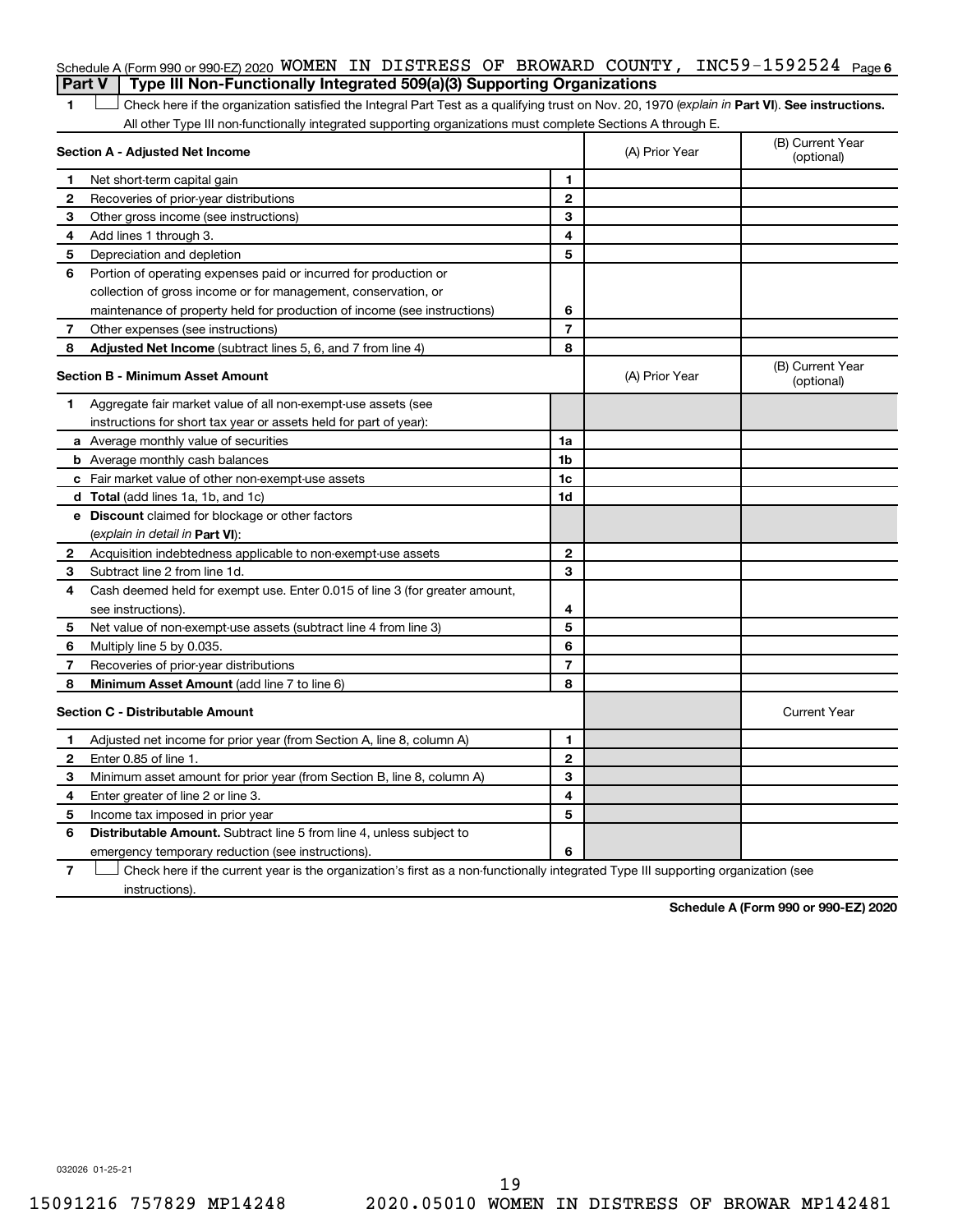#### Schedule A (Form 990 or 990-EZ) 2020 **WOMEN IN DISTRESS OF BROWARD COUNTY, INC59-1592524** Page **7**

| Part V | Type III Non-Functionally Integrated 509(a)(3) Supporting Organizations (continued)        |                                    |                                               |    |                                                  |
|--------|--------------------------------------------------------------------------------------------|------------------------------------|-----------------------------------------------|----|--------------------------------------------------|
|        | <b>Section D - Distributions</b>                                                           |                                    |                                               |    | <b>Current Year</b>                              |
| 1      | Amounts paid to supported organizations to accomplish exempt purposes                      |                                    |                                               | 1  |                                                  |
| 2      | Amounts paid to perform activity that directly furthers exempt purposes of supported       |                                    |                                               |    |                                                  |
|        | organizations, in excess of income from activity                                           | 2                                  |                                               |    |                                                  |
| 3      | Administrative expenses paid to accomplish exempt purposes of supported organizations      |                                    |                                               | 3  |                                                  |
| 4      | Amounts paid to acquire exempt-use assets                                                  |                                    |                                               | 4  |                                                  |
| 5      | Qualified set-aside amounts (prior IRS approval required - provide details in Part VI)     |                                    |                                               | 5  |                                                  |
| 6      | Other distributions (describe in Part VI). See instructions.                               |                                    |                                               | 6  |                                                  |
| 7      | Total annual distributions. Add lines 1 through 6.                                         |                                    |                                               | 7  |                                                  |
| 8      | Distributions to attentive supported organizations to which the organization is responsive |                                    |                                               |    |                                                  |
|        | ( <i>provide details in Part VI</i> ). See instructions.                                   |                                    |                                               | 8  |                                                  |
| 9      | Distributable amount for 2020 from Section C, line 6                                       |                                    |                                               | 9  |                                                  |
| 10     | Line 8 amount divided by line 9 amount                                                     |                                    |                                               | 10 |                                                  |
|        | <b>Section E - Distribution Allocations (see instructions)</b>                             | (i)<br><b>Excess Distributions</b> | (ii)<br><b>Underdistributions</b><br>Pre-2020 |    | (iii)<br><b>Distributable</b><br>Amount for 2020 |
| 1      | Distributable amount for 2020 from Section C, line 6                                       |                                    |                                               |    |                                                  |
| 2      | Underdistributions, if any, for years prior to 2020 (reason-                               |                                    |                                               |    |                                                  |
|        | able cause required - explain in Part VI). See instructions.                               |                                    |                                               |    |                                                  |
| З      | Excess distributions carryover, if any, to 2020                                            |                                    |                                               |    |                                                  |
|        | a From 2015                                                                                |                                    |                                               |    |                                                  |
|        | $b$ From 2016                                                                              |                                    |                                               |    |                                                  |
|        | c From 2017                                                                                |                                    |                                               |    |                                                  |
|        | <b>d</b> From 2018                                                                         |                                    |                                               |    |                                                  |
|        | e From 2019                                                                                |                                    |                                               |    |                                                  |
|        | f Total of lines 3a through 3e                                                             |                                    |                                               |    |                                                  |
|        | g Applied to underdistributions of prior years                                             |                                    |                                               |    |                                                  |
|        | <b>h</b> Applied to 2020 distributable amount                                              |                                    |                                               |    |                                                  |
| Ť.     | Carryover from 2015 not applied (see instructions)                                         |                                    |                                               |    |                                                  |
|        | Remainder. Subtract lines 3g, 3h, and 3i from line 3f.                                     |                                    |                                               |    |                                                  |
| 4      | Distributions for 2020 from Section D,                                                     |                                    |                                               |    |                                                  |
|        | line 7:                                                                                    |                                    |                                               |    |                                                  |
|        | a Applied to underdistributions of prior years                                             |                                    |                                               |    |                                                  |
|        | <b>b</b> Applied to 2020 distributable amount                                              |                                    |                                               |    |                                                  |
|        | c Remainder. Subtract lines 4a and 4b from line 4.                                         |                                    |                                               |    |                                                  |
| 5      | Remaining underdistributions for years prior to 2020, if                                   |                                    |                                               |    |                                                  |
|        | any. Subtract lines 3g and 4a from line 2. For result greater                              |                                    |                                               |    |                                                  |
|        | than zero, explain in Part VI. See instructions.                                           |                                    |                                               |    |                                                  |
| 6      | Remaining underdistributions for 2020. Subtract lines 3h                                   |                                    |                                               |    |                                                  |
|        | and 4b from line 1. For result greater than zero, explain in                               |                                    |                                               |    |                                                  |
|        | <b>Part VI.</b> See instructions.                                                          |                                    |                                               |    |                                                  |
| 7      | Excess distributions carryover to 2021. Add lines 3j                                       |                                    |                                               |    |                                                  |
|        | and 4c.                                                                                    |                                    |                                               |    |                                                  |
| 8      | Breakdown of line 7:                                                                       |                                    |                                               |    |                                                  |
|        | a Excess from 2016                                                                         |                                    |                                               |    |                                                  |
|        | <b>b</b> Excess from 2017                                                                  |                                    |                                               |    |                                                  |
|        | c Excess from 2018                                                                         |                                    |                                               |    |                                                  |
|        | d Excess from 2019                                                                         |                                    |                                               |    |                                                  |
|        | e Excess from 2020                                                                         |                                    |                                               |    |                                                  |

**Schedule A (Form 990 or 990-EZ) 2020**

032027 01-25-21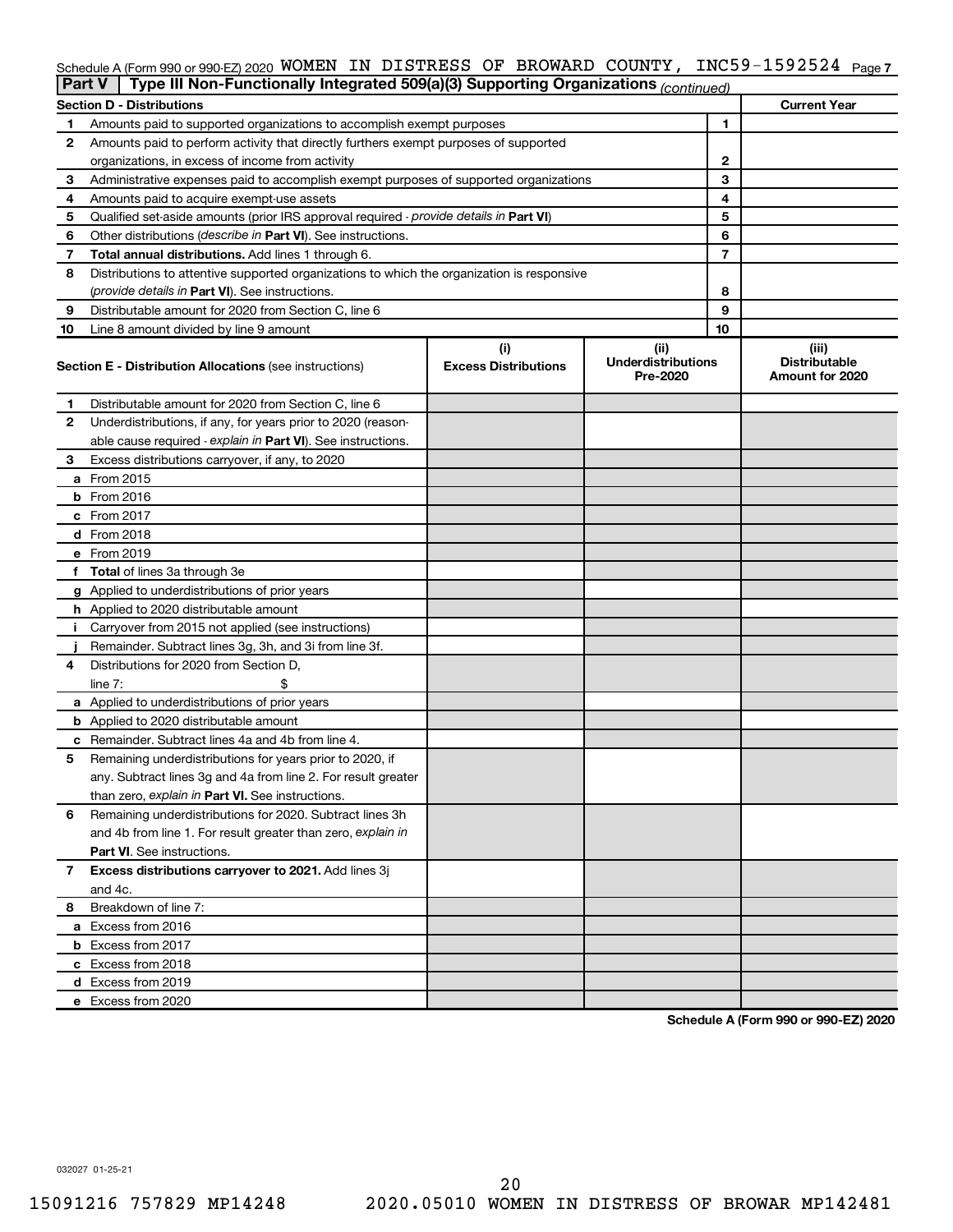|                 | Schedule A (Form 990 or 990-EZ) 2020 WOMEN IN DISTRESS OF BROWARD COUNTY, INC59-1592524 Page 8 |              |          |  |    |  |  |                                                                                                                                                                                                                                                                                                                                                                                                                                                                                                                                                                      |  |
|-----------------|------------------------------------------------------------------------------------------------|--------------|----------|--|----|--|--|----------------------------------------------------------------------------------------------------------------------------------------------------------------------------------------------------------------------------------------------------------------------------------------------------------------------------------------------------------------------------------------------------------------------------------------------------------------------------------------------------------------------------------------------------------------------|--|
| Part VI         | (See instructions.)                                                                            |              |          |  |    |  |  | Supplemental Information. Provide the explanations required by Part II, line 10; Part II, line 17a or 17b; Part III, line 12;<br>Part IV, Section A, lines 1, 2, 3b, 3c, 4b, 4c, 5a, 6, 9a, 9b, 9c, 11a, 11b, and 11c; Part IV, Section B, lines 1 and 2; Part IV, Section C,<br>line 1; Part IV, Section D, lines 2 and 3; Part IV, Section E, lines 1c, 2a, 2b, 3a, and 3b; Part V, line 1; Part V, Section B, line 1e; Part V,<br>Section D, lines 5, 6, and 8; and Part V, Section E, lines 2, 5, and 6. Also complete this part for any additional information. |  |
|                 | SCHEDULE A, PART II, LINE 10, EXPLANATION FOR OTHER INCOME:                                    |              |          |  |    |  |  |                                                                                                                                                                                                                                                                                                                                                                                                                                                                                                                                                                      |  |
|                 | MISCELLANEOUS INCOME                                                                           |              |          |  |    |  |  |                                                                                                                                                                                                                                                                                                                                                                                                                                                                                                                                                                      |  |
|                 | 2017 AMOUNT: \$                                                                                |              | 11, 139. |  |    |  |  |                                                                                                                                                                                                                                                                                                                                                                                                                                                                                                                                                                      |  |
|                 | 2018 AMOUNT:                                                                                   | \$<br>5,307. |          |  |    |  |  |                                                                                                                                                                                                                                                                                                                                                                                                                                                                                                                                                                      |  |
|                 | 2019 AMOUNT:                                                                                   | \$<br>6,443. |          |  |    |  |  |                                                                                                                                                                                                                                                                                                                                                                                                                                                                                                                                                                      |  |
|                 | 2020 AMOUNT: \$                                                                                |              | 38,459.  |  |    |  |  |                                                                                                                                                                                                                                                                                                                                                                                                                                                                                                                                                                      |  |
|                 |                                                                                                |              |          |  |    |  |  |                                                                                                                                                                                                                                                                                                                                                                                                                                                                                                                                                                      |  |
|                 |                                                                                                |              |          |  |    |  |  |                                                                                                                                                                                                                                                                                                                                                                                                                                                                                                                                                                      |  |
|                 |                                                                                                |              |          |  |    |  |  |                                                                                                                                                                                                                                                                                                                                                                                                                                                                                                                                                                      |  |
|                 |                                                                                                |              |          |  |    |  |  |                                                                                                                                                                                                                                                                                                                                                                                                                                                                                                                                                                      |  |
|                 |                                                                                                |              |          |  |    |  |  |                                                                                                                                                                                                                                                                                                                                                                                                                                                                                                                                                                      |  |
|                 |                                                                                                |              |          |  |    |  |  |                                                                                                                                                                                                                                                                                                                                                                                                                                                                                                                                                                      |  |
|                 |                                                                                                |              |          |  |    |  |  |                                                                                                                                                                                                                                                                                                                                                                                                                                                                                                                                                                      |  |
|                 |                                                                                                |              |          |  |    |  |  |                                                                                                                                                                                                                                                                                                                                                                                                                                                                                                                                                                      |  |
|                 |                                                                                                |              |          |  |    |  |  |                                                                                                                                                                                                                                                                                                                                                                                                                                                                                                                                                                      |  |
|                 |                                                                                                |              |          |  |    |  |  |                                                                                                                                                                                                                                                                                                                                                                                                                                                                                                                                                                      |  |
|                 |                                                                                                |              |          |  |    |  |  |                                                                                                                                                                                                                                                                                                                                                                                                                                                                                                                                                                      |  |
|                 |                                                                                                |              |          |  |    |  |  |                                                                                                                                                                                                                                                                                                                                                                                                                                                                                                                                                                      |  |
|                 |                                                                                                |              |          |  |    |  |  |                                                                                                                                                                                                                                                                                                                                                                                                                                                                                                                                                                      |  |
|                 |                                                                                                |              |          |  |    |  |  |                                                                                                                                                                                                                                                                                                                                                                                                                                                                                                                                                                      |  |
|                 |                                                                                                |              |          |  |    |  |  |                                                                                                                                                                                                                                                                                                                                                                                                                                                                                                                                                                      |  |
|                 |                                                                                                |              |          |  |    |  |  |                                                                                                                                                                                                                                                                                                                                                                                                                                                                                                                                                                      |  |
|                 |                                                                                                |              |          |  |    |  |  |                                                                                                                                                                                                                                                                                                                                                                                                                                                                                                                                                                      |  |
|                 |                                                                                                |              |          |  |    |  |  |                                                                                                                                                                                                                                                                                                                                                                                                                                                                                                                                                                      |  |
|                 |                                                                                                |              |          |  |    |  |  |                                                                                                                                                                                                                                                                                                                                                                                                                                                                                                                                                                      |  |
|                 |                                                                                                |              |          |  |    |  |  |                                                                                                                                                                                                                                                                                                                                                                                                                                                                                                                                                                      |  |
|                 |                                                                                                |              |          |  |    |  |  |                                                                                                                                                                                                                                                                                                                                                                                                                                                                                                                                                                      |  |
| 032028 01-25-21 |                                                                                                |              |          |  |    |  |  | Schedule A (Form 990 or 990-EZ) 2020                                                                                                                                                                                                                                                                                                                                                                                                                                                                                                                                 |  |
|                 | 15091216 757829 MP14248                                                                        |              |          |  | 21 |  |  | 2020.05010 WOMEN IN DISTRESS OF BROWAR MP142481                                                                                                                                                                                                                                                                                                                                                                                                                                                                                                                      |  |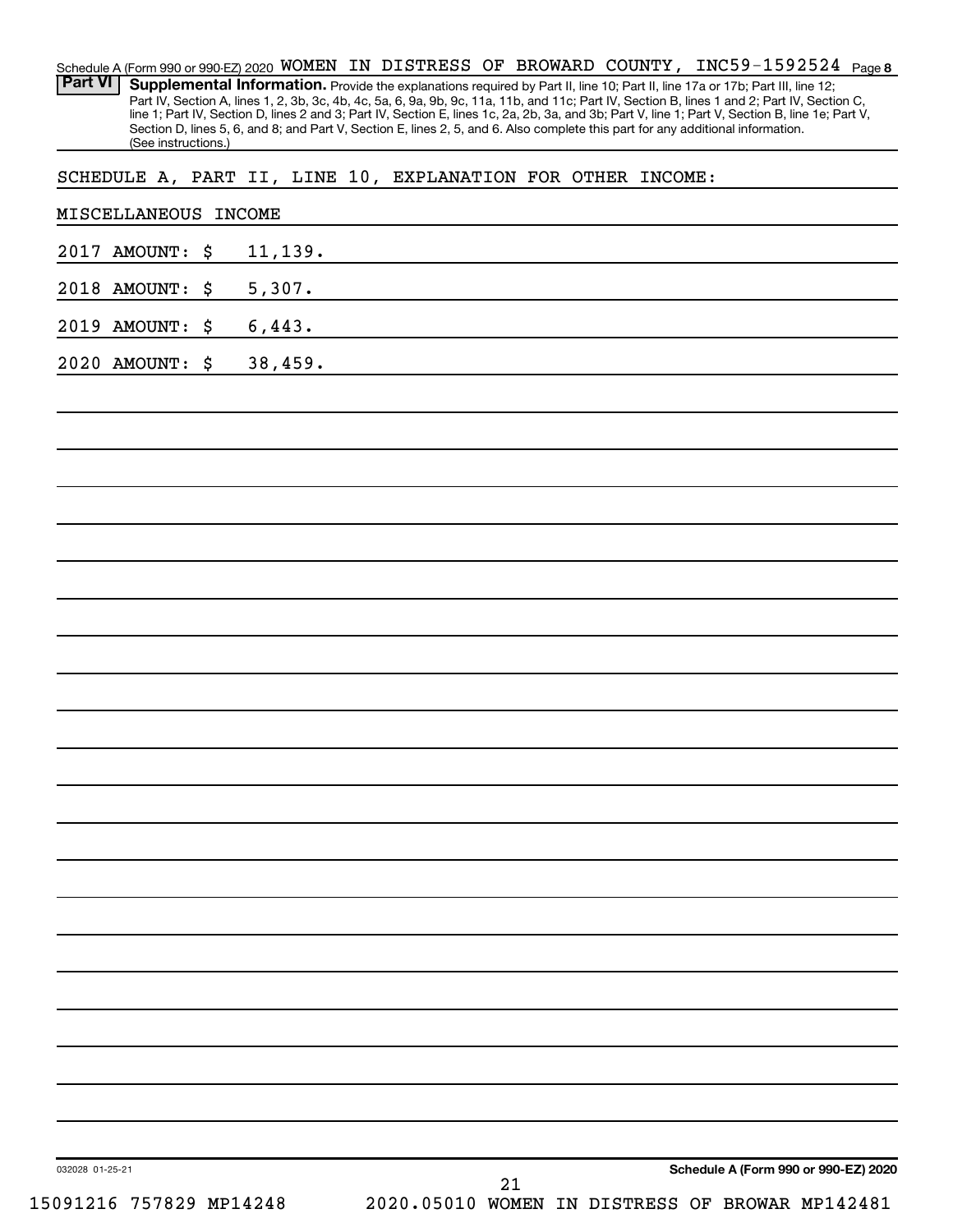## **Schedule B Schedule of Contributors**

**or 990-PF) | Attach to Form 990, Form 990-EZ, or Form 990-PF. | Go to www.irs.gov/Form990 for the latest information.** OMB No. 1545-0047

| Name of the organization       |                                                                                                                                                                                                                                                                                                                                                                                                                                                                                                                                                                       | <b>Employer identification number</b> |  |  |  |  |  |
|--------------------------------|-----------------------------------------------------------------------------------------------------------------------------------------------------------------------------------------------------------------------------------------------------------------------------------------------------------------------------------------------------------------------------------------------------------------------------------------------------------------------------------------------------------------------------------------------------------------------|---------------------------------------|--|--|--|--|--|
|                                | WOMEN IN DISTRESS OF BROWARD COUNTY,<br>INC                                                                                                                                                                                                                                                                                                                                                                                                                                                                                                                           | 59-1592524                            |  |  |  |  |  |
| Organization type (check one): |                                                                                                                                                                                                                                                                                                                                                                                                                                                                                                                                                                       |                                       |  |  |  |  |  |
| Filers of:                     | Section:                                                                                                                                                                                                                                                                                                                                                                                                                                                                                                                                                              |                                       |  |  |  |  |  |
| Form 990 or 990-EZ             | $\lfloor x \rfloor$ 501(c)( 3) (enter number) organization                                                                                                                                                                                                                                                                                                                                                                                                                                                                                                            |                                       |  |  |  |  |  |
|                                | 4947(a)(1) nonexempt charitable trust not treated as a private foundation                                                                                                                                                                                                                                                                                                                                                                                                                                                                                             |                                       |  |  |  |  |  |
|                                | 527 political organization                                                                                                                                                                                                                                                                                                                                                                                                                                                                                                                                            |                                       |  |  |  |  |  |
| Form 990-PF                    | 501(c)(3) exempt private foundation                                                                                                                                                                                                                                                                                                                                                                                                                                                                                                                                   |                                       |  |  |  |  |  |
|                                | 4947(a)(1) nonexempt charitable trust treated as a private foundation                                                                                                                                                                                                                                                                                                                                                                                                                                                                                                 |                                       |  |  |  |  |  |
|                                | 501(c)(3) taxable private foundation                                                                                                                                                                                                                                                                                                                                                                                                                                                                                                                                  |                                       |  |  |  |  |  |
|                                |                                                                                                                                                                                                                                                                                                                                                                                                                                                                                                                                                                       |                                       |  |  |  |  |  |
|                                | Check if your organization is covered by the General Rule or a Special Rule.<br>Note: Only a section 501(c)(7), (8), or (10) organization can check boxes for both the General Rule and a Special Rule. See instructions.                                                                                                                                                                                                                                                                                                                                             |                                       |  |  |  |  |  |
|                                |                                                                                                                                                                                                                                                                                                                                                                                                                                                                                                                                                                       |                                       |  |  |  |  |  |
| <b>General Rule</b>            |                                                                                                                                                                                                                                                                                                                                                                                                                                                                                                                                                                       |                                       |  |  |  |  |  |
|                                | For an organization filing Form 990, 990-EZ, or 990-PF that received, during the year, contributions totaling \$5,000 or more (in money or<br>property) from any one contributor. Complete Parts I and II. See instructions for determining a contributor's total contributions.                                                                                                                                                                                                                                                                                      |                                       |  |  |  |  |  |
| <b>Special Rules</b>           |                                                                                                                                                                                                                                                                                                                                                                                                                                                                                                                                                                       |                                       |  |  |  |  |  |
| $\lfloor x \rfloor$            | For an organization described in section 501(c)(3) filing Form 990 or 990-EZ that met the 33 1/3% support test of the regulations under<br>sections 509(a)(1) and 170(b)(1)(A)(vi), that checked Schedule A (Form 990 or 990-EZ), Part II, line 13, 16a, or 16b, and that received from<br>any one contributor, during the year, total contributions of the greater of (1) \$5,000; or (2) 2% of the amount on (i) Form 990, Part VIII, line 1h;<br>or (ii) Form 990-EZ, line 1. Complete Parts I and II.                                                             |                                       |  |  |  |  |  |
|                                | For an organization described in section 501(c)(7), (8), or (10) filing Form 990 or 990-EZ that received from any one<br>contributor, during the year, total contributions of more than \$1,000 exclusively for religious, charitable, scientific,                                                                                                                                                                                                                                                                                                                    |                                       |  |  |  |  |  |
|                                | literary, or educational purposes, or for the prevention of cruelty to children or animals. Complete Parts I (entering<br>"N/A" in column (b) instead of the contributor name and address), II, and III.                                                                                                                                                                                                                                                                                                                                                              |                                       |  |  |  |  |  |
|                                | For an organization described in section 501(c)(7), (8), or (10) filing Form 990 or 990-EZ that received from any one contributor, during the<br>year, contributions exclusively for religious, charitable, etc., purposes, but no such contributions totaled more than \$1,000. If this box<br>is checked, enter here the total contributions that were received during the year for an exclusively religious, charitable, etc.,<br>purpose. Don't complete any of the parts unless the General Rule applies to this organization because it received nonexclusively | $\blacktriangleright$ \$              |  |  |  |  |  |

**Caution:**  An organization that isn't covered by the General Rule and/or the Special Rules doesn't file Schedule B (Form 990, 990-EZ, or 990-PF),  **must** but it answer "No" on Part IV, line 2, of its Form 990; or check the box on line H of its Form 990-EZ or on its Form 990-PF, Part I, line 2, to certify that it doesn't meet the filing requirements of Schedule B (Form 990, 990-EZ, or 990-PF).

**For Paperwork Reduction Act Notice, see the instructions for Form 990, 990-EZ, or 990-PF. Schedule B (Form 990, 990-EZ, or 990-PF) (2020)** LHA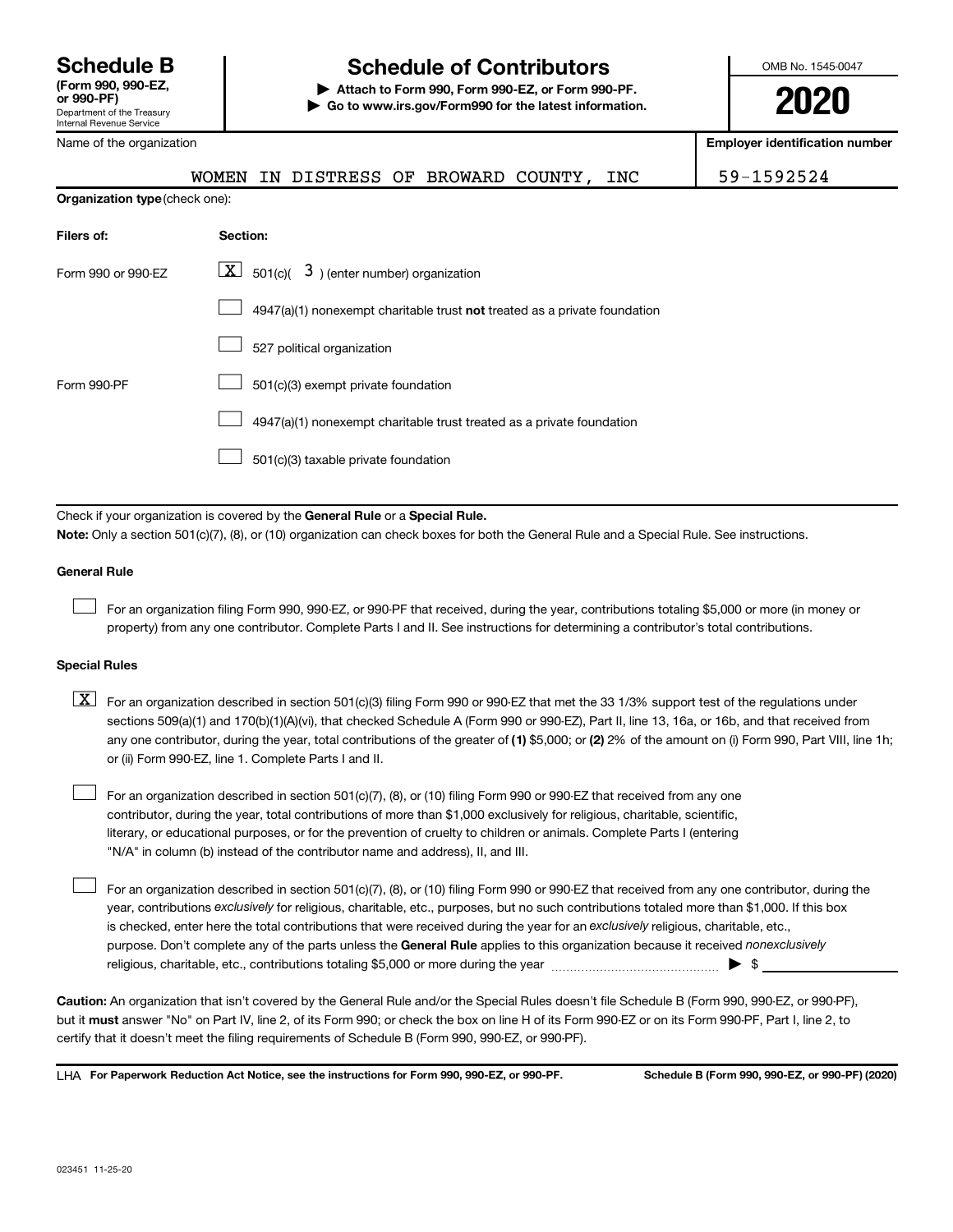#### Schedule B (Form 990, 990-EZ, or 990-PF) (2020)

Name of organization

**Employer identification number**

#### WOMEN IN DISTRESS OF BROWARD COUNTY, INC  $\vert$  59-1592524

023452 11-25-20 **Schedule B (Form 990, 990-EZ, or 990-PF) (2020) (a) No. (b) Name, address, and ZIP + 4 (c) Total contributions (d) Type of contribution Person Payroll Noncash (a) No. (b) Name, address, and ZIP + 4 (c) Total contributions (d) Type of contribution Person Payroll Noncash (a) No. (b) Name, address, and ZIP + 4 (c) Total contributions (d) Type of contribution Person Payroll Noncash (a) No. (b) Name, address, and ZIP + 4 (c) Total contributions (d) Type of contribution Person Payroll Noncash (a) No. (b) Name, address, and ZIP + 4 (c) Total contributions (d) Type of contribution Person Payroll Noncash (a) No. (b) Name, address, and ZIP + 4 (c) Total contributions (d) Type of contribution Person Payroll Noncash Part I** Contributors (see instructions). Use duplicate copies of Part I if additional space is needed. \$ (Complete Part II for noncash contributions.) \$ (Complete Part II for noncash contributions.) \$ (Complete Part II for noncash contributions.) \$ (Complete Part II for noncash contributions.) \$ (Complete Part II for noncash contributions.) \$ (Complete Part II for noncash contributions.) †  $\Box$  $\Box$  $\overline{\mathbf{X}}$  $\Box$  $\Box$  $\lceil \text{X} \rceil$  $\Box$  $\Box$  $\boxed{\textbf{X}}$  $\Box$  $\Box$  $\boxed{\textbf{X}}$  $\Box$  $\Box$  $\boxed{\textbf{X}}$  $\Box$  $\Box$ 1 FLORIDA DEPARTMENT OF CHILDREN AND FAMILIES 2415 NORTH MONROE STREET SUITE  $400$  |  $\frac{1}{3}$  2,288,433. TALLAHASSEE, FL 32303 2 VOCA, OFFICE OF THE ATTORNEY GENERAL X DIVISION OF VICTIM SERVICES  $\vert \text{ s} \vert \text{ 962,880.}$ TALLAHASSEE, FL 32399 3 THE JIM MORAN FOUNDATION  $100$  JIM MORAN BLVD  $\vert$  \$  $765,000$ . DEERFIELD BEACH, FL 33442 4 BROWARD COUNTY BOARD OF COUNTY COMMISSIONERS X **P.O.** BOX 14740  $\vert$  \$ 619,354. FORT LAUDERDALE, FL 33302 5 | COMMUNITY FOUNDATION OF BROWARD 910 EAST LAS OLAS BLVD, STE 200 236,598. FORT LAUDERDALE, FL 33301 6 | THOMAS FAMILY FOUNDATION PO BOX 30580  $\frac{1}{3}$  235,000. FORT LAUDERDALE, FL 33303

15091216 757829 MP14248 2020.05010 WOMEN IN DISTRESS OF BROWAR MP142481

23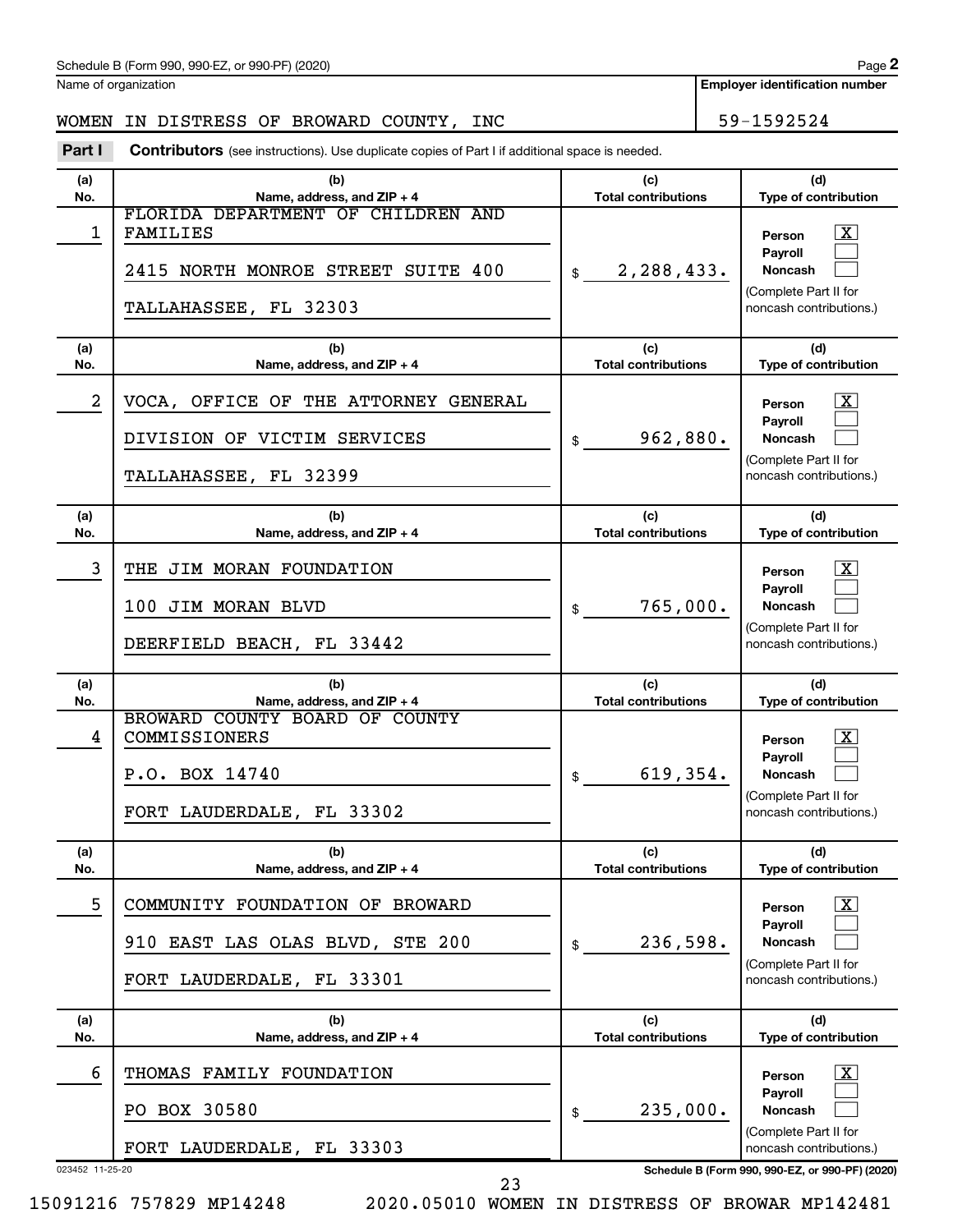Name of organization

Part II Noncash Property (see instructions). Use duplicate copies of Part II if additional space is needed.

| (a)<br>No.<br>from<br>Part I | (b)<br>Description of noncash property given | (c)<br>FMV (or estimate)<br>(See instructions.) | (d)<br>Date received                            |
|------------------------------|----------------------------------------------|-------------------------------------------------|-------------------------------------------------|
|                              |                                              |                                                 |                                                 |
|                              |                                              |                                                 |                                                 |
|                              |                                              | $\frac{1}{2}$                                   |                                                 |
| (a)                          |                                              | (c)                                             |                                                 |
| No.<br>from                  | (b)<br>Description of noncash property given | FMV (or estimate)                               | (d)<br>Date received                            |
| Part I                       |                                              | (See instructions.)                             |                                                 |
|                              |                                              |                                                 |                                                 |
|                              |                                              |                                                 |                                                 |
|                              |                                              | \$                                              |                                                 |
| (a)<br>No.                   | (b)                                          | (c)                                             | (d)                                             |
| from                         | Description of noncash property given        | FMV (or estimate)<br>(See instructions.)        | Date received                                   |
| Part I                       |                                              |                                                 |                                                 |
|                              |                                              |                                                 |                                                 |
|                              |                                              | \$                                              |                                                 |
|                              |                                              |                                                 |                                                 |
| (a)<br>No.                   | (b)                                          | (c)<br>FMV (or estimate)                        | (d)                                             |
| from<br>Part I               | Description of noncash property given        | (See instructions.)                             | Date received                                   |
|                              |                                              |                                                 |                                                 |
|                              |                                              |                                                 |                                                 |
|                              |                                              | \$                                              |                                                 |
| (a)                          |                                              |                                                 |                                                 |
| No.                          | (b)                                          | (c)<br>FMV (or estimate)                        | (d)                                             |
| from<br>Part I               | Description of noncash property given        | (See instructions.)                             | Date received                                   |
|                              |                                              |                                                 |                                                 |
|                              |                                              |                                                 |                                                 |
|                              |                                              | \$                                              |                                                 |
| (a)                          |                                              | (c)                                             |                                                 |
| No.<br>from                  | (b)<br>Description of noncash property given | FMV (or estimate)                               | (d)<br>Date received                            |
| Part I                       |                                              | (See instructions.)                             |                                                 |
|                              |                                              |                                                 |                                                 |
|                              |                                              |                                                 |                                                 |
| 023453 11-25-20              |                                              | \$                                              | Schedule B (Form 990, 990-EZ, or 990-PF) (2020) |
|                              | 24                                           |                                                 |                                                 |

15091216 757829 MP14248 2020.05010 WOMEN IN DISTRESS OF BROWAR MP142481

**3**

**Employer identification number**

WOMEN IN DISTRESS OF BROWARD COUNTY, INC 59-1592524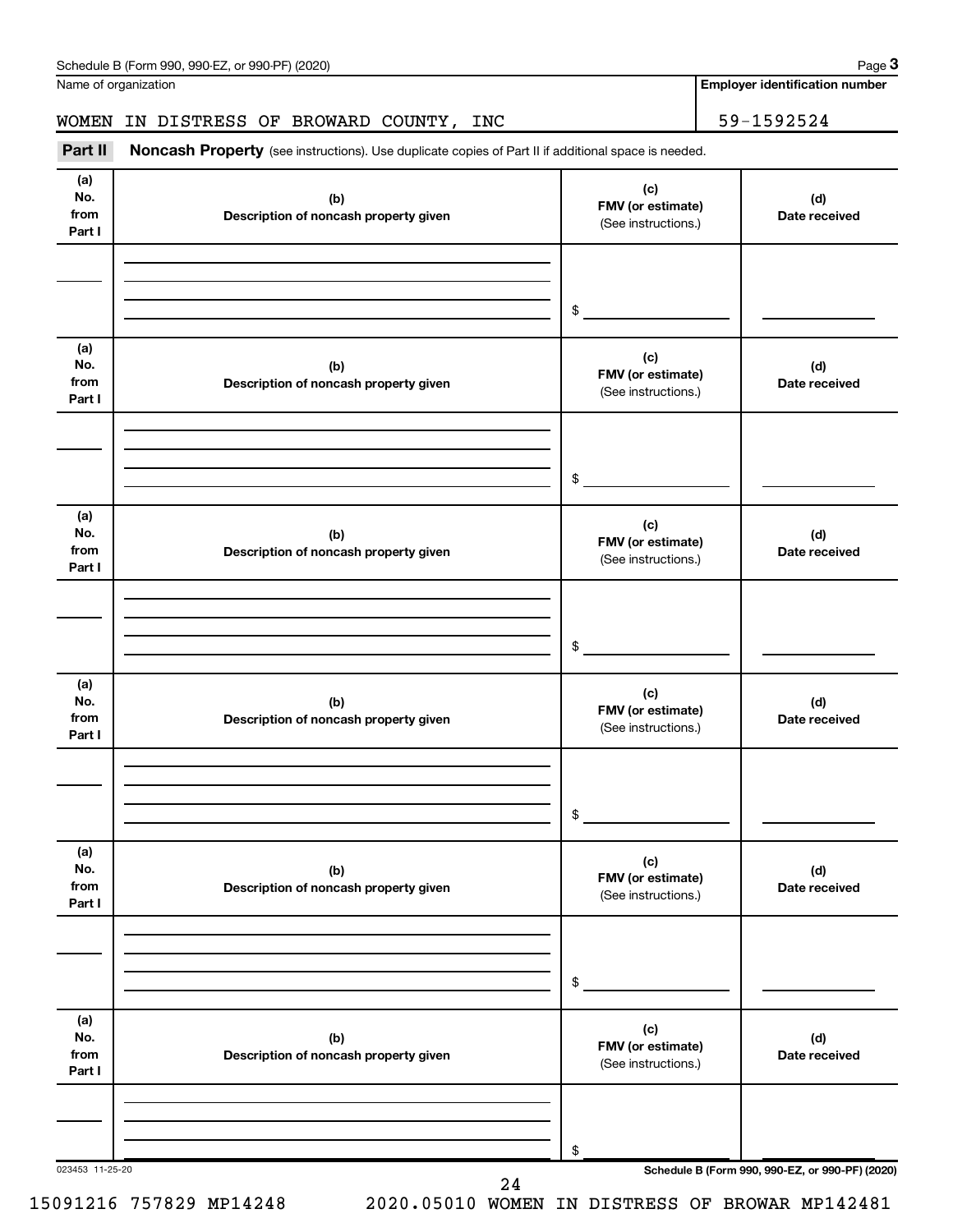|                           | Schedule B (Form 990, 990-EZ, or 990-PF) (2020)                                                                                                                                                                                                                                                 |                      | Page 4                                                                                                                                                         |  |  |  |  |
|---------------------------|-------------------------------------------------------------------------------------------------------------------------------------------------------------------------------------------------------------------------------------------------------------------------------------------------|----------------------|----------------------------------------------------------------------------------------------------------------------------------------------------------------|--|--|--|--|
| Name of organization      |                                                                                                                                                                                                                                                                                                 |                      | <b>Employer identification number</b>                                                                                                                          |  |  |  |  |
|                           | WOMEN IN DISTRESS OF BROWARD COUNTY, INC                                                                                                                                                                                                                                                        |                      | 59-1592524                                                                                                                                                     |  |  |  |  |
| Part III                  | from any one contributor. Complete columns (a) through (e) and the following line entry. For organizations<br>completing Part III, enter the total of exclusively religious, charitable, etc., contributions of \$1,000 or less for the year. (Enter this info. once.) $\blacktriangleright$ \$ |                      | Exclusively religious, charitable, etc., contributions to organizations described in section 501(c)(7), (8), or (10) that total more than \$1,000 for the year |  |  |  |  |
| (a) No.                   | Use duplicate copies of Part III if additional space is needed.                                                                                                                                                                                                                                 |                      |                                                                                                                                                                |  |  |  |  |
| from<br>Part I            | (b) Purpose of gift                                                                                                                                                                                                                                                                             | (c) Use of gift      | (d) Description of how gift is held                                                                                                                            |  |  |  |  |
|                           |                                                                                                                                                                                                                                                                                                 | (e) Transfer of gift |                                                                                                                                                                |  |  |  |  |
|                           | Transferee's name, address, and $ZIP + 4$                                                                                                                                                                                                                                                       |                      | Relationship of transferor to transferee                                                                                                                       |  |  |  |  |
| (a) No.<br>from           |                                                                                                                                                                                                                                                                                                 |                      |                                                                                                                                                                |  |  |  |  |
| Part I                    | (b) Purpose of gift                                                                                                                                                                                                                                                                             | (c) Use of gift      | (d) Description of how gift is held                                                                                                                            |  |  |  |  |
|                           |                                                                                                                                                                                                                                                                                                 | (e) Transfer of gift |                                                                                                                                                                |  |  |  |  |
|                           | Transferee's name, address, and $ZIP + 4$                                                                                                                                                                                                                                                       |                      | Relationship of transferor to transferee                                                                                                                       |  |  |  |  |
|                           |                                                                                                                                                                                                                                                                                                 |                      |                                                                                                                                                                |  |  |  |  |
| (a) No.<br>from<br>Part I | (b) Purpose of gift                                                                                                                                                                                                                                                                             | (c) Use of gift      | (d) Description of how gift is held                                                                                                                            |  |  |  |  |
|                           |                                                                                                                                                                                                                                                                                                 |                      |                                                                                                                                                                |  |  |  |  |
|                           |                                                                                                                                                                                                                                                                                                 | (e) Transfer of gift |                                                                                                                                                                |  |  |  |  |
|                           | Transferee's name, address, and ZIP + 4                                                                                                                                                                                                                                                         |                      | Relationship of transferor to transferee                                                                                                                       |  |  |  |  |
|                           |                                                                                                                                                                                                                                                                                                 |                      |                                                                                                                                                                |  |  |  |  |
| (a) No.<br>from<br>Part I | (b) Purpose of gift                                                                                                                                                                                                                                                                             | (c) Use of gift      | (d) Description of how gift is held                                                                                                                            |  |  |  |  |
|                           |                                                                                                                                                                                                                                                                                                 |                      |                                                                                                                                                                |  |  |  |  |
|                           | (e) Transfer of gift                                                                                                                                                                                                                                                                            |                      |                                                                                                                                                                |  |  |  |  |
|                           | Transferee's name, address, and ZIP + 4                                                                                                                                                                                                                                                         |                      | Relationship of transferor to transferee                                                                                                                       |  |  |  |  |
|                           |                                                                                                                                                                                                                                                                                                 |                      |                                                                                                                                                                |  |  |  |  |
| 023454 11-25-20           |                                                                                                                                                                                                                                                                                                 | 25                   | Schedule B (Form 990, 990-EZ, or 990-PF) (2020)                                                                                                                |  |  |  |  |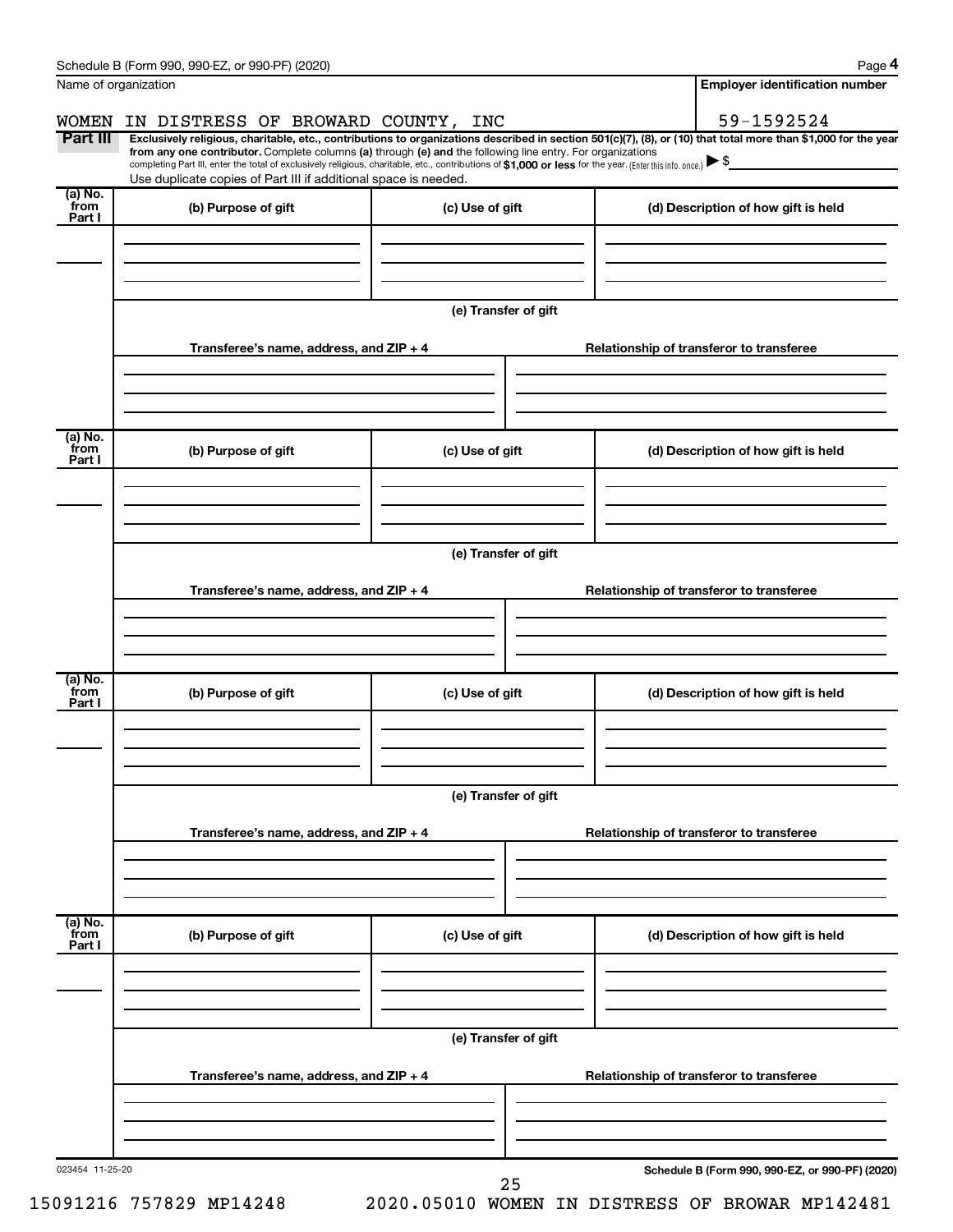| (Form 990) |  |
|------------|--|
|------------|--|

# **SCHEDULE D Supplemental Financial Statements**<br> **Form 990 2020**<br> **Part IV** line 6.7.8.9.10, 11a, 11b, 11d, 11d, 11d, 11d, 11d, 12a, 0r, 12b

**(Form 990) | Complete if the organization answered "Yes" on Form 990, Part IV, line 6, 7, 8, 9, 10, 11a, 11b, 11c, 11d, 11e, 11f, 12a, or 12b.**

**| Attach to Form 990. |Go to www.irs.gov/Form990 for instructions and the latest information.**



Department of the Treasury Internal Revenue Service

Name of the organization<br>**WOMEN IN DISTRESS OF BROWARD COUNTY, INC** 59-1592524 WOMEN IN DISTRESS OF BROWARD COUNTY, INC

| Part I  | Organizations Maintaining Donor Advised Funds or Other Similar Funds or Accounts. Complete if the                                                                 |                                                    |                         |                                 |    |
|---------|-------------------------------------------------------------------------------------------------------------------------------------------------------------------|----------------------------------------------------|-------------------------|---------------------------------|----|
|         | organization answered "Yes" on Form 990, Part IV, line 6.                                                                                                         |                                                    |                         |                                 |    |
|         |                                                                                                                                                                   | (a) Donor advised funds                            |                         | (b) Funds and other accounts    |    |
| 1       |                                                                                                                                                                   |                                                    |                         |                                 |    |
| 2       | Aggregate value of contributions to (during year)                                                                                                                 |                                                    |                         |                                 |    |
| 3       | Aggregate value of grants from (during year)                                                                                                                      |                                                    |                         |                                 |    |
| 4       |                                                                                                                                                                   |                                                    |                         |                                 |    |
| 5       | Did the organization inform all donors and donor advisors in writing that the assets held in donor advised funds                                                  |                                                    |                         |                                 |    |
|         |                                                                                                                                                                   |                                                    |                         | Yes                             | No |
| 6       | Did the organization inform all grantees, donors, and donor advisors in writing that grant funds can be used only                                                 |                                                    |                         |                                 |    |
|         | for charitable purposes and not for the benefit of the donor or donor advisor, or for any other purpose conferring                                                |                                                    |                         |                                 |    |
|         | impermissible private benefit?                                                                                                                                    |                                                    |                         | Yes                             | No |
| Part II | Conservation Easements. Complete if the organization answered "Yes" on Form 990, Part IV, line 7.                                                                 |                                                    |                         |                                 |    |
| 1       | Purpose(s) of conservation easements held by the organization (check all that apply).                                                                             |                                                    |                         |                                 |    |
|         | Preservation of land for public use (for example, recreation or education)                                                                                        | Preservation of a historically important land area |                         |                                 |    |
|         | Protection of natural habitat                                                                                                                                     | Preservation of a certified historic structure     |                         |                                 |    |
|         | Preservation of open space                                                                                                                                        |                                                    |                         |                                 |    |
| 2       | Complete lines 2a through 2d if the organization held a qualified conservation contribution in the form of a conservation easement on the last                    |                                                    |                         |                                 |    |
|         | day of the tax year.                                                                                                                                              |                                                    |                         | Held at the End of the Tax Year |    |
| а       |                                                                                                                                                                   |                                                    | 2a                      |                                 |    |
|         | Total acreage restricted by conservation easements                                                                                                                |                                                    | 2 <sub>b</sub>          |                                 |    |
|         |                                                                                                                                                                   |                                                    | 2 <sub>c</sub>          |                                 |    |
| d       | Number of conservation easements included in (c) acquired after 7/25/06, and not on a historic structure                                                          |                                                    |                         |                                 |    |
|         |                                                                                                                                                                   |                                                    | 2d                      |                                 |    |
| з       | Number of conservation easements modified, transferred, released, extinguished, or terminated by the organization during the tax                                  |                                                    |                         |                                 |    |
|         | $year \triangleright$                                                                                                                                             |                                                    |                         |                                 |    |
| 4       | Number of states where property subject to conservation easement is located >                                                                                     |                                                    |                         |                                 |    |
| 5       | Does the organization have a written policy regarding the periodic monitoring, inspection, handling of                                                            |                                                    |                         |                                 |    |
|         | violations, and enforcement of the conservation easements it holds?                                                                                               |                                                    |                         | Yes                             | No |
| 6       | Staff and volunteer hours devoted to monitoring, inspecting, handling of violations, and enforcing conservation easements during the year                         |                                                    |                         |                                 |    |
|         |                                                                                                                                                                   |                                                    |                         |                                 |    |
| 7       | Amount of expenses incurred in monitoring, inspecting, handling of violations, and enforcing conservation easements during the year                               |                                                    |                         |                                 |    |
|         | ▶ \$                                                                                                                                                              |                                                    |                         |                                 |    |
| 8       | Does each conservation easement reported on line 2(d) above satisfy the requirements of section 170(h)(4)(B)(i)                                                   |                                                    |                         |                                 |    |
|         |                                                                                                                                                                   |                                                    |                         | Yes                             | No |
| 9       | In Part XIII, describe how the organization reports conservation easements in its revenue and expense statement and                                               |                                                    |                         |                                 |    |
|         | balance sheet, and include, if applicable, the text of the footnote to the organization's financial statements that describes the                                 |                                                    |                         |                                 |    |
|         | organization's accounting for conservation easements.<br>Organizations Maintaining Collections of Art, Historical Treasures, or Other Similar Assets.<br>Part III |                                                    |                         |                                 |    |
|         | Complete if the organization answered "Yes" on Form 990, Part IV, line 8.                                                                                         |                                                    |                         |                                 |    |
|         | 1a If the organization elected, as permitted under FASB ASC 958, not to report in its revenue statement and balance sheet works                                   |                                                    |                         |                                 |    |
|         | of art, historical treasures, or other similar assets held for public exhibition, education, or research in furtherance of public                                 |                                                    |                         |                                 |    |
|         | service, provide in Part XIII the text of the footnote to its financial statements that describes these items.                                                    |                                                    |                         |                                 |    |
|         | <b>b</b> If the organization elected, as permitted under FASB ASC 958, to report in its revenue statement and balance sheet works of                              |                                                    |                         |                                 |    |
|         | art, historical treasures, or other similar assets held for public exhibition, education, or research in furtherance of public service,                           |                                                    |                         |                                 |    |
|         | provide the following amounts relating to these items:                                                                                                            |                                                    |                         |                                 |    |
|         |                                                                                                                                                                   |                                                    | \$<br>▶                 |                                 |    |
|         | (ii) Assets included in Form 990, Part X                                                                                                                          |                                                    | $\blacktriangleright$ s |                                 |    |
| 2       | If the organization received or held works of art, historical treasures, or other similar assets for financial gain, provide                                      |                                                    |                         |                                 |    |
|         | the following amounts required to be reported under FASB ASC 958 relating to these items:                                                                         |                                                    |                         |                                 |    |
| а       |                                                                                                                                                                   |                                                    | - \$<br>▶               |                                 |    |
|         | b Assets included in Form 990, Part X [[CONDITED INTERNATION IN ASSETS INCLUDED IN A SERVICE IN A SERVICE IN A                                                    |                                                    | $\blacktriangleright$ s |                                 |    |
|         | LHA For Paperwork Reduction Act Notice, see the Instructions for Form 990.                                                                                        |                                                    |                         | Schedule D (Form 990) 2020      |    |
|         | 032051 12-01-20                                                                                                                                                   |                                                    |                         |                                 |    |
|         |                                                                                                                                                                   | つん                                                 |                         |                                 |    |

26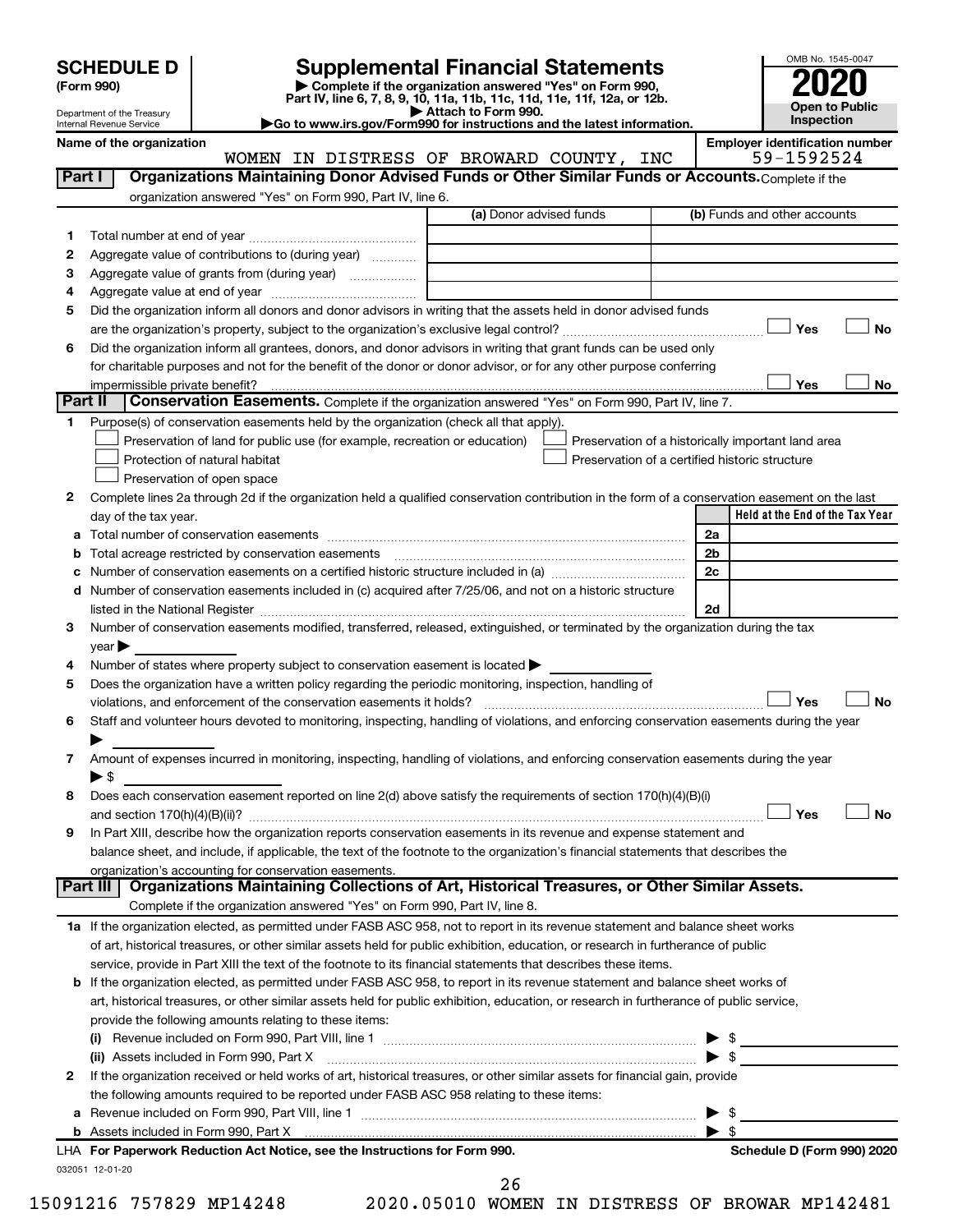|        | Schedule D (Form 990) 2020                                                                                                                                                                                                     | WOMEN IN DISTRESS OF BROWARD COUNTY, INC |                |                          |                                      | 59-1592524 $_{Page}$       |                     |                                |            |
|--------|--------------------------------------------------------------------------------------------------------------------------------------------------------------------------------------------------------------------------------|------------------------------------------|----------------|--------------------------|--------------------------------------|----------------------------|---------------------|--------------------------------|------------|
|        | Part III<br>Organizations Maintaining Collections of Art, Historical Treasures, or Other Similar Assets (continued)                                                                                                            |                                          |                |                          |                                      |                            |                     |                                |            |
| 3      | Using the organization's acquisition, accession, and other records, check any of the following that make significant use of its                                                                                                |                                          |                |                          |                                      |                            |                     |                                |            |
|        | collection items (check all that apply):                                                                                                                                                                                       |                                          |                |                          |                                      |                            |                     |                                |            |
| a      | Public exhibition                                                                                                                                                                                                              | d                                        |                | Loan or exchange program |                                      |                            |                     |                                |            |
| b      | Scholarly research                                                                                                                                                                                                             | е                                        | Other          |                          |                                      |                            |                     |                                |            |
| c      | Preservation for future generations                                                                                                                                                                                            |                                          |                |                          |                                      |                            |                     |                                |            |
| 4      | Provide a description of the organization's collections and explain how they further the organization's exempt purpose in Part XIII.                                                                                           |                                          |                |                          |                                      |                            |                     |                                |            |
| 5      | During the year, did the organization solicit or receive donations of art, historical treasures, or other similar assets                                                                                                       |                                          |                |                          |                                      |                            |                     |                                |            |
|        |                                                                                                                                                                                                                                |                                          |                |                          |                                      |                            | Yes                 |                                | No         |
|        | Part IV<br>Escrow and Custodial Arrangements. Complete if the organization answered "Yes" on Form 990, Part IV, line 9, or                                                                                                     |                                          |                |                          |                                      |                            |                     |                                |            |
|        | reported an amount on Form 990, Part X, line 21.                                                                                                                                                                               |                                          |                |                          |                                      |                            |                     |                                |            |
|        | 1a Is the organization an agent, trustee, custodian or other intermediary for contributions or other assets not included                                                                                                       |                                          |                |                          |                                      |                            |                     |                                |            |
|        |                                                                                                                                                                                                                                |                                          |                |                          |                                      |                            | Yes                 |                                | <b>No</b>  |
|        | b If "Yes," explain the arrangement in Part XIII and complete the following table:                                                                                                                                             |                                          |                |                          |                                      |                            |                     |                                |            |
|        |                                                                                                                                                                                                                                |                                          |                |                          |                                      |                            | Amount              |                                |            |
|        | c Beginning balance measurements and the contract of the contract of the contract of the contract of the contract of the contract of the contract of the contract of the contract of the contract of the contract of the contr |                                          |                |                          | 1c                                   |                            |                     |                                |            |
|        | d Additions during the year manufactured and an account of the year manufactured and account of the year manufactured and account of the year manufactured and account of the year manufactured and account of the year manufa |                                          |                |                          | 1d                                   |                            |                     |                                |            |
|        | e Distributions during the year manufactured and a control of the year manufactured and a Distributions during                                                                                                                 |                                          |                |                          | 1e                                   |                            |                     |                                |            |
|        |                                                                                                                                                                                                                                |                                          |                |                          | 1f                                   |                            |                     |                                |            |
|        | 2a Did the organization include an amount on Form 990, Part X, line 21, for escrow or custodial account liability?                                                                                                             |                                          |                |                          |                                      |                            | Yes                 |                                | No         |
|        | b If "Yes," explain the arrangement in Part XIII. Check here if the explanation has been provided on Part XIII                                                                                                                 |                                          |                |                          |                                      |                            |                     |                                |            |
| Part V | <b>Endowment Funds.</b> Complete if the organization answered "Yes" on Form 990, Part IV, line 10.                                                                                                                             |                                          |                |                          |                                      |                            |                     |                                |            |
|        |                                                                                                                                                                                                                                | (a) Current year                         | (b) Prior year | (c) Two years back       | $\vert$ (d) Three years back $\vert$ |                            | (e) Four years back |                                |            |
|        | 1a Beginning of year balance                                                                                                                                                                                                   | 1,368,666.                               | 1,437,783.     | 1,457,854.               |                                      | 1,419,963.                 |                     |                                | 1,319,444. |
|        |                                                                                                                                                                                                                                | 679,973.                                 | 12, 294.       | 15,000.                  |                                      | 15,000.                    |                     |                                | 5,000.     |
|        | c Net investment earnings, gains, and losses                                                                                                                                                                                   | 515,238.                                 | $-164.$        | 45,024.                  |                                      | 103,316.                   |                     |                                | 176,519.   |
|        |                                                                                                                                                                                                                                | 70,479.                                  | 70,662.        | 69,290.                  |                                      | 69,231.                    |                     | 70,537.                        |            |
|        | d Grants or scholarships                                                                                                                                                                                                       |                                          |                |                          |                                      |                            |                     |                                |            |
|        | e Other expenditures for facilities                                                                                                                                                                                            |                                          |                |                          |                                      |                            |                     |                                |            |
|        | and programs                                                                                                                                                                                                                   |                                          |                |                          |                                      |                            |                     |                                |            |
| Ť.     |                                                                                                                                                                                                                                | 13,732.<br>2,479,666.                    | 10,586.        | 10,805.                  |                                      | 11,194.                    |                     |                                | 10,463.    |
| g      | End of year balance                                                                                                                                                                                                            |                                          | 1,368,666.     | 1,437,783.               |                                      | 1,457,854.                 |                     |                                | 1,419,963. |
| 2      | Provide the estimated percentage of the current year end balance (line 1g, column (a)) held as:                                                                                                                                |                                          |                |                          |                                      |                            |                     |                                |            |
|        | a Board designated or quasi-endowment >                                                                                                                                                                                        |                                          | ℅              |                          |                                      |                            |                     |                                |            |
|        | <b>b</b> Permanent endowment $\blacktriangleright$ 41.5500                                                                                                                                                                     | $\%$                                     |                |                          |                                      |                            |                     |                                |            |
|        | c Term endowment $\triangleright$ 58.4500 %                                                                                                                                                                                    |                                          |                |                          |                                      |                            |                     |                                |            |
|        | The percentages on lines 2a, 2b, and 2c should equal 100%.                                                                                                                                                                     |                                          |                |                          |                                      |                            |                     |                                |            |
|        | 3a Are there endowment funds not in the possession of the organization that are held and administered for the organization                                                                                                     |                                          |                |                          |                                      |                            |                     |                                |            |
|        | by:                                                                                                                                                                                                                            |                                          |                |                          |                                      |                            |                     | Yes<br>$\overline{\textbf{x}}$ | No         |
|        | (i)                                                                                                                                                                                                                            |                                          |                |                          |                                      |                            | 3a(i)               |                                | X          |
|        |                                                                                                                                                                                                                                |                                          |                |                          |                                      |                            | 3a(ii)              |                                |            |
|        |                                                                                                                                                                                                                                |                                          |                |                          |                                      |                            | 3b                  |                                |            |
| 4      | Describe in Part XIII the intended uses of the organization's endowment funds.                                                                                                                                                 |                                          |                |                          |                                      |                            |                     |                                |            |
|        | <b>Part VI</b><br>Land, Buildings, and Equipment.                                                                                                                                                                              |                                          |                |                          |                                      |                            |                     |                                |            |
|        | Complete if the organization answered "Yes" on Form 990, Part IV, line 11a. See Form 990, Part X, line 10.                                                                                                                     |                                          |                |                          |                                      |                            |                     |                                |            |
|        | Description of property                                                                                                                                                                                                        | (a) Cost or other                        |                | (b) Cost or other        | (c) Accumulated                      |                            | (d) Book value      |                                |            |
|        |                                                                                                                                                                                                                                | basis (investment)                       |                | basis (other)            | depreciation                         |                            |                     |                                |            |
|        |                                                                                                                                                                                                                                |                                          |                | 1,224,429.               |                                      |                            | 1,224,429.          |                                |            |
|        |                                                                                                                                                                                                                                |                                          |                | 8,386,876.               | 2,699,162.                           |                            | 5,687,714.          |                                |            |
|        |                                                                                                                                                                                                                                |                                          |                | 39,679.                  | 29, 239.                             |                            |                     |                                | 10,440.    |
|        |                                                                                                                                                                                                                                |                                          |                | 2,085,238.               | 1,371,787.                           |                            |                     | 713,451.                       |            |
|        |                                                                                                                                                                                                                                |                                          |                | 178,060.                 | 160, 477.                            |                            |                     | 17,583.                        |            |
|        | Total. Add lines 1a through 1e. (Column (d) must equal Form 990, Part X, column (B), line 10c.)                                                                                                                                |                                          |                |                          |                                      |                            | 7,653,617.          |                                |            |
|        |                                                                                                                                                                                                                                |                                          |                |                          |                                      | Schedule D (Form 990) 2020 |                     |                                |            |

032052 12-01-20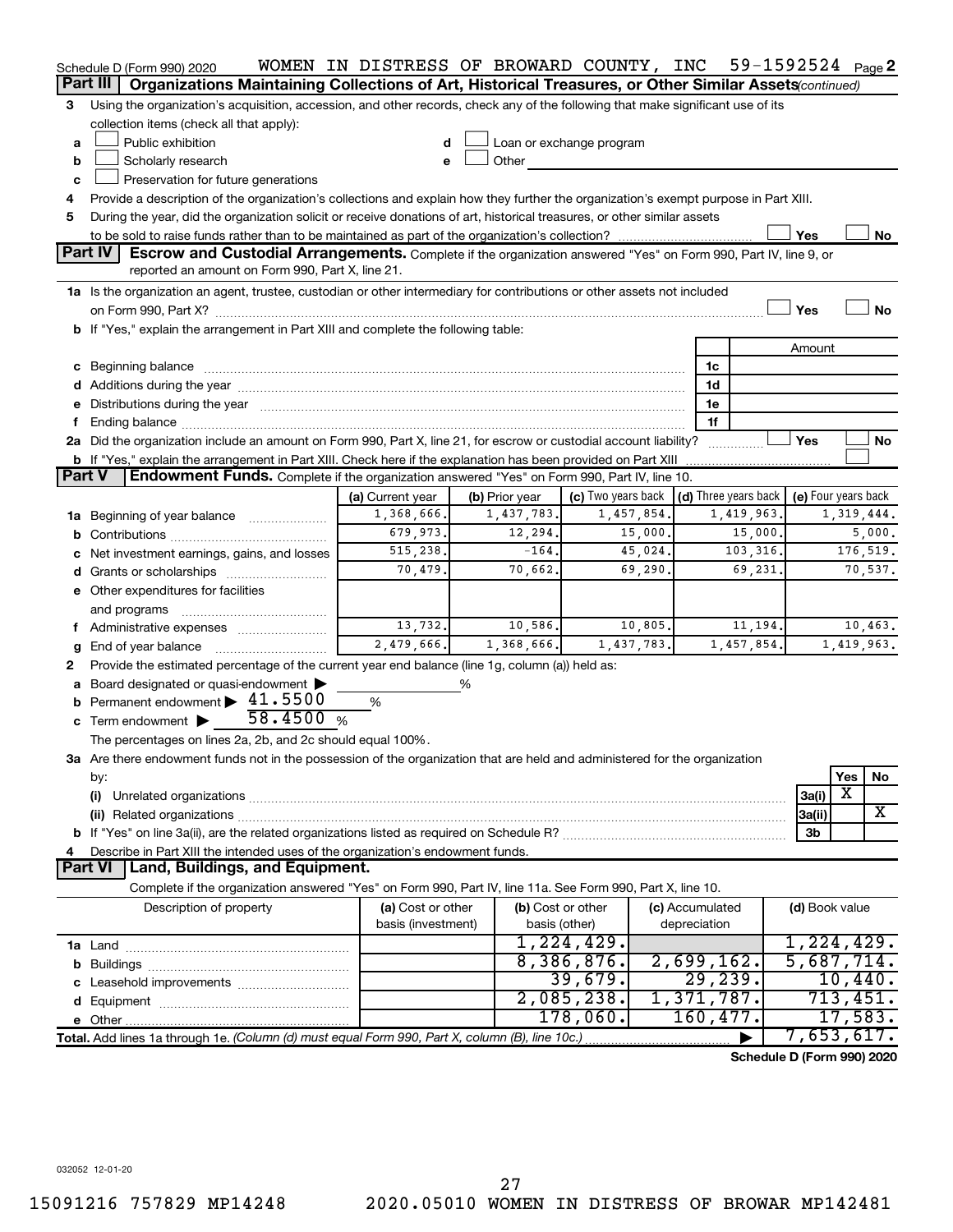|                  | Schedule D (Form 990) 2020                                                                                                                           |                              |                 |  | WOMEN IN DISTRESS OF BROWARD COUNTY, INC | $59 - 1592524$ Page 3                                                                                                                          |            |
|------------------|------------------------------------------------------------------------------------------------------------------------------------------------------|------------------------------|-----------------|--|------------------------------------------|------------------------------------------------------------------------------------------------------------------------------------------------|------------|
| <b>Part VIII</b> | <b>Investments - Other Securities.</b>                                                                                                               |                              |                 |  |                                          |                                                                                                                                                |            |
|                  | Complete if the organization answered "Yes" on Form 990, Part IV, line 11b. See Form 990, Part X, line 12.                                           |                              |                 |  |                                          |                                                                                                                                                |            |
|                  | (a) Description of security or category (including name of security)                                                                                 |                              | (b) Book value  |  |                                          | (c) Method of valuation: Cost or end-of-year market value                                                                                      |            |
|                  | (1) Financial derivatives                                                                                                                            |                              |                 |  |                                          |                                                                                                                                                |            |
|                  |                                                                                                                                                      |                              |                 |  |                                          |                                                                                                                                                |            |
| $(3)$ Other      |                                                                                                                                                      |                              |                 |  |                                          |                                                                                                                                                |            |
| (A)              |                                                                                                                                                      |                              |                 |  |                                          |                                                                                                                                                |            |
| (B)              |                                                                                                                                                      |                              |                 |  |                                          |                                                                                                                                                |            |
| (C)              |                                                                                                                                                      |                              |                 |  |                                          |                                                                                                                                                |            |
| (D)              |                                                                                                                                                      |                              |                 |  |                                          |                                                                                                                                                |            |
| (E)              |                                                                                                                                                      |                              |                 |  |                                          |                                                                                                                                                |            |
| (F)              |                                                                                                                                                      |                              |                 |  |                                          |                                                                                                                                                |            |
| (G)              |                                                                                                                                                      |                              |                 |  |                                          |                                                                                                                                                |            |
| (H)              |                                                                                                                                                      |                              |                 |  |                                          |                                                                                                                                                |            |
|                  | Total. (Col. (b) must equal Form 990, Part X, col. (B) line 12.) $\blacktriangleright$                                                               |                              |                 |  |                                          |                                                                                                                                                |            |
|                  | Part VIII Investments - Program Related.                                                                                                             |                              |                 |  |                                          |                                                                                                                                                |            |
|                  | Complete if the organization answered "Yes" on Form 990, Part IV, line 11c. See Form 990, Part X, line 13.<br>(a) Description of investment          |                              | (b) Book value  |  |                                          | (c) Method of valuation: Cost or end-of-year market value                                                                                      |            |
|                  |                                                                                                                                                      |                              |                 |  |                                          |                                                                                                                                                |            |
| (1)              |                                                                                                                                                      |                              |                 |  |                                          |                                                                                                                                                |            |
| (2)              |                                                                                                                                                      |                              |                 |  |                                          |                                                                                                                                                |            |
| (3)              |                                                                                                                                                      |                              |                 |  |                                          |                                                                                                                                                |            |
| (4)              |                                                                                                                                                      |                              |                 |  |                                          |                                                                                                                                                |            |
| (5)              |                                                                                                                                                      |                              |                 |  |                                          |                                                                                                                                                |            |
| (6)              |                                                                                                                                                      |                              |                 |  |                                          |                                                                                                                                                |            |
| (7)              |                                                                                                                                                      |                              |                 |  |                                          |                                                                                                                                                |            |
| (8)              |                                                                                                                                                      |                              |                 |  |                                          |                                                                                                                                                |            |
| (9)              |                                                                                                                                                      |                              |                 |  |                                          |                                                                                                                                                |            |
| Part IX          | Total. (Col. (b) must equal Form 990, Part X, col. (B) line 13.) $\blacktriangleright$<br><b>Other Assets.</b>                                       |                              |                 |  |                                          |                                                                                                                                                |            |
|                  | Complete if the organization answered "Yes" on Form 990, Part IV, line 11d. See Form 990, Part X, line 15.                                           |                              |                 |  |                                          |                                                                                                                                                |            |
|                  |                                                                                                                                                      |                              | (a) Description |  |                                          | (b) Book value                                                                                                                                 |            |
| (1)              | ENDOWMENT FUND PORTFOLIO                                                                                                                             |                              |                 |  |                                          |                                                                                                                                                | 1,923,966. |
| (2)              | <b>DEPOSITS</b>                                                                                                                                      |                              |                 |  |                                          |                                                                                                                                                | 12,187.    |
| (3)              |                                                                                                                                                      |                              |                 |  |                                          |                                                                                                                                                |            |
| (4)              |                                                                                                                                                      |                              |                 |  |                                          |                                                                                                                                                |            |
| (5)              |                                                                                                                                                      |                              |                 |  |                                          |                                                                                                                                                |            |
| (6)              |                                                                                                                                                      |                              |                 |  |                                          |                                                                                                                                                |            |
| (7)              |                                                                                                                                                      |                              |                 |  |                                          |                                                                                                                                                |            |
| (8)              |                                                                                                                                                      |                              |                 |  |                                          |                                                                                                                                                |            |
| (9)              |                                                                                                                                                      |                              |                 |  |                                          |                                                                                                                                                |            |
|                  | Total. (Column (b) must equal Form 990, Part X, col. (B) line 15.)                                                                                   |                              |                 |  |                                          |                                                                                                                                                | 1,936,153. |
| Part X           | <b>Other Liabilities.</b>                                                                                                                            |                              |                 |  |                                          |                                                                                                                                                |            |
|                  | Complete if the organization answered "Yes" on Form 990, Part IV, line 11e or 11f. See Form 990, Part X, line 25.                                    |                              |                 |  |                                          |                                                                                                                                                |            |
| 1.               |                                                                                                                                                      | (a) Description of liability |                 |  |                                          | (b) Book value                                                                                                                                 |            |
| (1)              | Federal income taxes                                                                                                                                 |                              |                 |  |                                          |                                                                                                                                                |            |
| (2)              |                                                                                                                                                      |                              |                 |  |                                          |                                                                                                                                                |            |
| (3)              |                                                                                                                                                      |                              |                 |  |                                          |                                                                                                                                                |            |
| (4)              |                                                                                                                                                      |                              |                 |  |                                          |                                                                                                                                                |            |
| (5)              |                                                                                                                                                      |                              |                 |  |                                          |                                                                                                                                                |            |
| (6)              |                                                                                                                                                      |                              |                 |  |                                          |                                                                                                                                                |            |
| (7)              |                                                                                                                                                      |                              |                 |  |                                          |                                                                                                                                                |            |
| (8)              |                                                                                                                                                      |                              |                 |  |                                          |                                                                                                                                                |            |
| (9)              |                                                                                                                                                      |                              |                 |  |                                          |                                                                                                                                                |            |
|                  |                                                                                                                                                      |                              |                 |  |                                          |                                                                                                                                                |            |
|                  | 2. Liability for uncertain tax positions. In Part XIII, provide the text of the footnote to the organization's financial statements that reports the |                              |                 |  |                                          |                                                                                                                                                |            |
|                  |                                                                                                                                                      |                              |                 |  |                                          | organization's liability for uncertain tax positions under FASB ASC 740. Check here if the text of the footnote has been provided in Part XIII |            |

**Schedule D (Form 990) 2020**

032053 12-01-20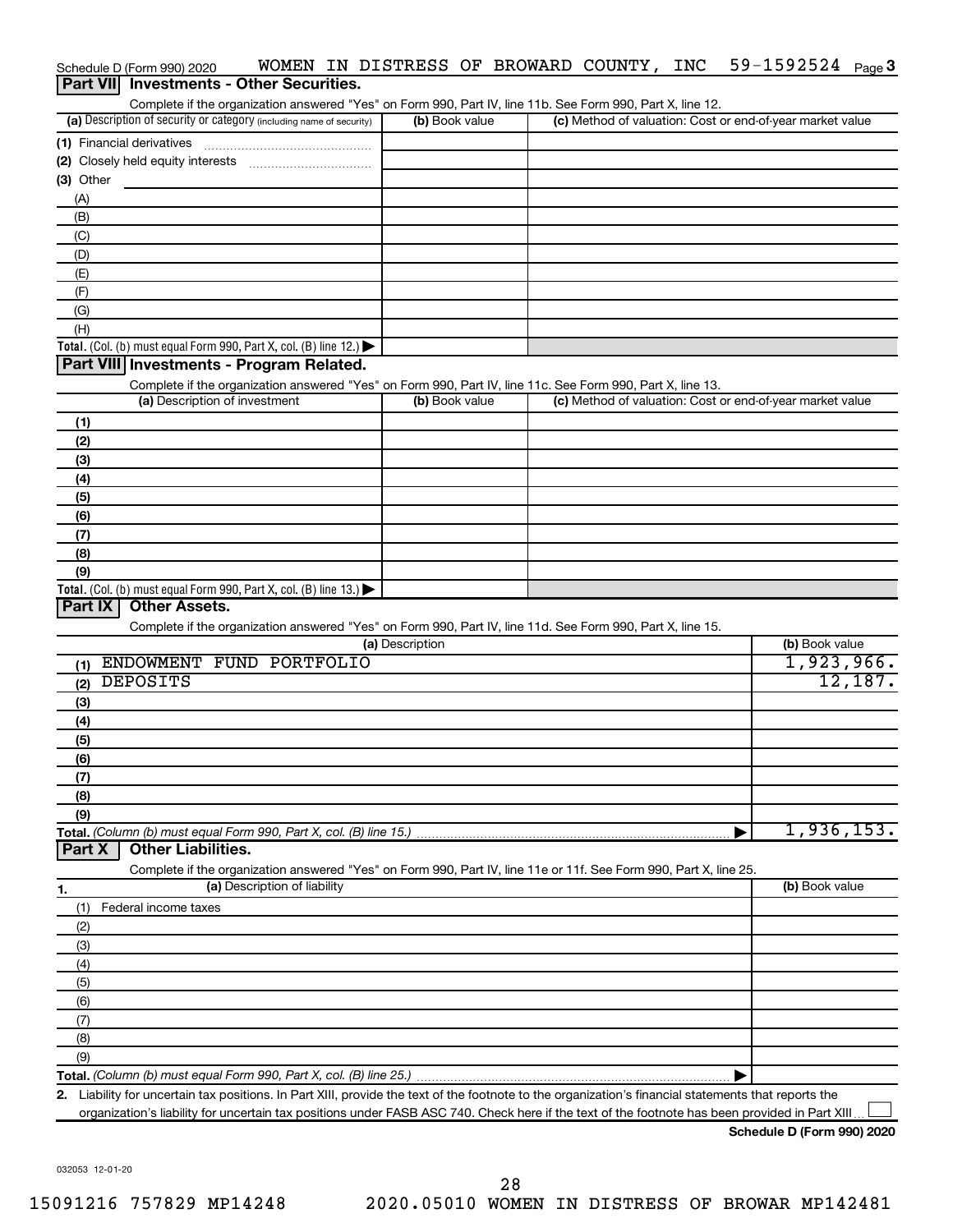|    | WOMEN IN DISTRESS OF BROWARD COUNTY, INC $59-1592524$ Page 4<br>Schedule D (Form 990) 2020                                                                                                                                          |                |           |                |            |  |
|----|-------------------------------------------------------------------------------------------------------------------------------------------------------------------------------------------------------------------------------------|----------------|-----------|----------------|------------|--|
|    | Reconciliation of Revenue per Audited Financial Statements With Revenue per Return.<br>Part XI                                                                                                                                      |                |           |                |            |  |
|    | Complete if the organization answered "Yes" on Form 990, Part IV, line 12a.                                                                                                                                                         |                |           |                |            |  |
| 1  | Total revenue, gains, and other support per audited financial statements                                                                                                                                                            |                |           | $\overline{1}$ | 9,365,565. |  |
| 2  | Amounts included on line 1 but not on Form 990, Part VIII, line 12:                                                                                                                                                                 |                |           |                |            |  |
| a  | Net unrealized gains (losses) on investments [111] Net unrealized mains (losses) on investments [11] Metamanian                                                                                                                     | 2a             | 406,054.  |                |            |  |
|    |                                                                                                                                                                                                                                     | 2 <sub>b</sub> | 115, 181. |                |            |  |
|    |                                                                                                                                                                                                                                     | 2c             |           |                |            |  |
| d  |                                                                                                                                                                                                                                     | 2d             | 509,991.  |                |            |  |
| e  | Add lines 2a through 2d                                                                                                                                                                                                             |                |           | <b>2e</b>      | 1,031,226. |  |
| 3  |                                                                                                                                                                                                                                     |                |           | 3              | 8,334,339. |  |
| 4  | Amounts included on Form 990. Part VIII. line 12, but not on line 1:                                                                                                                                                                |                |           |                |            |  |
|    | Investment expenses not included on Form 990, Part VIII, line 7b [[[[[[[[[[[[[[[[[[[[[[]]]]]]]]                                                                                                                                     | 4a             |           |                |            |  |
|    |                                                                                                                                                                                                                                     | 4 <sub>b</sub> |           |                |            |  |
|    | c Add lines 4a and 4b                                                                                                                                                                                                               |                |           | 4c             |            |  |
|    |                                                                                                                                                                                                                                     |                |           | 5              | 8,334,339. |  |
|    |                                                                                                                                                                                                                                     |                |           |                |            |  |
|    | Part XII   Reconciliation of Expenses per Audited Financial Statements With Expenses per Return.                                                                                                                                    |                |           |                |            |  |
|    | Complete if the organization answered "Yes" on Form 990, Part IV, line 12a.                                                                                                                                                         |                |           |                |            |  |
| 1. |                                                                                                                                                                                                                                     |                |           |                | 7,946,794. |  |
| 2  | Amounts included on line 1 but not on Form 990, Part IX, line 25:                                                                                                                                                                   |                |           |                |            |  |
| a  |                                                                                                                                                                                                                                     | 2a             | 115, 181. |                |            |  |
| b  |                                                                                                                                                                                                                                     | 2 <sub>b</sub> |           |                |            |  |
|    |                                                                                                                                                                                                                                     | 2 <sub>c</sub> |           |                |            |  |
|    |                                                                                                                                                                                                                                     | 2d             | 509,991.  |                |            |  |
|    | e Add lines 2a through 2d <b>contract and a contract and a contract a</b> contract a contract and a contract a contract a contract a contract a contract a contract a contract a contract a contract a contract a contract a contra |                |           | 2e             | 625,172.   |  |
| з  |                                                                                                                                                                                                                                     |                |           | $\mathbf{a}$   | 7,321,622. |  |
| 4  | Amounts included on Form 990, Part IX, line 25, but not on line 1:                                                                                                                                                                  |                |           |                |            |  |
| a  |                                                                                                                                                                                                                                     | 4a             |           |                |            |  |
| b  |                                                                                                                                                                                                                                     | 4 <sub>h</sub> |           |                |            |  |
|    | c Add lines 4a and 4b                                                                                                                                                                                                               |                |           | 4c             | υ.         |  |
|    | Part XIII Supplemental Information.                                                                                                                                                                                                 |                |           |                | 7,321,622. |  |

Provide the descriptions required for Part II, lines 3, 5, and 9; Part III, lines 1a and 4; Part IV, lines 1b and 2b; Part V, line 4; Part X, line 2; Part XI, lines 2d and 4b; and Part XII, lines 2d and 4b. Also complete this part to provide any additional information.

#### PART V, LINE 4:

#### INCOME FROM FUNDS IS DISTRIBUTED TO THE ORGANIZATION FOR PROGRAM SERVICE

EXPENSES

PART XI, LINE 2D - OTHER ADJUSTMENTS:

COST OF GOODS SOLD 509,991.

#### PART XII, LINE 2D - OTHER ADJUSTMENTS:

COST OF GOODS SOLD 509,991.

032054 12-01-20

**Schedule D (Form 990) 2020**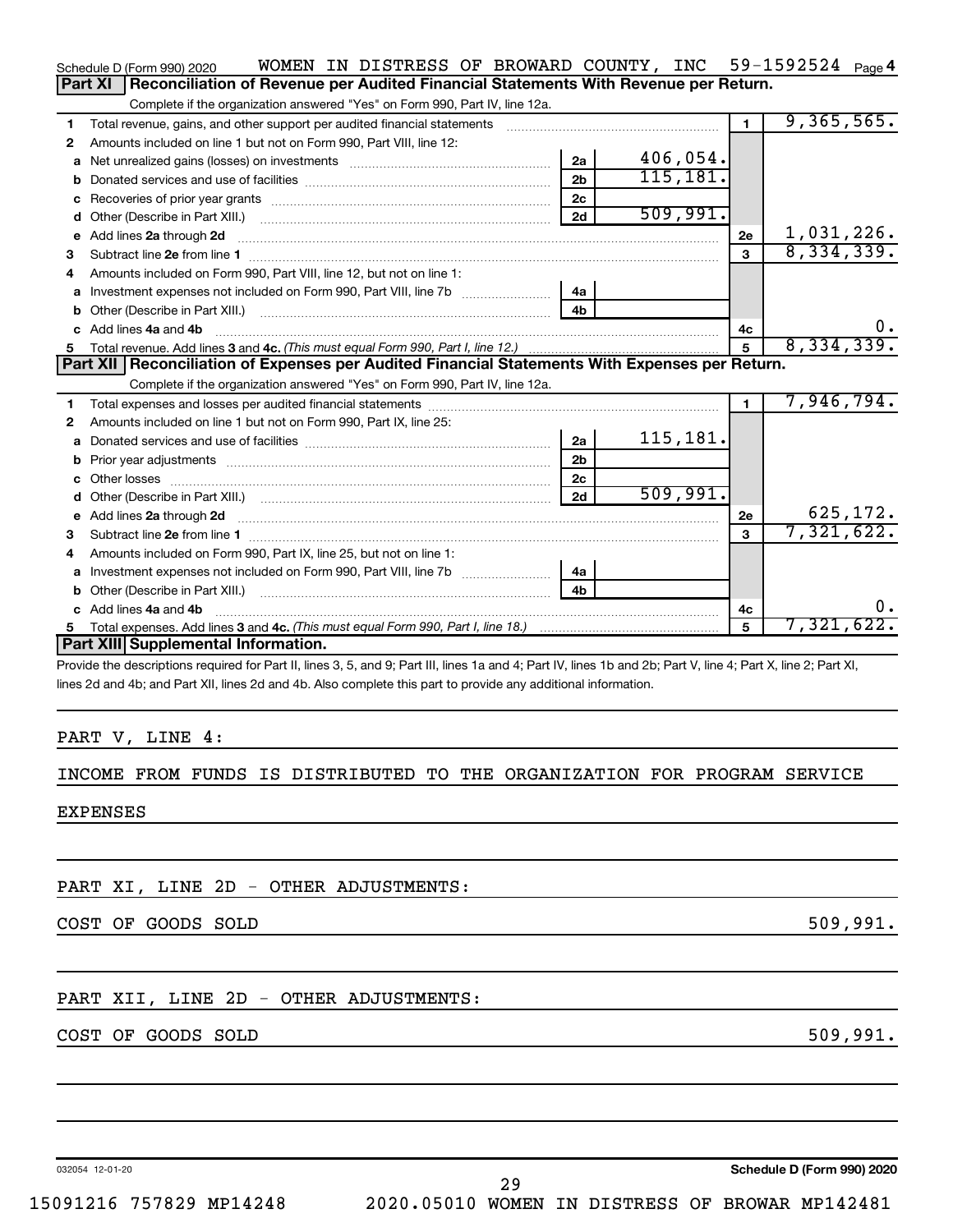| Schedule D (Form 990) 2020 WOMEN IN D<br><b>Part XIII Supplemental Information</b> (continued) |  |  |      | WOMEN IN DISTRESS OF BROWARD COUNTY, INC59-1592524 Page 5 |  |
|------------------------------------------------------------------------------------------------|--|--|------|-----------------------------------------------------------|--|
|                                                                                                |  |  |      |                                                           |  |
|                                                                                                |  |  |      |                                                           |  |
|                                                                                                |  |  |      |                                                           |  |
|                                                                                                |  |  |      |                                                           |  |
|                                                                                                |  |  |      |                                                           |  |
|                                                                                                |  |  |      |                                                           |  |
|                                                                                                |  |  |      |                                                           |  |
|                                                                                                |  |  |      |                                                           |  |
|                                                                                                |  |  |      |                                                           |  |
|                                                                                                |  |  |      |                                                           |  |
|                                                                                                |  |  |      |                                                           |  |
|                                                                                                |  |  |      |                                                           |  |
|                                                                                                |  |  |      |                                                           |  |
|                                                                                                |  |  |      |                                                           |  |
|                                                                                                |  |  |      |                                                           |  |
|                                                                                                |  |  |      |                                                           |  |
|                                                                                                |  |  |      |                                                           |  |
|                                                                                                |  |  |      |                                                           |  |
|                                                                                                |  |  |      |                                                           |  |
|                                                                                                |  |  |      |                                                           |  |
|                                                                                                |  |  |      |                                                           |  |
|                                                                                                |  |  |      |                                                           |  |
|                                                                                                |  |  |      |                                                           |  |
|                                                                                                |  |  |      |                                                           |  |
|                                                                                                |  |  |      |                                                           |  |
|                                                                                                |  |  |      |                                                           |  |
|                                                                                                |  |  |      |                                                           |  |
|                                                                                                |  |  |      |                                                           |  |
|                                                                                                |  |  |      |                                                           |  |
|                                                                                                |  |  |      |                                                           |  |
|                                                                                                |  |  |      |                                                           |  |
|                                                                                                |  |  |      |                                                           |  |
|                                                                                                |  |  |      |                                                           |  |
|                                                                                                |  |  |      |                                                           |  |
|                                                                                                |  |  |      |                                                           |  |
|                                                                                                |  |  |      |                                                           |  |
|                                                                                                |  |  |      |                                                           |  |
|                                                                                                |  |  |      |                                                           |  |
|                                                                                                |  |  |      |                                                           |  |
|                                                                                                |  |  |      |                                                           |  |
| 032055 12-01-20                                                                                |  |  |      | Schedule D (Form 990) 2020                                |  |
|                                                                                                |  |  | $30$ |                                                           |  |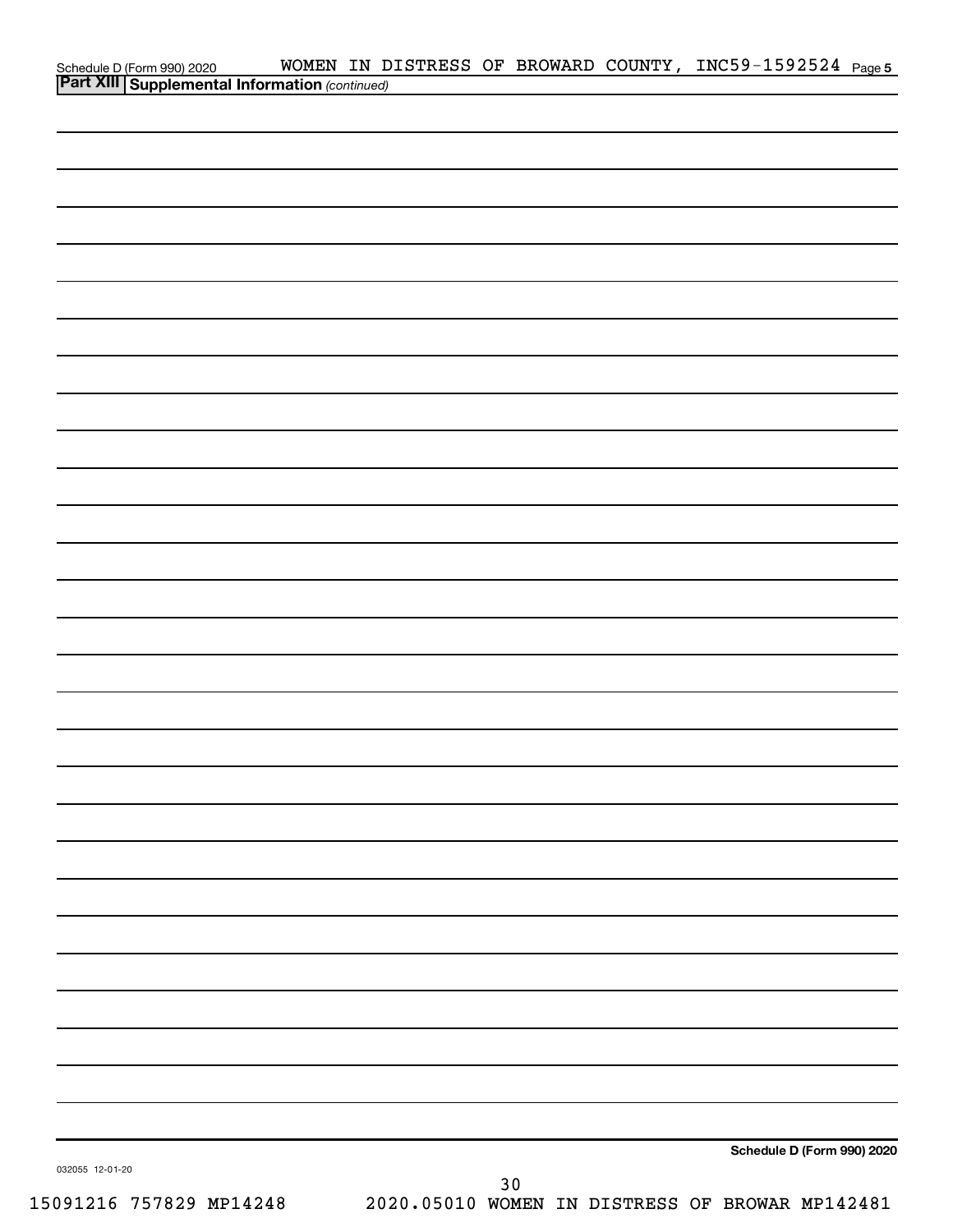| <b>SCHEDULE G</b>                                            |                                  | <b>Supplemental Information Regarding Fundraising or Gaming Activities</b>                                                                                          |                                                          |                |                                                                            |                                                                            | OMB No. 1545-0047                                       |
|--------------------------------------------------------------|----------------------------------|---------------------------------------------------------------------------------------------------------------------------------------------------------------------|----------------------------------------------------------|----------------|----------------------------------------------------------------------------|----------------------------------------------------------------------------|---------------------------------------------------------|
| (Form 990 or 990-EZ)                                         |                                  | Complete if the organization answered "Yes" on Form 990, Part IV, line 17, 18, or 19, or if the<br>organization entered more than \$15,000 on Form 990-EZ, line 6a. |                                                          |                |                                                                            |                                                                            |                                                         |
| Department of the Treasury                                   |                                  | Attach to Form 990 or Form 990-EZ.                                                                                                                                  |                                                          |                |                                                                            |                                                                            | <b>Open to Public</b>                                   |
| <b>Internal Revenue Service</b>                              |                                  | Go to www.irs.gov/Form990 for instructions and the latest information.                                                                                              |                                                          |                |                                                                            |                                                                            | Inspection                                              |
| Name of the organization                                     |                                  | WOMEN IN DISTRESS OF BROWARD COUNTY,                                                                                                                                |                                                          |                | INC                                                                        | 59-1592524                                                                 | <b>Employer identification number</b>                   |
| <b>Part I</b>                                                |                                  | Fundraising Activities. Complete if the organization answered "Yes" on Form 990, Part IV, line 17. Form 990-EZ filers are not                                       |                                                          |                |                                                                            |                                                                            |                                                         |
|                                                              | required to complete this part.  |                                                                                                                                                                     |                                                          |                |                                                                            |                                                                            |                                                         |
| 1.<br>Mail solicitations<br>a<br>b                           | Internet and email solicitations | Indicate whether the organization raised funds through any of the following activities. Check all that apply.<br>e<br>f                                             |                                                          |                | Solicitation of non-government grants<br>Solicitation of government grants |                                                                            |                                                         |
| Phone solicitations<br>с<br>In-person solicitations<br>d     |                                  | Special fundraising events<br>g                                                                                                                                     |                                                          |                |                                                                            |                                                                            |                                                         |
|                                                              |                                  | 2 a Did the organization have a written or oral agreement with any individual (including officers, directors, trustees, or                                          |                                                          |                |                                                                            |                                                                            |                                                         |
|                                                              |                                  | key employees listed in Form 990, Part VII) or entity in connection with professional fundraising services?                                                         |                                                          |                |                                                                            | Yes                                                                        | <b>No</b>                                               |
| compensated at least \$5,000 by the organization.            |                                  | b If "Yes," list the 10 highest paid individuals or entities (fundraisers) pursuant to agreements under which the fundraiser is to be                               |                                                          |                |                                                                            |                                                                            |                                                         |
|                                                              |                                  |                                                                                                                                                                     |                                                          |                |                                                                            |                                                                            |                                                         |
| (i) Name and address of individual<br>or entity (fundraiser) |                                  | (ii) Activity                                                                                                                                                       | (iii) Did<br>fundraiser<br>have custody<br>or control of | contributions? | (iv) Gross receipts<br>from activity                                       | (v) Amount paid<br>to (or retained by)<br>fundraiser<br>listed in col. (i) | (vi) Amount paid<br>to (or retained by)<br>organization |
|                                                              |                                  |                                                                                                                                                                     | Yes                                                      | No             |                                                                            |                                                                            |                                                         |
|                                                              |                                  |                                                                                                                                                                     |                                                          |                |                                                                            |                                                                            |                                                         |
|                                                              |                                  |                                                                                                                                                                     |                                                          |                |                                                                            |                                                                            |                                                         |
|                                                              |                                  |                                                                                                                                                                     |                                                          |                |                                                                            |                                                                            |                                                         |
|                                                              |                                  |                                                                                                                                                                     |                                                          |                |                                                                            |                                                                            |                                                         |
|                                                              |                                  |                                                                                                                                                                     |                                                          |                |                                                                            |                                                                            |                                                         |
|                                                              |                                  |                                                                                                                                                                     |                                                          |                |                                                                            |                                                                            |                                                         |
|                                                              |                                  |                                                                                                                                                                     |                                                          |                |                                                                            |                                                                            |                                                         |
|                                                              |                                  |                                                                                                                                                                     |                                                          |                |                                                                            |                                                                            |                                                         |
|                                                              |                                  |                                                                                                                                                                     |                                                          |                |                                                                            |                                                                            |                                                         |
|                                                              |                                  |                                                                                                                                                                     |                                                          |                |                                                                            |                                                                            |                                                         |
| Total                                                        |                                  |                                                                                                                                                                     |                                                          |                |                                                                            |                                                                            |                                                         |
| or licensing.                                                |                                  | 3 List all states in which the organization is registered or licensed to solicit contributions or has been notified it is exempt from registration                  |                                                          |                |                                                                            |                                                                            |                                                         |
|                                                              |                                  |                                                                                                                                                                     |                                                          |                |                                                                            |                                                                            |                                                         |
|                                                              |                                  |                                                                                                                                                                     |                                                          |                |                                                                            |                                                                            |                                                         |
|                                                              |                                  |                                                                                                                                                                     |                                                          |                |                                                                            |                                                                            |                                                         |
|                                                              |                                  |                                                                                                                                                                     |                                                          |                |                                                                            |                                                                            |                                                         |
|                                                              |                                  |                                                                                                                                                                     |                                                          |                |                                                                            |                                                                            |                                                         |
|                                                              |                                  |                                                                                                                                                                     |                                                          |                |                                                                            |                                                                            |                                                         |
|                                                              |                                  |                                                                                                                                                                     |                                                          |                |                                                                            |                                                                            |                                                         |
|                                                              |                                  |                                                                                                                                                                     |                                                          |                |                                                                            |                                                                            |                                                         |

**For Paperwork Reduction Act Notice, see the Instructions for Form 990 or 990-EZ. Schedule G (Form 990 or 990-EZ) 2020** LHA

032081 11-25-20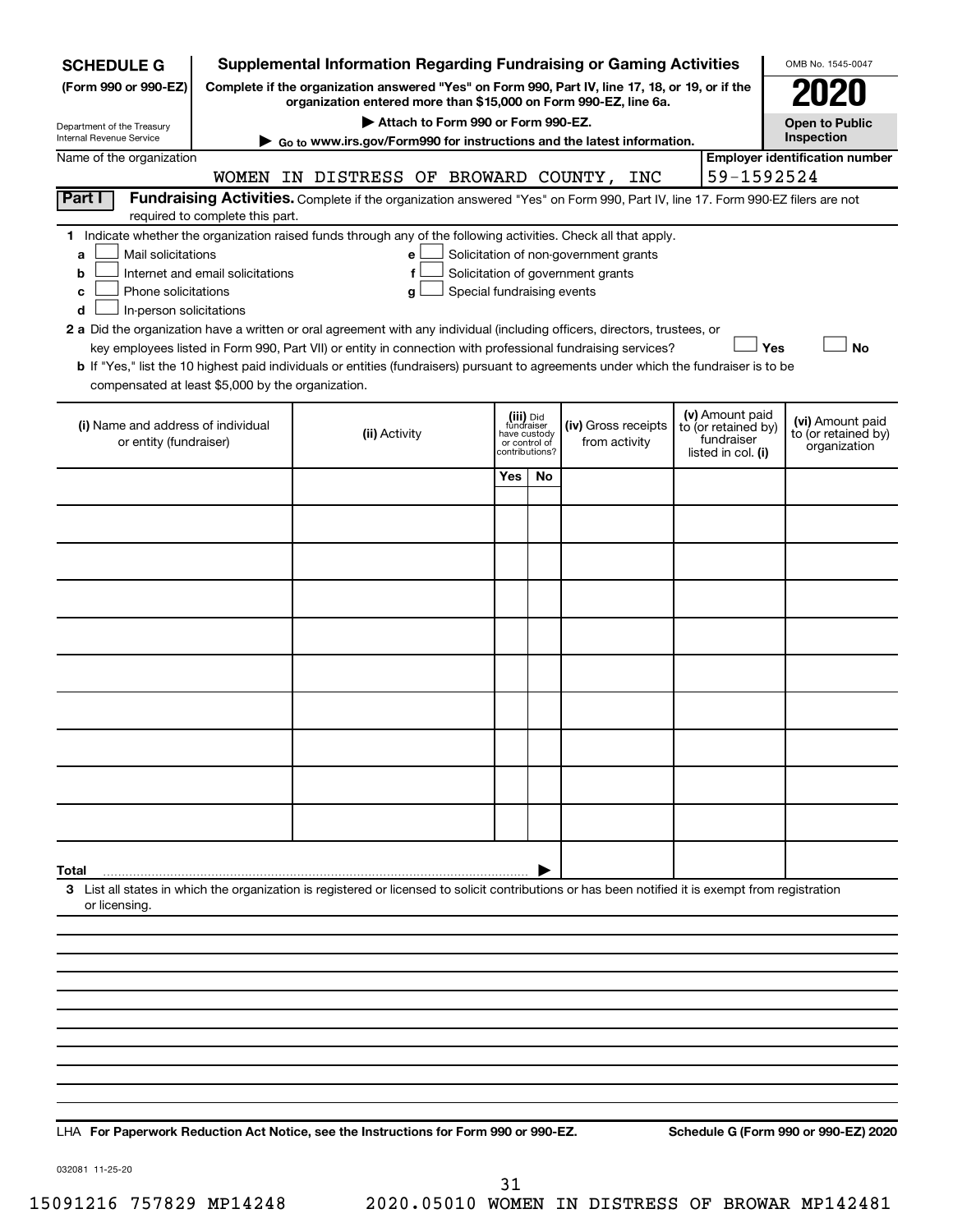Schedule G (Form 990 or 990-EZ) 2020 WOMEN IN DISTRESS OF BROWARD COUNTY, INC59-1592524 <sub>Page 2</sub>

Part II | Fundraising Events. Complete if the organization answered "Yes" on Form 990, Part IV, line 18, or reported more than \$15,000 of fundraising event contributions and gross income on Form 990-EZ, lines 1 and 6b. List events with gross receipts greater than \$5,000.

|                 |          |                                                                                                                                                                | (a) Event $#1$<br>GOLF<br>TOURNAMENT | (b) Event #2                                     | (c) Other events<br><b>NONE</b> | (d) Total events<br>(add col. (a) through           |
|-----------------|----------|----------------------------------------------------------------------------------------------------------------------------------------------------------------|--------------------------------------|--------------------------------------------------|---------------------------------|-----------------------------------------------------|
|                 |          |                                                                                                                                                                | (event type)                         | (event type)                                     | (total number)                  | col. (c)                                            |
| Revenue         |          |                                                                                                                                                                |                                      |                                                  |                                 |                                                     |
|                 | 1.       |                                                                                                                                                                | 200,526.                             |                                                  |                                 | 200,526.                                            |
|                 |          |                                                                                                                                                                | 110,840.                             |                                                  |                                 | 110,840.                                            |
|                 |          | 3 Gross income (line 1 minus line 2)                                                                                                                           | 89,686.                              |                                                  |                                 | 89,686.                                             |
|                 |          |                                                                                                                                                                |                                      |                                                  |                                 |                                                     |
|                 | 5        |                                                                                                                                                                |                                      |                                                  |                                 |                                                     |
|                 | 6        |                                                                                                                                                                |                                      |                                                  |                                 |                                                     |
| Direct Expenses | 7        |                                                                                                                                                                |                                      |                                                  |                                 |                                                     |
|                 | 8        |                                                                                                                                                                |                                      |                                                  |                                 |                                                     |
|                 | 9        |                                                                                                                                                                | 41,004.                              |                                                  |                                 | 41,004.                                             |
|                 | 10       | Direct expense summary. Add lines 4 through 9 in column (d)                                                                                                    |                                      |                                                  |                                 | 41,004.<br>48,682.                                  |
|                 | Part III | Gaming. Complete if the organization answered "Yes" on Form 990, Part IV, line 19, or reported more than                                                       |                                      |                                                  |                                 |                                                     |
|                 |          | \$15,000 on Form 990-EZ, line 6a.                                                                                                                              |                                      |                                                  |                                 |                                                     |
| Revenue         |          |                                                                                                                                                                | (a) Bingo                            | (b) Pull tabs/instant<br>bingo/progressive bingo | (c) Other gaming                | (d) Total gaming (add<br>col. (a) through col. (c)) |
|                 |          |                                                                                                                                                                |                                      |                                                  |                                 |                                                     |
|                 |          |                                                                                                                                                                |                                      |                                                  |                                 |                                                     |
|                 |          |                                                                                                                                                                |                                      |                                                  |                                 |                                                     |
|                 | 3        |                                                                                                                                                                |                                      |                                                  |                                 |                                                     |
| Direct Expenses | 4        |                                                                                                                                                                |                                      |                                                  |                                 |                                                     |
|                 |          |                                                                                                                                                                |                                      |                                                  |                                 |                                                     |
|                 | 6        | Volunteer labor                                                                                                                                                | Yes<br>%<br>No                       | Yes<br>%<br>No                                   | Yes<br>%<br>No                  |                                                     |
|                 | 7        | Direct expense summary. Add lines 2 through 5 in column (d)                                                                                                    |                                      |                                                  | ▶                               |                                                     |
|                 | 8        |                                                                                                                                                                |                                      |                                                  |                                 |                                                     |
|                 |          |                                                                                                                                                                |                                      |                                                  |                                 |                                                     |
| 9               |          | Enter the state(s) in which the organization conducts gaming activities: ${\bf FL}$<br>b If "No," explain: EVENT PROVIDED BY ORGANIZATION WITH GAMING LICENSE. |                                      |                                                  |                                 | $X_{\text{No}}$<br>Yes                              |
|                 |          | <b>b</b> If "Yes," explain:<br><u> 1989 - Johann Harry Barn, mars and deutscher Schwarzer († 1908)</u>                                                         |                                      |                                                  |                                 | $\lfloor x \rfloor$ No<br>Yes                       |
|                 |          |                                                                                                                                                                |                                      |                                                  |                                 |                                                     |
|                 |          | 032082 11-25-20                                                                                                                                                |                                      |                                                  |                                 | Schedule G (Form 990 or 990-EZ) 2020                |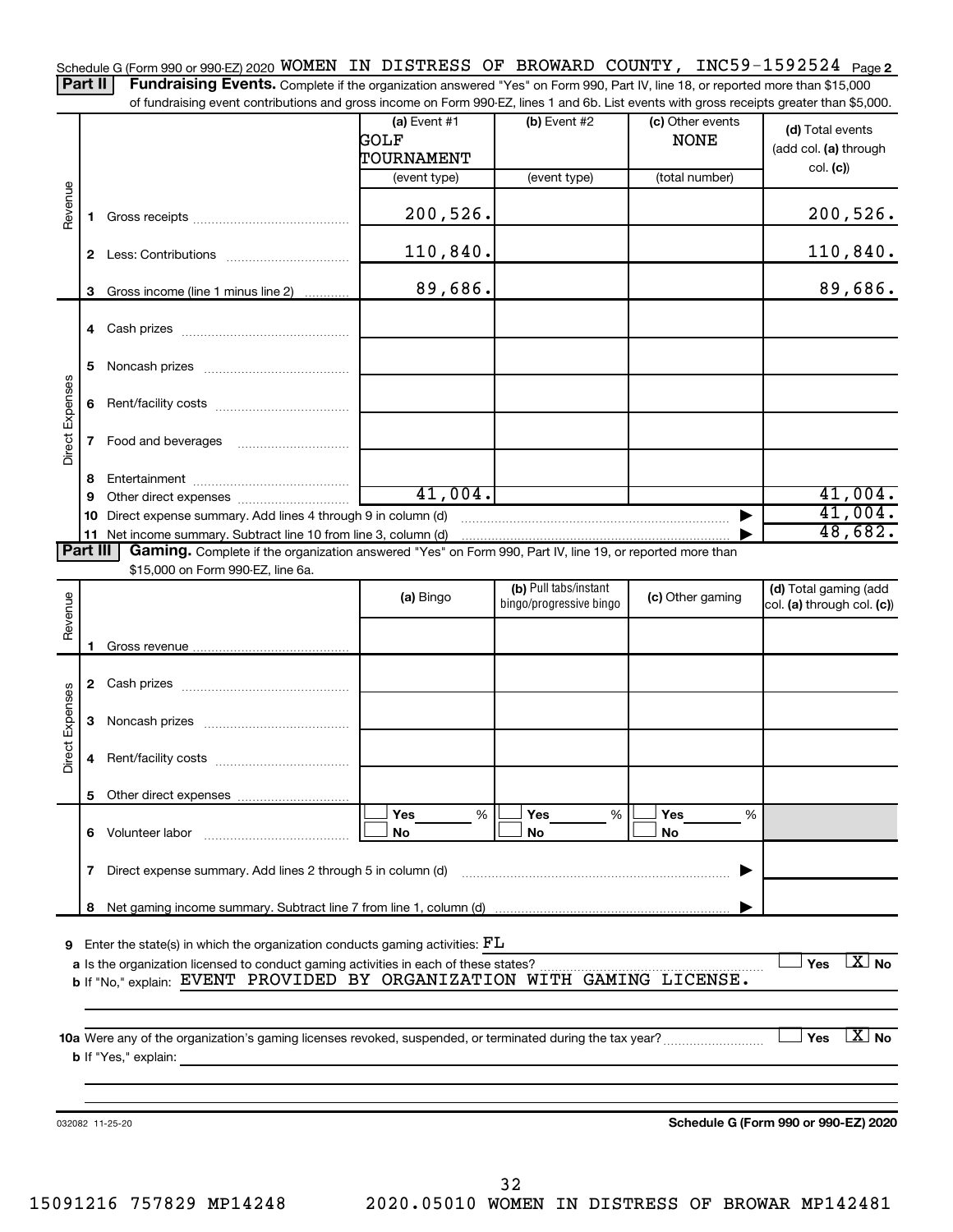|    | Schedule G (Form 990 or 990-EZ) 2020 WOMEN IN DISTRESS OF BROWARD COUNTY, INC59-1592524 $_{\text{Page 3}}$                                                                                                                                                                            |                                                            |           |
|----|---------------------------------------------------------------------------------------------------------------------------------------------------------------------------------------------------------------------------------------------------------------------------------------|------------------------------------------------------------|-----------|
| 11 |                                                                                                                                                                                                                                                                                       | $\boxed{\text{X}}$ Yes                                     | <b>No</b> |
|    | 12 Is the organization a grantor, beneficiary or trustee of a trust, or a member of a partnership or other entity formed                                                                                                                                                              |                                                            |           |
|    |                                                                                                                                                                                                                                                                                       | $\overline{\phantom{a}}$ Yes $\overline{\phantom{a}}$ X No |           |
|    | <b>13</b> Indicate the percentage of gaming activity conducted in:                                                                                                                                                                                                                    |                                                            |           |
|    |                                                                                                                                                                                                                                                                                       | $13b$ 100.00 %                                             | %         |
|    | <b>b</b> An outside facility <i>www.communicality www.communicality.communicality www.communicality www.communicality.communicality www.communicality.com</i><br>14 Enter the name and address of the person who prepares the organization's gaming/special events books and records: |                                                            |           |
|    |                                                                                                                                                                                                                                                                                       |                                                            |           |
|    | Name > GISELE GELIN                                                                                                                                                                                                                                                                   |                                                            |           |
|    |                                                                                                                                                                                                                                                                                       |                                                            |           |
|    | Address > P.O. BOX 50187 - LIGHTHOUSE POINT, FL 33074                                                                                                                                                                                                                                 |                                                            |           |
|    |                                                                                                                                                                                                                                                                                       |                                                            |           |
|    | <b>15a</b> Does the organization have a contract with a third party from whom the organization receives gaming revenue? <b>Moto South Stephane Times</b> $\boxed{\mathbf{X}}$ No                                                                                                      |                                                            |           |
|    |                                                                                                                                                                                                                                                                                       |                                                            |           |
|    |                                                                                                                                                                                                                                                                                       |                                                            |           |
|    | of gaming revenue retained by the third party $\triangleright$ \$<br>c If "Yes," enter name and address of the third party:                                                                                                                                                           |                                                            |           |
|    |                                                                                                                                                                                                                                                                                       |                                                            |           |
|    | <u> 1989 - Jan Barbara de Santo III e al Indonesia de la contrada de la contrada de la contrada de la contrada de</u><br>Name $\blacktriangleright$                                                                                                                                   |                                                            |           |
|    |                                                                                                                                                                                                                                                                                       |                                                            |           |
|    |                                                                                                                                                                                                                                                                                       |                                                            |           |
|    |                                                                                                                                                                                                                                                                                       |                                                            |           |
|    | <b>16</b> Gaming manager information:                                                                                                                                                                                                                                                 |                                                            |           |
|    |                                                                                                                                                                                                                                                                                       |                                                            |           |
|    | <u> 1980 - John Barn Barn, amerikan bernama di sebagai personal di sebagai personal di sebagai personal di sebagai</u><br>Name $\blacktriangleright$                                                                                                                                  |                                                            |           |
|    |                                                                                                                                                                                                                                                                                       |                                                            |           |
|    | Gaming manager compensation > \$                                                                                                                                                                                                                                                      |                                                            |           |
|    |                                                                                                                                                                                                                                                                                       |                                                            |           |
|    |                                                                                                                                                                                                                                                                                       |                                                            |           |
|    |                                                                                                                                                                                                                                                                                       |                                                            |           |
|    |                                                                                                                                                                                                                                                                                       |                                                            |           |
|    | Director/officer<br>Employee<br>Independent contractor                                                                                                                                                                                                                                |                                                            |           |
|    |                                                                                                                                                                                                                                                                                       |                                                            |           |
|    | <b>17</b> Mandatory distributions:                                                                                                                                                                                                                                                    |                                                            |           |
|    | a Is the organization required under state law to make charitable distributions from the gaming proceeds to                                                                                                                                                                           | $\Box$ Yes $\Box$ No                                       |           |
|    | retain the state gaming license?                                                                                                                                                                                                                                                      |                                                            |           |
|    | <b>b</b> Enter the amount of distributions required under state law to be distributed to other exempt organizations or spent in the<br>organization's own exempt activities during the tax year $\triangleright$ \$                                                                   |                                                            |           |
|    | Supplemental Information. Provide the explanations required by Part I, line 2b, columns (iii) and (v); and Part III, lines 9, 9b, 10b,<br> Part IV                                                                                                                                    |                                                            |           |
|    | 15b, 15c, 16, and 17b, as applicable. Also provide any additional information. See instructions.                                                                                                                                                                                      |                                                            |           |
|    |                                                                                                                                                                                                                                                                                       |                                                            |           |
|    |                                                                                                                                                                                                                                                                                       |                                                            |           |
|    |                                                                                                                                                                                                                                                                                       |                                                            |           |
|    |                                                                                                                                                                                                                                                                                       |                                                            |           |
|    |                                                                                                                                                                                                                                                                                       |                                                            |           |
|    |                                                                                                                                                                                                                                                                                       |                                                            |           |
|    |                                                                                                                                                                                                                                                                                       |                                                            |           |
|    |                                                                                                                                                                                                                                                                                       |                                                            |           |
|    |                                                                                                                                                                                                                                                                                       |                                                            |           |
|    |                                                                                                                                                                                                                                                                                       |                                                            |           |
|    |                                                                                                                                                                                                                                                                                       |                                                            |           |
|    |                                                                                                                                                                                                                                                                                       |                                                            |           |
|    |                                                                                                                                                                                                                                                                                       |                                                            |           |
|    |                                                                                                                                                                                                                                                                                       |                                                            |           |
|    |                                                                                                                                                                                                                                                                                       |                                                            |           |
|    |                                                                                                                                                                                                                                                                                       |                                                            |           |
|    | Schedule G (Form 990 or 990-EZ) 2020<br>032083 11-25-20<br>33                                                                                                                                                                                                                         |                                                            |           |
|    |                                                                                                                                                                                                                                                                                       |                                                            |           |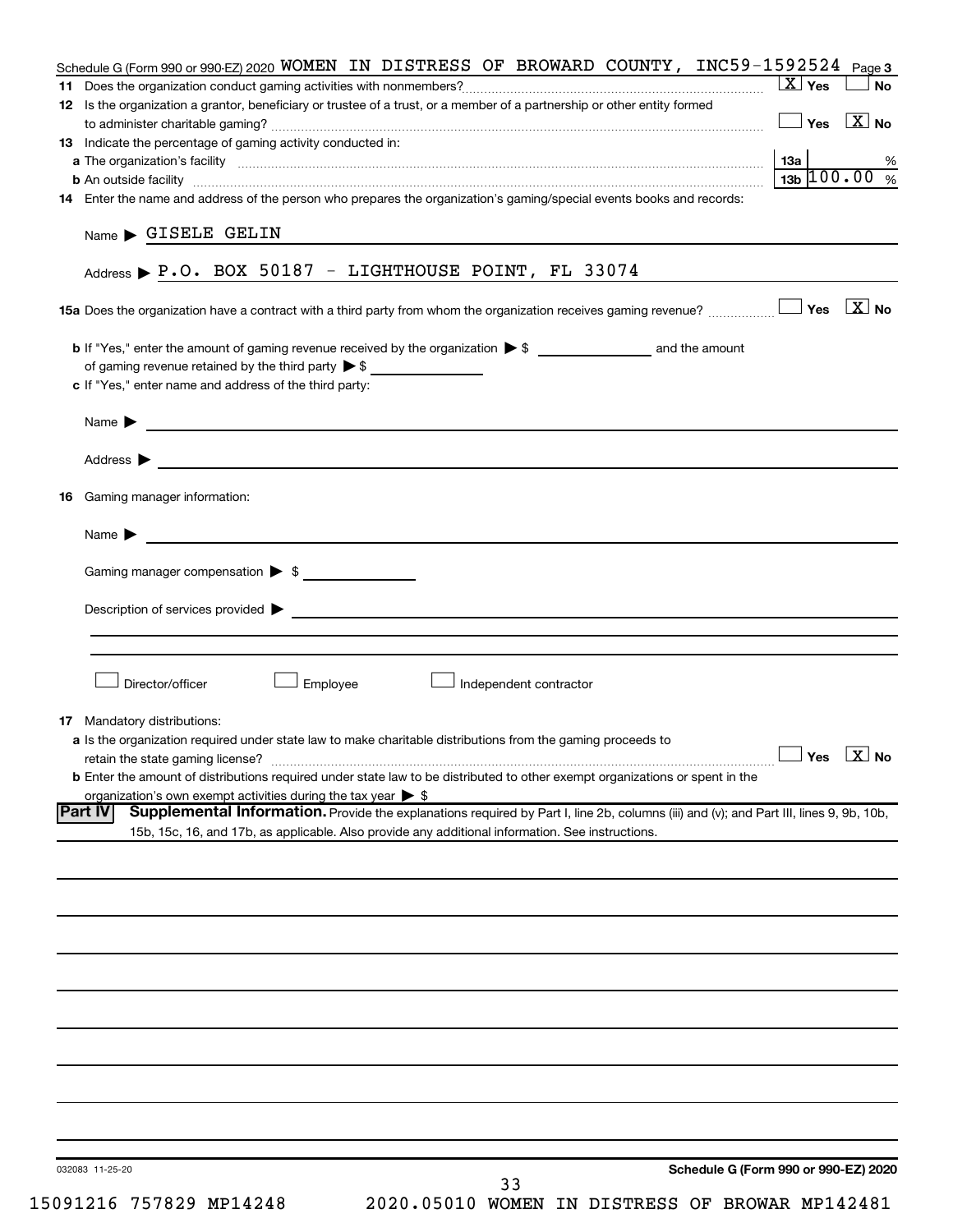| Schedule G (Form 990 or 990-EZ) WOMEN IN D<br><b>Part IV</b> Supplemental Information (continued)<br>032084 04-01-20<br>$34$ |  |  |  |  | WOMEN IN DISTRESS OF BROWARD COUNTY, INC59-1592524 Page 4 |  |
|------------------------------------------------------------------------------------------------------------------------------|--|--|--|--|-----------------------------------------------------------|--|
|                                                                                                                              |  |  |  |  |                                                           |  |
|                                                                                                                              |  |  |  |  |                                                           |  |
|                                                                                                                              |  |  |  |  |                                                           |  |
|                                                                                                                              |  |  |  |  |                                                           |  |
|                                                                                                                              |  |  |  |  |                                                           |  |
|                                                                                                                              |  |  |  |  |                                                           |  |
|                                                                                                                              |  |  |  |  |                                                           |  |
|                                                                                                                              |  |  |  |  |                                                           |  |
|                                                                                                                              |  |  |  |  |                                                           |  |
|                                                                                                                              |  |  |  |  |                                                           |  |
|                                                                                                                              |  |  |  |  |                                                           |  |
|                                                                                                                              |  |  |  |  |                                                           |  |
|                                                                                                                              |  |  |  |  |                                                           |  |
|                                                                                                                              |  |  |  |  |                                                           |  |
|                                                                                                                              |  |  |  |  |                                                           |  |
|                                                                                                                              |  |  |  |  |                                                           |  |
|                                                                                                                              |  |  |  |  |                                                           |  |
|                                                                                                                              |  |  |  |  |                                                           |  |
| Schedule G (Form 990 or 990-EZ)                                                                                              |  |  |  |  |                                                           |  |
|                                                                                                                              |  |  |  |  |                                                           |  |
|                                                                                                                              |  |  |  |  |                                                           |  |
|                                                                                                                              |  |  |  |  |                                                           |  |
|                                                                                                                              |  |  |  |  |                                                           |  |
|                                                                                                                              |  |  |  |  |                                                           |  |
|                                                                                                                              |  |  |  |  |                                                           |  |
|                                                                                                                              |  |  |  |  |                                                           |  |
|                                                                                                                              |  |  |  |  |                                                           |  |
|                                                                                                                              |  |  |  |  |                                                           |  |
|                                                                                                                              |  |  |  |  |                                                           |  |
|                                                                                                                              |  |  |  |  |                                                           |  |
|                                                                                                                              |  |  |  |  |                                                           |  |
|                                                                                                                              |  |  |  |  |                                                           |  |
|                                                                                                                              |  |  |  |  |                                                           |  |
|                                                                                                                              |  |  |  |  |                                                           |  |
|                                                                                                                              |  |  |  |  |                                                           |  |
|                                                                                                                              |  |  |  |  |                                                           |  |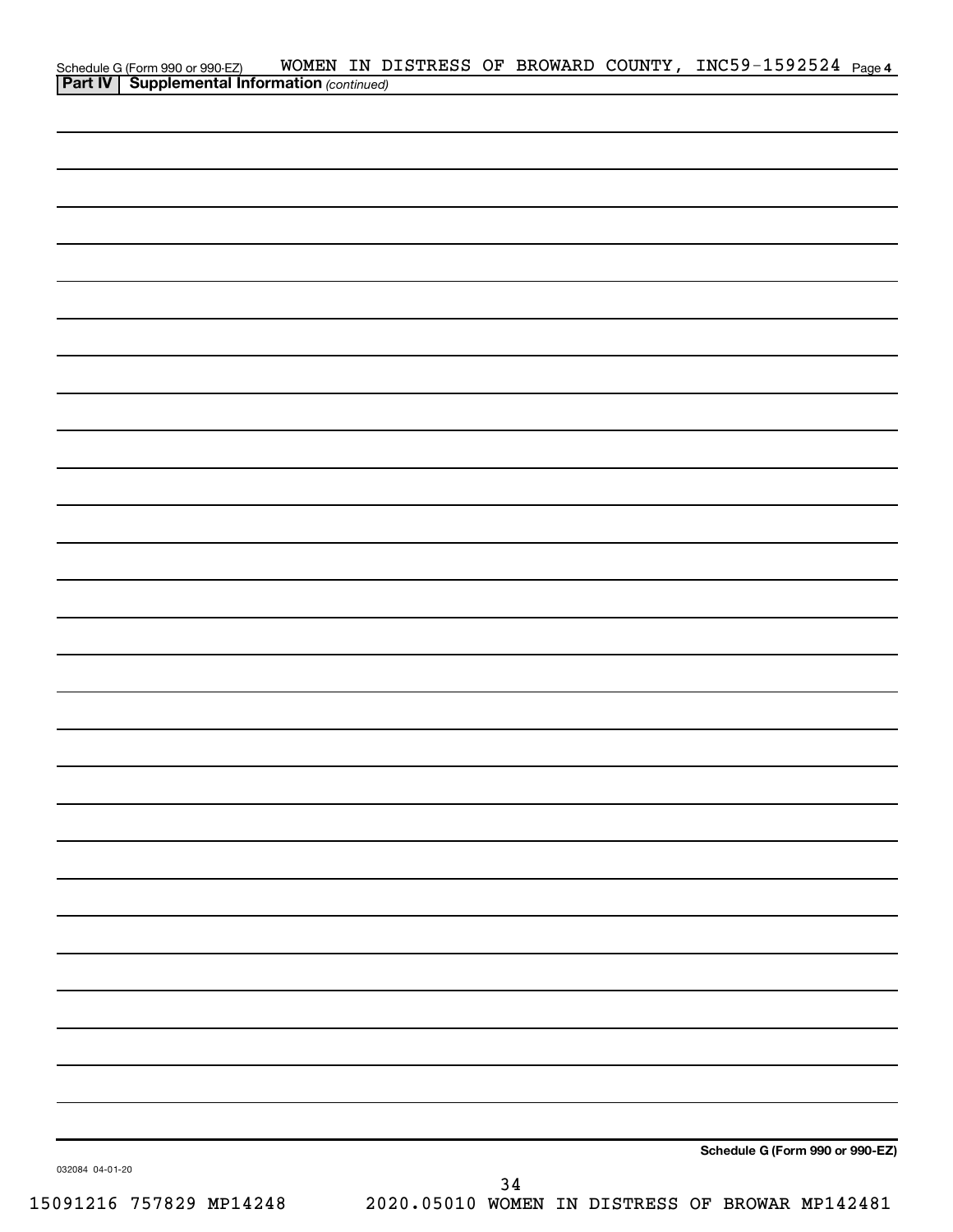| <b>SCHEDULE I</b><br>(Form 990)<br>Internal Revenue Service | Department of the Treasury                              |                                                     |           | <b>Grants and Other Assistance to Organizations,</b><br>Governments, and Individuals in the United States<br>Complete if the organization answered "Yes" on Form 990, Part IV, line 21 or 22. | Attach to Form 990.<br>Go to www.irs.gov/Form990 for the latest information. |                                         |                                                                |                                          | OMB No. 1545-0047<br><b>Open to Public</b><br>Inspection |      |
|-------------------------------------------------------------|---------------------------------------------------------|-----------------------------------------------------|-----------|-----------------------------------------------------------------------------------------------------------------------------------------------------------------------------------------------|------------------------------------------------------------------------------|-----------------------------------------|----------------------------------------------------------------|------------------------------------------|----------------------------------------------------------|------|
|                                                             | Name of the organization                                |                                                     |           |                                                                                                                                                                                               |                                                                              |                                         |                                                                |                                          | <b>Employer identification number</b>                    |      |
|                                                             |                                                         |                                                     |           | WOMEN IN DISTRESS OF BROWARD COUNTY, INC                                                                                                                                                      |                                                                              |                                         |                                                                |                                          | 59-1592524                                               |      |
| Part I                                                      |                                                         | <b>General Information on Grants and Assistance</b> |           |                                                                                                                                                                                               |                                                                              |                                         |                                                                |                                          |                                                          |      |
| 1                                                           |                                                         |                                                     |           | Does the organization maintain records to substantiate the amount of the grants or assistance, the grantees' eligibility for the grants or assistance, and the selection                      |                                                                              |                                         |                                                                |                                          | $\boxed{\text{X}}$ Yes                                   | l No |
| $\mathbf{2}$                                                |                                                         |                                                     |           | Describe in Part IV the organization's procedures for monitoring the use of grant funds in the United States.                                                                                 |                                                                              |                                         |                                                                |                                          |                                                          |      |
| Part II                                                     |                                                         |                                                     |           | Grants and Other Assistance to Domestic Organizations and Domestic Governments. Complete if the organization answered "Yes" on Form 990, Part IV, line 21, for any                            |                                                                              |                                         |                                                                |                                          |                                                          |      |
|                                                             |                                                         |                                                     |           | recipient that received more than \$5,000. Part II can be duplicated if additional space is needed.                                                                                           |                                                                              |                                         |                                                                |                                          |                                                          |      |
|                                                             | 1 (a) Name and address of organization<br>or government |                                                     | $(b)$ EIN | (c) IRC section<br>(if applicable)                                                                                                                                                            | (d) Amount of<br>cash grant                                                  | (e) Amount of<br>non-cash<br>assistance | (f) Method of<br>valuation (book,<br>FMV, appraisal,<br>other) | (g) Description of<br>noncash assistance | (h) Purpose of grant<br>or assistance                    |      |
|                                                             |                                                         |                                                     |           |                                                                                                                                                                                               |                                                                              |                                         |                                                                |                                          |                                                          |      |
|                                                             |                                                         |                                                     |           |                                                                                                                                                                                               |                                                                              |                                         |                                                                |                                          |                                                          |      |
| $\mathbf{2}$<br>3                                           |                                                         |                                                     |           |                                                                                                                                                                                               |                                                                              |                                         |                                                                |                                          |                                                          |      |

**For Paperwork Reduction Act Notice, see the Instructions for Form 990. Schedule I (Form 990) 2020** LHA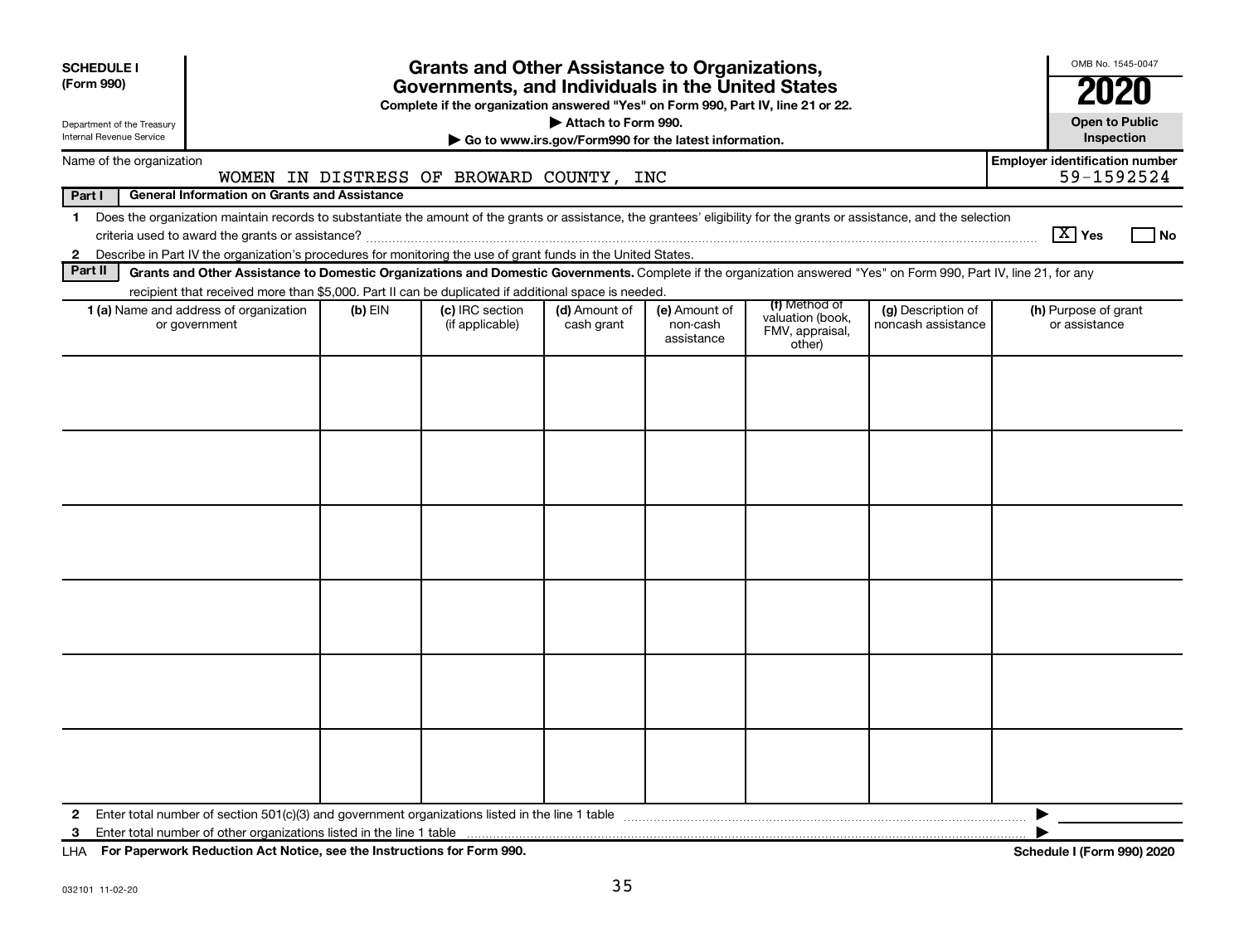#### Schedule I (Form 990) 2020 Page WOMEN IN DISTRESS OF BROWARD COUNTY, INC 59-1592524

**2**

Part III | Grants and Other Assistance to Domestic Individuals. Complete if the organization answered "Yes" on Form 990, Part IV, line 22. Part III can be duplicated if additional space is needed.

| (a) Type of grant or assistance                                                                                                                      | (b) Number of<br>recipients | (c) Amount of<br>cash grant | (d) Amount of non-<br>cash assistance | (e) Method of valuation<br>(book, FMV, appraisal, other) | (f) Description of noncash assistance |
|------------------------------------------------------------------------------------------------------------------------------------------------------|-----------------------------|-----------------------------|---------------------------------------|----------------------------------------------------------|---------------------------------------|
|                                                                                                                                                      |                             |                             |                                       |                                                          |                                       |
| RENT & LODGING                                                                                                                                       | 135                         | 174,897.                    |                                       | $0.$ $FMV$                                               |                                       |
|                                                                                                                                                      |                             |                             |                                       |                                                          |                                       |
| FOOD & SUPPLIES                                                                                                                                      | 936                         | 54,356.                     |                                       | $0.$ $FMV$                                               |                                       |
|                                                                                                                                                      |                             |                             |                                       |                                                          |                                       |
| TRANSPORTATION                                                                                                                                       | 371                         | 56,240.                     |                                       | $0.$ $FMV$                                               |                                       |
|                                                                                                                                                      |                             |                             |                                       |                                                          |                                       |
| MEDICAL                                                                                                                                              | 30                          | 5,410.                      |                                       | $0.$ $FMV$                                               |                                       |
|                                                                                                                                                      |                             |                             |                                       |                                                          |                                       |
| OTHER                                                                                                                                                | 616                         | 17,263.                     |                                       | $0.$ $FMV$                                               |                                       |
| Part IV<br>Supplemental Information. Provide the information required in Part I, line 2; Part III, column (b); and any other additional information. |                             |                             |                                       |                                                          |                                       |

PART I, LINE 2:

GRANT EXPENDITURES ARE MONITORED THROUGH USE OF SEPARATE ACCOUNT OF

EXPENDITURES IN THE ACCOUNTING RECORDS.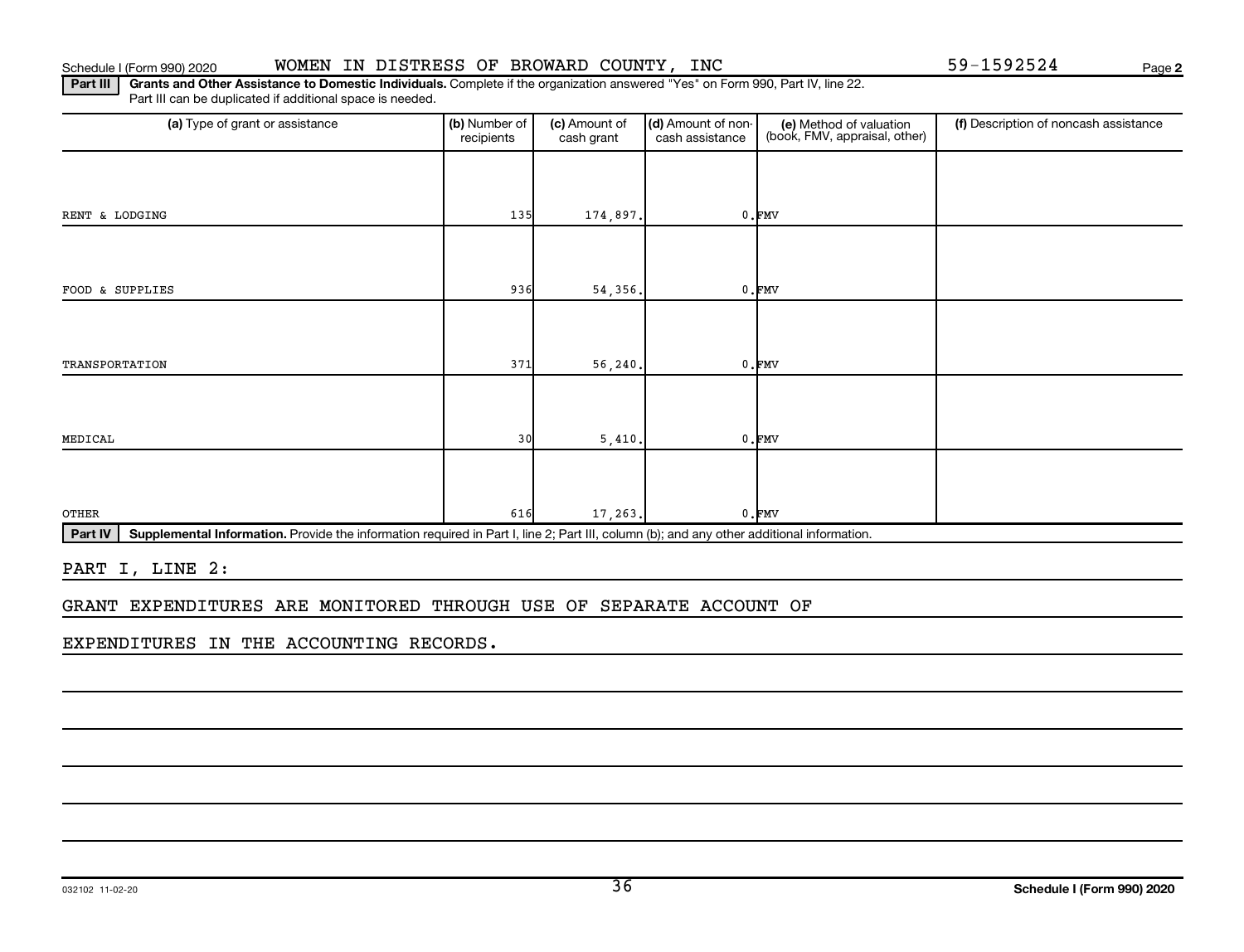|   | <b>SCHEDULE J</b>                                                                          | <b>Compensation Information</b>                                                                                          |                                       | OMB No. 1545-0047          |     |                         |  |  |  |
|---|--------------------------------------------------------------------------------------------|--------------------------------------------------------------------------------------------------------------------------|---------------------------------------|----------------------------|-----|-------------------------|--|--|--|
|   | (Form 990)                                                                                 | For certain Officers, Directors, Trustees, Key Employees, and Highest                                                    |                                       |                            |     |                         |  |  |  |
|   |                                                                                            | <b>Compensated Employees</b>                                                                                             |                                       | 2020                       |     |                         |  |  |  |
|   |                                                                                            | Complete if the organization answered "Yes" on Form 990, Part IV, line 23.<br>Attach to Form 990.                        |                                       | <b>Open to Public</b>      |     |                         |  |  |  |
|   | Department of the Treasury<br>Internal Revenue Service                                     | Go to www.irs.gov/Form990 for instructions and the latest information.                                                   |                                       | <b>Inspection</b>          |     |                         |  |  |  |
|   | Name of the organization                                                                   |                                                                                                                          | <b>Employer identification number</b> |                            |     |                         |  |  |  |
|   |                                                                                            | WOMEN IN DISTRESS OF<br>INC<br>BROWARD COUNTY,                                                                           |                                       | 59-1592524                 |     |                         |  |  |  |
|   | Part I                                                                                     | <b>Questions Regarding Compensation</b>                                                                                  |                                       |                            |     |                         |  |  |  |
|   |                                                                                            |                                                                                                                          |                                       |                            | Yes | No                      |  |  |  |
|   |                                                                                            | Check the appropriate box(es) if the organization provided any of the following to or for a person listed on Form 990,   |                                       |                            |     |                         |  |  |  |
|   |                                                                                            | Part VII, Section A, line 1a. Complete Part III to provide any relevant information regarding these items.               |                                       |                            |     |                         |  |  |  |
|   | First-class or charter travel                                                              | Housing allowance or residence for personal use                                                                          |                                       |                            |     |                         |  |  |  |
|   | Travel for companions                                                                      | Payments for business use of personal residence                                                                          |                                       |                            |     |                         |  |  |  |
|   | Health or social club dues or initiation fees<br>Tax indemnification and gross-up payments |                                                                                                                          |                                       |                            |     |                         |  |  |  |
|   |                                                                                            | Discretionary spending account<br>Personal services (such as maid, chauffeur, chef)                                      |                                       |                            |     |                         |  |  |  |
|   |                                                                                            |                                                                                                                          |                                       |                            |     |                         |  |  |  |
|   |                                                                                            | <b>b</b> If any of the boxes on line 1a are checked, did the organization follow a written policy regarding payment or   |                                       |                            |     |                         |  |  |  |
|   |                                                                                            |                                                                                                                          |                                       | 1b                         |     |                         |  |  |  |
| 2 |                                                                                            | Did the organization require substantiation prior to reimbursing or allowing expenses incurred by all directors,         |                                       |                            |     |                         |  |  |  |
|   |                                                                                            |                                                                                                                          |                                       | $\mathbf{2}$               |     |                         |  |  |  |
|   |                                                                                            |                                                                                                                          |                                       |                            |     |                         |  |  |  |
| З |                                                                                            | Indicate which, if any, of the following the organization used to establish the compensation of the organization's       |                                       |                            |     |                         |  |  |  |
|   |                                                                                            | CEO/Executive Director. Check all that apply. Do not check any boxes for methods used by a related organization to       |                                       |                            |     |                         |  |  |  |
|   |                                                                                            | establish compensation of the CEO/Executive Director, but explain in Part III.                                           |                                       |                            |     |                         |  |  |  |
|   | Compensation committee                                                                     | Written employment contract                                                                                              |                                       |                            |     |                         |  |  |  |
|   |                                                                                            | Compensation survey or study<br>Independent compensation consultant                                                      |                                       |                            |     |                         |  |  |  |
|   |                                                                                            | $\lfloor x \rfloor$ Approval by the board or compensation committee<br>Form 990 of other organizations                   |                                       |                            |     |                         |  |  |  |
|   |                                                                                            |                                                                                                                          |                                       |                            |     |                         |  |  |  |
| 4 |                                                                                            | During the year, did any person listed on Form 990, Part VII, Section A, line 1a, with respect to the filing             |                                       |                            |     |                         |  |  |  |
|   | organization or a related organization:                                                    |                                                                                                                          |                                       |                            |     | х                       |  |  |  |
| а |                                                                                            | Receive a severance payment or change-of-control payment?                                                                |                                       | 4a                         |     | $\overline{\mathbf{X}}$ |  |  |  |
|   |                                                                                            |                                                                                                                          |                                       | 4b<br>4c                   |     | X                       |  |  |  |
|   |                                                                                            |                                                                                                                          |                                       |                            |     |                         |  |  |  |
|   |                                                                                            | If "Yes" to any of lines 4a-c, list the persons and provide the applicable amounts for each item in Part III.            |                                       |                            |     |                         |  |  |  |
|   |                                                                                            | Only section 501(c)(3), 501(c)(4), and 501(c)(29) organizations must complete lines 5-9.                                 |                                       |                            |     |                         |  |  |  |
|   |                                                                                            | For persons listed on Form 990, Part VII, Section A, line 1a, did the organization pay or accrue any compensation        |                                       |                            |     |                         |  |  |  |
|   | contingent on the revenues of:                                                             |                                                                                                                          |                                       |                            |     |                         |  |  |  |
| a |                                                                                            | The organization? <b>William Commission Commission Commission</b> Commission Commission Commission Commission Commission |                                       | 5a                         |     | x                       |  |  |  |
|   |                                                                                            |                                                                                                                          |                                       | 5b                         |     | $\overline{\mathtt{x}}$ |  |  |  |
|   |                                                                                            | If "Yes" on line 5a or 5b, describe in Part III.                                                                         |                                       |                            |     |                         |  |  |  |
|   |                                                                                            | 6 For persons listed on Form 990, Part VII, Section A, line 1a, did the organization pay or accrue any compensation      |                                       |                            |     |                         |  |  |  |
|   | contingent on the net earnings of:                                                         |                                                                                                                          |                                       |                            |     |                         |  |  |  |
| a |                                                                                            |                                                                                                                          |                                       | 6a                         |     | х                       |  |  |  |
|   |                                                                                            |                                                                                                                          |                                       | 6b                         |     | $\overline{\texttt{x}}$ |  |  |  |
|   |                                                                                            | If "Yes" on line 6a or 6b, describe in Part III.                                                                         |                                       |                            |     |                         |  |  |  |
|   |                                                                                            | 7 For persons listed on Form 990, Part VII, Section A, line 1a, did the organization provide any nonfixed payments       |                                       |                            |     |                         |  |  |  |
|   |                                                                                            |                                                                                                                          |                                       | 7                          |     | x                       |  |  |  |
| 8 |                                                                                            | Were any amounts reported on Form 990, Part VII, paid or accrued pursuant to a contract that was subject to the          |                                       |                            |     |                         |  |  |  |
| 8 |                                                                                            |                                                                                                                          |                                       |                            |     | х                       |  |  |  |
| 9 |                                                                                            | If "Yes" on line 8, did the organization also follow the rebuttable presumption procedure described in                   |                                       |                            |     |                         |  |  |  |
|   |                                                                                            |                                                                                                                          |                                       | 9                          |     |                         |  |  |  |
|   |                                                                                            | LHA For Paperwork Reduction Act Notice, see the Instructions for Form 990.                                               |                                       | Schedule J (Form 990) 2020 |     |                         |  |  |  |

032111 12-07-20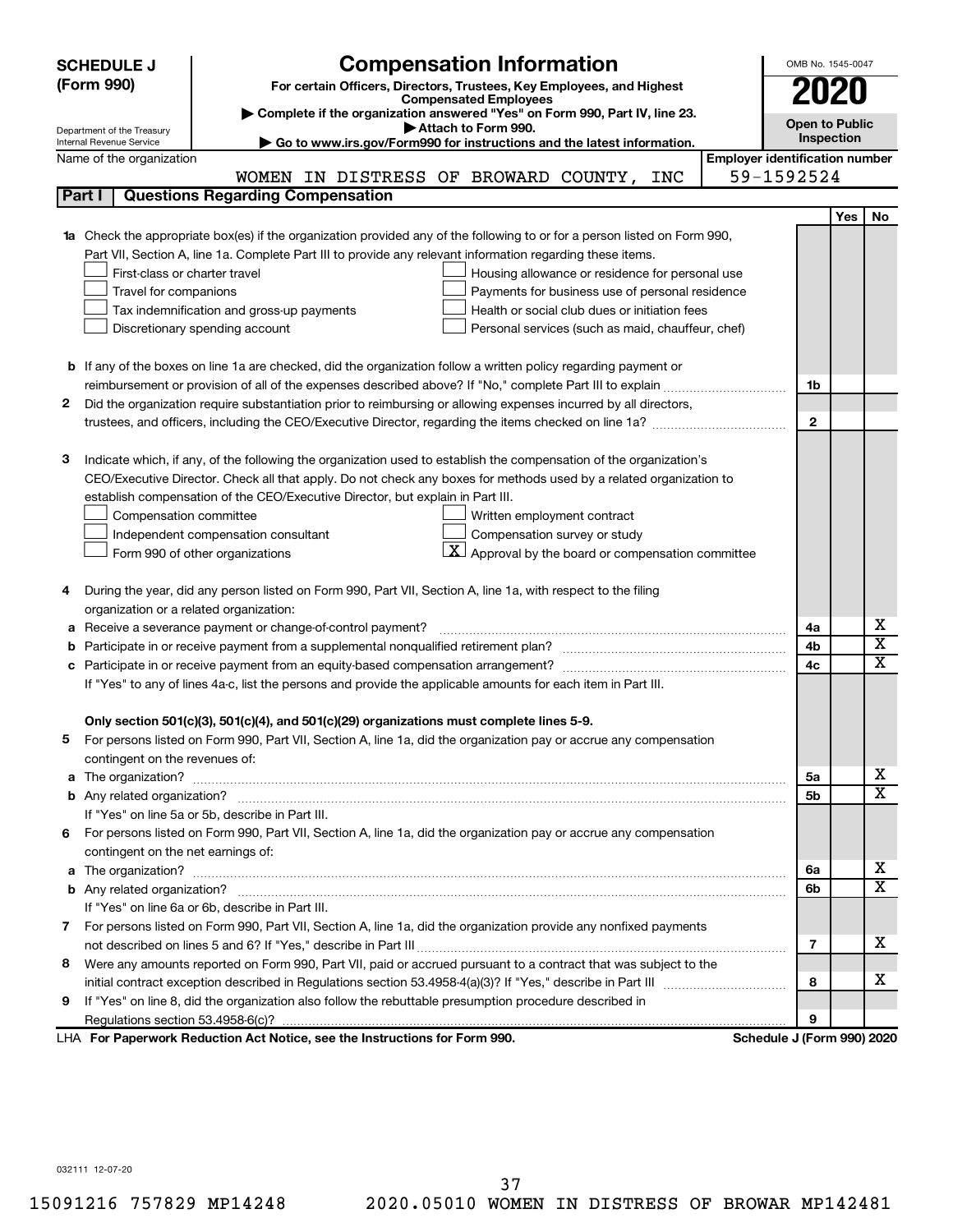#### Part II | Officers, Directors, Trustees, Key Employees, and Highest Compensated Employees. Use duplicate copies if additional space is needed.

For each individual whose compensation must be reported on Schedule J, report compensation from the organization on row (i) and from related organizations, described in the instructions, on row (ii). Do not list any individuals that aren't listed on Form 990, Part VII.

Note: The sum of columns (B)(i)-(iii) for each listed individual must equal the total amount of Form 990, Part VII, Section A, line 1a, applicable column (D) and (E) amounts for that individual.

|                                |                                      |                          | (B) Breakdown of W-2 and/or 1099-MISC compensation |                                           | (C) Retirement and | (D) Nontaxable             | (E) Total of columns<br>$(B)(i)-(D)$ | (F) Compensation                                           |
|--------------------------------|--------------------------------------|--------------------------|----------------------------------------------------|-------------------------------------------|--------------------|----------------------------|--------------------------------------|------------------------------------------------------------|
| (A) Name and Title             |                                      | (i) Base<br>compensation | (ii) Bonus &<br>incentive<br>compensation          | (iii) Other<br>reportable<br>compensation | compensation       | other deferred<br>benefits |                                      | in column (B)<br>reported as deferred<br>on prior Form 990 |
| MARY RIEDEL<br>(1)             | (i)                                  | 251,850.                 | $\overline{0}$ .                                   | $\overline{0}$ .                          | 7,555.             | 4,309.                     | 263,714.                             | $\overline{0}$ .                                           |
| PAST PRESIDENT                 | (ii)                                 | $\overline{0}$ .         | $\overline{0}$ .                                   | $\overline{0}$ .                          | σ.                 | $\overline{0}$ .           | $\mathbf{0}$ .                       | $\overline{0}$ .                                           |
| DANAY PALAEZ<br>(2)            | (i)                                  | 148,578.                 | $\overline{0}$ .                                   | $\overline{0}$ .                          | 4,524.             | 7,884.                     | 160,986.                             | $\overline{0}$ .                                           |
| COO                            | (ii)                                 | $\overline{0}$ .         | $\overline{0}$                                     | $\overline{0}$ .                          | σ.                 | 0.                         | 0.                                   | $\overline{0}$ .                                           |
| <b>JENNIFER BULLOCK</b><br>(3) | (i)                                  | 115,825.                 | $\overline{0}$                                     | $\overline{0}$ .                          | $\overline{0}$ .   | 4,870.                     | 120,695.                             | $\overline{0}$ .                                           |
| EXECUTIVE VICE PRESIDENT       | (ii)                                 | $\overline{0}$ .         | $\overline{0}$ .                                   | $\overline{0}$ .                          | σ.                 | $\overline{0}$ .           | $\overline{0}$ .                     | $\overline{0}$ .                                           |
|                                | (i)                                  |                          |                                                    |                                           |                    |                            |                                      |                                                            |
|                                | (ii)                                 |                          |                                                    |                                           |                    |                            |                                      |                                                            |
|                                | (i)                                  |                          |                                                    |                                           |                    |                            |                                      |                                                            |
|                                | (ii)                                 |                          |                                                    |                                           |                    |                            |                                      |                                                            |
|                                | $\qquad \qquad \textbf{(i)}$         |                          |                                                    |                                           |                    |                            |                                      |                                                            |
|                                | (ii)                                 |                          |                                                    |                                           |                    |                            |                                      |                                                            |
|                                | $\qquad \qquad \textbf{(i)}$         |                          |                                                    |                                           |                    |                            |                                      |                                                            |
|                                | (ii)                                 |                          |                                                    |                                           |                    |                            |                                      |                                                            |
|                                | (i)                                  |                          |                                                    |                                           |                    |                            |                                      |                                                            |
|                                | (i)                                  |                          |                                                    |                                           |                    |                            |                                      |                                                            |
|                                | (i)                                  |                          |                                                    |                                           |                    |                            |                                      |                                                            |
|                                | (ii)<br>$\qquad \qquad \textbf{(i)}$ |                          |                                                    |                                           |                    |                            |                                      |                                                            |
|                                | (ii)                                 |                          |                                                    |                                           |                    |                            |                                      |                                                            |
|                                | $(\sf{i})$                           |                          |                                                    |                                           |                    |                            |                                      |                                                            |
|                                | (ii)                                 |                          |                                                    |                                           |                    |                            |                                      |                                                            |
|                                | $(\sf{i})$                           |                          |                                                    |                                           |                    |                            |                                      |                                                            |
|                                | (ii)                                 |                          |                                                    |                                           |                    |                            |                                      |                                                            |
|                                | $(\sf{i})$                           |                          |                                                    |                                           |                    |                            |                                      |                                                            |
|                                | (ii)                                 |                          |                                                    |                                           |                    |                            |                                      |                                                            |
|                                | (i)                                  |                          |                                                    |                                           |                    |                            |                                      |                                                            |
|                                | (ii)                                 |                          |                                                    |                                           |                    |                            |                                      |                                                            |
|                                | (i)                                  |                          |                                                    |                                           |                    |                            |                                      |                                                            |
|                                | (ii)                                 |                          |                                                    |                                           |                    |                            |                                      |                                                            |
|                                | (i)                                  |                          |                                                    |                                           |                    |                            |                                      |                                                            |
|                                | (ii)                                 |                          |                                                    |                                           |                    |                            |                                      |                                                            |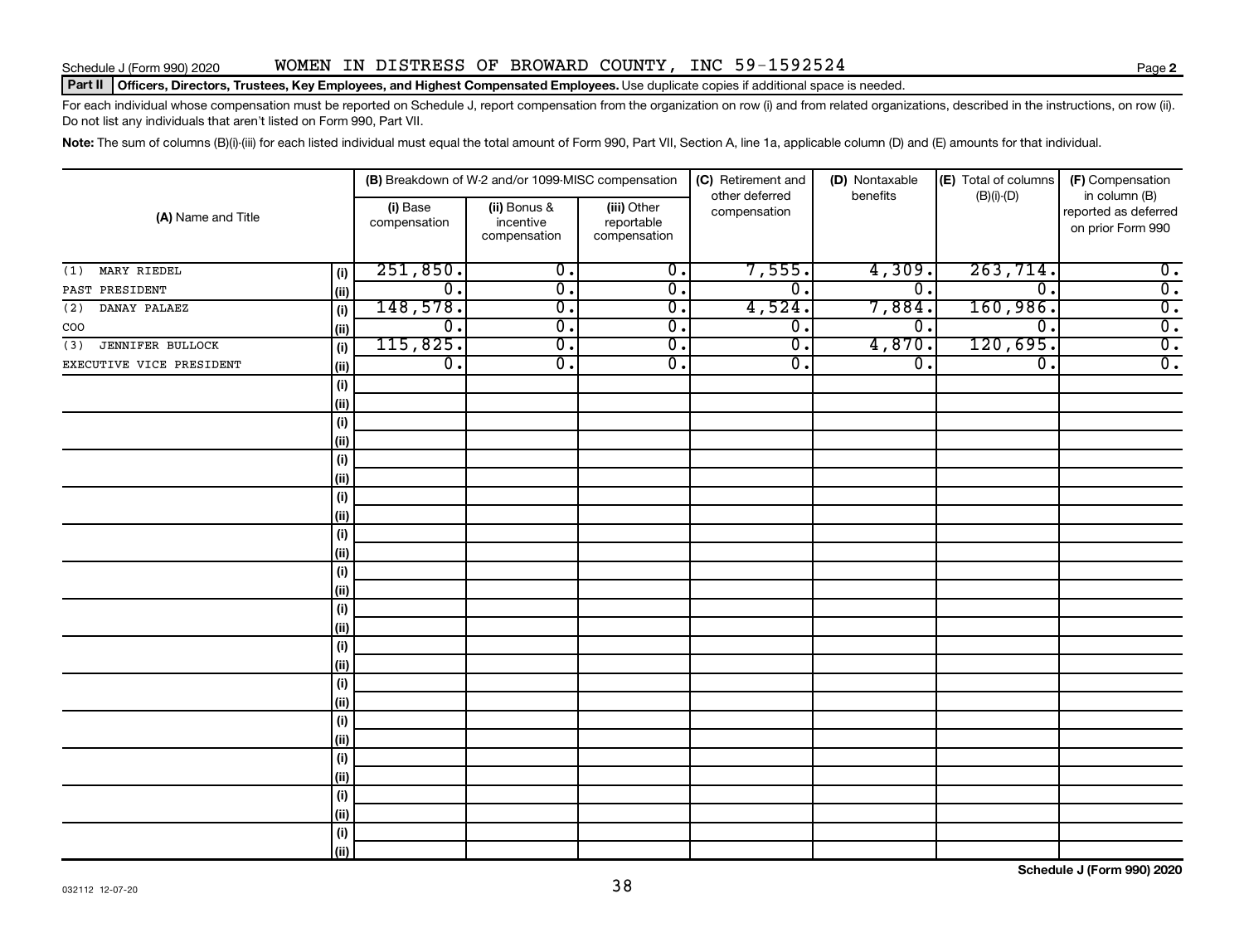#### **Part III Supplemental Information**

Provide the information, explanation, or descriptions required for Part I, lines 1a, 1b, 3, 4a, 4b, 4c, 5a, 5b, 6a, 6b, 7, and 8, and for Part II. Also complete this part for any additional information.

**Schedule J (Form 990) 2020**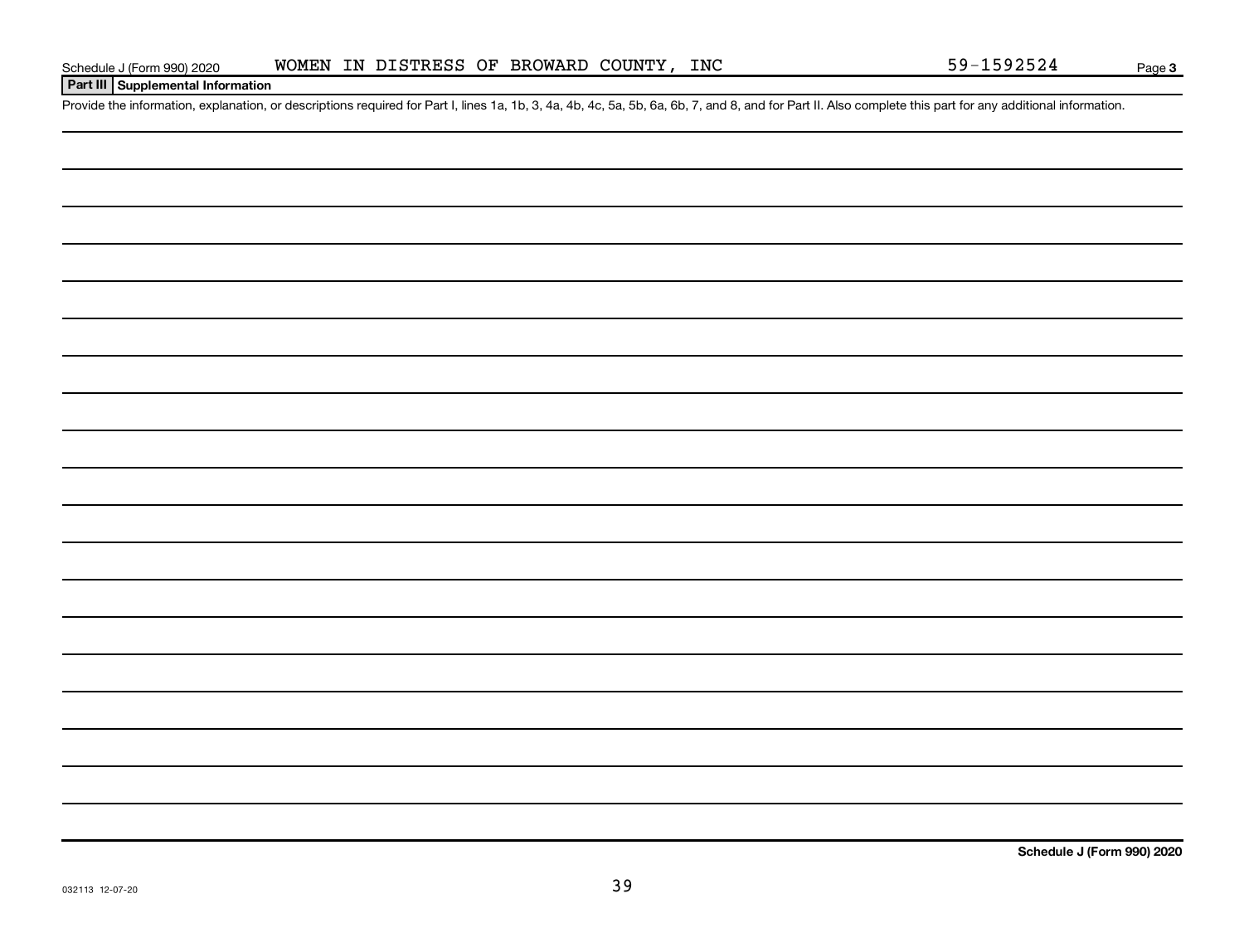#### **SCHEDULE M (Form 990)**

## **Noncash Contributions**

OMB No. 1545-0047

| Department of the Treasury |
|----------------------------|
| Internal Revenue Service   |

◆ Complete if the organizations answered "Yes" on Form 990, Part IV, lines 29 or 30.<br>● Complete if the organizations answered "Yes" on Form 990, Part IV, lines 29 or 30. **Attach to Form 990.** J

**Open to Public Inspection**

| Internal Revenue Service | Go to www.irs.gov/Form990 for instructions and the latest information. |
|--------------------------|------------------------------------------------------------------------|
| Name of the organization |                                                                        |

| <b>Employer identification number</b> |            |  |
|---------------------------------------|------------|--|
|                                       | 59-1592524 |  |

|                                                         | WOMEN IN DISTRESS OF BROWARD COUNTY, INC                                                                                       |                               |                                      |                                                                                                      |    |  | 59-1592524                                                   |     |     |            |
|---------------------------------------------------------|--------------------------------------------------------------------------------------------------------------------------------|-------------------------------|--------------------------------------|------------------------------------------------------------------------------------------------------|----|--|--------------------------------------------------------------|-----|-----|------------|
| <b>Part</b> I                                           | <b>Types of Property</b>                                                                                                       |                               |                                      |                                                                                                      |    |  |                                                              |     |     |            |
|                                                         |                                                                                                                                | (a)<br>Check if<br>applicable | (b)<br>Number of<br>contributions or | (c)<br>Noncash contribution<br>amounts reported on<br>items contributed Form 990, Part VIII, line 1g |    |  | (d)<br>Method of determining<br>noncash contribution amounts |     |     |            |
| 1.                                                      |                                                                                                                                |                               |                                      |                                                                                                      |    |  |                                                              |     |     |            |
| 2                                                       |                                                                                                                                |                               |                                      |                                                                                                      |    |  |                                                              |     |     |            |
| З                                                       | Art - Fractional interests                                                                                                     |                               |                                      |                                                                                                      |    |  |                                                              |     |     |            |
| 4                                                       |                                                                                                                                |                               |                                      |                                                                                                      |    |  |                                                              |     |     |            |
| 5                                                       | Clothing and household goods                                                                                                   | $\overline{\text{x}}$         |                                      |                                                                                                      |    |  | 374,408. FAIR MARKET VALUE                                   |     |     |            |
| 6                                                       | Cars and other vehicles                                                                                                        |                               |                                      |                                                                                                      |    |  |                                                              |     |     |            |
| 7                                                       |                                                                                                                                |                               |                                      |                                                                                                      |    |  |                                                              |     |     |            |
| 8                                                       |                                                                                                                                |                               |                                      |                                                                                                      |    |  |                                                              |     |     |            |
| 9                                                       | Securities - Publicly traded                                                                                                   |                               |                                      |                                                                                                      |    |  |                                                              |     |     |            |
| 10                                                      | Securities - Closely held stock                                                                                                |                               |                                      |                                                                                                      |    |  |                                                              |     |     |            |
| 11                                                      | Securities - Partnership, LLC, or                                                                                              |                               |                                      |                                                                                                      |    |  |                                                              |     |     |            |
|                                                         |                                                                                                                                |                               |                                      |                                                                                                      |    |  |                                                              |     |     |            |
| 12                                                      | Securities - Miscellaneous                                                                                                     |                               |                                      |                                                                                                      |    |  |                                                              |     |     |            |
| 13                                                      | Qualified conservation contribution -                                                                                          |                               |                                      |                                                                                                      |    |  |                                                              |     |     |            |
|                                                         |                                                                                                                                |                               |                                      |                                                                                                      |    |  |                                                              |     |     |            |
| 14                                                      | Qualified conservation contribution - Other                                                                                    |                               |                                      |                                                                                                      |    |  |                                                              |     |     |            |
| 15                                                      | Real estate - Residential                                                                                                      |                               |                                      |                                                                                                      |    |  |                                                              |     |     |            |
| 16                                                      | Real estate - Commercial                                                                                                       |                               |                                      |                                                                                                      |    |  |                                                              |     |     |            |
| 17                                                      |                                                                                                                                |                               |                                      |                                                                                                      |    |  |                                                              |     |     |            |
| 18                                                      |                                                                                                                                |                               |                                      |                                                                                                      |    |  |                                                              |     |     |            |
| 19                                                      |                                                                                                                                |                               |                                      |                                                                                                      |    |  |                                                              |     |     |            |
| 20                                                      | Drugs and medical supplies                                                                                                     |                               |                                      |                                                                                                      |    |  |                                                              |     |     |            |
| 21                                                      |                                                                                                                                |                               |                                      |                                                                                                      |    |  |                                                              |     |     |            |
| 22                                                      |                                                                                                                                |                               |                                      |                                                                                                      |    |  |                                                              |     |     |            |
| 23                                                      |                                                                                                                                |                               |                                      |                                                                                                      |    |  |                                                              |     |     |            |
| 24                                                      |                                                                                                                                |                               |                                      |                                                                                                      |    |  |                                                              |     |     |            |
| 25                                                      | (FURNITURE & E)<br>Other $\blacktriangleright$                                                                                 | $\overline{\mathbf{x}}$       | 331                                  |                                                                                                      |    |  | 410, 354. FAIR MARKET VALUE                                  |     |     |            |
| 26                                                      | ( OTHER ITEMS<br>Other $\blacktriangleright$                                                                                   | $\overline{\text{x}}$         | 134                                  |                                                                                                      |    |  | 140, 912. FAIR MARKET VALUE                                  |     |     |            |
| 27                                                      | Other $\blacktriangleright$                                                                                                    |                               |                                      |                                                                                                      |    |  |                                                              |     |     |            |
| 28                                                      | Other $\blacktriangleright$                                                                                                    |                               |                                      |                                                                                                      |    |  |                                                              |     |     |            |
| 29                                                      | Number of Forms 8283 received by the organization during the tax year for contributions                                        |                               |                                      |                                                                                                      |    |  |                                                              |     |     |            |
|                                                         | for which the organization completed Form 8283, Part V, Donee Acknowledgement                                                  |                               |                                      |                                                                                                      | 29 |  |                                                              |     |     |            |
|                                                         |                                                                                                                                |                               |                                      |                                                                                                      |    |  |                                                              |     | Yes | $\vert$ No |
|                                                         | 30a During the year, did the organization receive by contribution any property reported in Part I, lines 1 through 28, that it |                               |                                      |                                                                                                      |    |  |                                                              |     |     |            |
|                                                         | must hold for at least three years from the date of the initial contribution, and which isn't required to be used for          |                               |                                      |                                                                                                      |    |  |                                                              |     |     |            |
|                                                         |                                                                                                                                |                               |                                      |                                                                                                      |    |  | 30a                                                          |     | х   |            |
| <b>b</b> If "Yes," describe the arrangement in Part II. |                                                                                                                                |                               |                                      |                                                                                                      |    |  |                                                              |     |     |            |
| 31                                                      | Does the organization have a gift acceptance policy that requires the review of any nonstandard contributions?                 |                               |                                      |                                                                                                      |    |  |                                                              | 31  |     | х          |
|                                                         | 32a Does the organization hire or use third parties or related organizations to solicit, process, or sell noncash              |                               |                                      |                                                                                                      |    |  |                                                              |     |     |            |
|                                                         | contributions?                                                                                                                 |                               |                                      |                                                                                                      |    |  |                                                              | 32a |     | x          |
|                                                         | <b>b</b> If "Yes," describe in Part II.                                                                                        |                               |                                      |                                                                                                      |    |  |                                                              |     |     |            |

**For Paperwork Reduction Act Notice, see the Instructions for Form 990. Schedule M (Form 990) 2020** LHA describe in Part II.

**33** If the organization didn't report an amount in column (c) for a type of property for which column (a) is checked,

032141 11-23-20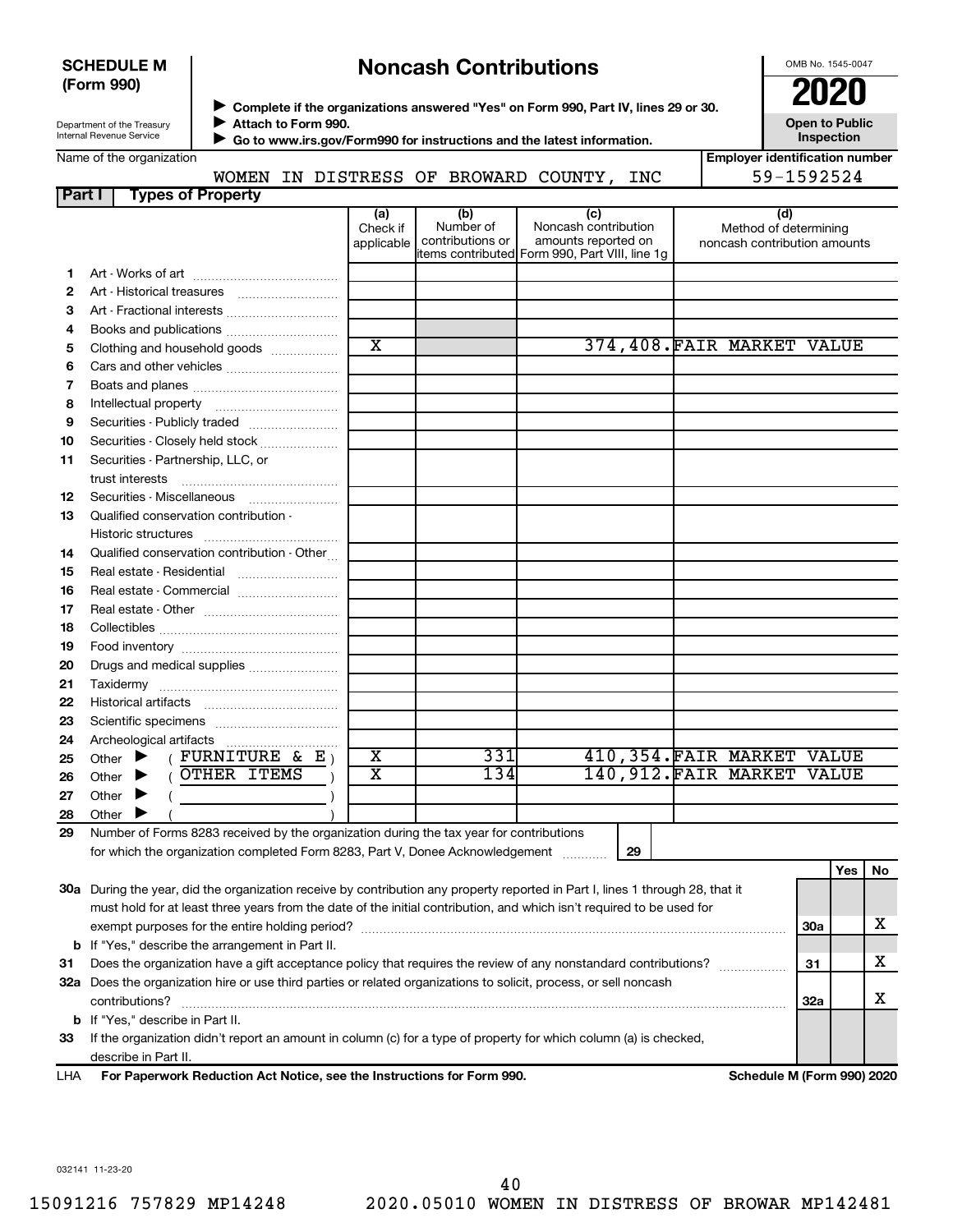|                | Schedule M (Form 990) 2020                |  |  |  | WOMEN IN DISTRESS OF BROWARD COUNTY, INC 59-1592524                                                                                                                                                                                                                  | Page 2 |
|----------------|-------------------------------------------|--|--|--|----------------------------------------------------------------------------------------------------------------------------------------------------------------------------------------------------------------------------------------------------------------------|--------|
| <b>Part II</b> |                                           |  |  |  | Supplemental Information. Provide the information required by Part I, lines 30b, 32b, and 33, and whether the organization<br>is reporting in Part I, column (b), the number of contributions, the number of items received, or a combination of both. Also complete |        |
|                | this part for any additional information. |  |  |  |                                                                                                                                                                                                                                                                      |        |
|                |                                           |  |  |  |                                                                                                                                                                                                                                                                      |        |

| 15091216 757829 MP14248 | $41\,$ | 2020.05010 WOMEN IN DISTRESS OF BROWAR MP142481 |                            |
|-------------------------|--------|-------------------------------------------------|----------------------------|
| 032142 11-23-20         |        |                                                 | Schedule M (Form 990) 2020 |
|                         |        |                                                 |                            |
|                         |        |                                                 |                            |
|                         |        |                                                 |                            |
|                         |        |                                                 |                            |
|                         |        |                                                 |                            |
|                         |        |                                                 |                            |
|                         |        |                                                 |                            |
|                         |        |                                                 |                            |
|                         |        |                                                 |                            |
|                         |        |                                                 |                            |
|                         |        |                                                 |                            |
|                         |        |                                                 |                            |
|                         |        |                                                 |                            |
|                         |        |                                                 |                            |
|                         |        |                                                 |                            |
|                         |        |                                                 |                            |
|                         |        |                                                 |                            |
|                         |        |                                                 |                            |
|                         |        |                                                 |                            |
|                         |        |                                                 |                            |
|                         |        |                                                 |                            |
|                         |        |                                                 |                            |
|                         |        |                                                 |                            |
|                         |        |                                                 |                            |
|                         |        |                                                 |                            |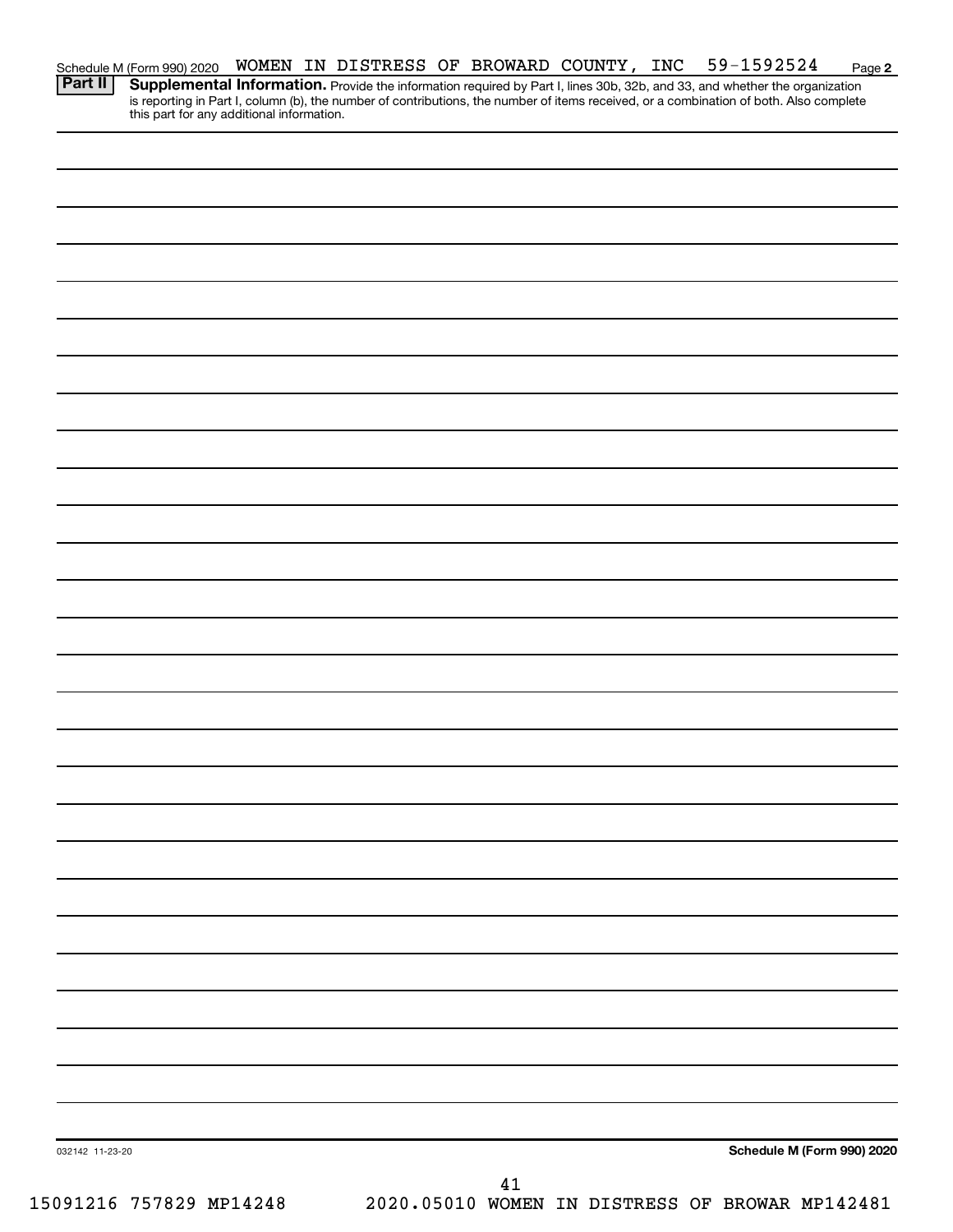**(Form 990 or 990-EZ)**

Department of the Treasury Internal Revenue Service

**Complete to provide information for responses to specific questions on Form 990 or 990-EZ or to provide any additional information. | Attach to Form 990 or 990-EZ. | Go to www.irs.gov/Form990 for the latest information. SCHEDULE O Supplemental Information to Form 990 or 990-EZ 2020**<br>(Form 990 or 990-EZ) Complete to provide information for responses to specific questions on



Name of the organization WOMEN IN DISTRESS OF BROWARD COUNTY, INC  $\vert$  59-1592524

FORM 990, PART III, LINE 1, DESCRIPTION OF ORGANIZATION MISSION:

EMERGENCY SHELTER, A 24-HOUR HOTLINE, CASE MANAGEMENT, COUNSELING,

CHILD ASSESSMENT, SAFETY PLANNING AND ADVOCACY. THE ORGANIZATION ALSO

PROVIDES LAW ENFORCEMENT TRAINING, PROFESSIONAL TRAINING AND COMMUNITY

EDUCATION.

FORM 990, PART III, LINE 4D, OTHER PROGRAM SERVICES:

THRIFT STORE - TO PROVIDE ADDITIONAL REVENUES TO SUPPORT CORE

OPERATIONS FOR THE ORGANIZATION AND PROVIDE CLOTHING AND HOUSEHOLD

ITEMS TO PROGRAM PARTICIPANTS. DONATED GOODS AND MERCHANDISE ARE SOLD

TO THE PUBLIC AND PROCEEDS ARE USED IN THE DAILY OPERATION OF THE

ORGANIZATION. PROGRAM PARTICIPANTS ARE ALSO PROVIDED CLOTHING AND

FURNITURE FROM THE STORE FREE OF CHARGE.

EXPENSES \$ 445,685. INCLUDING GRANTS OF \$ 0. REVENUE \$ 0.

CRISIS HOTLINE: THE PURPOSE OF THE CRISIS HOTLINE IS TO BE A READY AND AVAILABLE SOURCE OF INFORMATION AND SUPPORT TO VICTIMS OF DOMESTIC VIOLENCE AND TO THE COMMUNITY. THE CRISIS HOTLINE IS OPERATIONAL 24 HOURS A DAY, SEVEN DAYS PER WEEK. SINCE DECEMBER OF 2014 THE 24-HOUR CRISIS HOTLINE HAS BEEN EXPANDED TO BECOME A SEPARATE PROGRAM HOUSED IN ITS OWN SPACE AT THE JIM AND JAN MORAN FAMILY CENTER. ALL THE SERVICES THAT ARE AVAILABLE THROUGH THE ORGANIZATION'S ADVOCACY PROGRAM ARE AVAILABLE ON THE HOTLINE THROUGH ITS DEDICATED CRISIS LINE STAFF AND INCLUDE SAFETY PLANNING, SERVICE MANAGEMENT AS WELL AS INFORMATION AND REFERRAL.

EXPENSES \$ 249,375. INCLUDING GRANTS OF \$ 0. REVENUE \$ 0.

032211 11-20-20 **For Paperwork Reduction Act Notice, see the Instructions for Form 990 or 990-EZ. Schedule O (Form 990 or 990-EZ) 2020** LHA 42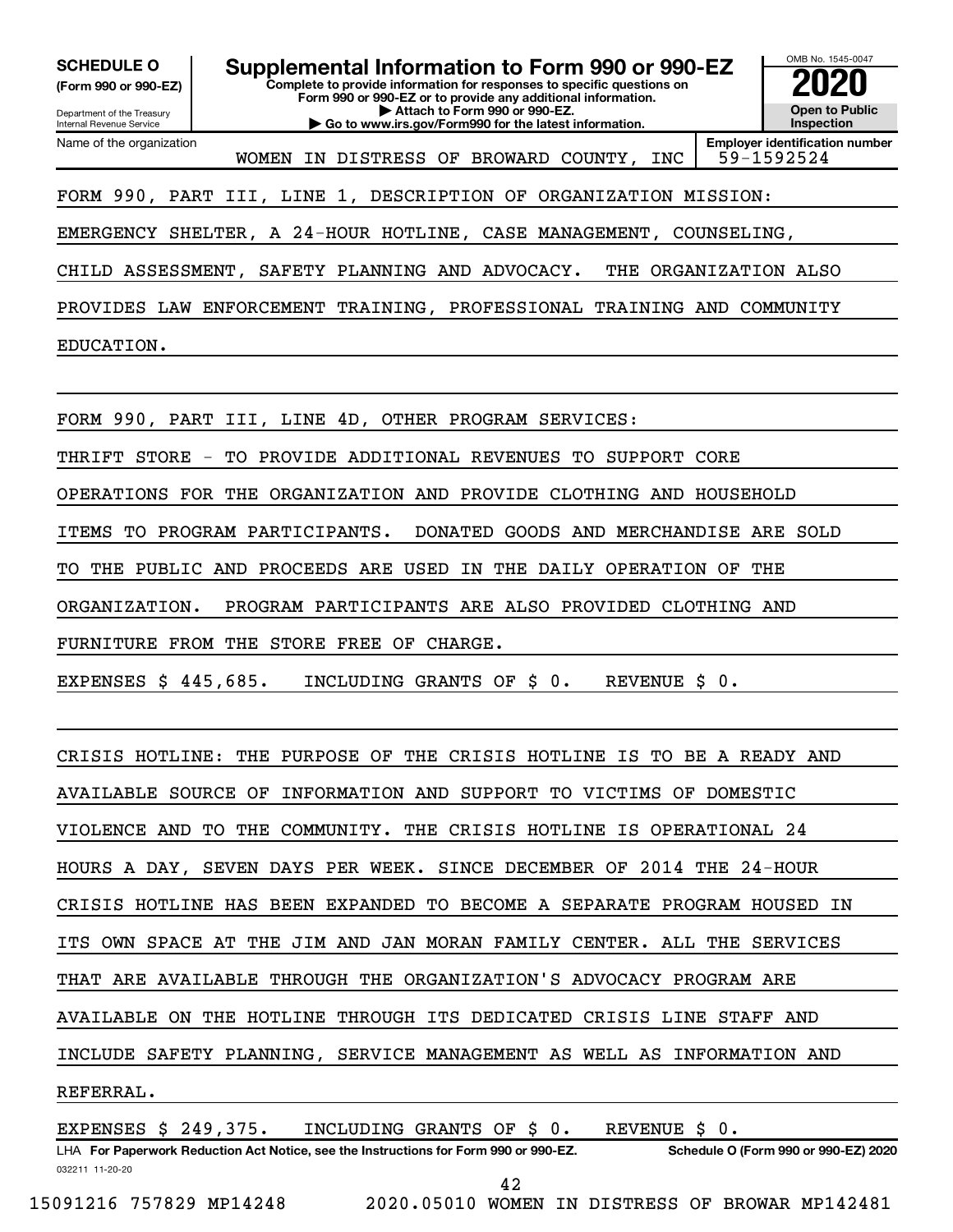PREVENTION AND EDUCATION SERVICES - THE ORGANIZATION MAINTAINS ONGOING OUTREACH EFFORTS TO EDUCATE BROWARD COUNTY'S RESIDENTS ABOUT THE DYNAMICS, DEFINITIONS AND IMPACT OF INTIMATE PARTNER VIOLENCE IN THE COMMUNITY AND THE PEOPLE THEY SERVE. THE ORGANIZATION PROVIDES PREVENTION, EDUCATION AND AWARENESS TO YOUTH AND ADULTS SO THEY MAY BETTER UNDERSTAND HOW BULLYING AND INTIMATE PARTNER VIOLENCE PERPETUATE THEMSELVES, THE EFFECTS ON FAMILY MEMBERS, SCHOOL COMMUNITY AND SOCIETY AS A WHOLE, INTERVENTION AND PREVENTION METHODS, AND THE PROGRAMS AND SERVICES AVAILABLE AT THE ORGANIZATION. TRAINING AND PREVENTION IS PROVIDED TO HELP YOUTH AND COMMUNITY MEMBERS RECOGNIZE THE WARNING SIGNS OF INTIMATE PARTNER VIOLENCE AND UNDERSTAND ITS IMPACT ON FAMILIES AND SOCIETY. CREATING CHANGE AMONG ATTITUDES,

BELIEFS AND BEHAVIORS SURROUNDING INTIMATE PARTNER VIOLENCE IS CRITICAL

SO THE COMMUNITY CAN APPROPRIATELY REFER VICTIMS FOR ASSISTANCE AND

INCREASE THE POSSIBILITY OF EARLY INTERVENTION AND PREVENTION.

EXPENSES \$ 233,846. INCLUDING GRANTS OF \$ 1,068. REVENUE \$ 0.

FORM 990, PART VI, SECTION B, LINE 11B:

FORM 990 IS REVIEWED BY THE CEO, CFO AND BOARD OF DIRECTORS PRIOR TO

SUBMISSION. AMOUNTS INCLUDED ON FORM 990 ARE AGREED TO AMOUNTS INCLUDED IN

THE AUDITED FINANCIAL STATEMENTS.

FORM 990, PART VI, SECTION B, LINE 12C:

REVIEW OF POLICY UPON HIRE OR PARTICIPATION AS BOARD MEMBER OR TRUSTEE.

ANNUAL POLICY REVIEW.

| 990<br>VI<br>PART<br>FORM | SECTION B,<br>LINE<br>tb: |                                      |
|---------------------------|---------------------------|--------------------------------------|
| 032212 11-20-20           |                           | Schedule O (Form 990 or 990-EZ) 2020 |